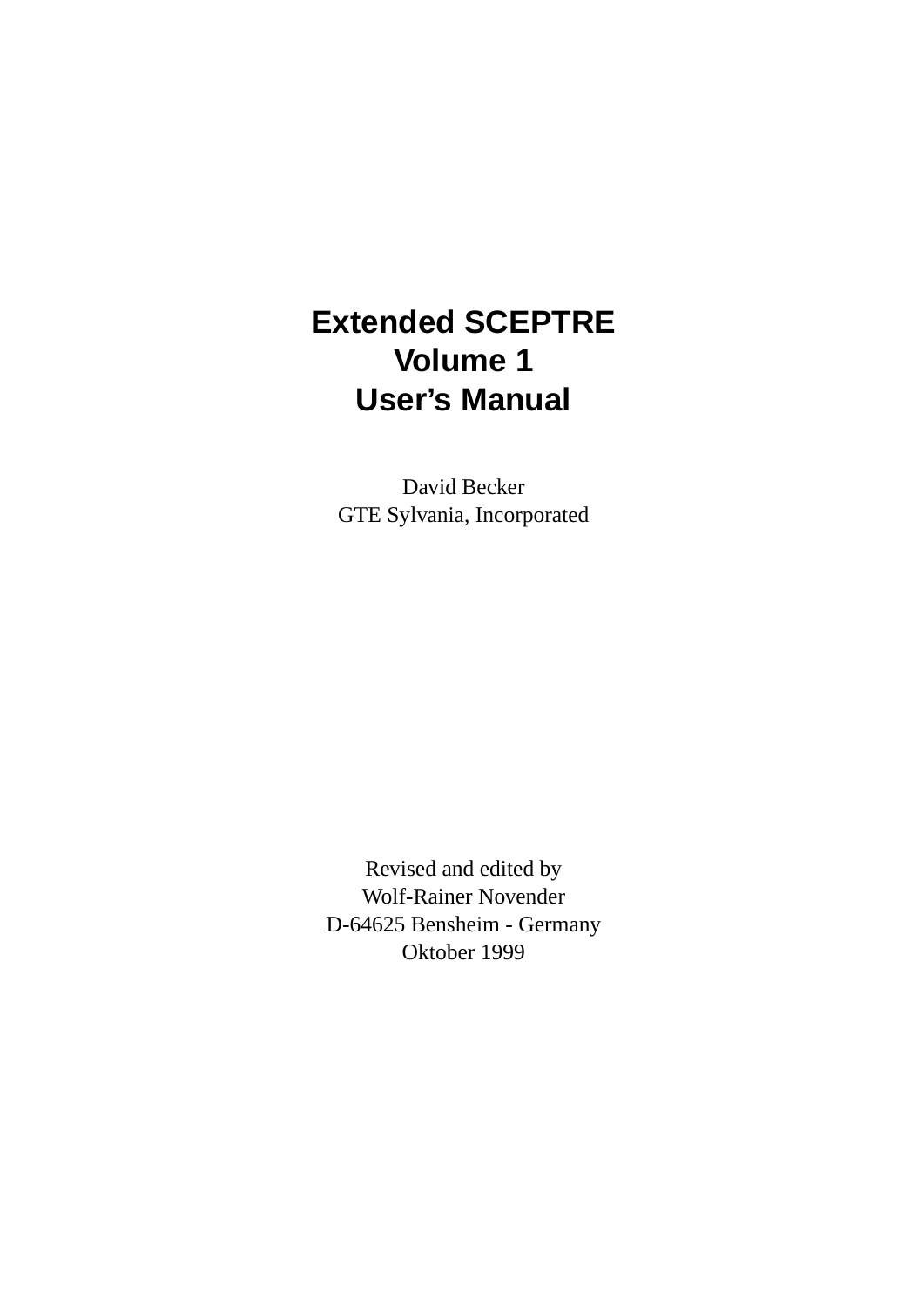# **Contents**

|      | 1. Introduction | 1              |
|------|-----------------|----------------|
|      |                 | 1              |
|      |                 | $\overline{2}$ |
|      |                 | $\overline{2}$ |
|      | 2. SCEPTRE use  | 4              |
|      |                 | $\overline{4}$ |
|      |                 | 5              |
|      | 2.2.1.          | 5              |
|      | 2.2.2.          | 8              |
|      | 2.2.3.          | 15             |
|      | 2.2.4.          | 17             |
|      | 2.2.5.          | 20             |
|      | 2.2.6.          | 22             |
|      | 2.2.7.          | 26             |
|      | 2.2.8.          | 38             |
|      | 2.2.9.          | 40             |
|      |                 | 41             |
|      |                 | 41             |
| 2.3. |                 | 44             |
|      | 2.3.1.          | 44             |
|      | 2.3.2.          | 46             |
|      | 2.3.3.          | 47             |
|      | 2.3.4.          | 49             |
|      | 2.3.5.          | 49             |
|      |                 | 49             |
|      | 2.4.1.          | 49             |
|      | 2.4.2.          | 51             |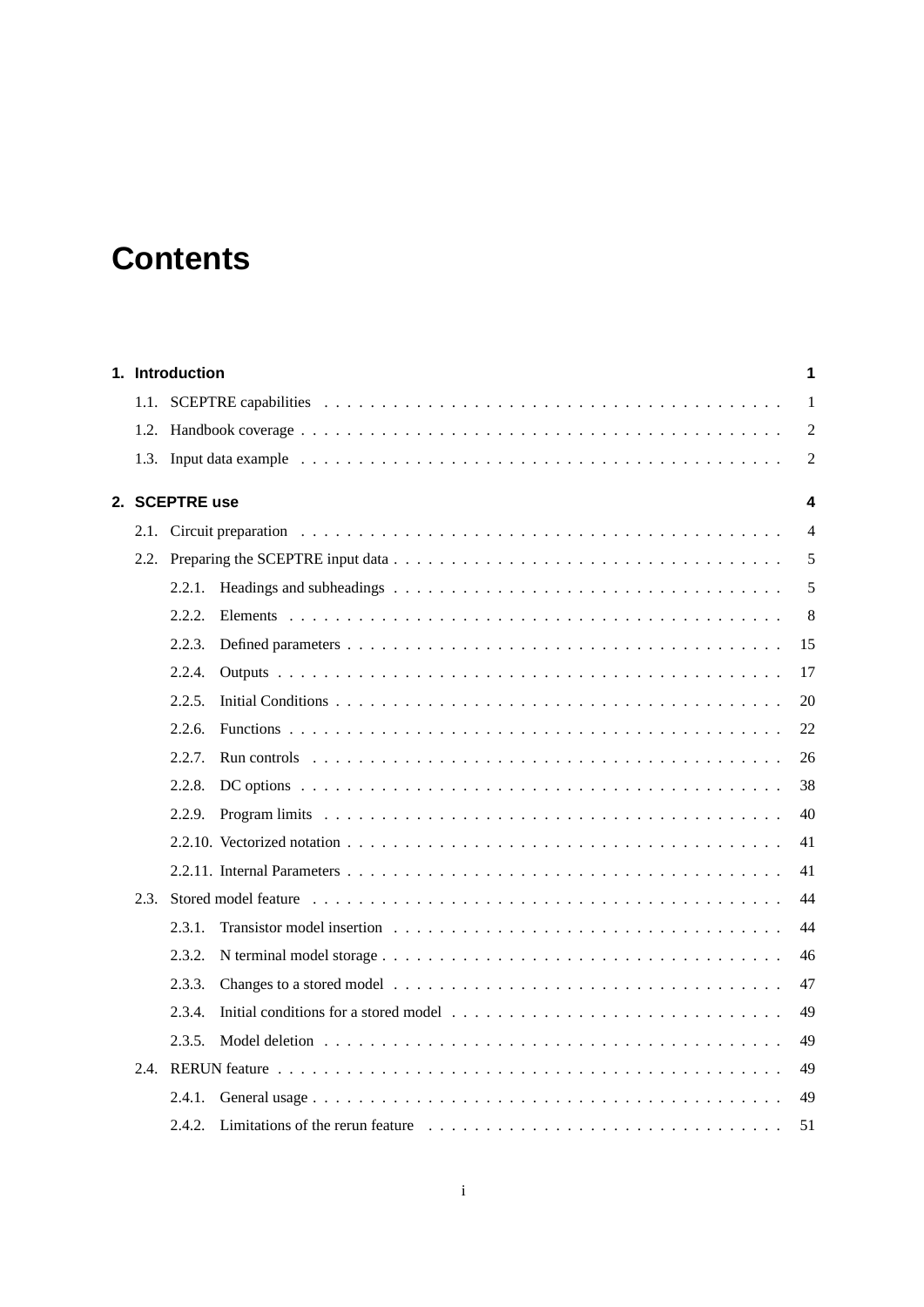|      |                                                                        | 54  |
|------|------------------------------------------------------------------------|-----|
|      | 2.5.1.                                                                 | 54  |
|      |                                                                        | 55  |
| 2.6. |                                                                        | 55  |
| 2.7. |                                                                        | 56  |
|      | 2.7.1.                                                                 | 58  |
|      | 2.7.2.                                                                 | 58  |
| 2.8. |                                                                        | 58  |
|      | 2.8.1.                                                                 | 59  |
|      | 2.8.2.                                                                 | 59  |
|      | 2.8.3.                                                                 | 59  |
|      | 2.8.4.                                                                 | 59  |
|      | 2.8.5.                                                                 | 60  |
|      | 2.8.6.                                                                 | 60  |
|      |                                                                        | 60  |
|      | 3. Equivalent circuits and associated notation                         | 66  |
|      |                                                                        | 66  |
| 3.2. |                                                                        | 67  |
| 3.3. |                                                                        | 73  |
|      |                                                                        | 75  |
|      | 4. Examples of SCEPTRE Use                                             | 79  |
|      | 4.1. Example 1 - INVERTER CIRCUIT LOADED WITH RC NETWORK (A01)         | 79  |
| 4.2. | Example 2 - TRANSFORMER COUPLED AMPLIFIER (A02)                        | 80  |
|      |                                                                        | 83  |
| 4.4. | Example 4 - USE OF SMALL SIGNAL EQUIVALENT CIRCUIT (A04)               | 86  |
|      | 4.5. Example 5 - SOLUTION OF SIMULTANEOUS DIFFERENTIAL EQUATIONS (A05) | 87  |
|      |                                                                        | 89  |
|      | 4.6.1.                                                                 | 89  |
|      | 4.6.2.                                                                 | 89  |
|      | 4.6.3.                                                                 | 90  |
|      | 4.6.4.                                                                 | 91  |
| 4.7. |                                                                        | 94  |
| 4.8. |                                                                        | 95  |
| 4.9. |                                                                        | 99  |
|      |                                                                        | 100 |
|      |                                                                        | 103 |
|      |                                                                        |     |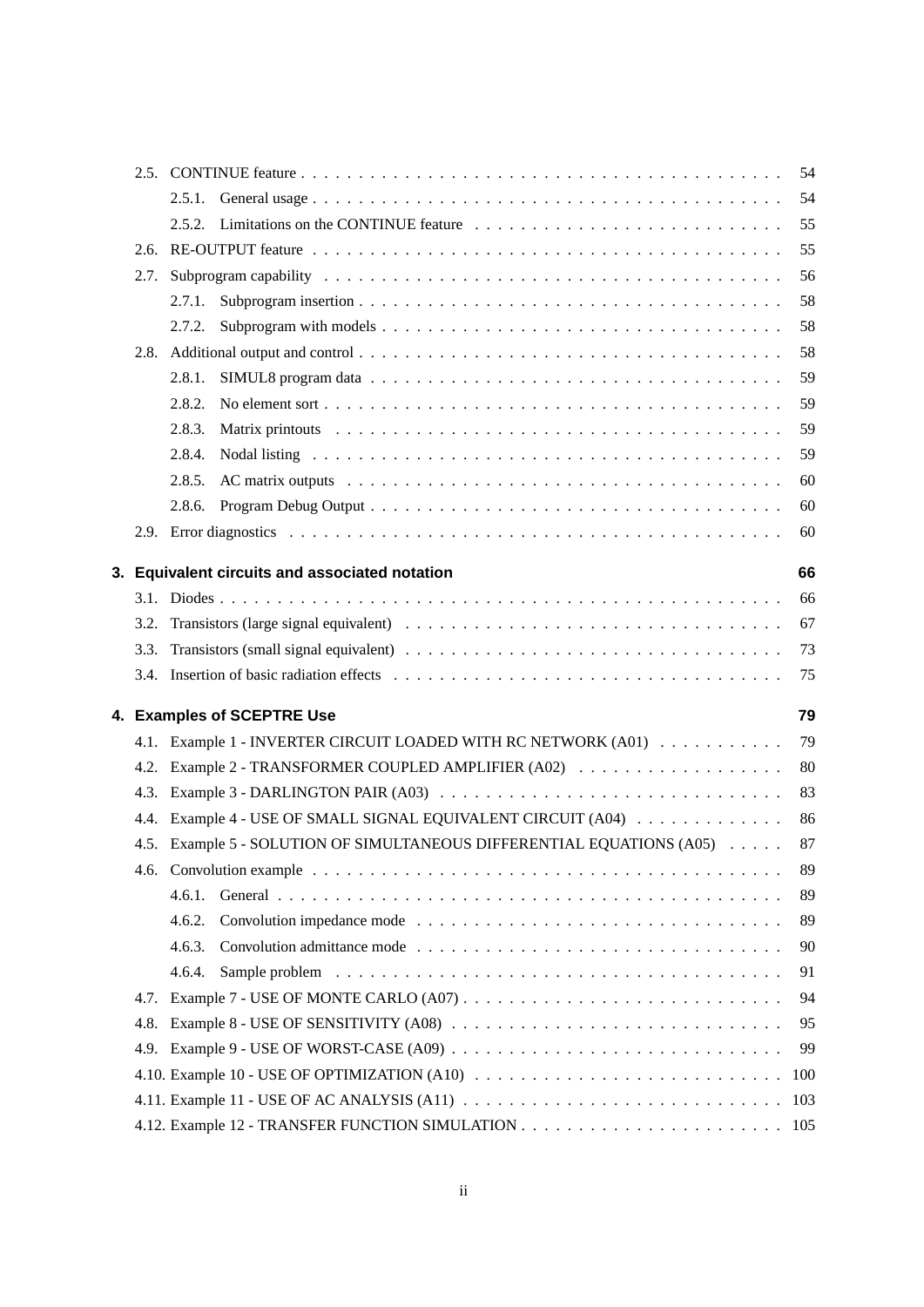|  | A. Appendices                                                              | 109 |
|--|----------------------------------------------------------------------------|-----|
|  |                                                                            |     |
|  | A.1.1. Restrictions on AC, transient and initial condition solutions 109   |     |
|  |                                                                            |     |
|  |                                                                            |     |
|  |                                                                            |     |
|  |                                                                            |     |
|  |                                                                            |     |
|  |                                                                            |     |
|  |                                                                            |     |
|  |                                                                            |     |
|  |                                                                            |     |
|  |                                                                            |     |
|  |                                                                            |     |
|  |                                                                            |     |
|  |                                                                            |     |
|  | A.8.3. Network situations for which the convolution analysis may apply 121 |     |
|  |                                                                            |     |
|  |                                                                            |     |
|  |                                                                            |     |
|  |                                                                            |     |
|  |                                                                            |     |
|  |                                                                            |     |
|  |                                                                            |     |
|  |                                                                            |     |
|  |                                                                            |     |
|  |                                                                            |     |
|  |                                                                            |     |
|  |                                                                            |     |
|  |                                                                            |     |
|  |                                                                            |     |
|  |                                                                            |     |
|  |                                                                            |     |
|  |                                                                            |     |
|  |                                                                            |     |
|  |                                                                            |     |
|  |                                                                            |     |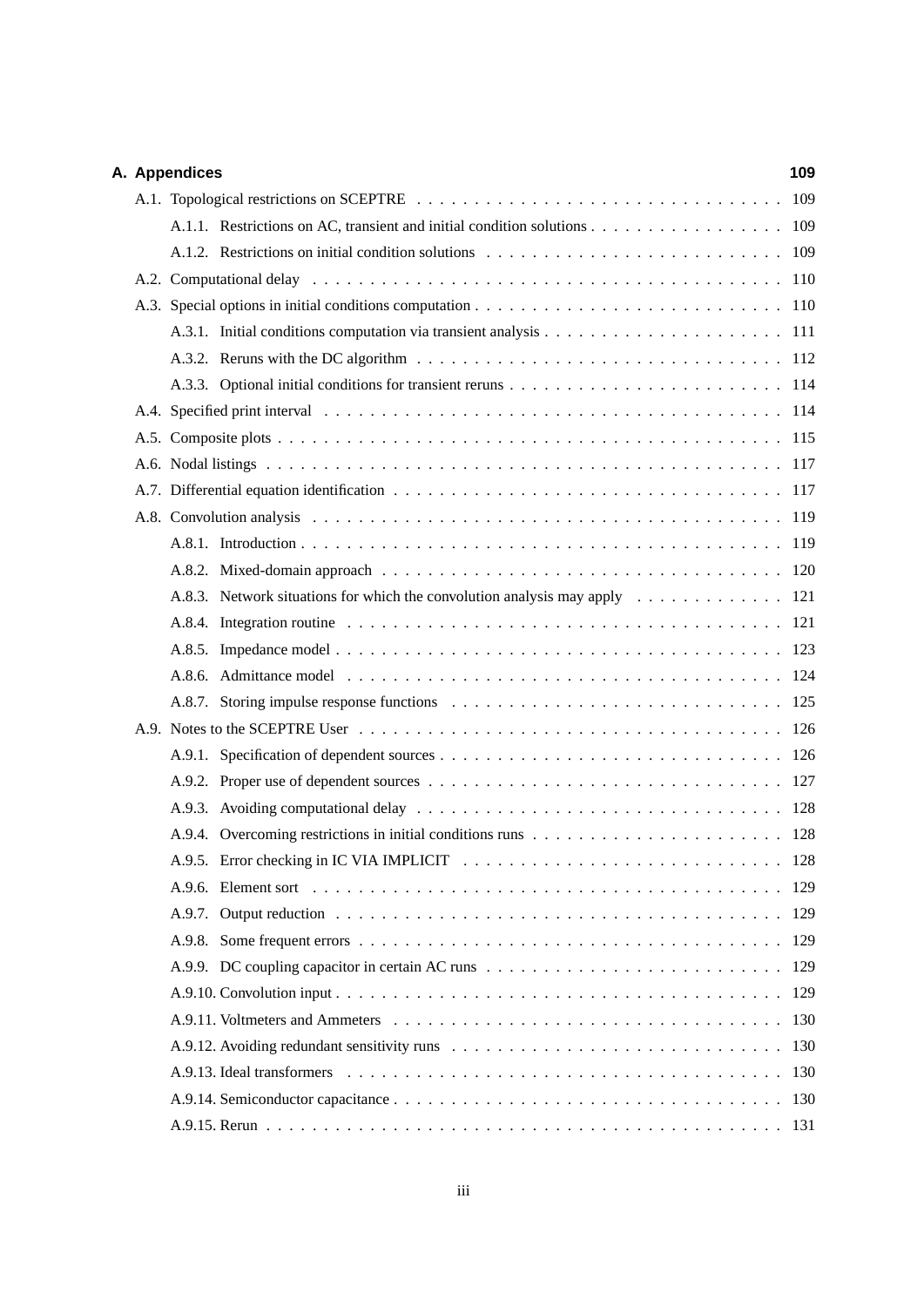# **List of Figures**

|      |                                                                      | 2  |
|------|----------------------------------------------------------------------|----|
| 1.2. |                                                                      | 3  |
| 2.1. |                                                                      | 5  |
| 2.2. |                                                                      | 12 |
| 2.3. |                                                                      | 13 |
| 2.4. |                                                                      | 21 |
| 2.5. |                                                                      | 25 |
| 2.6. |                                                                      | 45 |
|      |                                                                      | 57 |
| 3.1. |                                                                      | 66 |
| 3.2. |                                                                      | 67 |
| 3.3. |                                                                      | 67 |
| 3.4. |                                                                      | 69 |
| 3.5. |                                                                      | 71 |
| 3.6. |                                                                      | 73 |
| 3.7. |                                                                      | 74 |
| 3.8. |                                                                      | 74 |
| 3.9. |                                                                      | 75 |
|      |                                                                      | 77 |
|      | 4.1. Example 1 Schematic Diagram, SCEPTRE form                       | 79 |
| 4.2. |                                                                      | 81 |
| 4.3. |                                                                      | 82 |
| 4.4. |                                                                      | 83 |
| 4.5. |                                                                      | 84 |
| 4.6. |                                                                      | 85 |
| 4.7. | Schematic of Example 4, Low Frequency h Parameter Equivalent Circuit | 86 |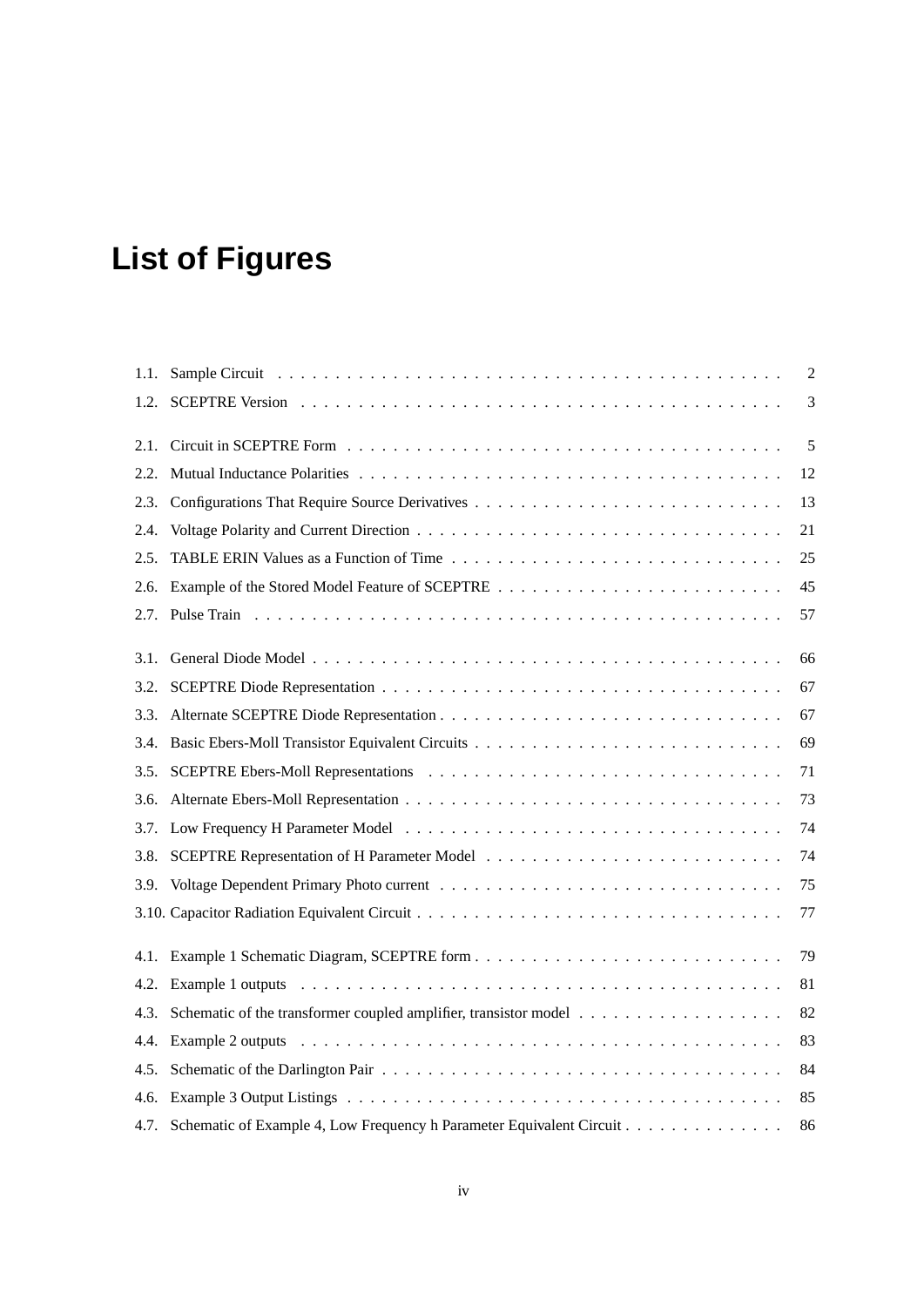|                                                                           | 87  |
|---------------------------------------------------------------------------|-----|
|                                                                           | 88  |
|                                                                           | 90  |
|                                                                           | 90  |
|                                                                           | 91  |
|                                                                           | 92  |
|                                                                           | 93  |
|                                                                           | 93  |
|                                                                           | 94  |
|                                                                           | 96  |
|                                                                           | 98  |
|                                                                           | 100 |
|                                                                           | 102 |
|                                                                           | 103 |
| 4.22. A Transfer Function Block and the Equivalent SCEPTRE Representation | 107 |
|                                                                           |     |
|                                                                           |     |
|                                                                           | 110 |
|                                                                           |     |
|                                                                           |     |
|                                                                           |     |
|                                                                           |     |
|                                                                           |     |
|                                                                           | 119 |
|                                                                           |     |
|                                                                           |     |
|                                                                           |     |
|                                                                           |     |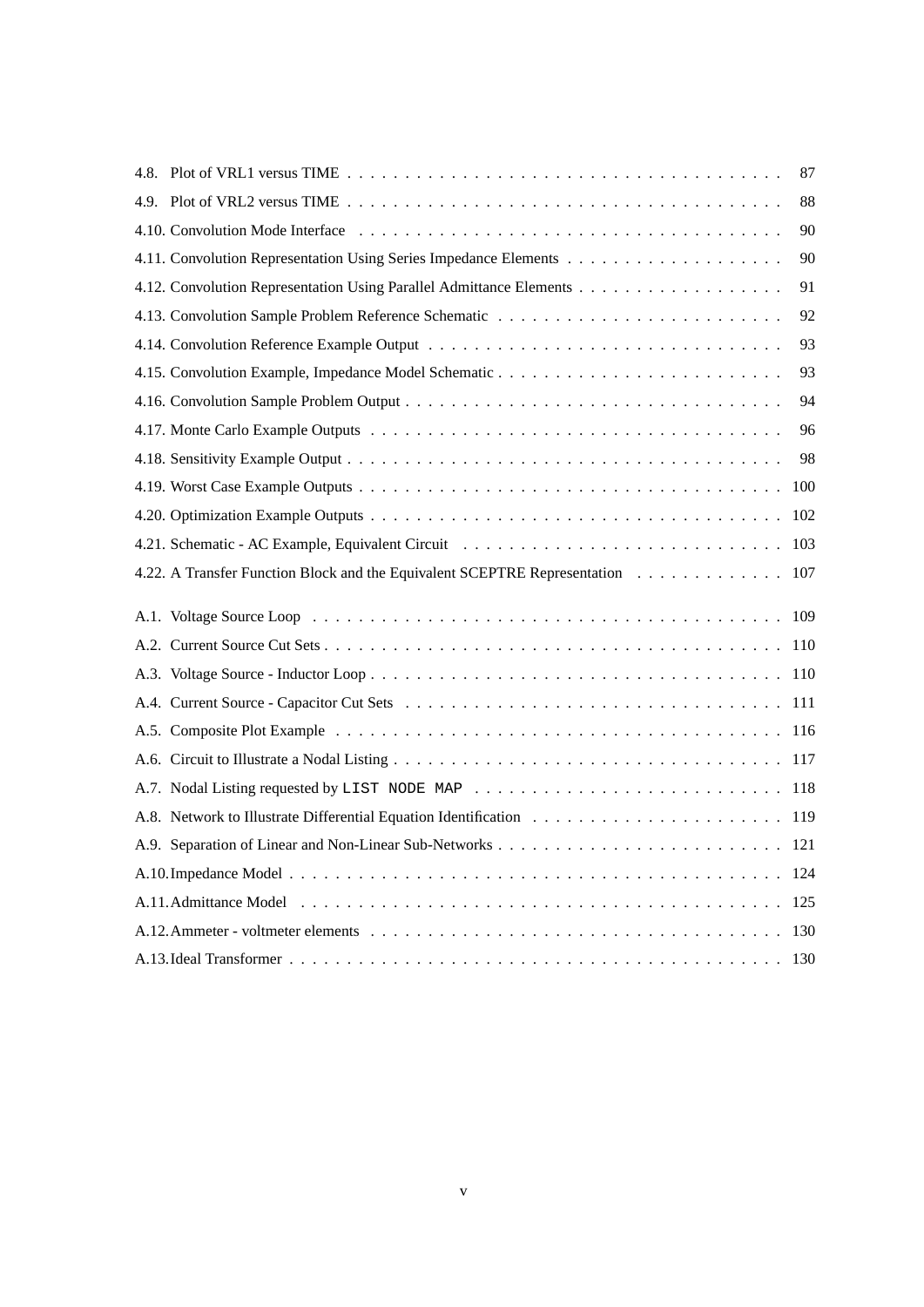# **List of Tables**

| 2.10. Maximum alphanumeric character lengths allowed (†Recommended)  42 |  |
|-------------------------------------------------------------------------|--|
|                                                                         |  |
|                                                                         |  |
|                                                                         |  |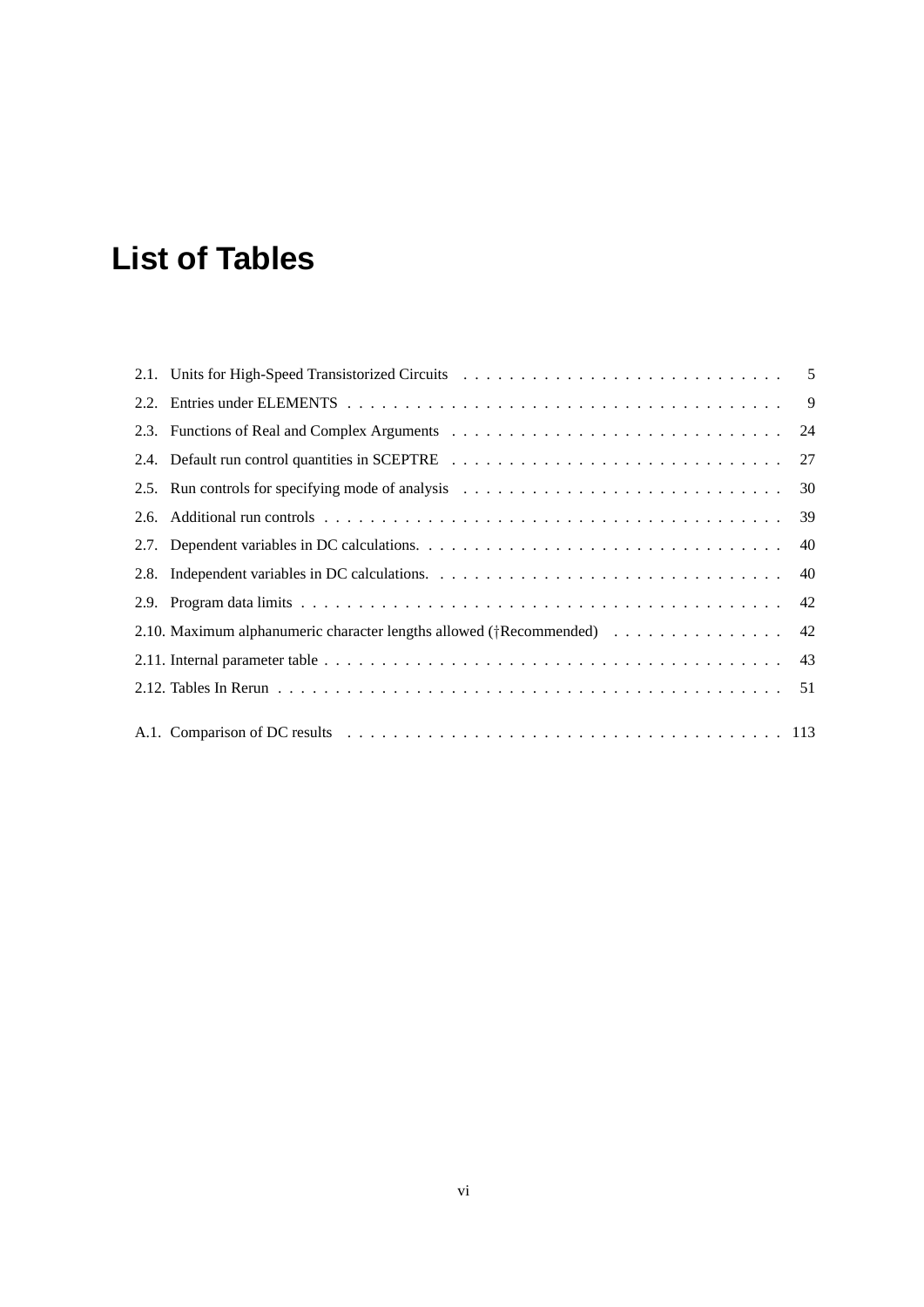This manual is almost an identical copy of [1]. The references to the IBM 7090/94 and S/360 computers have been left untouched for historical reasons. The machine dependent chapters (7090/94, S/360, and CDC6600 System Information) have been omitted, references to them within this manual will look like **??**.

wrn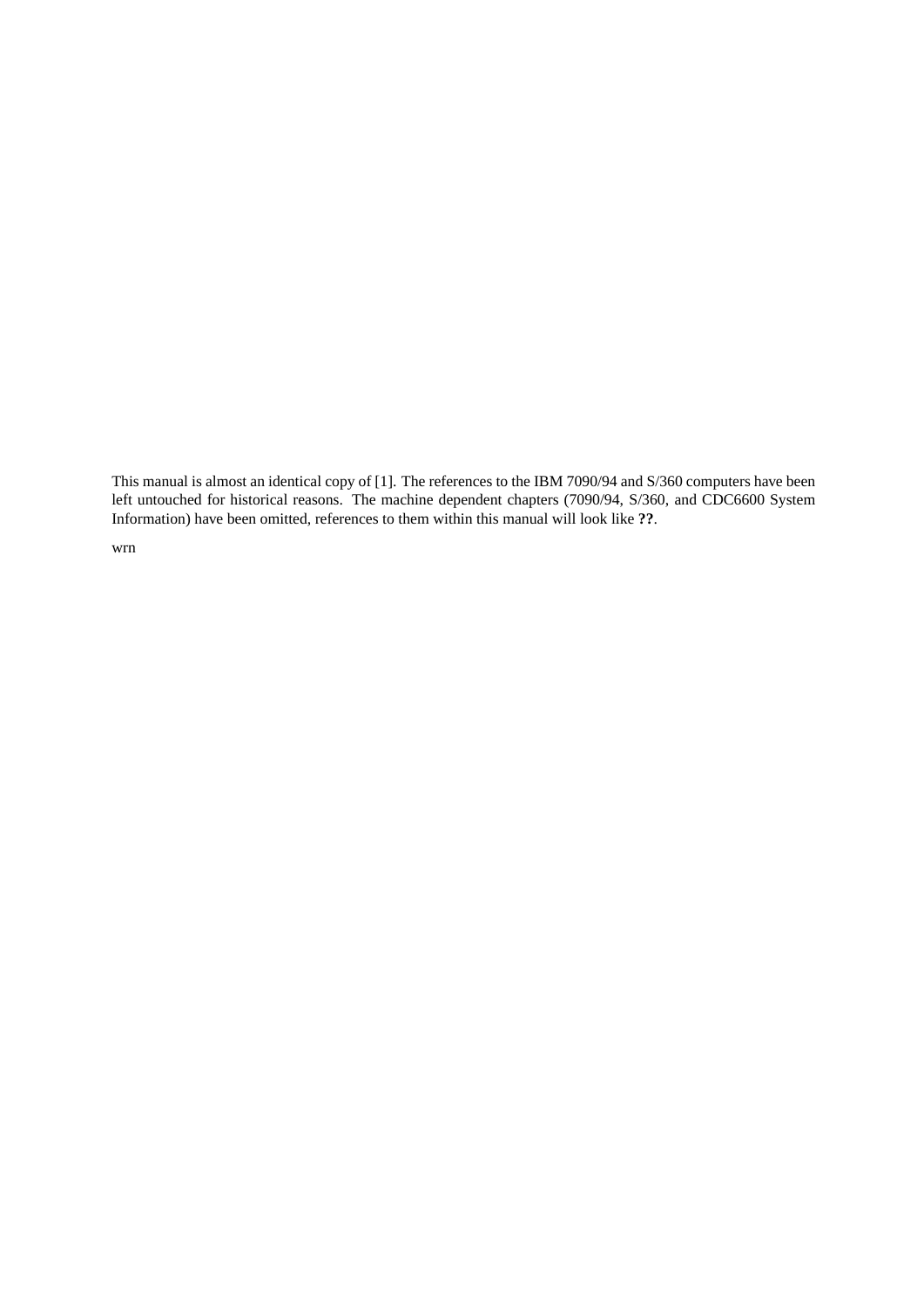# **1. Introduction**

### **1.1. SCEPTRE capabilities**

SCEPTRE is a unified system of digital computer programs by which the electrical engineer can communicate with the computer to determine the DC, transient, or AC response of electronic circuits. SCEPTRE has been programmed to include many significant and useful features. Briefly, these include:

- **Stored models** Any active element or interconnected group of elements that can be described as a combination of sources, passive elements and mutual inductance may be stored on tape by the user and called into use at any point in a network.
- **Automatic Initial Conditions** The user has the option of using the DC portion of the program to determine the initial conditions of a network. The DC portion allows the user to optimize the initial conditions against user-established criteria, to compute worst-case DC solutions, or solutions with randomly chosen values of variables. He may then use the transient section or the AC section in the same run, or just accept the output of the initial condition section for inspection. The DC mode can also compute the sensitivity of a network to changes in user-selected variables. Any run may use the initial conditions mode only, the transient mode only, the AC mode only or may automatically combine initial conditions with transient or with AC.
- **Time Domain Convolution** A capability has been added to help solve problems involving interfaces between 'black boxes' presented as impulse responses rather than network elements. This capability allows the combination and simultaneous solution of subsystems represented in different forms. It also allows SCEPTRE to handle significantly larger networks by partitioning and reduction followed by convolution.
- **Rerun** Multiple case rerun based on a single master run may be carried out automatically. The user supplies only the changes that apply from the master run for each repeated run.
- **Defined Parameters** A special section has been created to enable the user to define quantities that may be output other than sources or passive currents and voltages. The user may enter systems of first-order differential equations that may or may not have anything to do with a particular electrical network.
- **Output** In addition to the conventional output format, which allows all sources and passive currents and voltages at each solution increment, the user may request as output any defined parameter from item 1.1. He may also select any element value, step size, and pass count. Time is not the only independent variable for these outputs; the user may select others from a fairly large list.
- **Linearly Dependent Sources** Voltage and current sources that are linearly dependent on resistor voltages and currents respectively, can be accommodated without computational delay. This feature permits the extensive use of the family of small signal transistor equivalent circuits.
- **Subprogram Capability** The user who is familiar with computer programming may write FORTRAN subroutines and insert them in otherwise conventional SCEPTRE runs. This option permits handling special situations, even though these should be rare.
- **Program Language** The program has been written entirely in FORTRAN IV to facilitate the task of adapting it to digital Computers other than the IBM 360.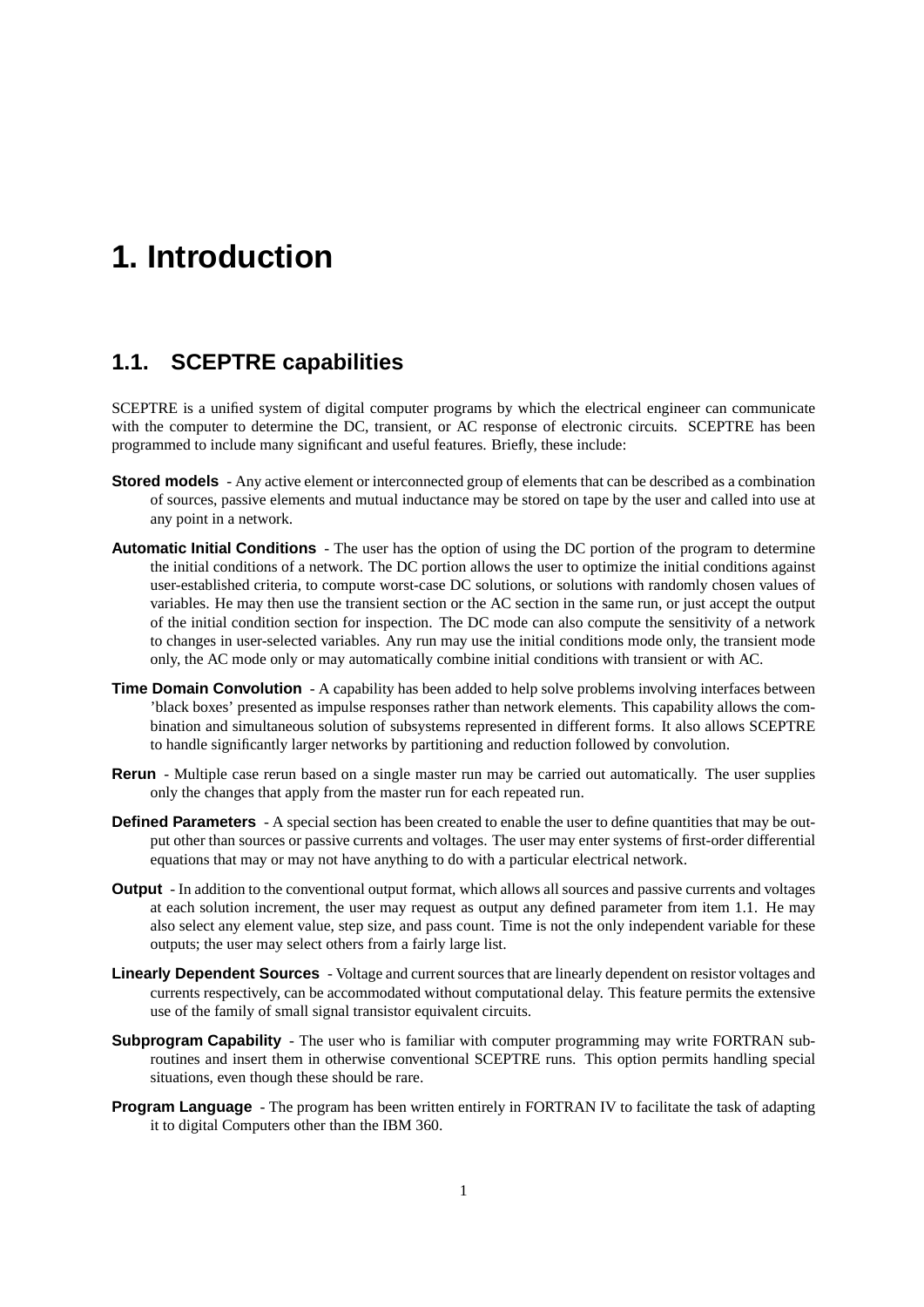**Automatic Termination** - Runs may be automatically terminated contingent on the behavior of specified network quantities.

**Flexibility** - Non-conventional source dependencies and network i topologies can be accommodated.

**Save and Continue Capability** - Runs may be terminated and then subsequently continued after examination.

**Input Convenience** - Provision has been made for a free-form format for input data.

### **1.2. Handbook coverage**

This volume describes the means of utilizing all of the many SCEPTRE features. This coverage includes instructions for preparing the circuit and input data and includes subsections on the stored model, rerun, continue, reoutput and subprogram features. There are examples of each type of analysis that SCEPTRE can provide, and sections containing information pertinent to the use of SCEPTRE on the 7090/94 and S/360 Computers. Back-up information on some less-frequently used special options appears in the Appendices of Volume I. References to these appendices are made in the body text at the appropriate points.

### **1.3. Input data example**



Figure 1.1.: Sample Circuit

To give the uninitiated some idea of the input data required to accommodate a simple but practical problem, consider the electrical schematic of an inverter circuit shown in figure 1.1. A SCEPTRE version of the circuit appears in figure 1.2 under the assumption that a transistor equivalent circuit named 2N914A has been stored at some previous time. The stored model also includes a primary photo current generator. The sample listing given below will be sufficient to compute the initial conditions that hold before the radiation transient is applied, as well as the complete transient solution itself , up until 500 nanoseconds of real time. Both printed and plotted outputs of VR1, VR3, and VCX (a capacitor in the model) will be obtained, plus any other outputs that were requested in the stored models.

```
CIRCUIT DESCRIPTION
ELEMENTS
R1, 1-2 = 1R2, 2-4 = 19R3, 5-3 = 1.5EL, 1-5 = 10ET, 4-1 = 10
```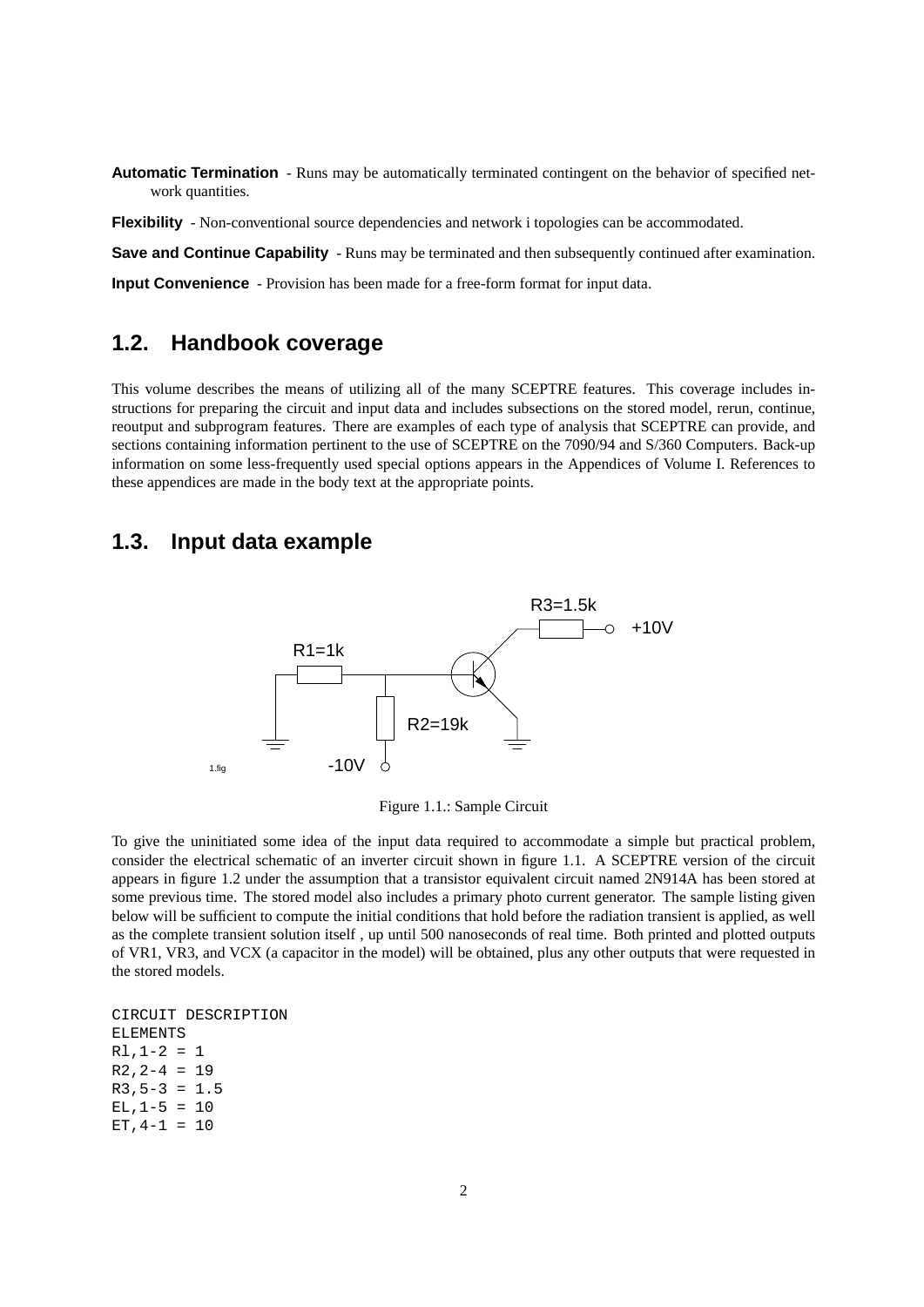

Figure 1.2.: SCEPTRE Version

```
Tl,2-1-3 = MODEL 2N914A (PERM)
OUTPUTS
VR3, VR1, VCXT1, PLOT
RUN CONTROLS
STOP TIME = 500, RUN INITIAL CONDITIONS
END
```
The detailed rules will be given throughout this manual for generating circuit descriptions such as the one above.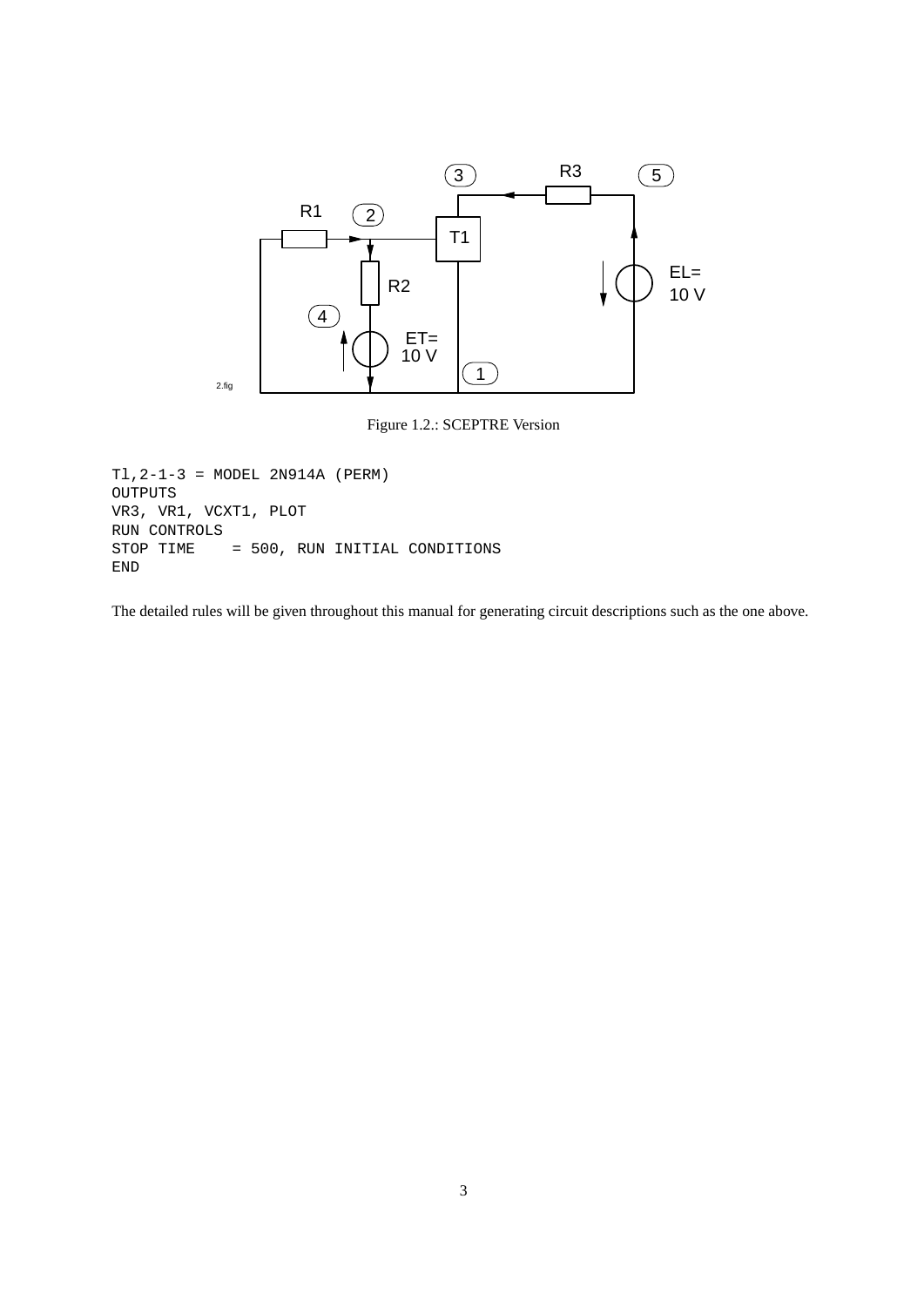# **2. SCEPTRE use**

The DC, transient or AC solutions of large electrical networks are computed on request when the circuit description language described herein is used to convey all the necessary information to the SCEPTRE program. The user is not required to write the network equations or to possess a knowledge of computer programming. This Section describes the preparation of circuits and the circuit description language recognized by SCEPTRE.

## **2.1. Circuit preparation**

The first step taken in using the SCEPTRE program is to prepare an equivalent circuit drawing of the circuit to be analyzed. The equivalent circuit may consist of resistors, capacitors, inductors, mutual inductance, voltage sources, and current sources, and/or stored models containing these elements. All of these elements may be linear and/or nonlinear. Furthermore, most equivalent circuits composed of these elements can be accommodated. This allows the use of either standard or complex experimental equivalent circuits. The value, or behavior, of any equivalent circuit element may be defined by a numerical constant, tabular list, or mathematical expression.

After the equivalent circuit has been drawn, each node is given an arbitrary alphanumeric designation consisting of six characters or less. A node is defined as the point of common potential (voltage) at the junction created by the connection of two or more network elements.

Next, each component or element in the circuit is given a unique name consisting of not more than five alphanumeric characters. The first character of each element name must be R, C, L, E, or J corresponding to the element type; i.e., resistor, capacitor, inductor, voltage source or current source, respectively. The letter M is used to designate mutual inductance in the same way. The two exceptions to this are the circuit designation for a stored model (see subsection 2.3.1) which has no specific rule for its first character, but should be limited to a total of three alphanumeric characters, and the Convolution model (Appendix A.8), the first character of which is a K. It is normally very helpful to record on the equivalent circuit diagram the names and nodes chosen. Current flow directions and source polarities should also be indicated.

The circuit parameter values should be specified in a consistent set of parameter units. Although any consistent set is acceptable, the system given in table 2.1 is useful for high-speed transistorized circuits. If another system is desired, the most effective choice is units of voltage, current and time that correspond to the magnitude of those that are expected in the problems; then determine units of R, L, and C from the fundamental current-voltage relationships. This choice is always possible in a practical circuit, since the analyst should have some approximate idea of the range of variables.

In summary, the circuit preparation steps are:

- Draw an equivalent circuit comprising only resistors, capacitors, inductors, and voltage and current sources.
- Assign a name or number to all nodes in the circuit.
- Give a name to each circuit element.
- Assume arbitrary current flow directions in each passive circuit element.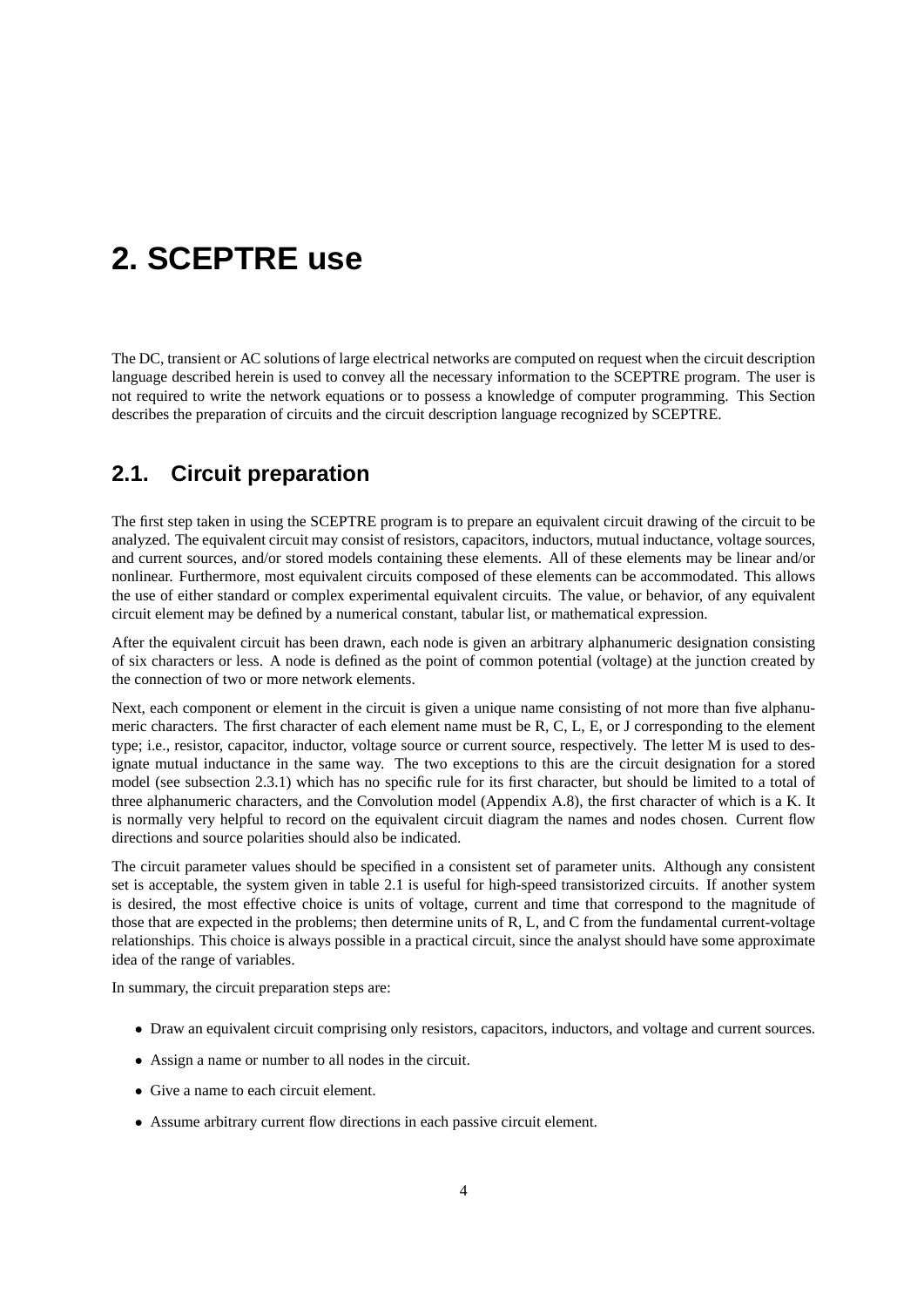| Parameter   | Unit       |
|-------------|------------|
| Resistance  | $k\Omega$  |
| Capacitance | pF         |
| Inductance  | $\mu$ H    |
| Current     | mA         |
| Voltage     |            |
| Frequency   | <b>GHz</b> |
| Time        | ns         |

Table 2.1.: Units for High-Speed Transistorized Circuits



Figure 2.1.: Circuit in SCEPTRE Form

- Indicate the direction of positive current flow in each voltage and current source.
- Choose and record circuit values in a consistent set of parameter units.

Figure 2.1 shows a circuit diagram prepared in the recommended manner.

# **2.2. Preparing the SCEPTRE input data**

The SCEPTRE circuit description language is a structured free-format language, the syntax of which is easy to learn and remember. The language consists of descriptive statements constructed syntactically from user-derived component names, parameter names, node names, and value specifications. These are delimited by special characters such as comma, dash, parenthesis, and equal sign, thereby allowing the program to interpret the statements properly. Thus, the statements themselves can be punched anywhere on the input data card (columns 1-72) with any desired spacing. In general, several complete statements can be punched on a card, separated only by a comma. The rules for continuing a statement from one card to another generally require that the discontinuation be made immediately after delimiters, with the delimiter appearing as the last non-blank character on the card.

#### **2.2.1. Headings and subheadings**

Networks are described in SCEPTRE language under the following major headings and subheadings regardless of which mode of analysis is desired.

```
MODEL DESCRIPTION (INITIAL, PRINT)
MODEL NAME (PERM or TEMP) (NODE-NODE-....NODE)
```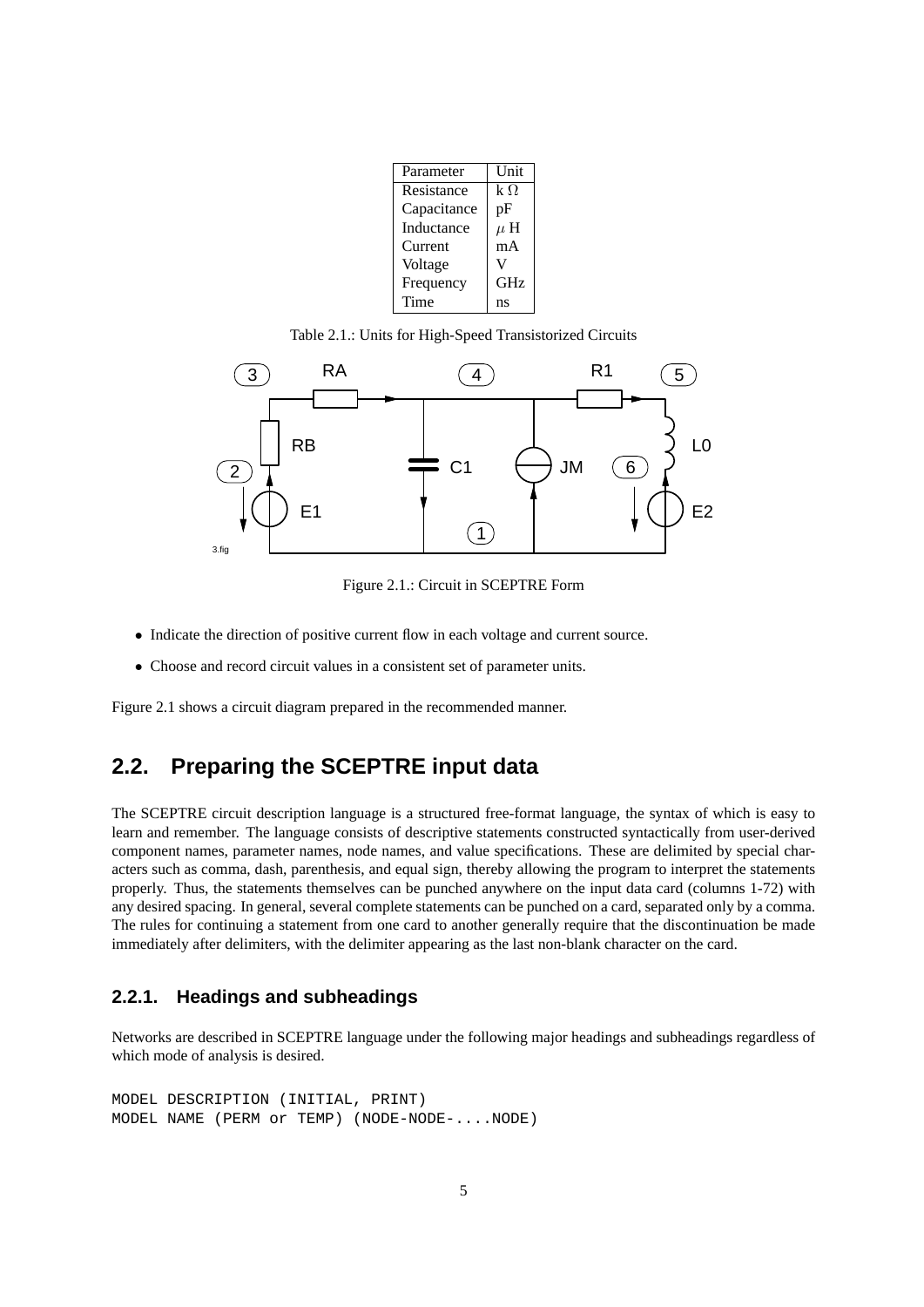(Comment or message cards, if any, up to 11 allowed) ELEMENTS DEFINED PARAMETERS OUTPUTS FUNCTIONS INITIAL CONDITIONS CIRCUIT DESCRIPTION (Comment or message cards, if any, up to 11 allowed) ELEMENTS DEFINED PARAMETERS OUTPUTS INITIAL CONDITIONS FUNCTIONS RUN CONTROLS SENSITIVITY MONTE CARLO WORST-CASE OPTIMIZATION RERUN DESCRIPTION (N) (Comment or message cards, if any, up to 11 allowed) ELEMENTS DEFINED PARAMETERS INITIAL CONDITIONS FUNCTIONS RUN CONTROLS CONTINUE RUN CONTROLS RE-OUTPUT OUTPUTS (required) S/360 only RUN CONTROLS (optional) (In the IBM 7090/94 version, no subheadings are permitted under this heading.) END

The MODEL DESCRIPTION heading is used when it is desired to store one or more models. The MODEL name card, comment cards (optional), and any or all of the five subheadings listed can be used for each model for either permanent or temporary storage under the MODEL DESCRIPTION heading. One or more models may be entered under one MODEL DESCRIPTION heading.

The CIRCUIT DESCRIPTION heading is always used when any network is presented for analysis. Any or all of the ten subheadings listed under the heading may be used.

The RERUN DESCRIPTION heading is used whenever the rerun feature is exercised. All changes to the master network must appear under this card. Any or all of the five subheadings listed under this heading may be used.

The CONTINUE heading is intended for use only when continued computation is desired after a problem has been originally run. The only subheading permitted under this heading is RUN CONTROLS. The only other heading that may appear together with CONTINUE in a run is END.

The RE-OUTPUT heading is used whenever the user desires output from a previously completed run without repeating that run. No subheadings are permitted under this heading on the 7090/94. The only other heading that may appear with RE-OUTPUT on the 7090/94 is END. On the S/360, the OUTPUT subheading is required and the RUN CONTROLS subheading may be used (see subsection 2.6).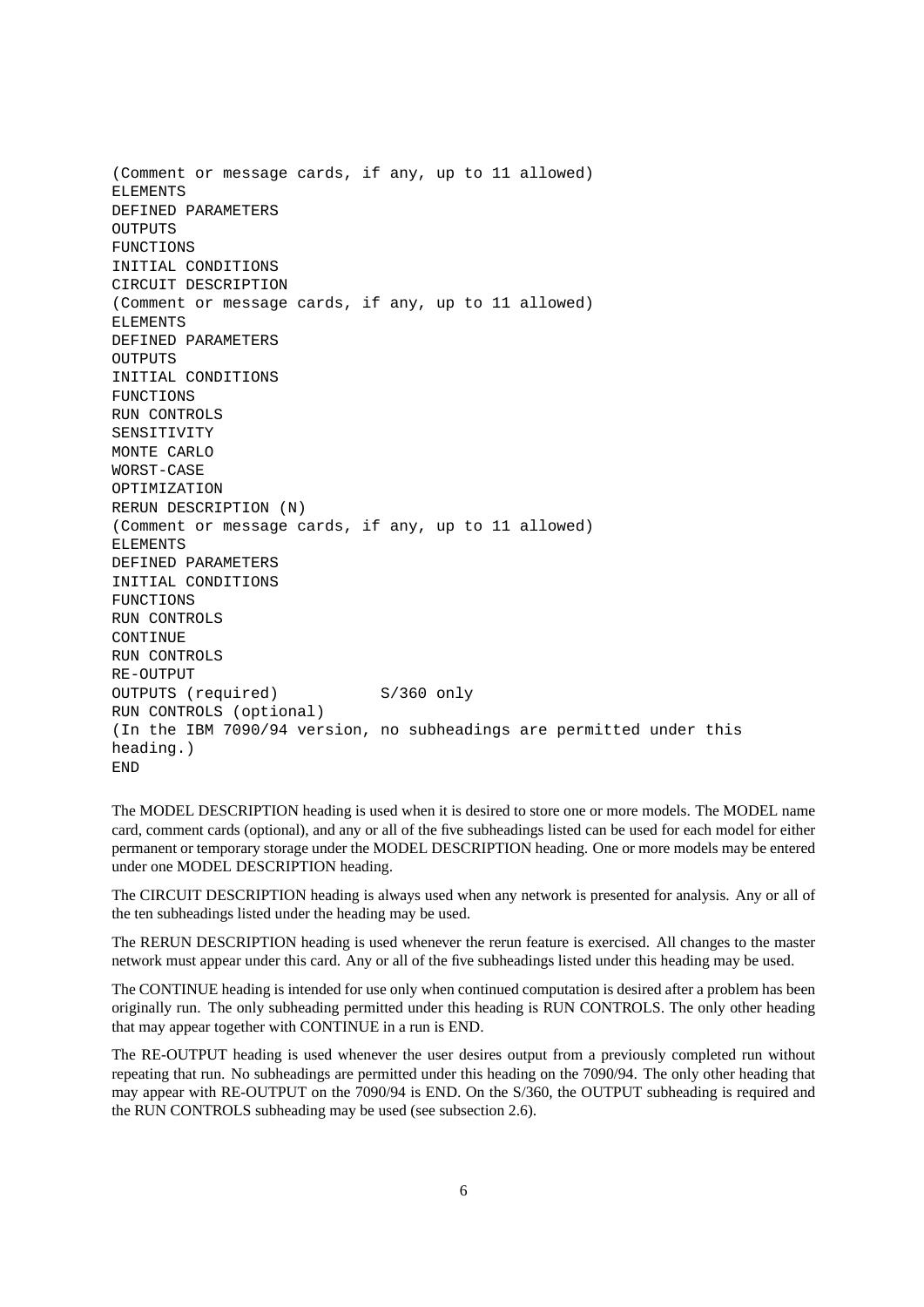The END heading is used to terminate every input data deck submitted to SCEPTRE. This heading is the only one that must always be used without subheadings.

The data supplied within each of the subheadings consists of descriptive statements which are constructed as properly punctuated sequences of symbols. The group heading, subheading and subsequent statements may be punched on a card with arbitrary spacing or location from columns 1 to 72. During a single run the user cannot use all six major headings, although all ten subheadings under CIRCUIT DESCRIPTION could well be used.

Unique sequences of symbols and punctuation are used to convey information in each of the subheadings. A definition of each of the symbols in the subheadings follows:

- **Element Name** Denotes the name given to each component (including model circuit designations) of a circuit (e.g., RA, LLX, E17). No more than five alphanumeric characters may be used to name an element. Model circuit designations are limited to no more than four alphanumeric characters.
- **Node** Denotes the designation assigned to each node of a circuit. No more than six alphanumeric characters may be used to name a node.
- **Number** A numerical constant that may be written as a signed quantity in either integer or decimal form and with or without an exponent. Up to 13 characters may be used to represent a number. For example, numbers may be written in the following forms: 10, 10., 10.0, -.1, -0.1, +1.4, 6.4E9, -74.3E-7, 7E+11, -176.6667E5.
- **Constant** Same as Number, except a decimal point must be included in the specification of the numerical constant.
- **Value** Will be used to denote any of the following: Number, Defined parameter, TABLE, EQUATION, EX-PRESSION, or External Function.
- **Special Value** Will be used to denote any of the following: Value, Constant\*Resistor Current, Constant\*Resistor Voltage, Value\*Current Source, DIODE TABLE, or DIODE EQUATION (X1, X2).
- **Variable** Denotes any of the following:
	- The voltage or current associated with any element as VR1, VJ7, IE4, ILM, etc.
	- Any source or source derivative as J17, DJ17, E4, DE4, etc.
	- Any defined parameters as P7, DP7, etc.
	- Any element value as R17, CA, M12, etc.
	- Time as TIME.
	- Frequency as FREQ.
	- Any internal parameter (see subsection 2.2.11).
- **V Element Name or I Element Name** Denotes the element voltage or current of ELEMENT NAME. For example, the voltage across capacitor CAB1 would be referred to as VCAB1, and the current through inductor LCHOK would be referred to by ILCHOK.
- **TABLE Name (Independent Variable)** Used when a variable circuit quantity is given in tabular form. The table used must be given a unique name prefixed by TABLE or simply T, and followed by a single independent variable in parenthesis. The name may consist of up to five alphanumeric characters. The independent variable may be any of the quantities defined under VARIABLE, such as TABLE 1A (VC1). If an independent variable, including the enclosing parenthesis is not supplied, then TIME will automatically be chosen.
- **EQUATION Name (Argument List)** Used when a variable circuit quantity is given in closed form. The equation must be given a name prefixed by EQUATION or simply Q and followed by one or more arguments separated by commas and enclosed in a parenthesis. The EQUATION name may consist of up to five alphanumeric characters. The argument list may consist of any VARIABLE, CONSTANT, and TABLE (and its independent variable). For example,

EQUATION 39 (VCX, J2, TIME, TABLE 2 (VC7)).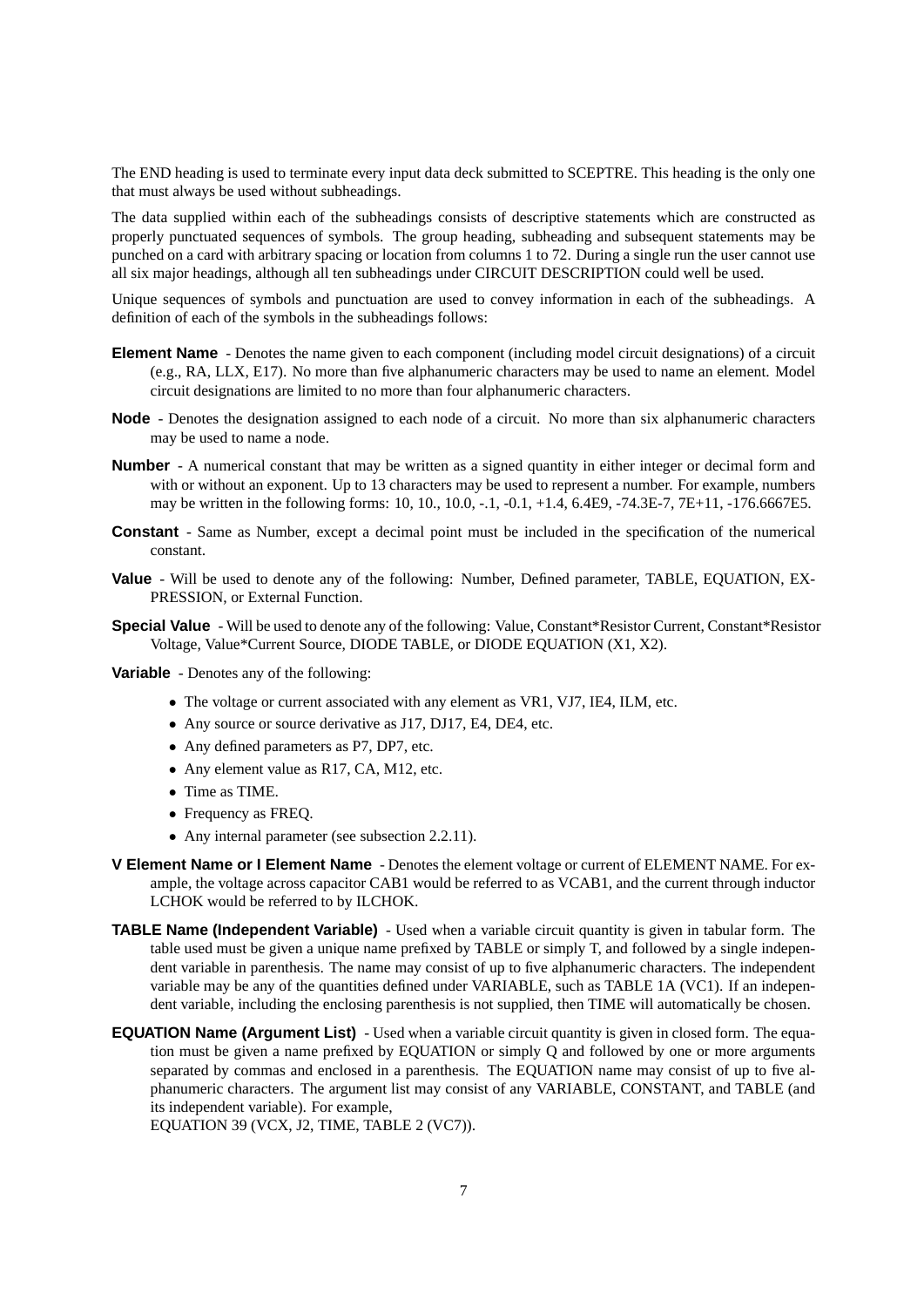**EXPRESSION Name (Math Definition)** - This form is an alternative to EQUATION entry that may be used to describe a variable quantity. It is somewhat more complex than the EQUATION form, but it has the virtue of needing no further description under FUNCTIONS. The expression must be given a name prefixed by EXPRESSION or simply X and followed by the mathematical definition. The EXPRESSION name may consist of up to five alphanumeric characters. It is suggested that numerical designation be used to avoid any possible confusion with some internal parameters. For example, X14 (10. \* SIN (.628 \* TIME)).

Any equation for table must be defined more completely under FUNCTIONS. More detail is given in subsections 2.2.2 and 2.2.6.

The input data deck describing a network is formed simply by punching the heading card and the associated data sequence for each of the defined data groups.

Remarks such as title, user name, and date may be supplied for output identification purposes by punching the desired remarks on cards following the CIRCUIT DESCRIPTION card and preceding the first subheading card. The number of comment cards must not exceed 11, and the entire remark will appear as the title of the output listing and plots.

The sequence for each of the subheadings in terms of the symbols defined previously are subsequently detailed.

### **2.2.2. Elements**

This subsection covers the formats required for entering element data into SCEPTRE. The general discussion pertaining to all elements is followed by four subsections discussing special conditions which pertain to certain element entries. These subsections cover mutual inductance (subsection 2.2.2), source derivatives (subsection 2.2.2), elements with bounds (subsection 2.2.2), and AC (complex) sources (subsection 2.2.2).

All elements (resistances, capacitances, inductances including mutual, voltage and current sources, source derivatives and model circuit designations) that are to be component parts of the network under analysis must be introduced under this subheading. Entries allowed under the elements subheading are summarized in table 2.2. Although any combination of alphanumeric characters (maximum 4) can be used for model circuit designations, names unique from other element names are recommended. Alphanumeric character lengths are listed in table 2.10, subsection 2.2.9. The general form for entries under the ELEMENTS subheading is:

element name, node-node = value

Each network element is defined by stating the element name, the nodes between which the branch is connected, and the component value. The connection nodes are specified in a from-to order corresponding to the assumed direction of current flow. The actual tabular values or analytical expressions of elements that are implicitly defined as variables are specified in subsection 2.2.6. More than one element may be described on a card if the elements are separated by commas.

Some examples that illustrate proper entries under elements for the constant valued elements of the network of figure 2.1 are:

 $E1, 1-2 = 20$ E2,  $1-6 = 20$ JM, 1-4 = 2E1

Note that any of these constant elements may be entered with or without decimal points, or by use of the E format. Note also that the proper reference direction for voltage sources p p correspond to the direction of current or positive charge movement within the voltage source.

NOTES to Table 2.2: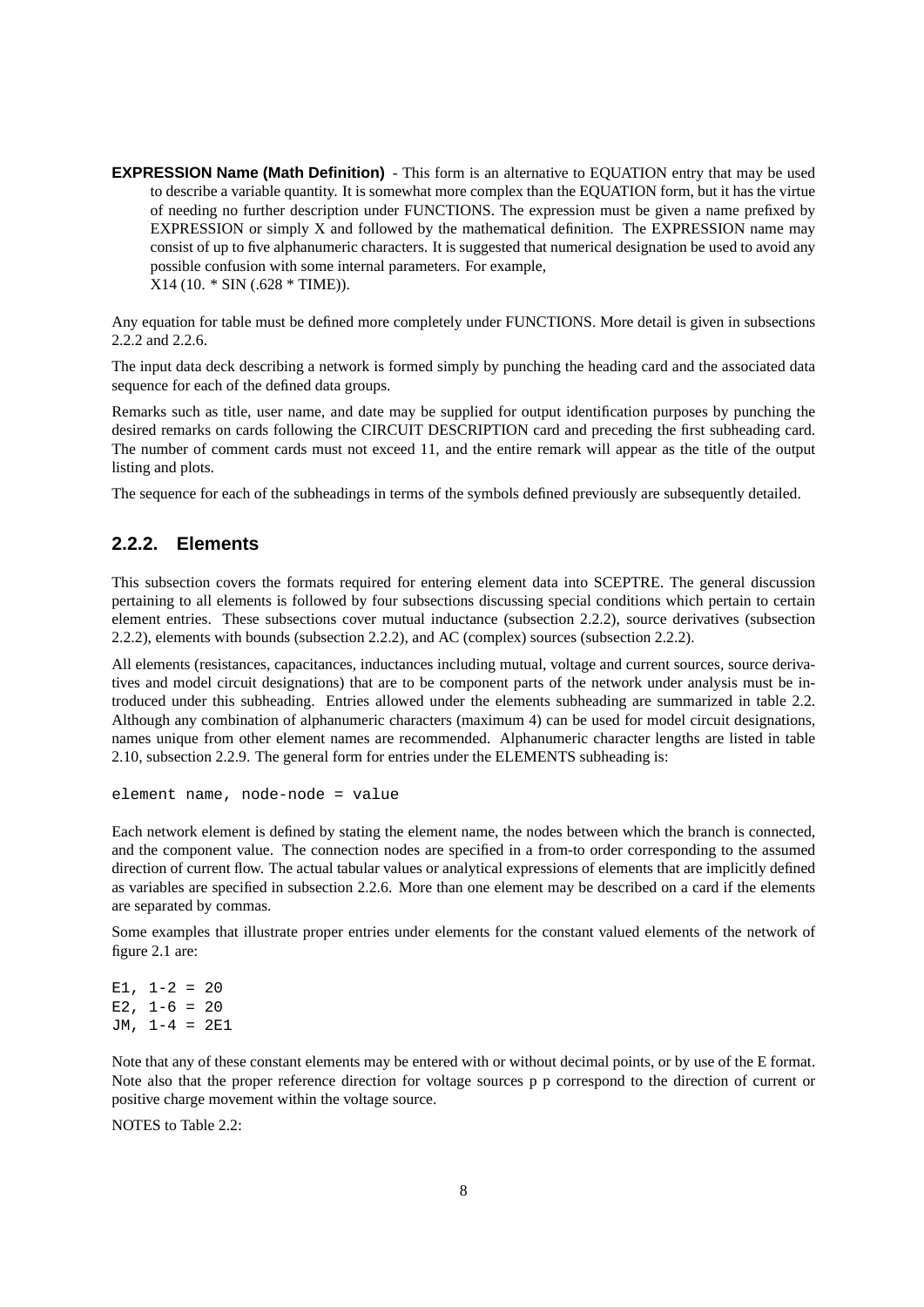| Name                                                                                                       |                          | <b>Nodes</b>           | Value specification (see note 9)                                                                                       |                                                                                                                                                                                     |  |
|------------------------------------------------------------------------------------------------------------|--------------------------|------------------------|------------------------------------------------------------------------------------------------------------------------|-------------------------------------------------------------------------------------------------------------------------------------------------------------------------------------|--|
| R<br>$\mathcal{C}$<br>L<br>name<br>$\mathbf E$<br>J                                                        |                          | $node1 - node2$        | $=$                                                                                                                    | number<br>TABLE name (independent variable)<br><b>Defined Parameter</b><br>EQUATION name (argument list)<br>EXPRESSION name (math. definition)<br>External Function (argument list) |  |
| M name                                                                                                     |                          | $L$ name $l - L$ name2 |                                                                                                                        | (see note $1 \& 2$ and subsection 2.2.2)                                                                                                                                            |  |
|                                                                                                            |                          |                        |                                                                                                                        | <b>Linearly Dependent Sources</b>                                                                                                                                                   |  |
| $E$ name                                                                                                   | $\overline{\phantom{a}}$ | $node1-node2$          | $=$                                                                                                                    | constant *VRname                                                                                                                                                                    |  |
| J name                                                                                                     |                          | $node1 - node2$        | $=$                                                                                                                    | constant * IRname                                                                                                                                                                   |  |
|                                                                                                            |                          |                        |                                                                                                                        | Primary dependent Current Sources (see note $3 \& 4$ )                                                                                                                              |  |
| J name                                                                                                     |                          | $node1 - node2$        | $=$                                                                                                                    | DIODE TABLE name<br>DIODE EQUATION $(XI, X2)$                                                                                                                                       |  |
|                                                                                                            |                          |                        |                                                                                                                        | Secondary dependent Current Sources (see note 4 & 5)                                                                                                                                |  |
| J name                                                                                                     |                          | $node1 - node2$        | $=$                                                                                                                    | value $*$ Jname $\dagger$                                                                                                                                                           |  |
|                                                                                                            |                          |                        |                                                                                                                        | Voltage and Current Source Derivations (see note 6 & 8)                                                                                                                             |  |
| DE<br>name<br>DJ                                                                                           |                          |                        | $=$                                                                                                                    | <i>value</i> (see subsection 2.2.2)                                                                                                                                                 |  |
|                                                                                                            |                          |                        |                                                                                                                        | Model Calls (see subsection 2.3)                                                                                                                                                    |  |
| node1-node2<br><i>name</i> (see note 7)                                                                    |                          |                        |                                                                                                                        | MODEL name                                                                                                                                                                          |  |
|                                                                                                            |                          |                        |                                                                                                                        | Elements with Bounds (see subsection 2.2.2)                                                                                                                                         |  |
| R<br>$node1 - node2$<br>Ε<br>name<br>$\ddot{\phantom{0}}$<br>J                                             |                          |                        | $=$                                                                                                                    | number1 (number2, number3)<br>number1 (number2)                                                                                                                                     |  |
|                                                                                                            |                          |                        |                                                                                                                        | AC sources (see subsection 2.2.2)                                                                                                                                                   |  |
| name                                                                                                       |                          | $node1 - node2$        | $(entry, entry)$ $\ddagger$<br>$(entry, entry)$ , DEGREES<br>$=$<br>(entry, entry), RADIANS<br>(entry, entry), COMPLEX |                                                                                                                                                                                     |  |
| Concolution Model Calls (see note 10)                                                                      |                          |                        |                                                                                                                        |                                                                                                                                                                                     |  |
| FCONVE (constant)<br>$node1 - node2$<br>(see note $11$ )<br>K name<br>$=$<br>FCONVJ (constant)             |                          |                        |                                                                                                                        |                                                                                                                                                                                     |  |
| †: Jname is a primary dependent current source<br>#: entry = constant, defined parameter, TABLE name, FREQ |                          |                        |                                                                                                                        |                                                                                                                                                                                     |  |

Table 2.2.: Entries under ELEMENTS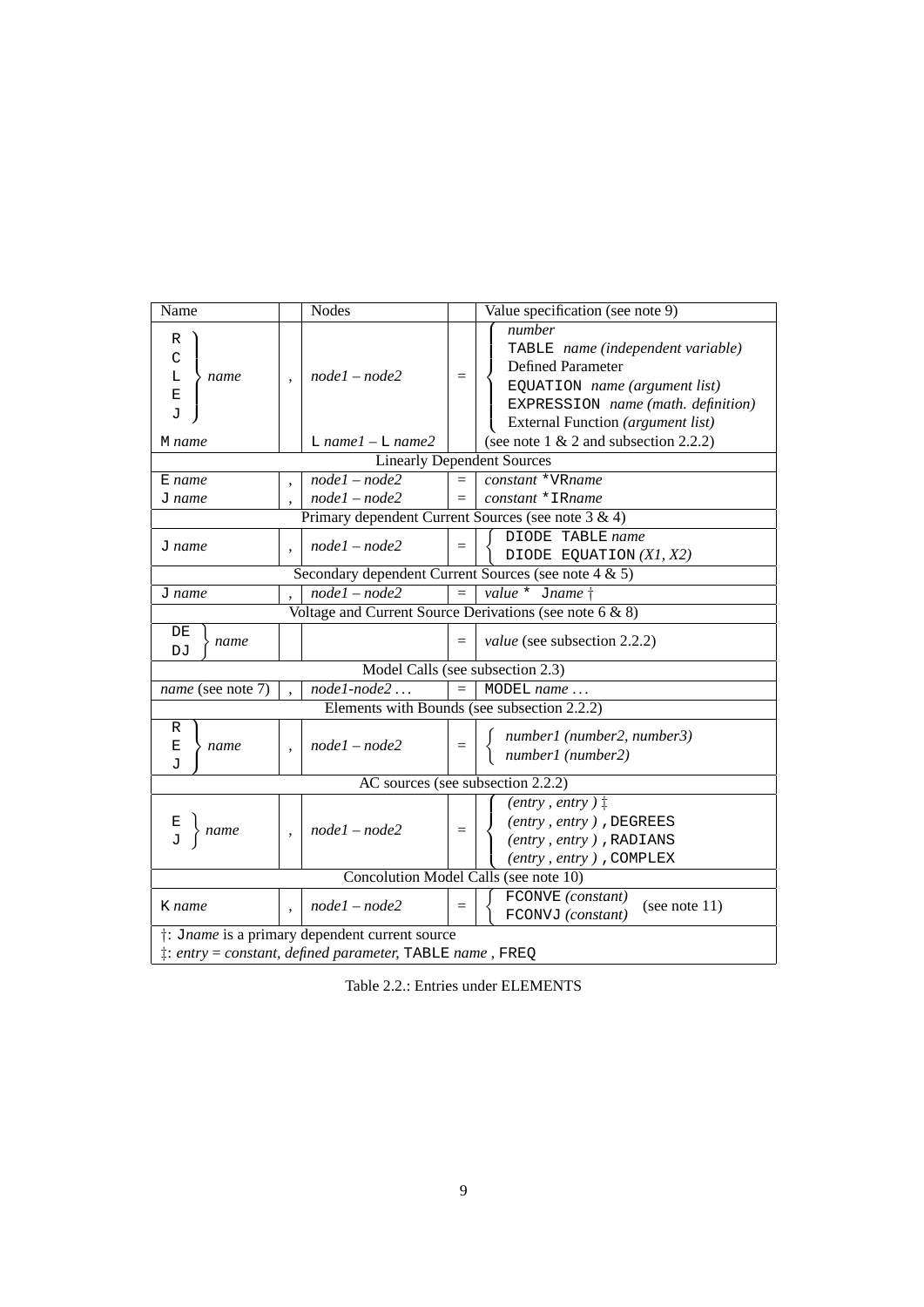- 1. All C,R,L and M entries will be treated as REAL\*8 constants in the AC calculations. Before making the AC calculations, SCEPTRE will evaluate any entries which are given as functions. For example, a capacitor may be a function of voltage and a resistor may be a function of time. SCEPTRE will evaluate these functions at TIME=0, using supplied or calculated initial conditions. The appropriate values so obtained will be used in the AC calculations. Elements as a function of frequency are not permitted in AC calculations.
- 2. All voltage and current sources which are given as constants (DC sources) or as functions of TIME (Transient sources) will be given a value of zero in AC calculations, and a WARNING message will be printed out whenever the argument TIME is used.
- 3. In order to obtain an AC analysis around a circuit's DC operating points, the user must either supply Initial Conditions (see paragraph 2.2.5), or must enter RUN INITIAL CONDITIONS under the RUN CONTROLS subheading of CIRCUIT DESCRIPTION. If initial condition are supplied, then SCEPTRE determines all element values dependent on these DC voltages and currents.
- 4. Primary and secondary dependent current source specifications may be used to represent certain semiconductor junctions when requesting Initial Conditions solutions.
- 5. By Definition this class of current source can appear only if the appropriate diode source has previously been included. The secondary source must be specified only as a value times the primary source.
- 6. Although this entry is permitted in AC calculations, a time-source, and hence its derivatives, are not meaningful. The source will be treated as in Note 2 above and the derivatives ignored.
- 7. Model circuit designation names can be any combination of no more than four alphanumeric characters. Names unique from other element names are recommended.
- 8. If the topology of the circuit dictates that a time derivative is required for a transient analysis (e.g., capacitor and independent voltage source loop, or inductor and independent current source cut set), then the same is true for an AC analysis. However, for AC no card entry is required. A time derivative of an AC source means simply a multiplication by  $j\omega$ . SCEPTRE will detect this situation and will automatically handle it.
- 9. A complex defined parameter, W, cannot be used as a value specification.
- 10. Convolution models are either series combination of voltage source and resistor (FCONVE) or parallel combination of current source and resistor (FCONVJ). See Appendix A.8.
- 11. The constants in the Convolution Model Call are arbitrarily assigned integers identifying the impedance or admittance functions stored on Disk 12 as explained in Appendix A.8.

Examples of variable element entries using EQUATION, TABLE or EXPRESSION descriptions are as follows:

```
El, 1-2 = TABLE 3 (TIME)
E2, 1-6 = EQUATION 47 (VC1, TABLE 2 (ILO),36.)
JM, 1-4 = EQUATION 47 (VC1, P5, 15.)
RA, 3-4 = TABLE 5 (TIME)
LZ, 1-5 = EXPRESSION 7 (10. *ILZ + 20.)
```
The tabular entries for TABLE 3 and TABLE 5, as well as the analytical expression for EQUATION 47 must be entered under the FUNCTIONS subheading (subsection 2.2.6). A good general rule to follow throughout the program is that all constants inside parentheses must include decimal points. A more convenient form that always may be used is to replace the word EQUATION by Q, the word TABLE by T, and the word EXPRESSION by X.

```
El, 1-2 = T3(TIME)JM, 1-4 = Q47 (VC 1, P5, 15.)
LZ, 1-5 = 47 (10.*ILZ + 20.)
```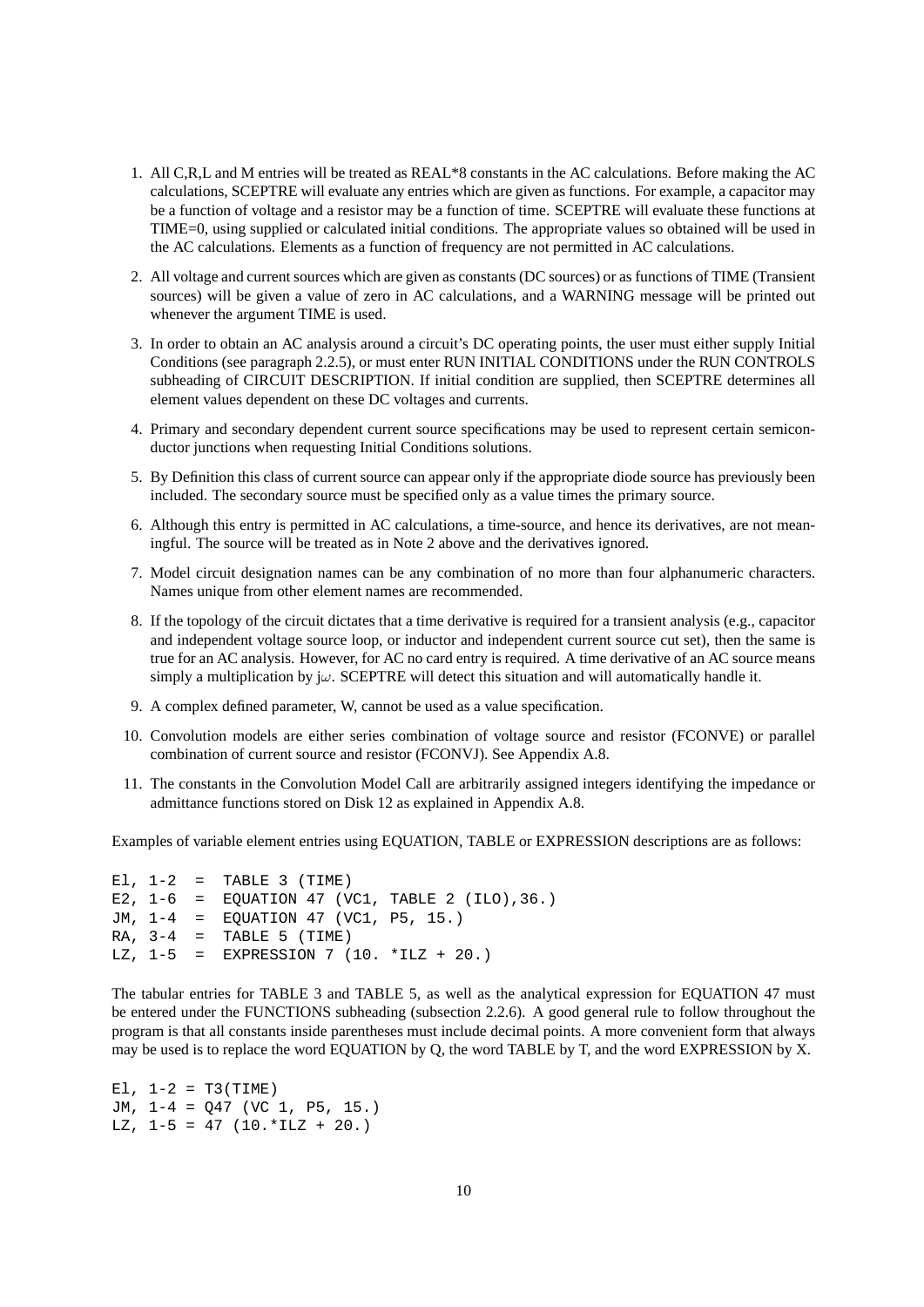The second and third designations in the SPECIAL VALUE list are intended to accommodate the class of linearly dependent sources that are encountered in small signal transistor equivalent circuits (see subsection 3.3). The fourth designation was designed for the class of secondary dependent current sources that always appear in the large signal Ebers-Moll transistor equivalent circuit (see subsection 3.2). The capability of specially processing these sources has been built into the program and should always be entered directly in the ELEMENTS section without parentheses. Examples of these appear in this subsection.

The last two designations in the SPECIAL VALUE list are reserved for primary dependent current sources that represent diodes or transistor junctions. DIODE EQUATION (X1, X2) would be used when any diode or transistor junction has been entered, and the user wishes to employ the conventional closed form representation  $(J = I_s(e^{\Theta VJ} - 1))$ . The value of X1 must correspond to  $I_s$  in the diode equation, and the value of X2 must correspond to Θ. The program will automatically use the voltage across that particular current generator as the independent variable, and for that reason this voltage need not be specified. If for example, a current generator that is named J18 and is connected between nodes 1 and ground is to be described by the conventional diode equation as  $1 \cdot 10^{-7} (e^{30VJ} - 1)$ , the appropriate entry would be

 $J18$ , 1 - GND = DIODE EQUATION (1.E-7, 30.)

Note that decimal points are required for the constants 1 and 30. No further description is required under FUNC-TIONS. The designation DIODE TABLE N is used when any diode or transistor junction is to be represented in tabular form. The independent variable will automatically be taken as the voltage across the current generator. Therefore, the required entry is simply

J18, 10 - 3 = DIODE TABLE 1

The tabular entries for DIODE TABLE 1 must be entered under the FUNCTIONS subheadings (subsection 2.2.6).

Examples of typical component descriptions that appear in the ELEMENTS group are shown below:

R7, 4-5 = 11.5, E1, GND-1 = 6  $JA, 0-4 = .98 * J18$ E12,  $C-7 = .0005 * VRC$ 

JA is a secondary dependent current source. JK and E12 are linearly dependent sources.

LX3,  $9-3 = EQUATION 15X (ILX3, TIME)$ Tll, 2-3-7 - MODEL 2N7479AA

Reference to the FUNCTIONS section (Section 2.2.6) is never required for a given entry when the expression format is used. The rules for the mathematical definition become specialized only in the case when a table is to be used as an argument. For example, if it is desired to enter capacitor C1 as  $10 + 80$  \* (TABLE 7), where TABLE 7 is a function of VC1, an appropriate entry would be

C1, 7-8 = X314 (10. +80. \* XTABLE (T7, VC1))

Note that in this special case the word TABLE is preceded by X and that both the table name, in this case T7, and the independent variable of the table VC1, must be included in parentheses. Decimal points must always be given with all constants used in an EXPRESSION. This same entry is given in equation form in subsection 2.2.6.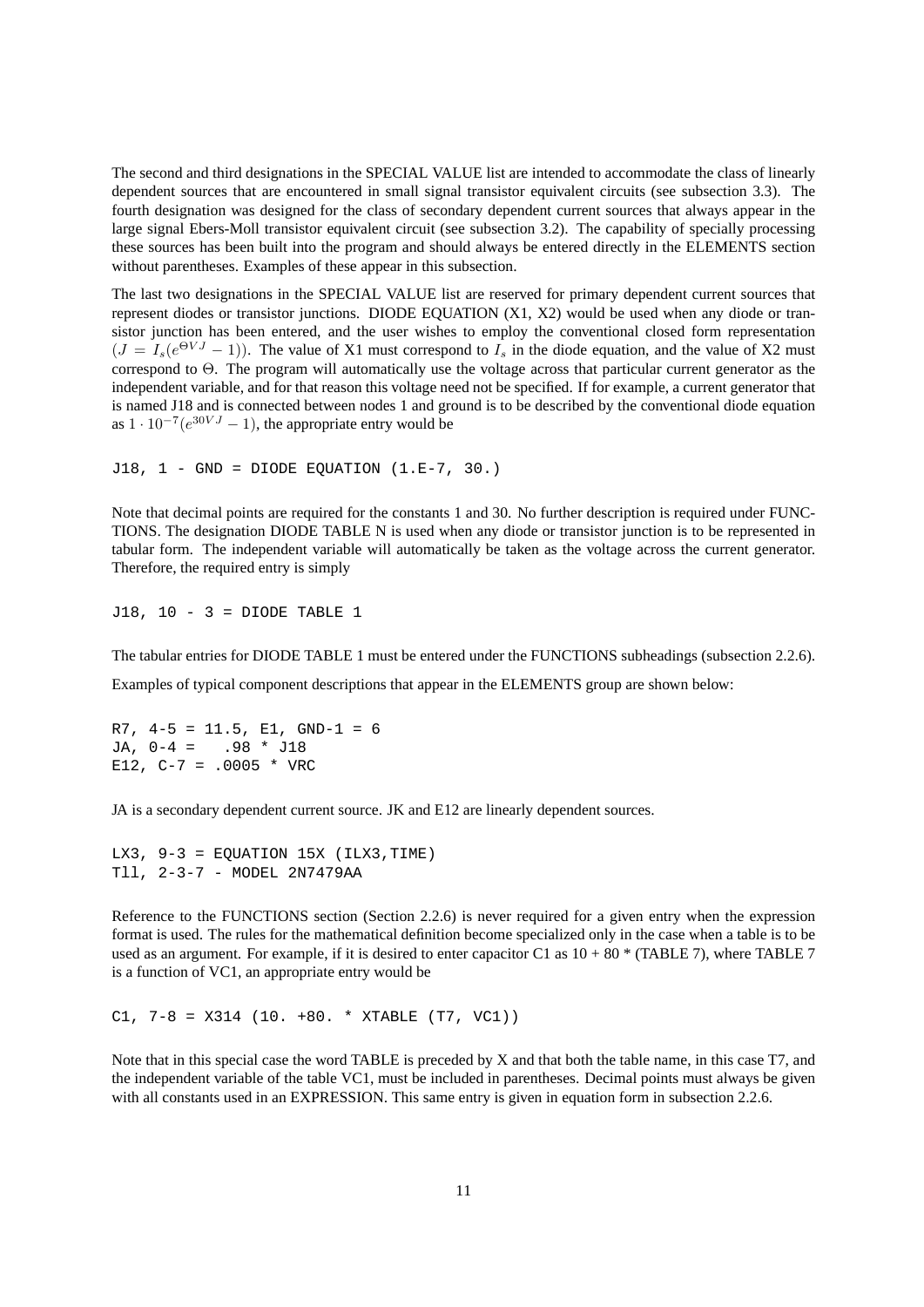

Figure 2.2.: Mutual Inductance Polarities

#### **Mutual Inductance**

Mutual inductance is entered according to the general format:

```
Mname, Lname-Lname = value
```
If coupling exists between inductors L1 and L2, the appropriate entry must include these elements in place of the node identification as

 $MX, L1-L2 = TABLE 1 (IL1)$ 

or

MX, L1-L2 = 32.4

In addition, a physical limitation of the principle of mutual inductance must be observed in order to have a physically realizable circuit. That is, since coefficient of coupling,  $k$ , is always less than unity and by definition

$$
k=\frac{M}{\sqrt{L_1L_2}}<1
$$

the user should be certain that  $M < \sqrt{L_1 L_2}$ . Stated in words, the mutual inductance between any two inductors must be less than the square root of the product of the self-inductances of the components between which the mutual inductance exists. The sign of M is positive if in a given winding the induced voltage of mutual inductance acts in the same direction as the induced voltage of self-inductance. If the induced voltage of mutual inductance opposes the induced voltage of self-inductance in a given winding, M is negative. The proper sign for M for the assumed current directions is illustrated in figure 2.2.

#### **Source Derivatives**

The time derivatives of sources must be supplied as input data when certain network configurations are encountered<sup>1</sup>. These situations occur whenever a variable voltage source is connected in a loop containing only capacitors and other voltage sources, and whenever a variable current source is connected in a cut set containing only inductors and other current sources (see figure 2.3).

If the sources in question are constant, the zero derivative will automatically be supplied and the user need not be concerned. If the user fails to supply a source derivative when one is required, the run will be terminated with an appropriate diagnostic message. The general form for a source derivative entry is

<sup>1</sup>Except for AC Analysis. See Table 2.2, note 8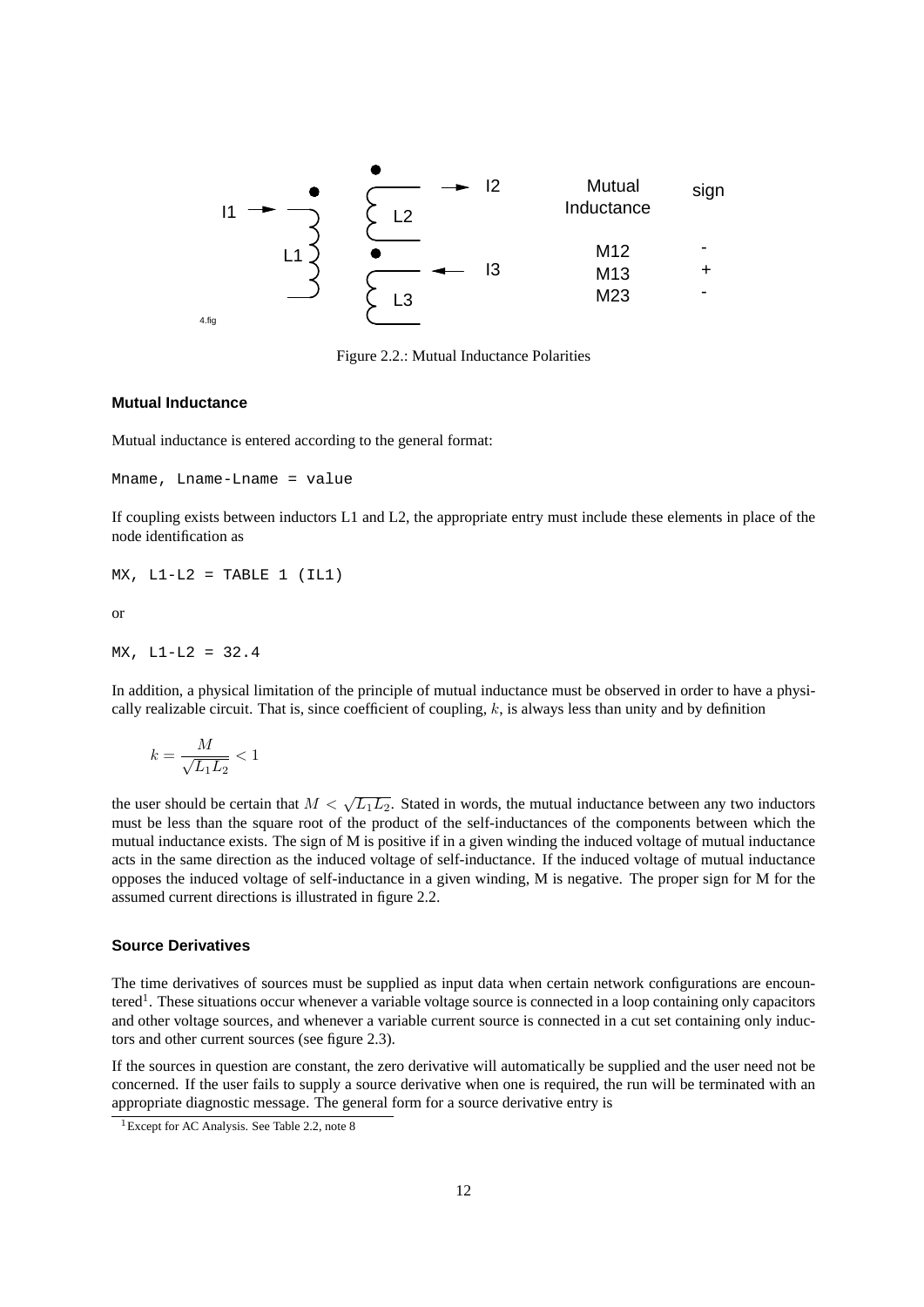

Figure 2.3.: Configurations That Require Source Derivatives

DEname = value DJname = value

where the name is that of the appropriate E or J source. An example would be

```
DERIVATIVE E7 = TABLE 2
```
or more simply

 $DE7 = TABLE$  2

#### **Elements with Bounds**

Three of the DC options, Monte Carlo, Worst-Case, and Optimization require additional information in the entries under ELEMENTS. For a Monte Carlo calculation, it is necessary to specify parameters for distribution of the variable elements. For Worst-Case and Optimization calculations, minimum and maximum values of the independent variables must be specified. In all cases, the element information is provided by bounds added in parentheses after the element values. Except as noted at the end of this paragraph bounds are provided by statements, under ELEMENTS, of the form

```
element name, none-node = number (number, number)
```
or

```
element name, node-node = number(number)
```
The first form gives two numbers in parentheses. SCEPTRE reads the smaller number as the lower bound and the larger as the upper bound. The second form has one number in parentheses. In this form, SCEPTRE reads the number as the percentage variation allowed in the nominal value of the elements. Examples might be

```
R2, NZ-N5=12(11,13)
```
and

```
R1, N1-NB=6(10)
```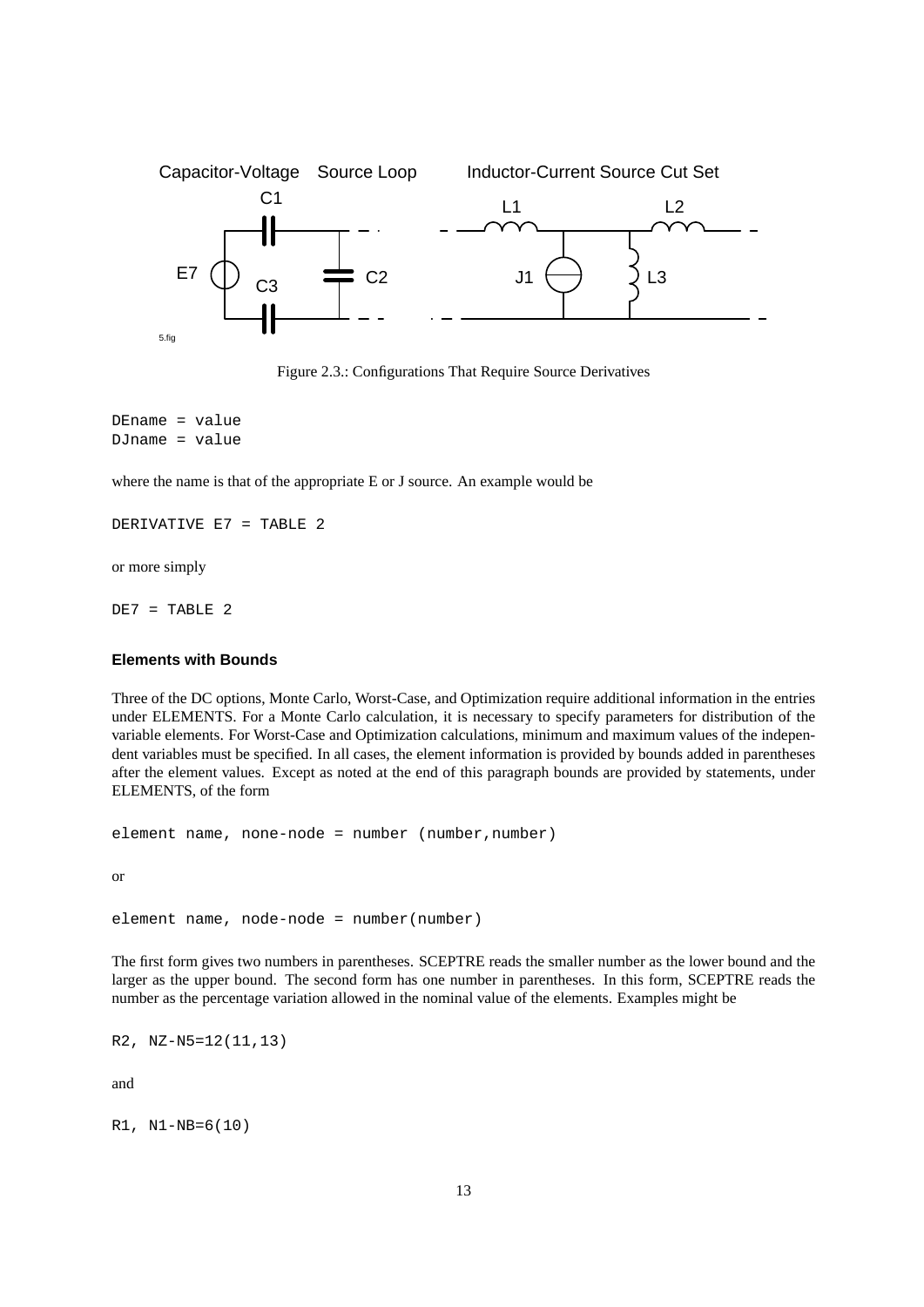The first example specifies the nominal value of R2 as 12, with lower and upper bounds of 11 and 13, respectively. The second example specifies that the value of R1 is  $6\pm10\%$ .

For Worst-Case and Optimization, the lower and upper bounds are taken to be the limiting values for the element. For these calculations, the nominal value must lie within these limits.

For Monte Carlo calculations, the element distribution mean and standard deviation are computed from the lower and upper bounds as:

mean = 
$$
\frac{\text{upper bound} + \text{lower bound}}{2}
$$
  
standard deviation =  $\frac{\text{upper bound} - \text{lower bound}}{6}$ 

The exception, mentioned above, to the use of numbers exclusively in specifying elements with bounds is as follows: Examples with bounds may be specified as values or diode equations if the values or diode equations are expressed in terms of defined parameters with bounds under DEFINED PARAMETERS. Subsection 2.2.3 describes the allowable format for defined parameters with bounds. An example of an entry under ELEMENTS is

R3, N12-N10=X3(P3+P4)

#### **AC Sources**

Source voltages and currents for AC calculations are complex numbers and, therefore, require both real and imaginary parts (or magnitude and phase) for their definition. The format for entering an AC source is:

```
Ename, node-node = (entry, entry), type
```
for a voltage source and

Jname, node-node = (entry, entry), type

for a current source. The word entered for 'type' identifies the meaning of the two entries in the parentheses. 'Type' may be either DEGREES, RADIANS or COMPLEX. If DEGREES or RADIANS is entered, the first entry in parentheses is the magnitude, in the polar coordinate expression of the voltage (or current), and the second entry is phase angle. If type is specified as COMPLEX, the first entry in the parentheses is the real portion of the complex expression in cartesian coordinates, and the second entry is the imaginary portion. 'Type' need not be specified. If it is not, the default value is DEGREES.

An entry, as described above, may be any of the following: constant, the problem frequency (denoted by FREQ), a TABLE name (where the independent variables must be stated because the default value of the independent variable is TIME, and the AC calculation takes time as zero), or a real defined Parameter.

The maximum allowed number of independent AC sources is fifty. The maximum number allowed for linearly dependent AC sources plus secondary dependent AC current sources is also fifty.

The following are examples of AC source definitions:

E1, N1-M3 = (12., 4.), COMPLEX

means that voltage source E1, between nodes N1 and M3, is expressed in complex form as 12+4j volts.

J7, N4-N7 = (T1(FREQ), P6), RADIANS

means that current J7, between nodes N4 and N7, is expressed in polar coordinates, where the magnitude is a function of frequency to be obtained from Table 1 and the phase angle, in radians, is as specified by P6 under DEFINED PARAMETERS.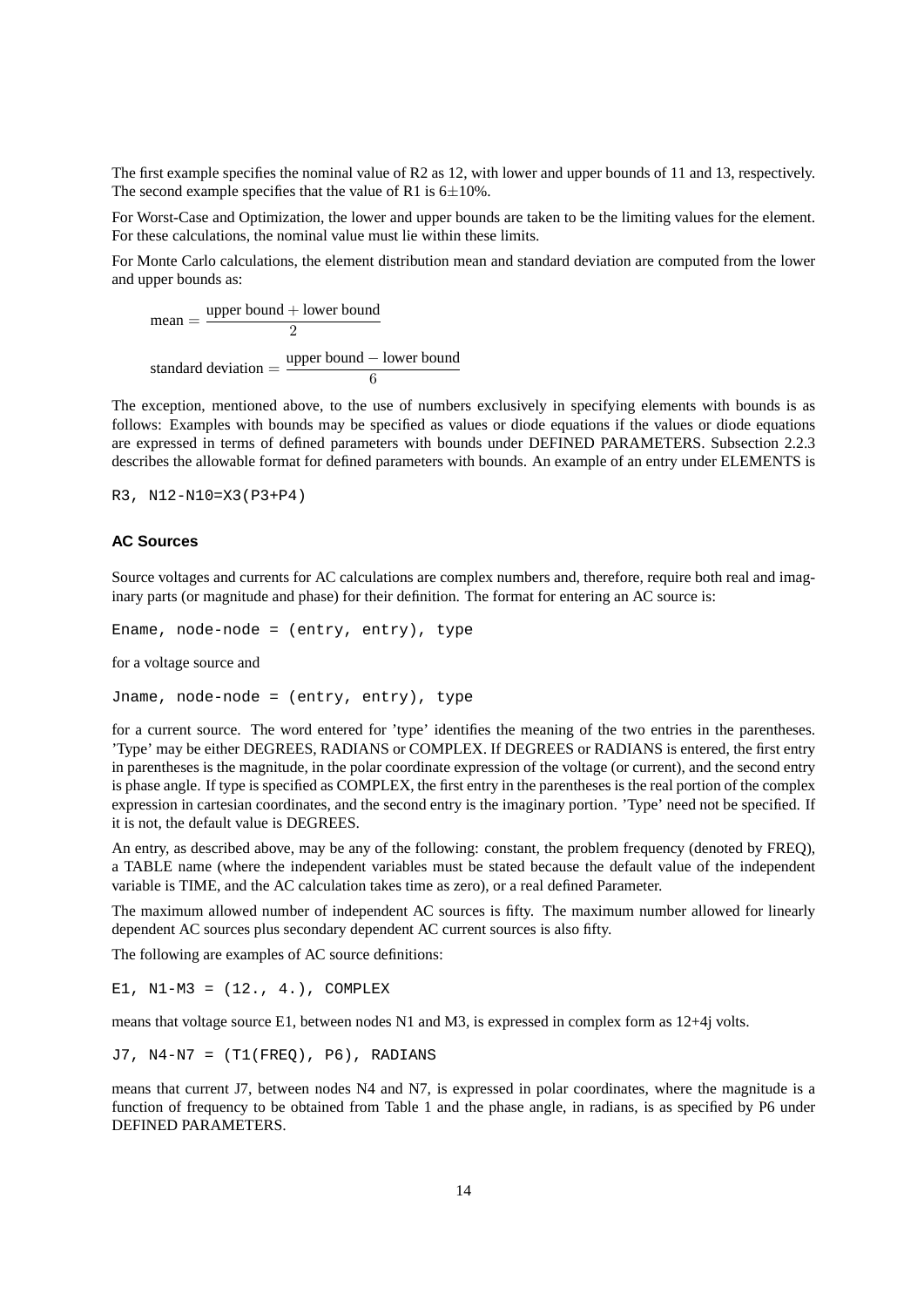#### **2.2.3. Defined parameters**

Any variable that can be described in terms of any network variable and/ or any Number may be defined, and this quantity may be used as an ELEMENT value, an argument in an equation or table, or an output at each time step of the problem, in the same manner as any conventional output. Examples of the use of this feature are given in Section 4. More than one defined parameter may be entered on a card if they are separated by commas.

#### **Real Valued Defined Parameters**

The input format for real-valued defined parameters requires that the first letter be P followed by no more than five alphanumeric characters. The general form for entries under DEFINED PARAMETER IS:

Pname = value

Some possible combinations are:

```
PWR = EXPRESSION 69 (IE 3 * E3)
P2 = TABLE 1 (VC7)PX7 = EQUATION 2 (VC7, VR1)
```
For the special case in which the derivative of a quantity is supplied, the first two letters must be DP followed by no more than four alphanumeric characters, or in general

DPxxxx = value

#### **Real-Valued Defined Parameters with Bounds**

Real-valued defined parameters with bounds may be used as independent variables in DC calculations (under the MONTE CARLO, WORST-CASE or OPTIMIZATION subheadings of CIRCUIT DESCRIPTION, see subsection 2.2.8). When independent variables are used in this manner, they must be specified with bounds under DEFINED PARAMETERS. The format is:

Pname = number (number, number)

or

Pname = number (number)

The first form gives two numbers in parentheses. SCEPTRE reads the smaller number as the lower bound and the larger as the upper bound. The second form has one number in parentheses. In this form, SCEPTRE reads the number as the percentage variation allowed in the nominal value of the independent variable.

For Worst-Case and Optimization calculations, the nominal value must not lie outside of the region defined by the upper and lower bound.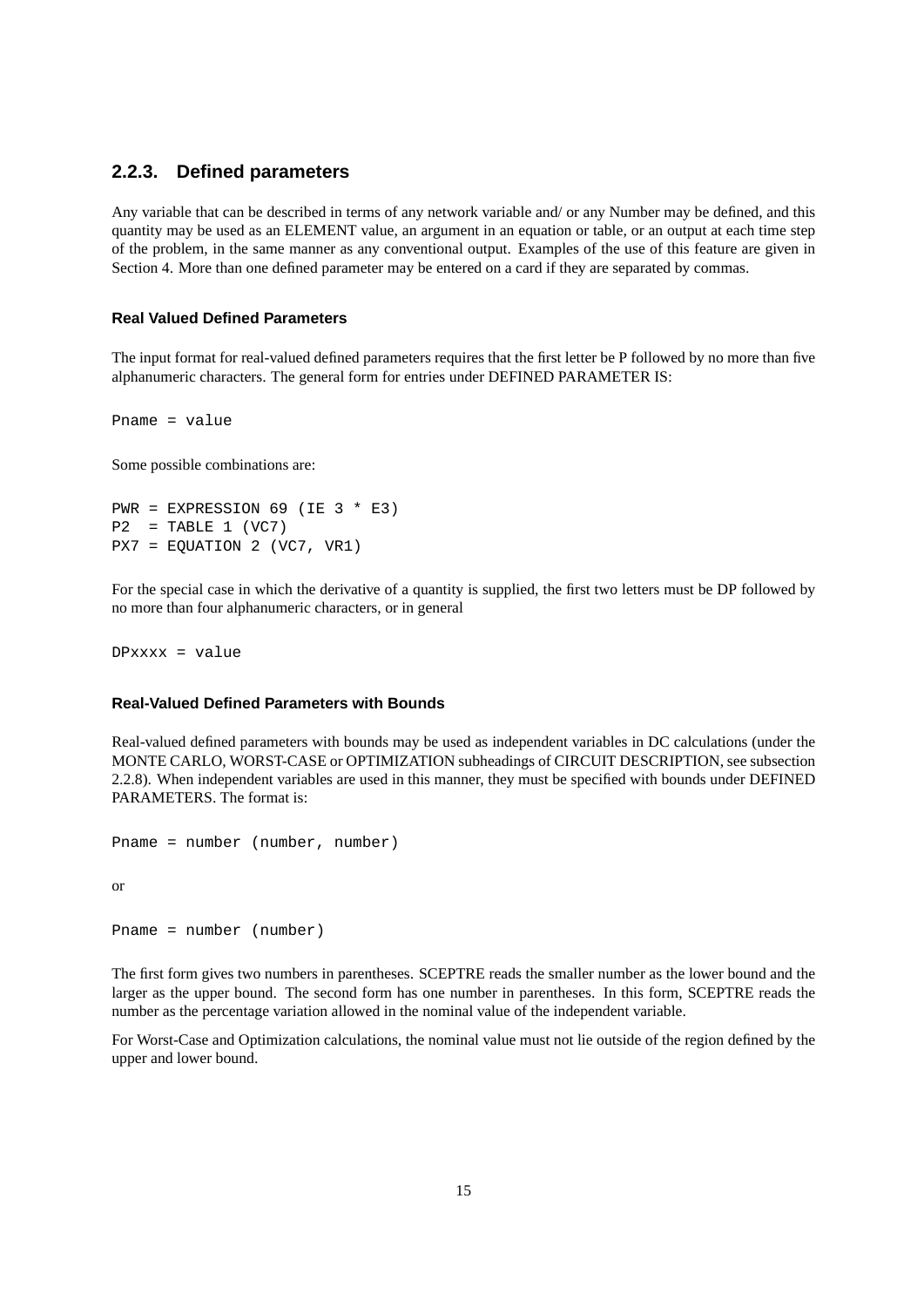#### **Real-Valued Defined Parameter Total Differentials**

The user must specify the closed form differentials for each defined parameter that is used as a dependent variable in adjoint calculations (Optimization, Sensitivity, and Worst-Case). The defined parameter must be a function of one or more dependent variables and zero or more independent variables. Valid dependent variables and independent variables for these calculations may be found in table 2.7 and table 2.8. The user should enter differentials of defined parameters under the DEFINED PARAMETERS subheading of CIRCUIT DESCRIPTION.

For a defined parameter, Pname, the total differential is given by

GPname = list

'List' is a sum of products of the form PX\*DY, where PX is a defined parameter representing the partial derivative of the dependent variable with respect to an independent variable, and DY is the differential of the independent variable.

Example 1:

```
DEFINED PARAMETERS
```

```
..............
PABC = X1 (IRL**2+ILA**2)
GPABC = P2*DIRL+P3*DILA
P2 = X2(2.*IRL)P3 = X3(2.*ILA)
```
Example 2:

```
DEFINED PARAMETERS
................
PEX = XA(VC1**2+(IR1*R1)**2)GPEX = PA*DVC1+P3*DIR1+P4*DR1
PA = X2 (2*VC1)P3 = X3(2.*IR1*R1**2.)P4 = X4(2.*R1*IR1**2.)
```
#### **Complex Valued Defined Parameters**

Complex valued defined parameters are used to enable complex outputs from the AC analysis portion of the program. Complex valued defined parameters are analogous in principle to the real valued defined parameters, designated with a P. The appropriate prefix for the complex valued defined parameter is W, followed by no more than five alphanumeric characters. Unlike the real valued defined parameter, P, a complex valued defined parameter, W, cannot be use to define elements; that is, it cannot appear in an equation, expression, table or function.

The acceptable entries, under the heading DEFINED PARAMETERS, are

Wname = real value defined parameter Wname = TABLE name Wname = EQUATION name

(see subsection 2.2.6 for the correct way to distinguish the real and complex valued arguments.) Also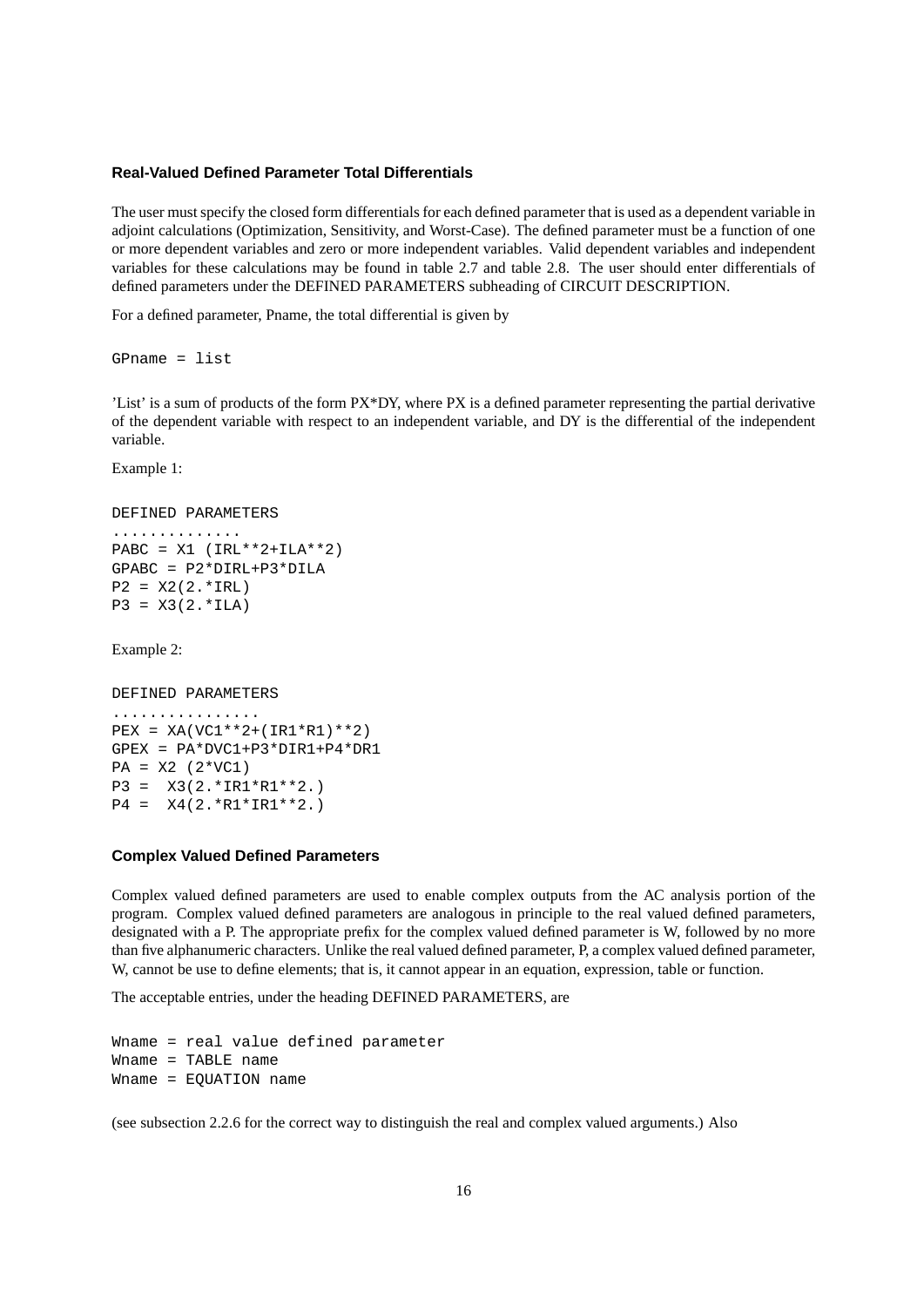Wname = EXPRESSION name

(see subsection 2.2.6 for a list of the more general FORTRAN complex operational functions available.) Also

Wname = external function

(It is the user's responsibility, when writing FORTRAN programs, to insure the correct declaration and usage of complex valued quantities.)

Alternatively, the format allowed for specifying AC sources can be used. This format is

Wname = (entry, entry) type

where the details are described in subsection 2.2.2.

### **2.2.4. Outputs**

#### **Tabular Form**

Any output must consist of some dependent variable which is a function of some independent variable. SCEPTRE outputs consist of printed tabular listings of requested dependent variables as functions of time and/or plots of the dependent variables as functions of time or some other independent variable. In SCEPTRE, the following general quantities may serve as either dependent or independent variables:

- The voltage or current associated with any passive element as VR1, IL6.
- The voltage or current associated with any source as E1, IE1, J2, VJ2.
- Any element value as C17.
- Any transient state variable derivative as DC4, DL13B.
- Any Defined Parameter as P12.
- Any Complex Valued Defined Parameter (Wname) in AC Calculations.
- Any Defined Parameter derivative as DP12 if the user has supplied one.
- Any internal parameter as defined in table 2.11.

All requested outputs in SCEPTRE will be supplied in printed tabular form. The general format for requesting printed outputs is:

```
variable, variable, variable
```
and/or

variable variable variable

Note that no output request card ever ends with a comma.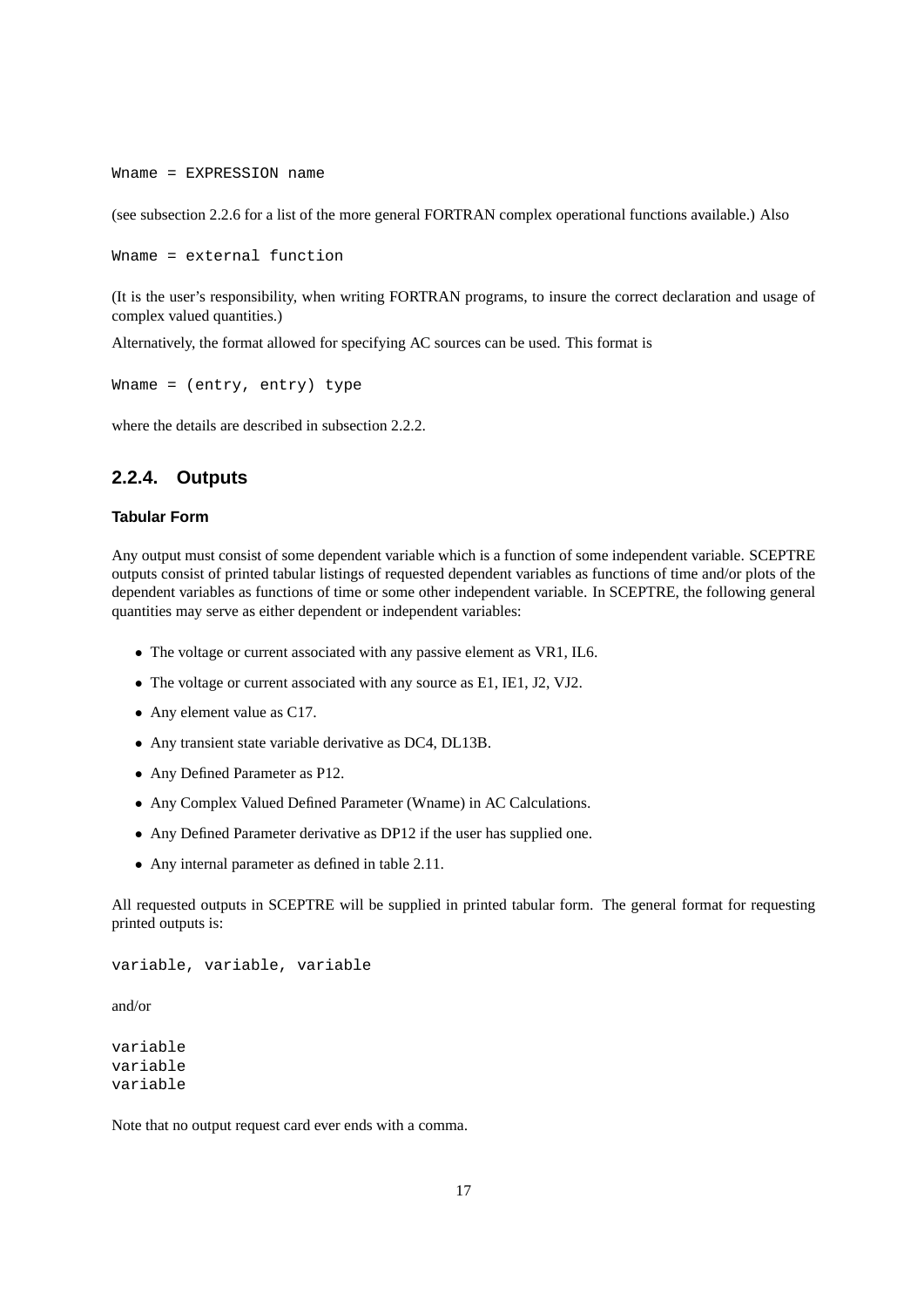#### **Plotted Form**

In addition, the user has the option of requesting plotted outputs for any or all quantities. If plotted outputs are desired, the word PLOT is used as the last entry on each output request card for which plots are desired. The general format is:

```
variable, variable, PLOT
```
and/or

variable, PLOT variable, PLOT

Some typical output requests follow:

```
VR3, IR3, VR2
VR5, VC29
VRY, VC1, ESUP, PLOT
IC8
```
Note that more than one output can be requested on a single card. The third card indicates that three quantities are required and that all three are to be plotted as well as printed. The quantity, IC8, (the current through capacitor C8) would be output in printed form only. If the word PLOT is used, no other dependent variable may follow it on that card.

All indicated variables in the above example will use time as the independent variable. If a different independent variable is desired for the plotted form, the following format must be used.

IC14, PLOT (VC14)

In this case, the current through capacitor C14 would be plotted as a function of the voltage across it. The printed output would be IC14 as a function of time.

Additional flexibility is available to permit the user to attach a different label to any output quantity except TIME. Consider that elements C1 and R7 exist in a given network and that the voltage across both (VC1 and VR7) are of interest. If the user decides to rename them as VIN and VOUT, the outputs may be requested as VC1 (VIN), VR7 (VOUT), PLOT. All renames must be limited to six alphanumeric characters and the first character may be any alphanumeric character. The plot, rename, and choice of independent variable options can be presented in terms of the general format as:

yqty(ylabel),......, PLOT(xqty(xlabel))

If no rename is desired, the general format reduces to

yqty, ......, PLOT (xqty)

If, in addition, only time is desired as the independent variable, this can be further reduced to

yqty,........, PLOT

And, if no plotted information is desired, the simplest form arises as

yqty, ....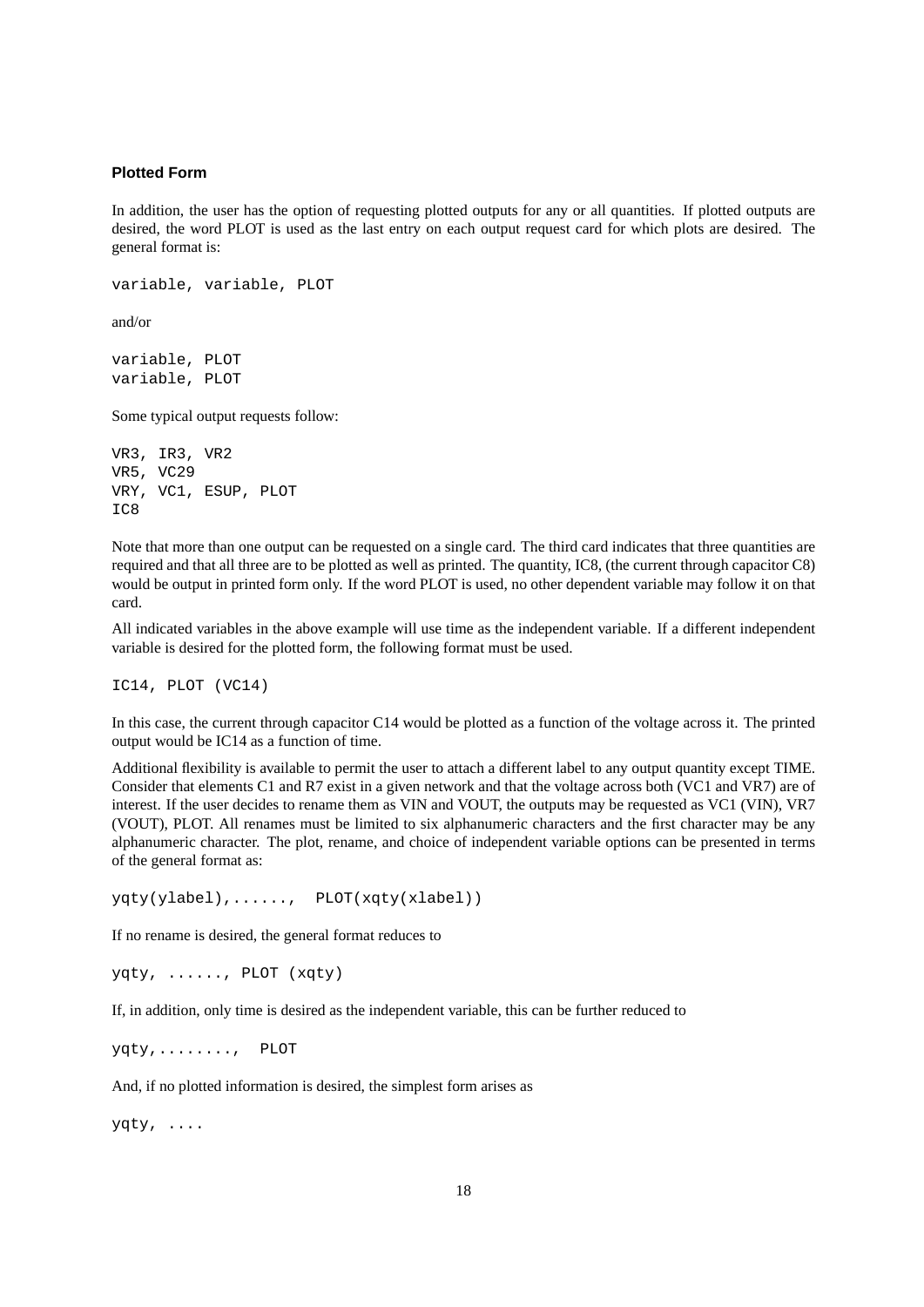#### **Composite Plots**

A specialized plot format is available in which up to nine dependent variables may be plotted against a common abscissa. The ordinate for each dependent variable runs across the page and is separately scaled, and unique graphic characters are used to represent each quantity. Use of this feature requires that all of the quantities which are to be plotted together may be requested on the same card or sequence of cards under OUTPUTS followed by a specific plot name. For example,

OUTPUTS VC1, VC2,P13, PLOT VR11, VCET1, JET6, IE4, PLOT 1

In this case, quantities VC1, VC2 and P13 would be plotted singly, as usual. Quantities VR11, VCET1, JET6, and IE4 would be plotted together, since they have been requested together with a plot that has been 'named' simply as 1. Any plot name may include up to six alphanumeric characters and more than one name may be used to plot different combinations of quantities.

The composite plot feature also requires a PLOT INTERVAL entry under RUN CONTROLS. While this is a RUN CONTROL entry, it is discussed here because it relates only to composite plots, and its omission will cause the requested plots to appear in their usual separate formats.

The physical length of any composite plot may be controlled. The number of pages encompassed by the abscissa (independent variable) is determined by the problem duration (STOP TIME) and a user supplied entry called PLOT INTERVAL. The former divided by the latter will determine the number of lines required which will, in turn, determine the number of pages required. For the system S/360, 66 lines will fill one page. Therefore, a problem duration of 1000 and a PLOT INTERVAL of 5 will require 1000/5 = 200 lines, or three pages, plus two lines on a fourth page (plus approximately three lines per variable for identification and scaling information). The PLOT INTERVAL entry always appears under RUN CONTROLS, and the format is simply:

PLOT INTERVAL = number

Only one PLOT INTERVAL will be recognized regardless of the number of composite plots that are requested. For additional discussion of composite plots, see Appendix A.5.

#### **Convolution Outputs**

The above discussion about outputs also applies to transient runs employing the Convolution option. One precaution is noted here. When the user requests an element of a Convolution model as output, he must prefix its name Kname (see table 2.2) with a letter denoting the element desired. The code is as follows:

E for the voltage source of an impedance kernel; e.g., EKname

J for the current source of an admittance kernel; e.g., JKame

R for the resistance value of a kernel; e.g.. RKname

Additional prefixes, I and V, are required if the user is requesting currents and voltages of these elements; e.g., IEKname, IRKname, VJKname, VRKname. See subsection 4.6 for a discussion of Convolution kernels.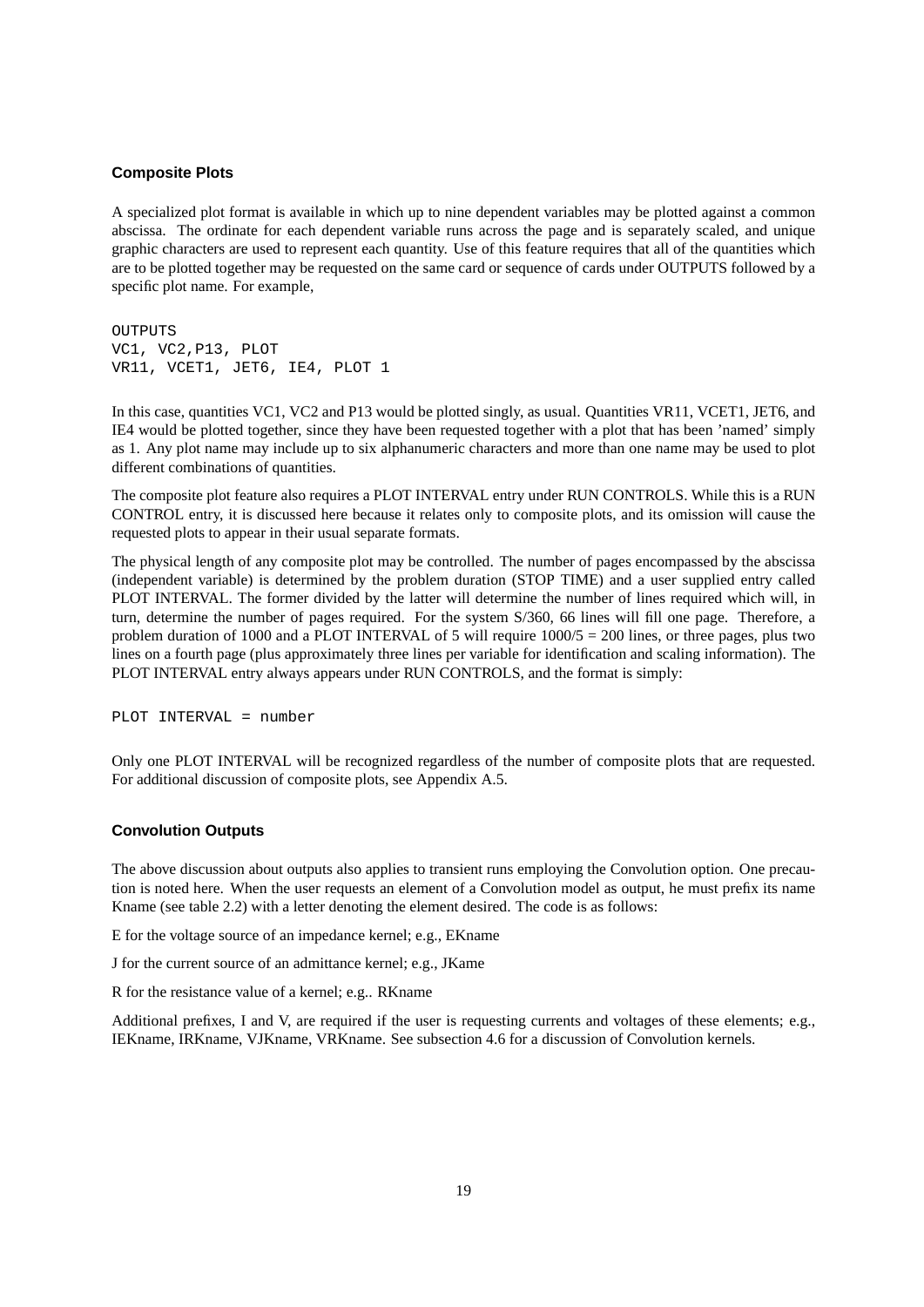#### **AC Outputs**

The results of AC calculations can be obtained as outputs in either tabular or plotted form. The general rules for output requests given in subsections 2.2.4 and 2.2.4 apply equally to AC outputs, except that AC outputs are not given as functions of time. All AC tabular outputs and all but one type of plot are given as functions of frequency. The Nyquist plot gives the imaginary part of a complex function vs. the real part.

The standard forms of requests, under OUTPUTS,

```
variable, variable, variable
```
and/or

variable variable variable

will produce a tabular printout of magnitude vs. frequency, and phase in degrees vs. frequency for each variable. This is the default entry. The word DEGREES is optional. If the output is desired in radians, the proper entry is

variable, variable, RADIANS

The entry

variable, COMPLEX

produces a printout of the real part of each variable vs. frequency and the imaginary part vs. frequency.

If the word PLOT is added to the entry

Variable, COMPLEX, PLOT

a plot of the same data is also obtained, as described in subsection 2.2.4.

The Nyquist plot shows the imaginary part vs. the real part for each variable. The proper entry for the Nyquist plot is

```
variable, variable, NYQUIST, PLOT
```
In this entry only the word PLOT is optional. Both the plot and the printout will appear if the word NYQUIST appears in the entry.

### **2.2.5. Initial Conditions**

The complete solution of the general transient analysis problem requires that all independent initial conditions be supplied. The set of all capacitor voltages and inductor currents that exist at the start of the problem are sufficient for this purpose. These may be supplied by the user or computed by the program.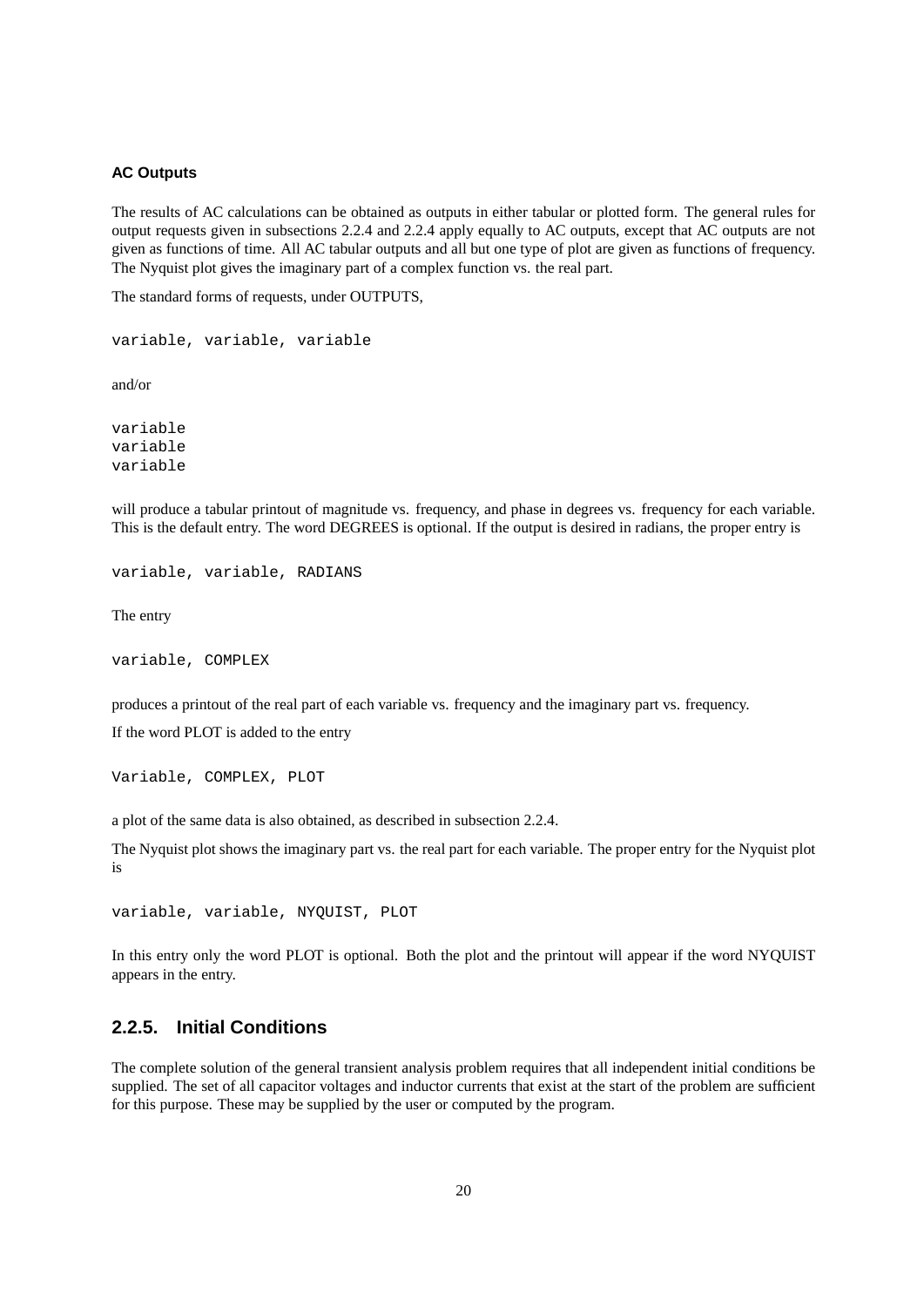

Figure 2.4.: Voltage Polarity and Current Direction

#### **Manual Initial Conditions**

This section is usually superfluous if the run is being made in either the initial conditions only, or the automatic initial conditions mode, since the initial conditions will be computed by the program in these situations.

When initial conditions are supplied by the user, the format it

 $VC...$  = number  $IL... = number$ 

Initial capacitor voltages and inductor currents may be supplied by simply listing the desired values. Any initial conditions not specified will be taken as zero. If all initial conditions are zero, neither the heading card nor the data are required. Care must be taken to establish the proper polarities for initial conditions. Initial inductor currents are positive if they flow in the same direction as the assumed current direction for the inductor. Also, the initial capacitor voltages are positive when they are consistent with the assumed voltage polarity for the capacitor.

The assumed current direction through inductor L5 of figure 2.4 is from node 7 to node 8. If the initial inductor current is in this direction, it is entered under the INITIAL CONDITIONS subheading as a positive quantity. If, however, the current flows in the other direction, it is preceded by a negative sign. The same convention applies to the capacitor, where the assumed positive sense of the voltage is associated with the tail of the reference arrow (node 4 in figure 2.4). If the actual initial voltage polarity agrees with the arbitrarily chosen reference direction, that initial voltage is entered as positive; if not, it is entered as negative. Proper statements for the example of figure 2.4 are, under ELEMENTS:

 $L5$ , 7-8 = value

and either of the following:

 $C11, 4-5 = value$ C11,  $5-4 = -$  value

#### **Automatic Initial Conditions**

When the user requests that initial conditions be calculated by the program (see subsection 2.2.7), he need supply no initial conditions himself. To shorten the initial condition calculation, however, he may supply approximations of the voltages across diodes or transistor junctions. The language must be

 $VJ...$  = number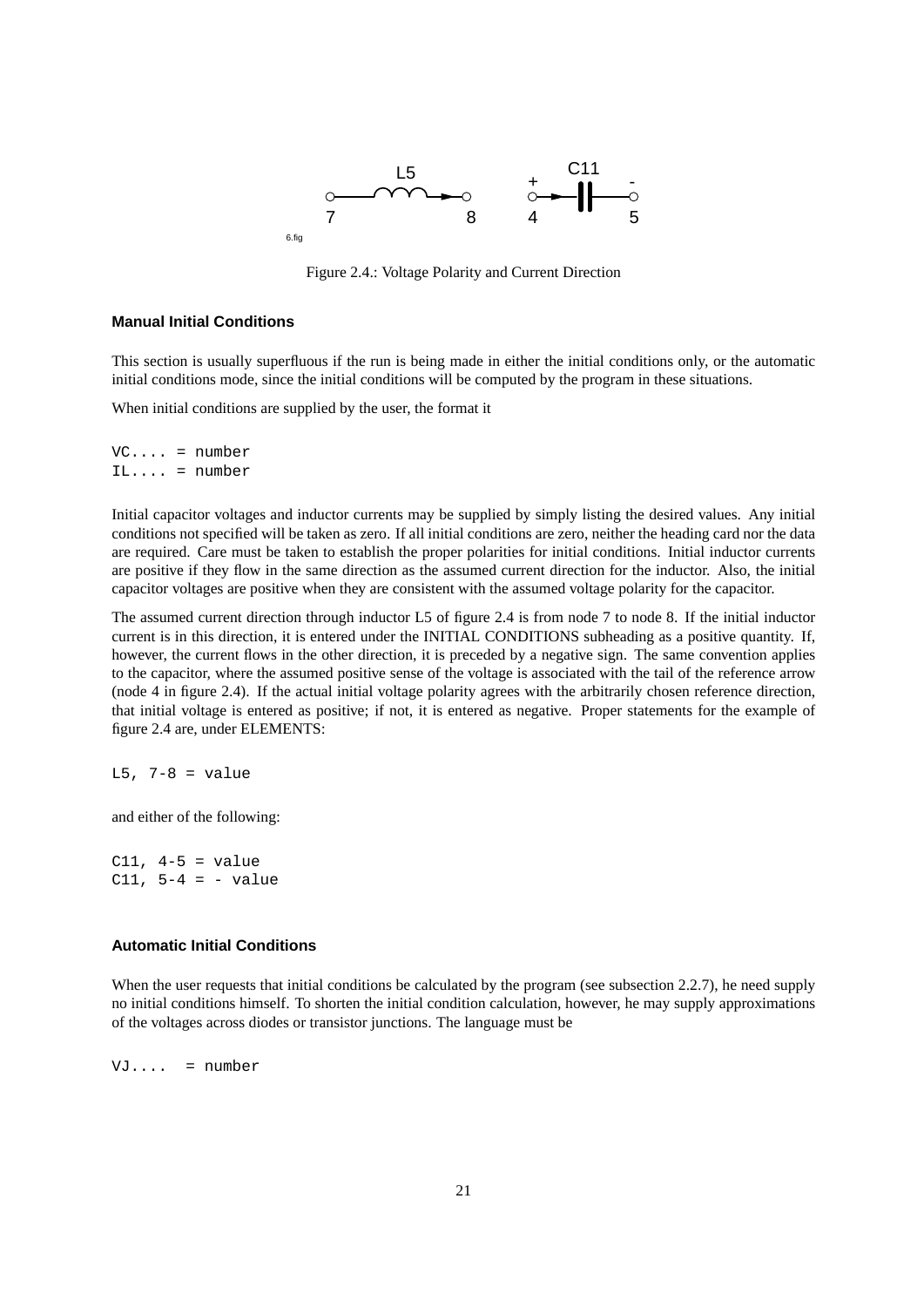The iterative process will begin with any VJ.... entries that are supplied. One practical application of this type of input would be to bias the ON and OFF sides of symmetric circuits such as flip-flops in the desired state. Approximate values could be supplied and the DC solution would then provide the correct voltages for the desired state. The results of the DC solution would then carry over to the beginning of the transient solution if one is called for. Appendix A.3 discusses special options in initial conditions.

NOTE: If the user requests automatic initial conditions for a transient run, and also supplies initial conditions for capacitor voltages and inductor currents per subsection 2.2.5, his supplied values can appear as impulses at the start of the transient run. This situation can lead to erroneous results. See [2, subsection 2.4.1].

#### **2.2.6. Functions**

In this data group, each of the tables and equations referred to under 'ELEMENTS' and 'DEFINED PARAM-ETERS' (subsections 2.2.2 and 2.2.3, respectively) must be defined in detail. If no such references have been made, neither the FUNCTIONS heading card nor data need be supplied. The equation definition sequence will be discussed first.

#### **Equation Definition Sequence**

Each unique equation (used to define the variation of an element or defined parameter) is defined by giving the equation name, a dummy variable list, and the mathematical definition. The general format is

EQUATION name (Dummy Variable List) = (Mathematical Definition)

or

```
Q name (Dummy Variable List) = (Mathematical Definition)
```
The dummy variable list must contain the same number of entries as does the argument list in the original equation reference. Each dummy variable may contain up to six alphanumeric characters, the first of which must not be a number or the letters I through N inclusive. For example, if an equation has been referenced under ELEMENTS as:

```
LX3, 9-3 = EQUATION 15X (ILX3, TIME, VC1)
```
then this equation could be explicitly defined under FUNCTIONS as:

EQUATION 15X  $(A, B, C) = (Mathematical Definition)$ 

or

Q 15X (A, B, C) = (Mathematical Definition)

The dummy variables in this case are A, B, C which replace ILX3, TIME and VC1, respectively. The mathematical definition itself must be included in parenthesis and must be written in terms of A, B, C, along with any constants and allowable subprogram functions that apply. It is important to mention that there would be no need for the user to reserve quantities A, B, and C for equation 15X alone. These dummy variables may be freely used in other equations to represent other circuit quantities.

As another example, consider the equation mentioned in subsection 2.2.2, where it was desired to enter capacitor C1 as  $10 + (80)$  (TABLE 7) where TABLE 7 is a function of VC1. If, under ELEMENTS, the user enters C1, 7-8 = EQUATION 2 (TABLE 7 (VC1)), then EQUATION 2 must be explicitly defined under FUNCTIONS. An appropriate entry would be: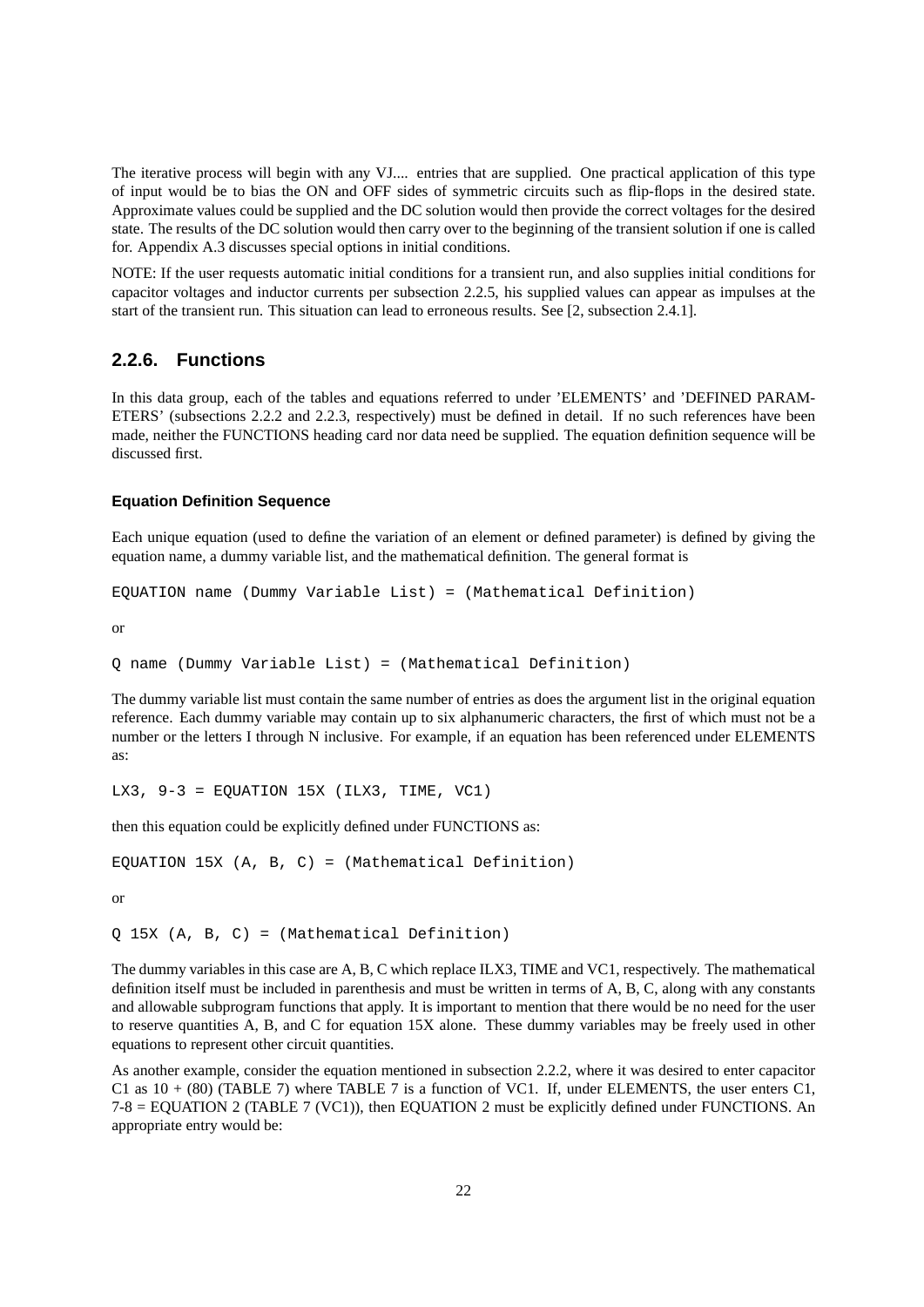EQUATION 2 (A) =  $(10. + 80.*A)$ 

At each solution pass, the ordinate value of TABLE 7 would replace the dummy variable A and the computation 10. + 80.\*A would be carried out. Note that decimal points are required for the constants 10 and 80 because they appear with an EQUATION designation.

Still another method can be used that is particularly efficient when more than one equation of the same general form is used in a given run. Let it be desired to enter C1 as in the above paragraph, in addition to C2 as  $5 + (120)$ (TABLE 4) where TABLE 4 is a function of VC2. Under ELEMENTS the user may enter two cards as:

C1, 7-8 = EQUATION 2 (10.,80., TABLE 7 (VC1)) C2, 6-1 = EQUATION 2 (5.,120., TABLE 4 (VC2))

and under FUNCTIONS Equation 2 is explicitly described as

EQUATION 2  $(A, B, C) = (A+B*C)$ 

At each solution step, C1 is evaluated in the program by replacing dummy variables A, B and C by 10., 80., and the ordinate value of TABLE 7, respectively. C2 is then evaluated by replacing A, B, and C by 5., 120., and the ordinate value of TABLE 4, respectively. Note that two quantities of the same mathematical form have been accommodated by one equation.

The mathematical Definition may be any combination of the allowable operations, functions, or variables. The following mathematical operations and corresponding symbols are included in SCEPTRE:

| Operation      | Symbol |
|----------------|--------|
| Exponentiation | $**$   |
| Multiplication | ∗      |
| Division       |        |
| Addition       | ┶      |
| Subtraction    |        |

The order in which operations are performed is indicated by the order in which the operators are listed. The use of parentheses, to denote clearly the intended mathematical combination is suggested to avoid ambiguity. For example,  $X+Y^*Z$  should be written as  $(X+Y)^*Z$  if  $X+(Y^*Z)$  is not intended.

Any function of real arguments that is available in the FORTRAN IV Subprogram Library may be use in any EQUATION or EXPRESSION. A few of the most widely used of these are listed below. In addition, the functions of complex Arguments listed in table 2.3 may be used.

The argument of any function may be any allowable mathematical definition. In addition, the user may supply subprogram functions that he has written himself (see subsection 2.7). When these functions are referenced by an EQUATION, all variables that appear as the arguments of operational functions must be given in terms of dummy variables. Mathematical definitions are not limited to 72 characters (one card) and may be continued on subsequent cards, using as many as necessary.

Double precision entry names for FORTRAN subprogram functions must be used. Thus, the first character for each entry name of any FORTRAN library subprogram must be D, as DLOG or DSIN. Consult IBM System/360 FOR-TRAN IV Library Subprograms, FORM C28-6596 for available functions. User written FORTRAN subprogram functions must be typed double-precision.

For AC calculations, complex defined parameters (see subsection 2.2.3) may be entered using equations, if desired. In this event, the argument list may contain both real and complex valued terms. (The complex entries are indicated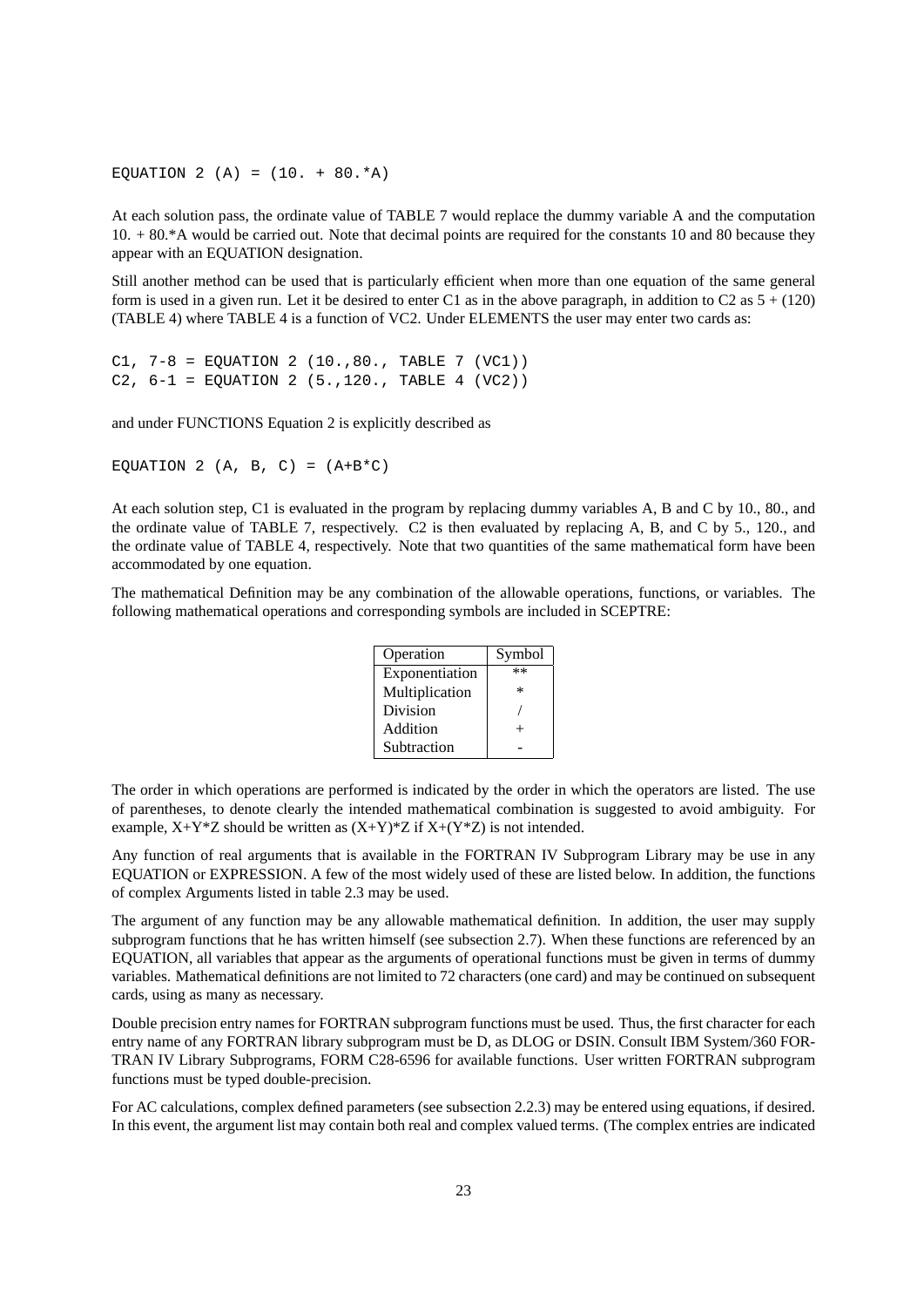| Function                                                 | <b>Real Arguments</b> | <b>Complex Arguments</b> |  |  |  |
|----------------------------------------------------------|-----------------------|--------------------------|--|--|--|
| Square root                                              | <b>DSQRT</b>          | <b>ZSQRT</b>             |  |  |  |
| Sine                                                     | <b>DSIN</b>           | <b>ZSIN</b>              |  |  |  |
| Cosine                                                   | <b>DCOS</b>           | <b>ZCOS</b>              |  |  |  |
| Exponential                                              | <b>DEXP</b>           | <b>ZEXP</b>              |  |  |  |
| Arctangent                                               | <b>DATAN</b>          |                          |  |  |  |
| Absolute value                                           | <b>DABS</b>           | <b>DZABS</b>             |  |  |  |
| Natural logarithm                                        | <b>DLOG</b>           | <b>ZLOG</b>              |  |  |  |
| Common logarithm                                         | DLOG10                |                          |  |  |  |
| Each symbol is followed by an argument in parenthesis.   |                       |                          |  |  |  |
| Trigonometric functions require the argument in radians. |                       |                          |  |  |  |

Table 2.3.: Functions of Real and Complex Arguments

by the prefix E, J, V, or I only. No argument of any equation may use the prefix W). Therefore, in order to correctly distinguish between real and complex arguments internally, the letter Z has been reserved as the prefix to indicate all complex valued dummy arguments.

For example: Under

DEFINED PARAMETERS W = Ql (3., VR2, P3, T1, IL3)

and VR2 and the IL3 would denote complex valued arguments. Then, under

FUNCTIONS  $Q1$  (A, Z1, B, C, Z2) = (mathematical expression)

where the dummy arguments Z1 and Z2 are used in place of VR2 and IL3, respectively.

#### **Tabular Definition Sequence**

Every TABLE name that has been referenced under ELEMENTS or DEFINED PARAMETERS must be explicitly defined under the FUNCTIONS subheading. The general format is

TABLE name, number, number....... number

or

DIODE TABLE name, number, number, .... number

Acceptable variations of this format are shown in the examples following figure 2.5.

Note that the designations TABLE 1 and DIODE TABLE 1 refer to the same table; therefore, these may not be used to name two different tables in any run. The tabular data itself is represented by a series of numbers in pairs, separated by commas, in which the number representing the independent variable point comes first with the dependent variable point following.

Note that as figure 2.5 suggests, any number of point pairs can be supplied per card. The data pair points must be supplied such that the independent variable is in increasing algebraic order. No specific limit to the number of point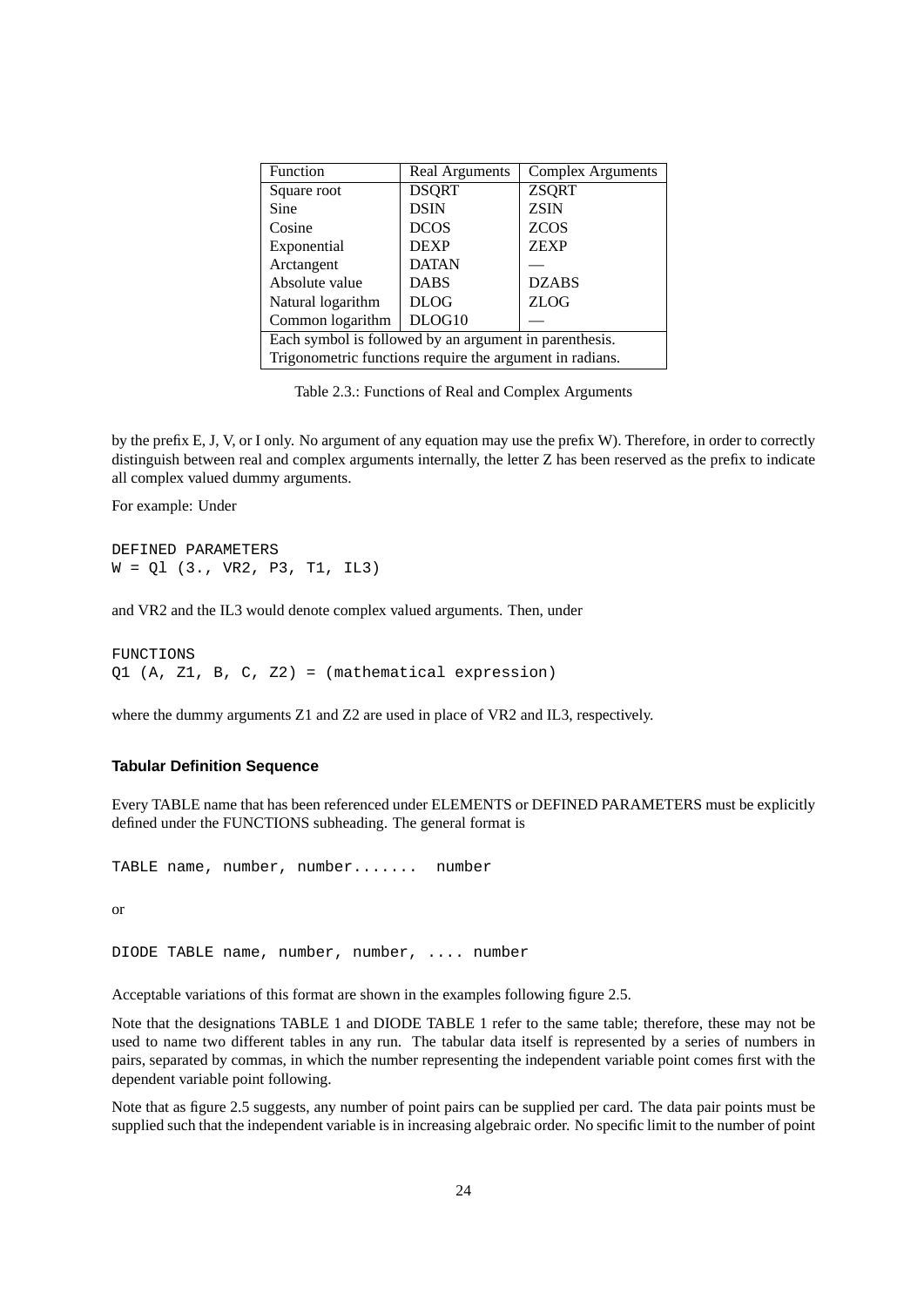

Figure 2.5.: TABLE ERIN Values as a Function of Time

pairs that may constitute any table is defined. Only single value functions are allowed. It is permissible to supply two consecutive independent-variable values that are equal, but which have different dependent variable values. This may be done to produce step functions as illustrated in figure 2.5. When the table values are updated at each solution time step, linear interpolation is used between the points supplied. For independent variable values falling outside the range of values supplied in table, linear extrapolation is performed to determine the correct table value and, therefore, proper termination may be necessary. For example, in figure 2.5, for any value of TIME in excess of 3, the dependent variable ERIN will be assigned the value zero because of the use of the point pair 4, 0. When the independent variable takes on a value exactly at a step point, the ordinate used depends upon the direction from which the step was approached.

```
TABLE ERIN
0, 0
1, 1
2, 1
2, 1.5
3, 1.5
3, 0
4, 0
or
TABLE ERIN
0, 0,1, 1 , 2, 1, 2, 1.5, 3, 1.5,
3, 0, 4, 0
or
TERIN = 0, 0, 1, 1, 2, 1, 2, 1.5, 3, 1.5, 3, 0, 4, 0
```
In situations where the same table will serve to define more than one quantity, the user need only explicitly define the table once. A common situation occurs when two current generators in the network are defined by the same tabular data, differing only in the independent variable. In this case the user may define both generators under ELEMENTS as:

J1, 1-2 = TABLE 1 (VC1) J2, 7-8 = TABLE 1 (VC2)

Under FUNCTIONS, the user would define TABLE 1 only once.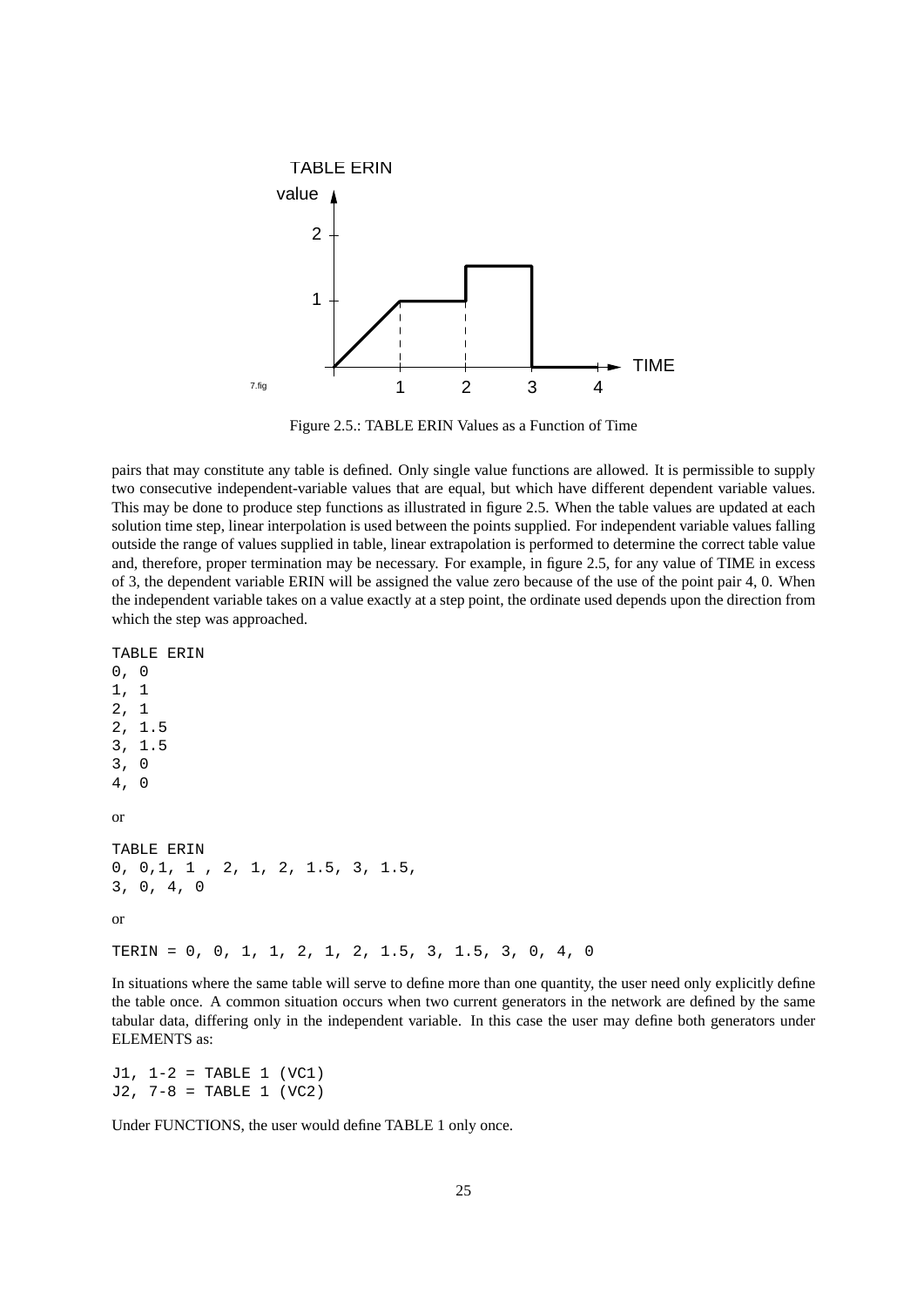#### **2.2.7. Run controls**

This subsection contains all the auxiliary information needed to control the run. The information does not directly affect the network. Most of these quantities have automatic default entries that hold unless specific entries are supplied by the user. The default entries are given in table 2.4. All possible entries under the RUN CONTROLS subheading are given in the following subsections. These entries may be made in any order, and as many may be placed on a card as will fit, if they are separated by commas.

#### **Run Limits**

All transient runs must have a problem duration in the time units consistent with those used to describe the circuit. The form is simply:

STOP TIME = number

Since the user will never know in advance the computer time required for the solution of a given run, it may sometimes be desirable to enter a limit that will automatically terminate the run if that limit is exceeded. The limit in minutes may be entered as

COMPUTER TIME LIMIT = number

The preset value for COMPUTER TIME LIMIT is set to 600 minutes. This statement is active on IBM System/360 computers where a system clock is installed and applies to total elapsed time. It should be noted that for operation under OS/MVT the time used for the above statements is elapsed time as accumulated on the system clock and not CPU utilization time.

Another type of limit is available that operates on the number of passes made by the integration routine. In the absence of any instruction from the user, the program imposes a limit of 20,000 passes. The user may change this limit by entering.

```
INTEGRATION PASSES = number
```
#### **Start Time**

Most transient problems start at time equal to zero, and this entry may be omitted. Otherwise, the appropriate entry is:

START TIME = number

#### **Integration Routine**

Four integration routines are available for use with S/360 SCEPTRE. Three are explicit (XPO, TRAP and RUK) and one is implicit. (Implicit is not available on 7090/94.) The default option is XPO and, therefore, this method is used unless one of the others is specifically requested. When one of the others is desired, the format is

```
INTEGRATION ROUTINE = TRAP
```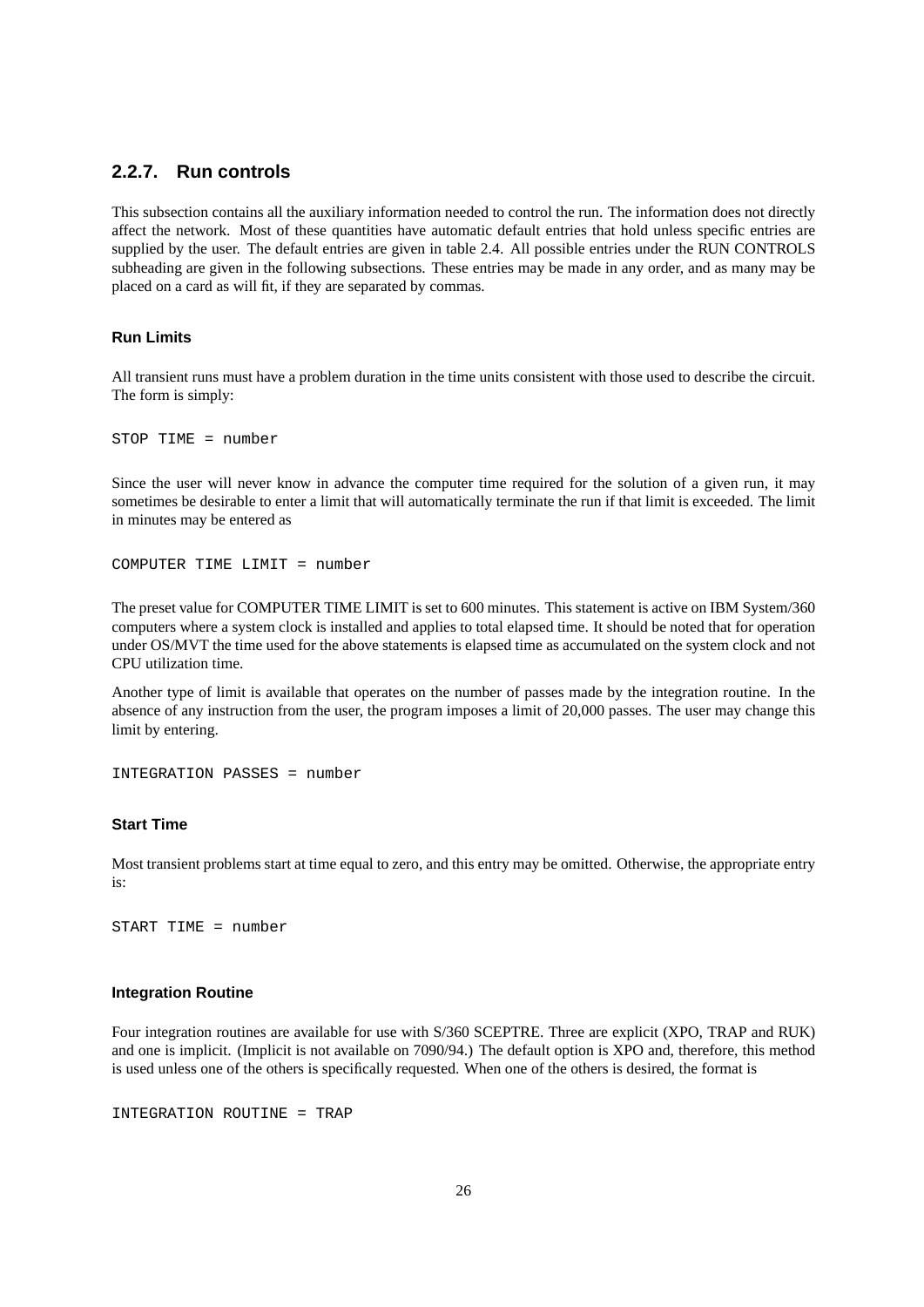| Quantity                          | <b>Default Information</b>                   |                                        |            |                                              |  |
|-----------------------------------|----------------------------------------------|----------------------------------------|------------|----------------------------------------------|--|
| <b>STOP TIME</b>                  | None                                         |                                        |            |                                              |  |
| <b>COMPUTER TIME LIMIT</b>        | None (7090/94), 600 min (S/360)              |                                        |            |                                              |  |
| <b>MAXIMUM INTEGRATION PASSES</b> |                                              | 20,000                                 |            |                                              |  |
| <b>START TIME</b>                 | $\overline{0}$                               |                                        |            |                                              |  |
| <b>INTEGRATION ROUTINE</b>        | <b>XPO</b>                                   |                                        |            |                                              |  |
| <b>MINIMUM STEP SIZE</b>          | $1 \cdot 10^{-5}$ (STOP TIME) xpo, trap, ruk |                                        |            |                                              |  |
|                                   | $1 \cdot 10^{-14}$ (STOP TIME) implicit      |                                        |            |                                              |  |
| <b>MAXIMUM STEP SIZE</b>          |                                              | $2 \cdot 10^{-2}$ (STOP TIME)          |            |                                              |  |
| <b>STARTING STEP SIZE</b>         |                                              |                                        |            | $1 \cdot 10^{-8}$ (STOP TIME) xpo, trap, ruk |  |
|                                   |                                              | $1 \cdot 10^{-8}$ (STOP TIME) implicit |            |                                              |  |
|                                   | <b>XPO</b>                                   | <b>TRAP</b>                            | <b>RUK</b> | <b>IMPLICIT</b>                              |  |
| <b>MINIMUM ABSOLUTE ERROR</b>     | .0001                                        | .00005                                 | .00005     | .0001                                        |  |
| <b>MAXIMUM ABSOLUTE ERROR</b>     | .005                                         | .001                                   | .005       |                                              |  |
| <b>MINIMUM RELATIVE ERROR</b>     | .0002                                        | .0005                                  | .00005     |                                              |  |
| <b>MAXIMUM RELATIVE ERROR</b>     | .005                                         | .01                                    | .005       |                                              |  |
| Mode of Analysis                  |                                              | <b>Transient Only</b>                  |            |                                              |  |
| NEWTON-RAPHSON PASS LIMIT         | 100                                          |                                        |            |                                              |  |
| <b>RELATIVE CONVERGENCE</b>       | 0.001                                        |                                        |            |                                              |  |
| <b>ABSOLUTE CONVERGENCE</b>       | 0.0001                                       |                                        |            |                                              |  |
| <b>MAXIMUM PRINT POINTS</b>       | 1000                                         |                                        |            |                                              |  |
| <b>COMPUTER SAVE INTERVAL</b>     | 15                                           |                                        |            |                                              |  |
| <b>VECTOR EQUATIONS</b>           |                                              | 100 (transient) 70 (DC)                |            |                                              |  |
| <b>XPLOT DIMENSION</b>            | 10                                           |                                        |            |                                              |  |
| YPLOT DIMENSION                   | 5                                            |                                        |            |                                              |  |
| TYPE FREQUENCY RUN                | <b>LINEAR</b>                                |                                        |            |                                              |  |
| NUMBER FREQUENCY STEPS            | 10                                           |                                        |            |                                              |  |
| <b>COMPRESSION COUNT</b>          | .3*(Input Function Buffer)                   |                                        |            |                                              |  |
| RUN MONTE CARLO †                 | 10                                           |                                        |            |                                              |  |
| <b>INITIAL RANDOM NUMBER</b>      | 127263527                                    |                                        |            |                                              |  |
| <b>DISTRIBUTION</b>               | <b>GAUSSIAN</b>                              |                                        |            |                                              |  |
| RUN OPTIMIZATION †                | 30                                           |                                        |            |                                              |  |
| MINIMUM FUNCTION ESTIMATE         | $\boldsymbol{0}$                             |                                        |            |                                              |  |
| OPTIMIZATION CRITERION            | $10^{-7}$                                    |                                        |            |                                              |  |
| <b>OPTIMIZATION RANDOM STEPS</b>  | $\theta$                                     |                                        |            |                                              |  |
| RANDOM STEP SIZE CONTROL          | $\cdot$                                      |                                        |            |                                              |  |
| <b>INITIAL H MATRIX FACTOR</b>    | 1.                                           |                                        |            |                                              |  |
| <b>RUN WORST CASE †</b>           | <b>NOMINAL</b>                               |                                        |            |                                              |  |

†: Default value obtains when Run Control is entered without '=number'.

If the Run Control itself is omitted, the indicated calculation will not occur.

Table 2.4.: Default run control quantities in SCEPTRE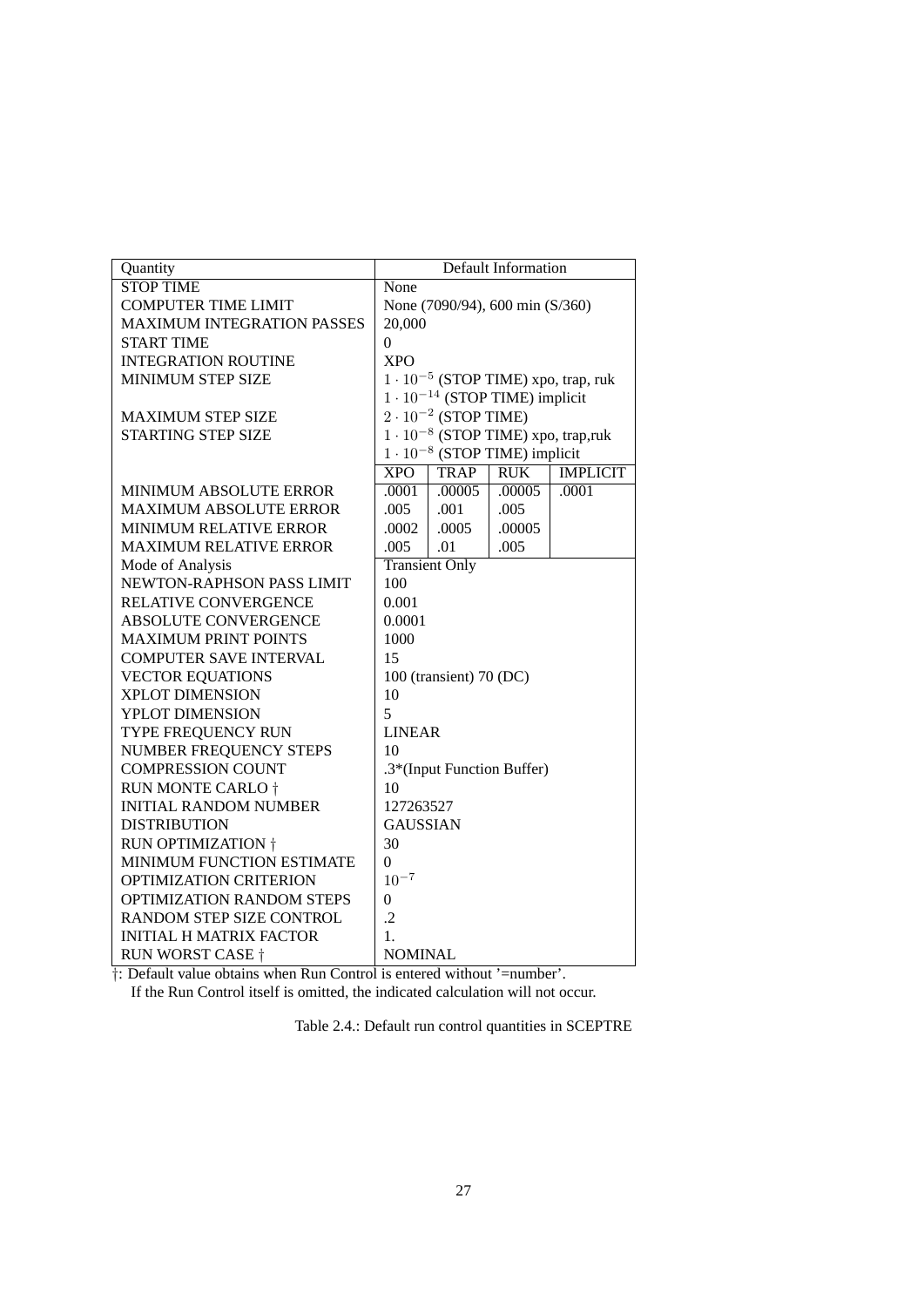or

```
INTEGRATION ROUTINE = RUK
```
or

```
INTEGRATION ROUTINE = IMPLICIT
```
Certain additional operations are required when implicit integration is used. These are performed internally according to a prescribed default mechanism, but the user may exercise control over the default. (See [2, subsection 5.5].) Two possible statements are available.

```
USE DIFFERENCED JACOBIAN
USE SYMBOLIC JACOBIAN
```
Use of the Convolution routine requires that the RUK integration routine be specified.

#### **Minimum Step Size**

Any transient run will automatically terminate whenever a time step size is required that is smaller than the minimum step size. If this quantity is not supplied, the program will automatically compute a minimum limit. For explicit integration, this minimum limit is equal to  $1 \times 10^{-5}$  times the problem duration (STOP TIME). For implicit integration, the multiplying factor is 1 x  $10^{-14}$ . If a specific minimum step size independent of the problem duration is desired, the format is:

```
MINIMUM STEP SIZE = number
```
For example if, in a run using explicit integration,

STOP TIME- = 5000

is specified, the minimum size would automatically be 0.05. To change this to 0.01, use

MINIMUM STEP SIZE = 0.01

#### **Maximum Step Size**

This quantity sets an upper limit to the time solution increment that can be used to prevent a complete transient solution composed of few solution points. If this quantity is not supplied, the program will automatically compute a maximum limit equal to 2 x  $10^{-2}$  times the problem duration (STOP TIME). If a specific maximum step size independent of the problem duration is desired, the format is:

MAXIMUM STEP SIZE = number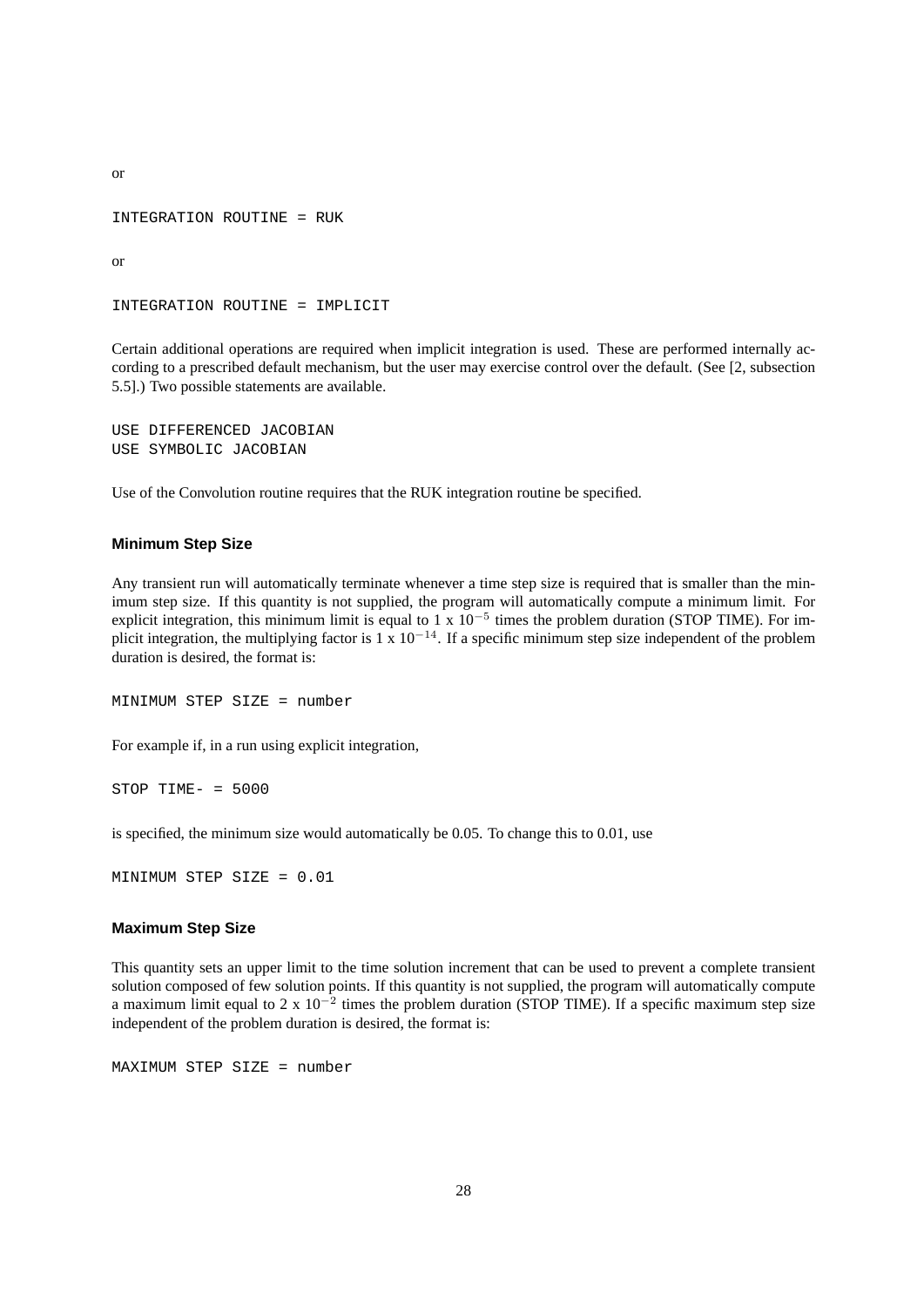#### **Starting Step Size**

This quantity will be the size of the first time solution increment that is taken. Subsequent increments are automatically chosen by the integration routine. If this quantity is not supplied, the program will automatically compute a starting step equal to 1 x  $10^{-3}$  for explicit, 1 x  $10^{-8}$  for implicit, times the problem duration (STOP TIME). If a specific starting step size independent of the problem duration is desired, the format is:

```
STARTING STEP SIZE = number
```
#### **Error Criteria**

Unless otherwise specified, any of the three explicit integration routines will operate with preset relative error criteria. If it is desired to modify these criteria, the proper formats would be:

```
MINIMUM ABSOLUTE ERROR = number
MAXIMUM ABSOLUTE ERROR = number
MINIMUM RELATIVE ERROR = number
MAXIMUM RELATIVE ERROR = number
```
The only error criterion that pertains to implicit integration is MINIMUM ABSOLUTE ERROR. The SCEPTRE integration routines are described in detail in [2].

#### **Mode of Analysis**

SCEPTRE can compute DC, AC, or transient solutions only, or certain combinations of these. The combinations are DC with AC and DC with transient. Runs combining AC with transient cannot be made. The default mode of analysis is the transient run; that is, unless otherwise specified by the user, only the transient solution will be computed. The transient solution can be run with or without convolution (see Appendix A.8).

SCEPTRE offers five DC solution modes: Initial Conditions, Sensitivity, Monte Carlo, Worst-Case and Optimization. Any of the five may be used alone, or as a source of initial conditions data for a Transient or AC run. Alternatively, the user may supply initial conditions data himself as entries to a Transient or AC run without the help of the DC options. One of the DC options, called Initial Conditions, takes part in all DC solutions. It may be called separately, and if any other DC option is called, that option uses two or more passes of the Initial Conditions calculation to produce its results. The Initial Conditions solution (and thus the other DC options) may use either the Newton-Raphson or implicit method. Table 2.5 shows the entries, under RUN CONTROLS, used for each mode of analysis.

If it is desired to run only DC solutions, the proper entry is:

RUN INITIAL CONDITIONS ONLY

plus the selected DC option, for which the entries are:

RUN SENSITIVITY

and/or

RUN MONTE CARLO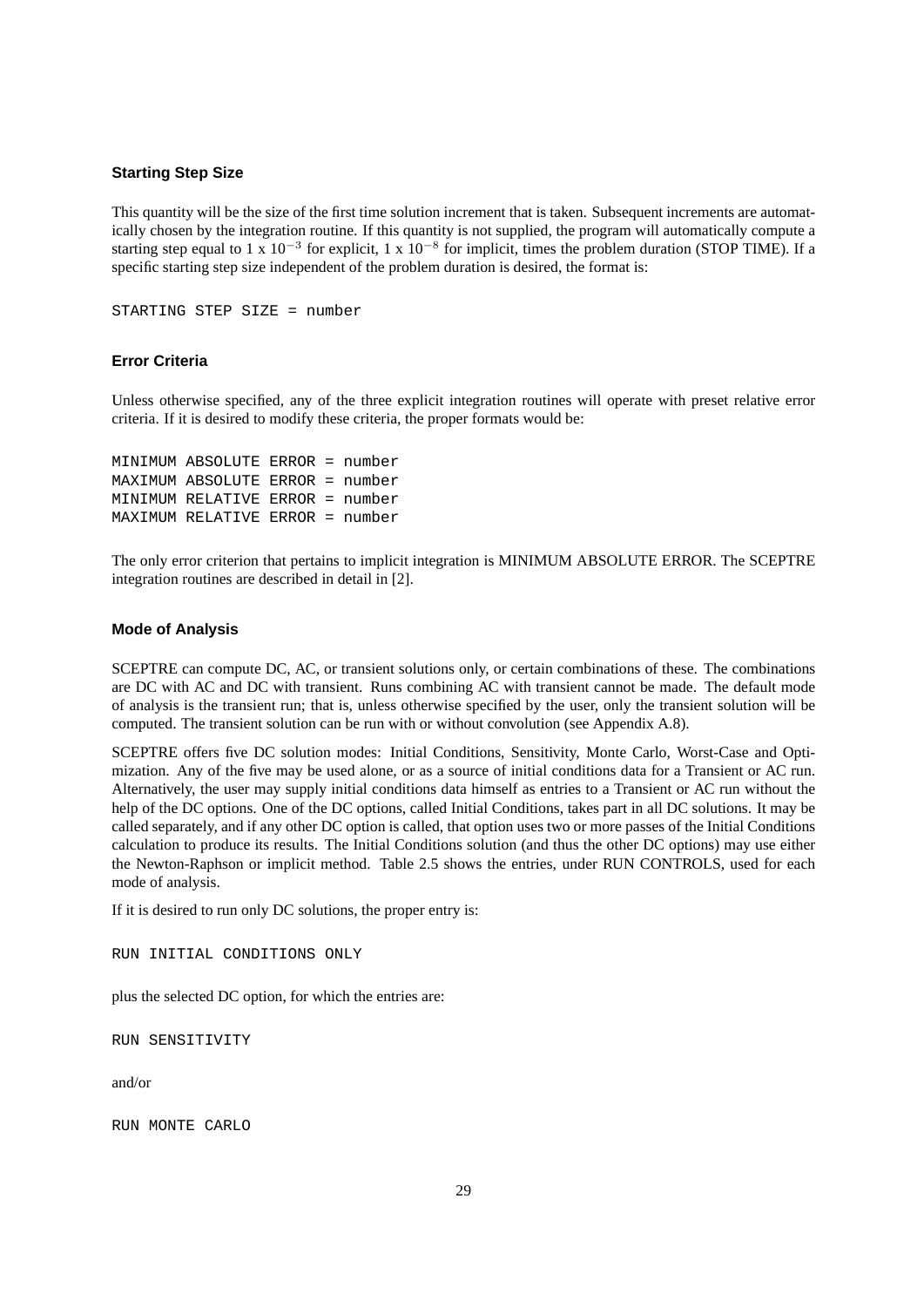| Mode of Analysis     | <b>RUN CONTROL Required</b>           | <b>RUN CONTROL Optional</b> | <b>Notes</b>                |
|----------------------|---------------------------------------|-----------------------------|-----------------------------|
| Desired              |                                       |                             |                             |
| <b>DC</b> Solutions  | RUN INITIAL CONDITIONS ONLY           | RUN IC VIA IMPLICIT         |                             |
| only                 |                                       | <b>RUN SENSITIVITY</b>      | $\mathcal{D}_{\mathcal{L}}$ |
|                      |                                       | <b>RUN MONTE CARLO</b>      | $\overline{2}$              |
|                      |                                       | <b>RUN WORST CASE</b>       | $\overline{2}$              |
|                      |                                       | <b>RUN OPTIMIZATION</b>     | $\mathfrak{D}$              |
| Plus<br>Tran-<br>DC. | RUN INITIAL CONDITIONS or one or more | RUN IC VIA IMPLICIT         |                             |
| sient                | of the following                      |                             |                             |
|                      | <b>RUN SENSITIVITY</b>                |                             | 2                           |
|                      | RUN MONTE CARLO                       |                             | $\overline{2}$              |
|                      | <b>RUN WORST CASE</b>                 |                             | $\overline{2}$              |
|                      | <b>RUN OPTIMIZATION</b>               |                             | $\mathcal{D}$               |
|                      | plus STOP TIME $=$ number             |                             |                             |
| DC Plus AC           | same as above plus RUN AC             | <b>RUN IC VIA IMPLICIT</b>  |                             |
| Transient only       | $STOP TIME = number$                  |                             | 3                           |
| AC Only              | <b>RUN AC</b>                         |                             |                             |
| Transient<br>Plus    | This combination is not possible      |                             |                             |
| AC                   |                                       |                             |                             |

Table 2.5.: Run controls for specifying mode of analysis

and/or

RUN WORST CASE

and/or

RUN OPTIMIZATION

(See subsection 2.2.7 for more detailed discussion of the Sensitivity, Monte Carlo, Worst-Case and Optimization Run Controls.)

Any one or more of the above five entries will cause Initial Conditions to be found by the Newton- Raphson method. If it is desired that the DC solutions be run using the Implicit technique, include the extra entry

RUN IC VIA IMPLICIT

(See Appendix A.3 for a discussion of the Implicit Method of computing Initial Conditions.)

## Notes:

- 1. The entry RUN IC VIA IMPLICIT will cause all requested DC solutions to use the implicit methods. If this card is not entered, all requested DC solutions will be by the Newton-Raphson method.
- 2. DC solutions are accomplished in the order shown in this table. See text.
- 3. Transient only is the default mode of analysis.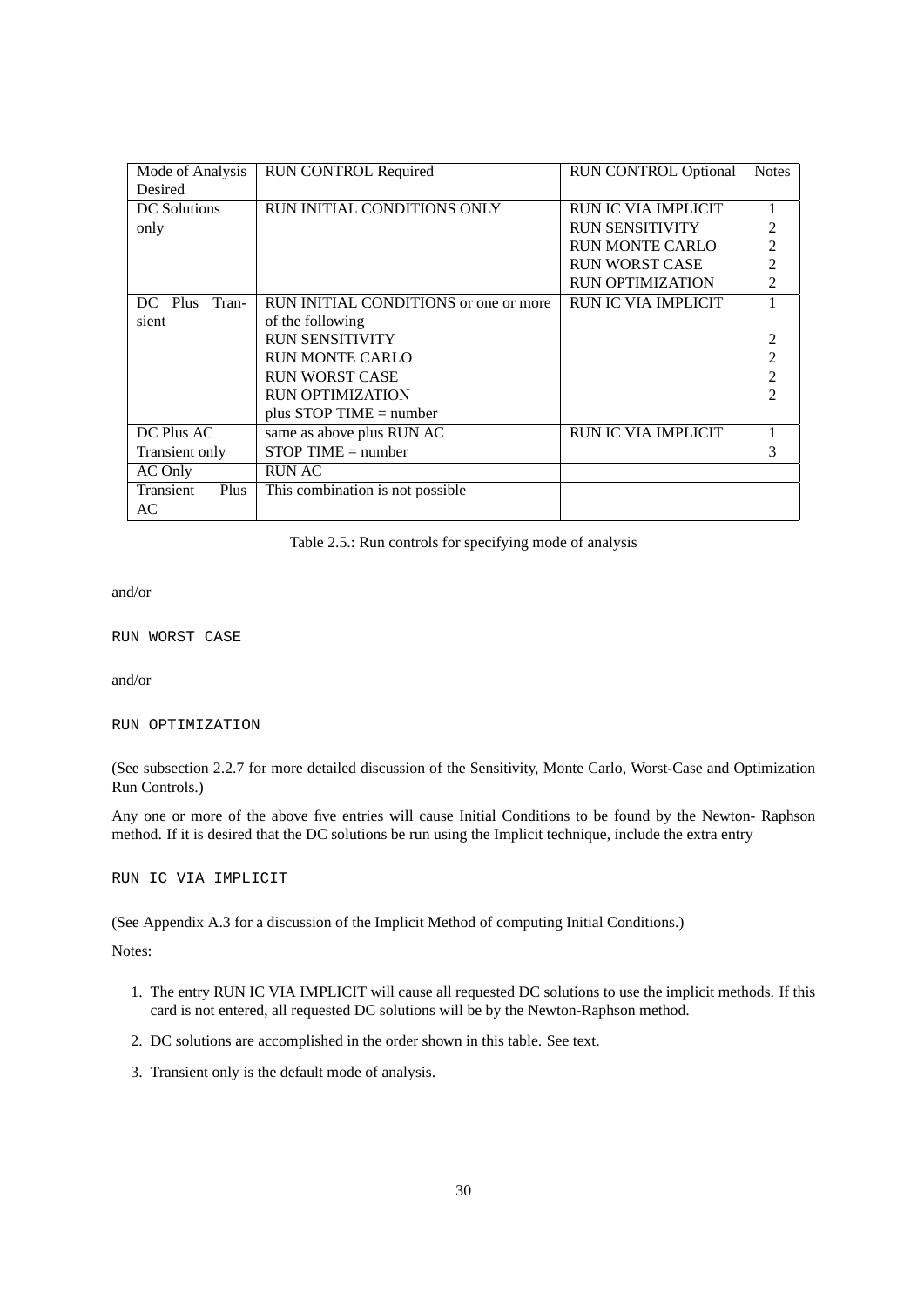The user should note that the method he chooses, either Newton-Raphson or Implicit, for finding Initial Conditions will be used in all DC solutions he requests on the same run. Thus, the choice of the method for a particular problem can have a sizeable effect on running time when several DC calculations are involved. The user should thus exercise care in the selection of the Initial Conditions method.

The user should also note that the DC runs are performed in the order Sensitivity, Monte Carlo, Worst-Case and Optimization, regardless of the order in which the cards are entered. Thus, if the user desires to use the results of any particular DC computation as initial conditions for the transient or AC solution to follow, he must not request any of the DC options which appear after it in the above mentioned order. For instance, if the user wishes to use the results of a Monte Carlo solution as initial conditions for a transient (or AC) solution, he must not enter a RUN WORST CASE or RUN OPTIMIZATION card, or these DC solutions will remove the Monte Carlo data from the voltages, currents, and defined parameter tables.

If the entry

RUN INITIAL CONDITIONS ONLY

is omitted, a transient solution will follow the DC solutions. If the user desires an AC analysis, with or without a DC analysis, the entry is:

RUN AC

plus entries for any DC analysis desired.

Under normal computational circumstances, the initial conditions for any rerun are either inserted by the user or computed by the DC portion of the program (see subsections 2.4.1 and 2.4.2). There may be situations, however, in which it is desirable to have the results of master runs, either AC, DC or transient, used as the starting values for one or more associated reruns.

If it is intended that all associated reruns use the final values of the master run as initial conditions, the appropriate entry under RUN CONTROLS is:

IC FOR RERUNS = MASTER RESULTS

If it is intended that each rerun use the final result of the preceding rerun in the sequence, the entry is:

IC FOR RERUNS = PRECEDING RESULTS

(See Appendix A.3 for additional information.)

#### **Convergence of the Newton-Raphson Routine**

The Newton-Raphson iteration method should produce convergence and, hence, d-c solutions in less than 30 passes for most networks. If convergence is slow or does not occur, some realistic limit should be placed on the number of passes that are made. Unless otherwise specified, a limit of 100 passes is built into SCEPTRE. To change this limit, the proper entry is:

NEWTON-RAPHSON PASS LIMIT = number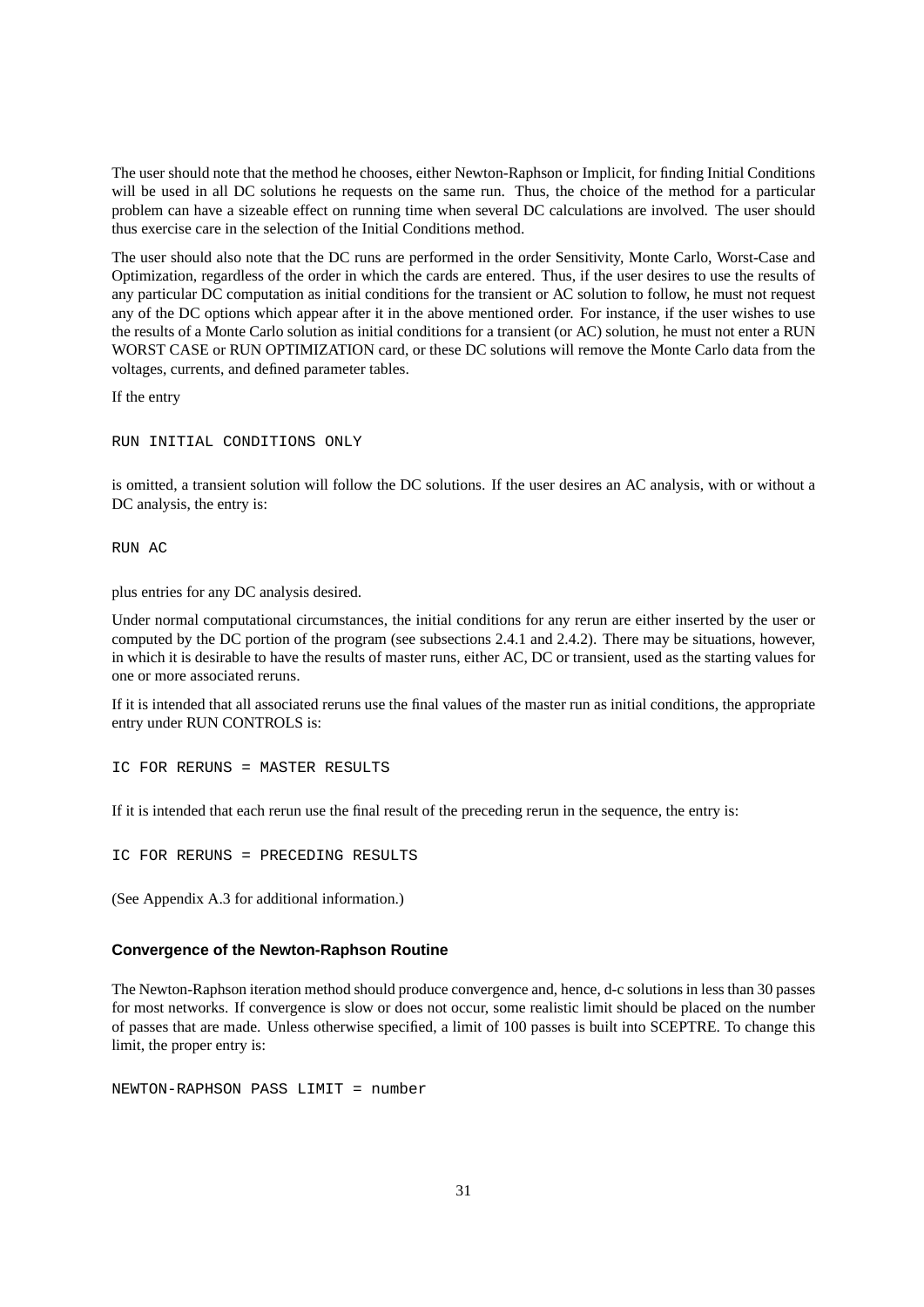Convergence is considered to have occurred if

$$
|Y(n) - Y(n-1)| \le A * |Y(n)| + B,
$$

where Y refers to the vector of initial condition state variables, n is the number of completed passes, A is the relative criterion, and B is the absolute criterion. The values  $A = 0.001$ ,  $B = 0.0001$  are built into SCEPTRE. The user probably will not want to change these values, but if either quantity is to be changed, the proper entries are:

RELATIVE CONVERGENCE = number ABSOLUTE CONVERGENCE = number

#### **Output Control**

Some transient runs may require thousands of solution points, and it is usually unnecessary to have every solution printed out. SCEPTRE is processed to output a maximum of 1000 spaced points regardless of the number of steps taken. The maximum number of printed output points may be changed for any particular run by entering:

MAXIMUM PRINT POINTS = number

An additional means exists by which the number of solution points may be precisely controlled and chosen more selectively. The user supplies the desired time interval and only those solution points that fall on or immediately after integer multiples of the specified interval will be printed in this series. The required entry is;

PRINT INTERVAL = number

This printed series will appear in addition to the normal printed output format. If only this printed series is desired, the normal printed output format may be suppressed by the entry:

MAXIMUM PRINT POINTS = 0

(For additional discussion of print interval, see Appendix A.4.)

A discussion of the PLOT INTERVAL run control, used to control the length of composite plots may be found in subsection 2.2.4.

### **Automatic Termination of Transient Runs**

The user may often desire to monitor certain voltages or currents in a network to determine their relation with some predetermined quantity. If the relations are satisfied, there may be no further interest in continuing the run. The run can be terminated at that point by the entry:

TERMINATE IF (XXXXXX relational operation XXXXXX)

The X quantities refer to any variable or constant. The user frequently supplies some element voltage or current for this purpose. The following relational operators may be used:

**.LE.** less than or equal to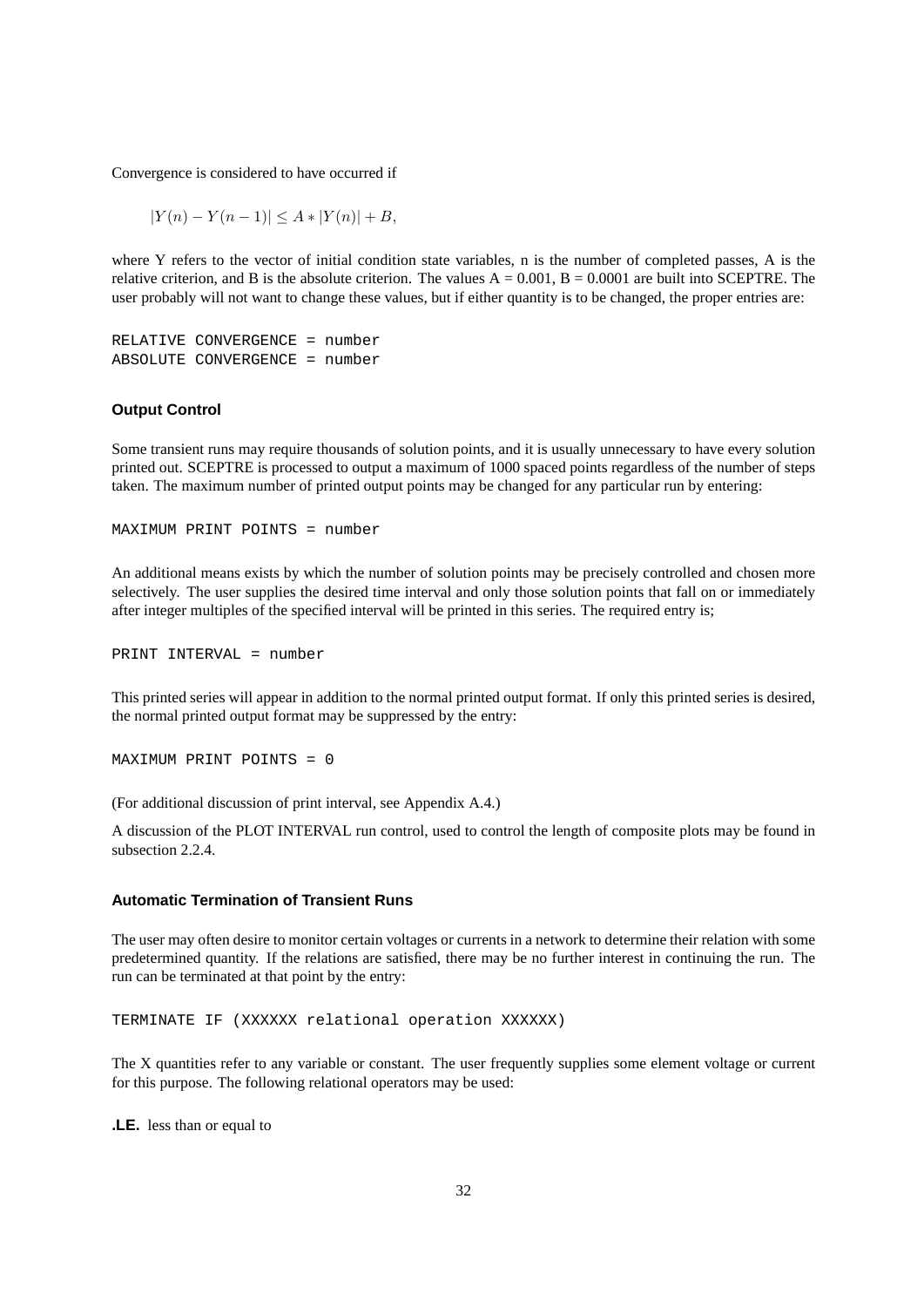**.LT.** less than

**.GT.** greater than

**.GE.** greater than or equal to

**.EQ.** equal to

**.NE.** not equal to

NOTE: Decimal points are required before and after an operator. A typical entry would be:

TERMINATE IF (VCC .GT. 0.)

which would automatically terminate that particular run whenever the voltage across capacitor CC became positive.

The termination feature may be extended to cover AND/OR logical situations by using the logical operators .AND. and .OR.. A legal entry could be:

TERMINATE IF ((VCC .GT. 0.) .OR. (IL17 .GE. 7.))

This would terminate the run if the voltage across capacitor CC became positive or the current through inductor L17 exceeded 7 units of current. The other logical possibility would be simply

TERMINATE IF ((VCC .GT. 0.) .AND. (IL17 .GE. 7.))

All automatic Termination conditions must apply to all reruns that are associated with a given master run (see Section 2.4.1). One variation is available. If it is desired that all remaining reruns be canceled if a termination condition is met, the word STOP is used instead of TERMINATE. Then a typical entry would be:

STOP IF (VCC .GT. 0.)

#### **Computer Save Interval**

Particularly long computer runs should be protected against complete loss arising from improper termination caused by electrical malfunction, operator error, etc. This is done by periodically recording the status of the run on tape such that it can always be continued from the last saved point if improper termination does occur. A 15-minute save interval is preset in the program which ensures that no more than 15 minutes of computer solution time can ever be lost in this way. The user may change the save interval to any number of minutes of computer solution time by the entry:

```
COMPUTER SAVE INTERNAL = number
```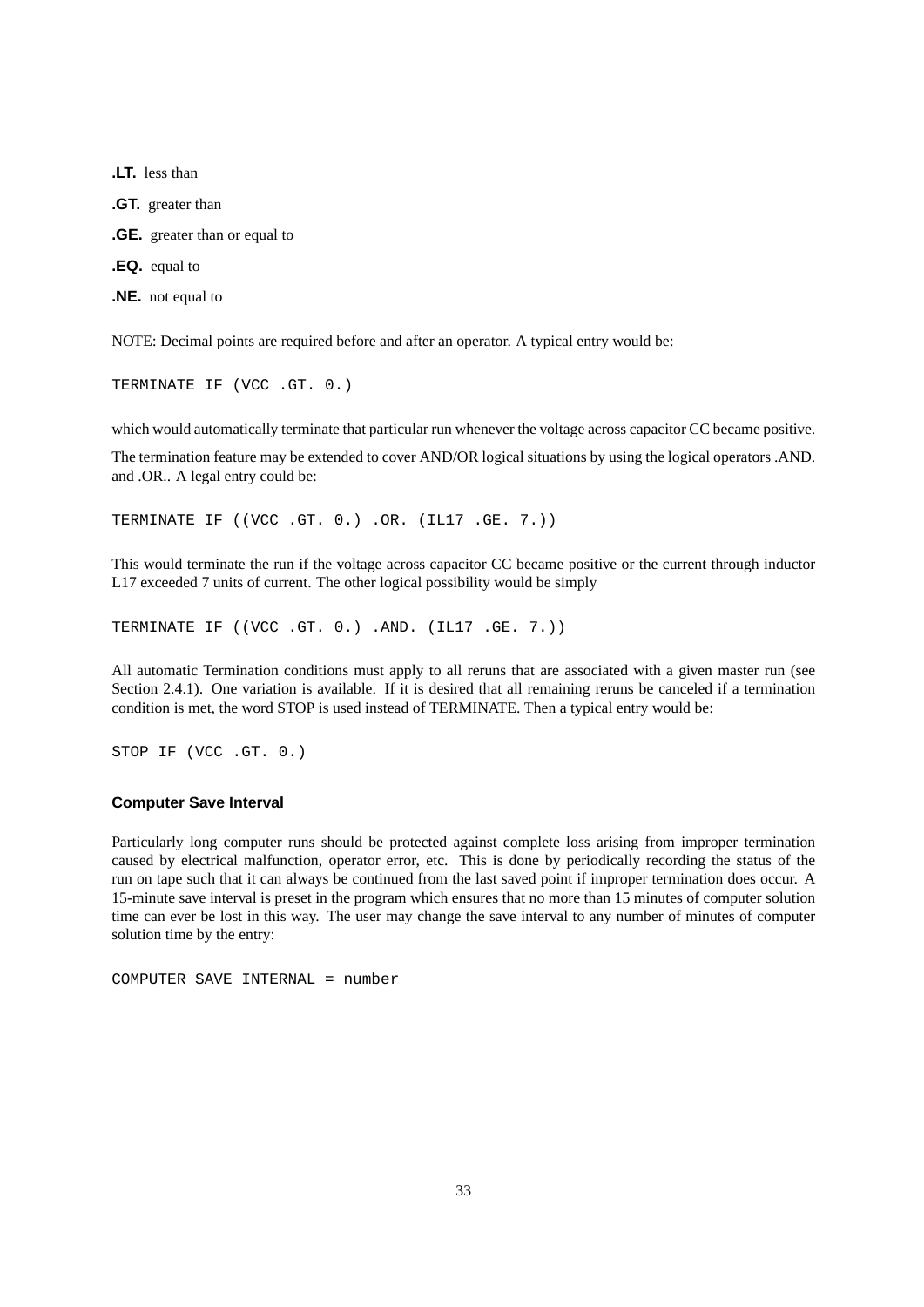#### **Run Controls for DC Options**

This paragraph describes the Run Controls for the four special DC options, Sensitivity, Monte Carlo, Worst-Case and Optimization. See subsection 2.2.7 for a discussion of the use of these options in combination with each other, with the normal Initial Conditions calculations, and with the Transient and AC calculations.

In addition to the Run Controls discussed below, use of the DC options requires entries under the corresponding CIRCUIT DESCRIPTION subheadings (SENSITIVITY, MONTE CARLO, WORST-CASE or OPTIMIZATION) listing the dependent and independent variables to be used in the calculations. (See subsection 2.2.8.) Use of Monte Carlo, Worst-Case and Optimization also requires bounds on entries under ELEMENTS and DEFINED PARAMETERS. (See subsections 2.2.2 and 2.2.3.)

Sensitivity calculation requests are made by the entry:

RUN SENSITIVITY

There are no additional Run Controls for Sensitivity.

The Monte Carlo calculation is initiated by use of either:

MONTE CARLO = number

or

RUN MONTE CARLO

The number specified is the count of Monte Carlo iterations to be performed. If the count is unspecified, it is assumed to be 10.

The distribution to be used for random variables in a Monte Carlo run is selected by use of one of the controls;

DISTRIBUTION = GAUSSIAN

or

DISTRIBUTION = UNIFORM

If neither is specified, the Gaussian distribution is used. The initial random number is specified by use of the control:

INITIAL RANDOM NUMBER = number

The number used should be a nine-digit positive odd integer. If no initial number is specified, a suitable number is provided by SCEPTRE. If it is important to have all reruns start with the same random number, the statement:

INITIAL RANDOM NUMBER = DEFAULT

may be used. If this entry is not used, SCEPTRE will select a different initial random number for each rerun.

Optional printed information from each Monte Carlo iteration is obtained by inclusion of the statement: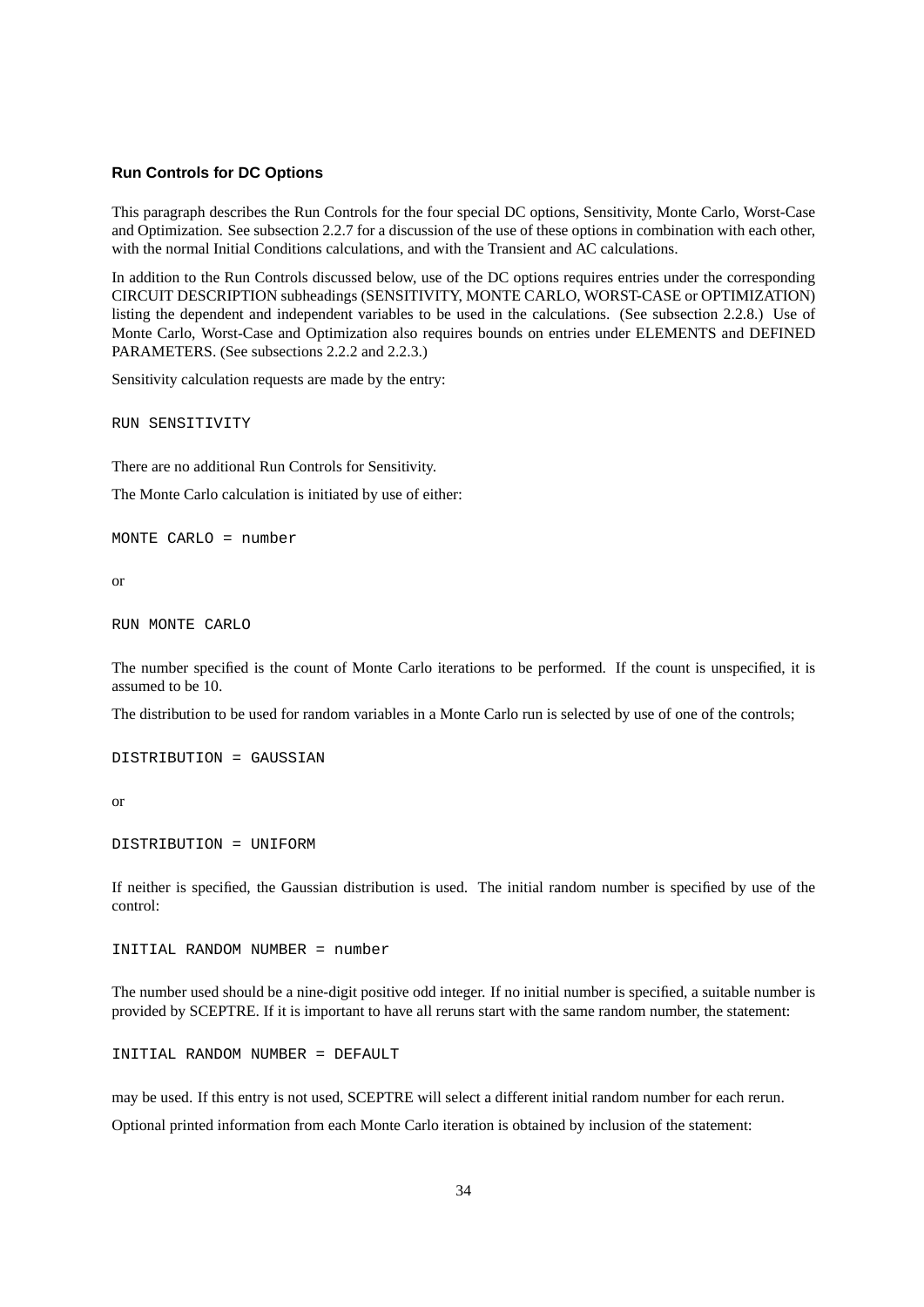LIST MONTE CARLO DETAILS

The Worst-Case calculations will be executed if one of the Run Controls:

WORST CASE = LOW WORST CASE = NOMINAL RUN WORST CASE = HIGH

is provided. The word following the equal sign determines the set of values to be left in the elements, voltages, currents and defined parameter tables at the conclusion of the Worst-Case calculation, for use as initial conditions in a subsequent transient calculation. LOW and HIGH refer, respectively, to those table values which produce the smallest and largest value of the last objective function requested in the list entered under the WORST CASE subheading of CIRCUIT DESCRIPTION (see subsection 2.2.8).

If the control:

RUN WORST CASE

is used, the nominal values are restored to the tables at the conclusion of the Worst-Case calculation.

The Optimization process will be run if the Run Control

OPTIMIZATION = integer

appears, and if the appropriate entries are made under the OPTIMIZATION subheading (see subsection 2.2.8). The integer which appears after the equal sign indicates the maximum number of optimization iterations which will be allowed for any objective function. If the number is omitted, thirty iterations will be allowed.

Since Optimization can be a time-consuming process and may, in fact, fail if the network has pathological behavior, additional Run Controls have been provided to assist the user. If the card

LIST OPTIMIZATI0N DETAILS

is used, auxiliary intermediate results will be provided to the user. If he supplies the Run Control

PUNCH OPTIMIZATION RESULTS

the most recently updated values of the approximate inverse Hessian matrix (see [2, subsection 2.4.5]), of the gradient vector and of other parameters will be punched out. Thus, if the user wishes to limit the number of Optimization iterations until he examines the progress of the process, he can save the intermediate results for use in reinitializing at a later run. To be utilized, these punched values, must be provided as data cards in the SCEPTRE deck (see Section **??**), and the card format

INITIAL H MATRIX FACTOR = 0

must be included among the Run Controls.

If this Run Control is used with a non-zero number, no attempt will be made to read previously punched values. Instead, the number will be used to scale the initial approximation to the inverse Hessian. Careful use of any pre-knowledge about the scale of the inverse matrix can improve optimization performance. If this Run Control is not entered, the initial approximation is the unit matrix.

The tolerance within which the value of objective function should be located is provided by the Run Control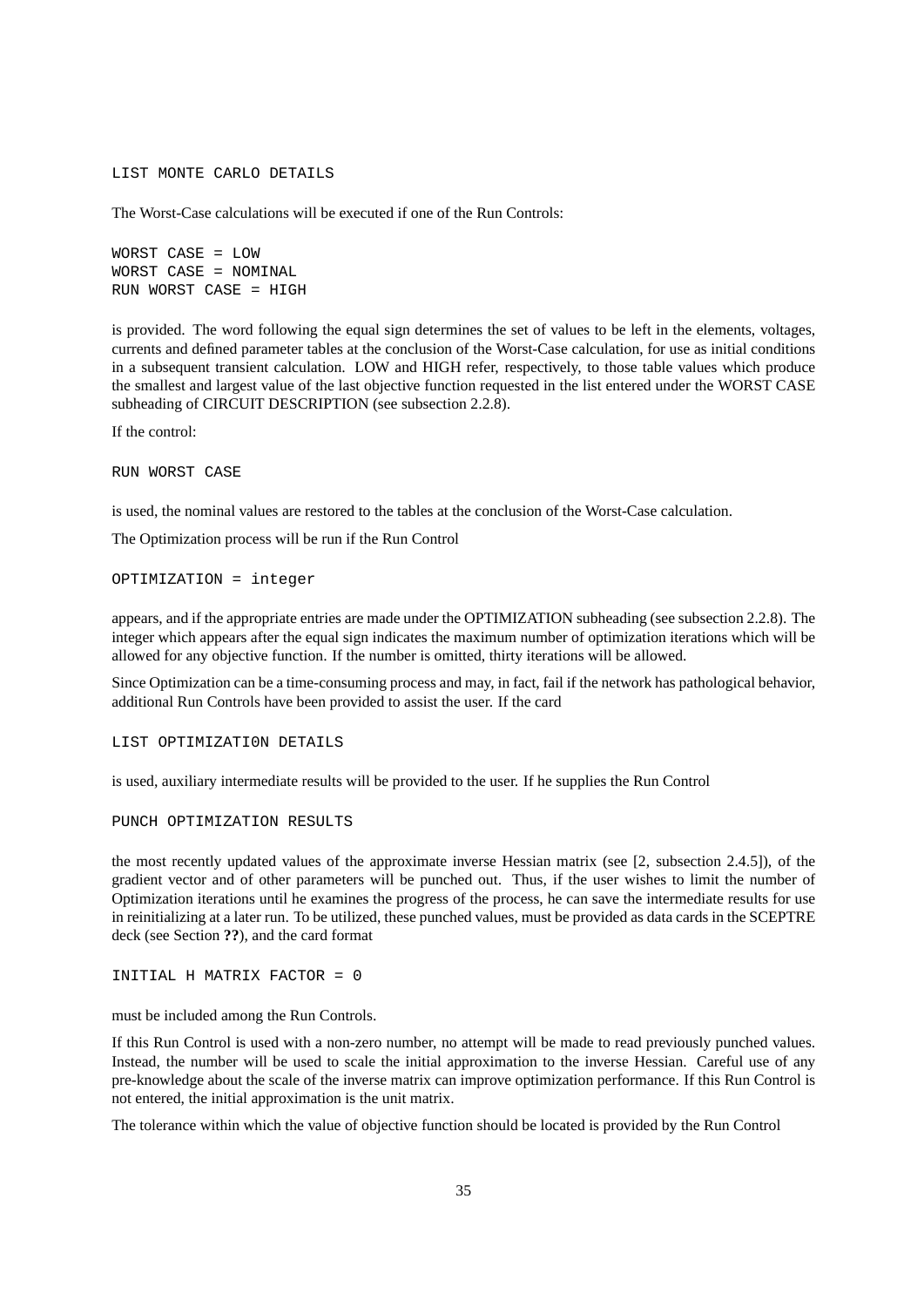OPTIMIZATION CRITERION = number

If this card does not appear, the iteration will stop whenever the estimated improvement will be less than  $10^{-7}$ . Note that in the presence of a broad, shallow minimum, the objective function will be relatively insensitive to the values of the independent variables. In this case, even a small objective function tolerance will permit the program a wide latitude in its choice of final values of the independent variables.

Under some conditions, particularly with a shallow minimum as described above, the algorithm may not locate a true minimum because the error criterion permits it to stop at a 'neighboring' point in the space of the independent variables. To protect against this possibility, two additional Run Controls have been implemented. If the Run Control

OPTIMIZATION RANDOM STEPS = integer

appears, displacements in random directions from the assumed minimum will be made the indicated number of times, and the function re-minimized each time. The smallest value resulting from the random motion and reoptimization should be accepted as the true minimum. If the Run Control

RANDOM STEP SIZE CONTROL = number

is used, the independent variable steps an amount estimated to increase the value of the function by 0.5\*(number)\*\*2 above its minimum at each random displacement. If this Run Control is not used, the value 0.2 is used.

The formulation of the Davidon method requires that the objective function minimum value be positive. Since this is not always the case, provision has been made within SCEPTRE to effectively maintain the objective function positive by addition of a suitable positive number. However, if the user has some estimate of the true minimum value, he may enter his own reference value and thereby improve the performance of the optimization. The correct form of this Run Control is:

MINIMUM FUNCTION ESTIMATE = number

Note, however, that the value entered will apply to all objective functions specified under the OPTIMIZATION subheading.

## **Convolution Run Controls**

The insertion of one or more Convolution Model Calls under ELEMENTS (see table 2.2) causes SCEPTRE to request the Convolution Option as part of a transient run. Four Run Controls are used to regulate the Convolution option<sup>2</sup> These Run Controls are in addition to those described above for the transient run proper. Of the four Convolution Run Controls, two regulate the run and define the storage required, and two are associated with the optional CMPAC routine, which provides in-process smoothing of the calculated results, with attendant saving of storage space.

The first two Run Controls allocate internal core storage for the two functions associated with the Convolution process. These Run Controls are:

IMPULSE RESPONSE BUFFER = number

and

<sup>2</sup>Use of Convolution requires that the RUK integration routine be specified. RUK is not the default integration mode. (See subsection 2.2.7.)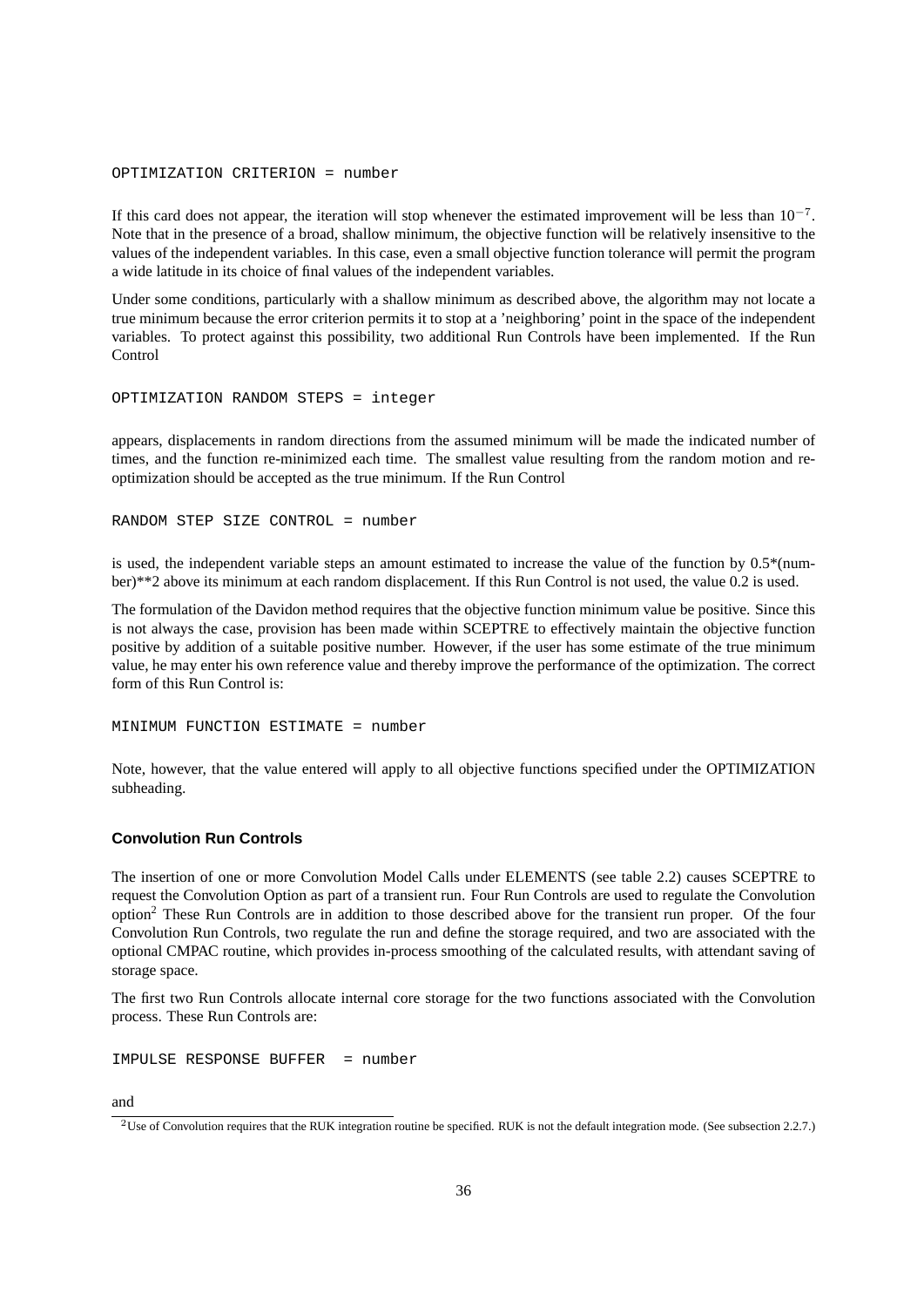#### INPUT FUNCTION BUFFER = number

where number, in the first instance, is the average number of storage points required per impulse response function and, in the second, is the number of points required to store each corresponding kernel's input function. (The input functions are SCEPTRE-generated, and an equal number of storage spaces must be set aside for each.) If the allocated storage space is exceeded, the run will terminate.

The other two Convolution Run Controls are optional. They call and control the internal compression routine. Without CMPAC, the user must anticipate the number of steps the program might take, and then allocate enough storage space via the INPUT FUNCTION BUFFER mechanism. This approach obviously makes increasing demands on storage as either the number of convolution kernels or the number of desired integration steps increases. The CMPAC routine reduces the total core storage required by Convolution, by compressing the SCEPTREgenerated data tables that are convolved internally with the impulse response functions. The first of the Run Controls which invoke and regulate this compression routine is:

COMPRESSION COUNT = integer

where integer, which must be no greater than that set in by INPUT FUNCTION BUFFER, is used to indicate the number of successful integration steps taken between successive calls to CMPAC. The second entry is used in the internal decision-making process to determine if intermediate points need to be retained. This CMPAC control is:

COMPRESSION CRITERION = constant

where constant \*100 indicates the maximum percentage area which may be lost due to omitting the middle point of any three consecutive data points. For one pass through the algorithm, this is also the maximum total percentage area lost due to leaving out all possible middle points. However, the routine is repeatedly cycled through until no more points can be removed. For each additional pass this COMPRESSION CRITERION is automatically tightened by a factor of four.

Because of this tightening and repetition process, the maximum possible percentage loss, over a series of compressions can exceed the value set in by the COMPRESSION CRITERION entry. For normal criteria (up to .05), however, the maximum total loss on all passes could not exceed the criterion by more that 25 percent (or from .05 to .0625, for example).

### **Run Controls for AC Analysis**

AC Analysis is called by use of the Run Control

RUN AC

Frequencies at which the analysis is to be carried out are specified in one of two ways. If the response at a single frequency is desired, the single entry under RUN CONTROLS

FREQUENCY = number

is used. Number, in the above entry, is the desired single frequency. If, however, the response is desired over a range of frequencies, the following sequence of three entries is used:

```
INITIAL FREQUENCY = number
FINAL FREQUENCY = number
```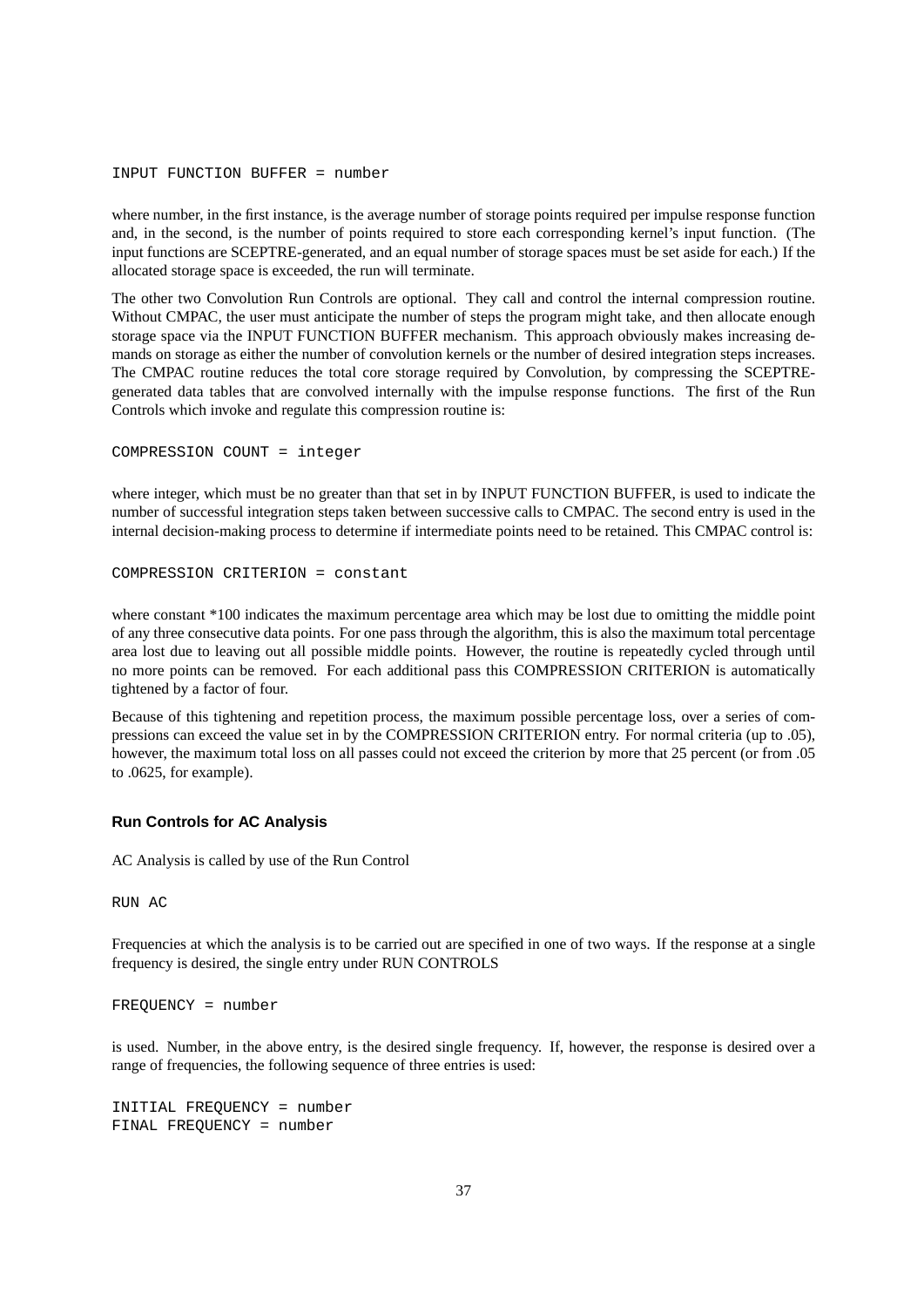where number in each case denotes a frequency, and

NUMBER FREQUENCY STEPS = number

where number is the number of intervals desired (one less than the number of calculations to be made). This entry may be omitted. The default value is ten (eleven calculations).

If linear frequency spacing is desired, the control

TYPE FREQUENCY RUN = LINEAR

may be used. If logarithmic spacing is to be used, the proper control is:

TYPE FREQUENCY RUN = LOG

if neither of these two entries is supplied, the default value is linear.

If circuit ELEMENTS (other than source values) are not varied in reruns, computation time for the eigensolution portion of the analysis can be saved by inclusion of the Run Control:

USE FIXED AC MATRIX IN RERUNS

## **Additional Run Controls**

There are seventeen additional Run Controls in SCEPTRE which are not described in subsection 2.2.7. These Run Controls either have semi-diagnostic roles or are best explained within the detailed discussion of functions they control. Table 2.6 lists these Run Controls and the paragraphs which describe them.

# **2.2.8. DC options**

Subheadings under the CIRCUIT DESCRIPTION heading are provided for the user to identify the variables he wishes treated in the Sensitivity, Monte Carlo, Worst-Case and Optimization calculations. The input data consists of the appropriate subheading:

```
SENSITIVITY
MONTE CARLO
WORST CASE
```
or

OPTIMIZATION

followed by the appropriate parameters. Each set of parameters is enclosed in parentheses. The objective functions or dependent variables are listed first, followed by a slash and the list of independent variables. Individual variables in the list are separated by commas. Each set must name at least one dependent variable and at least one independent variable<sup>3</sup>. The form is:

(dependent variable list / independent variable list)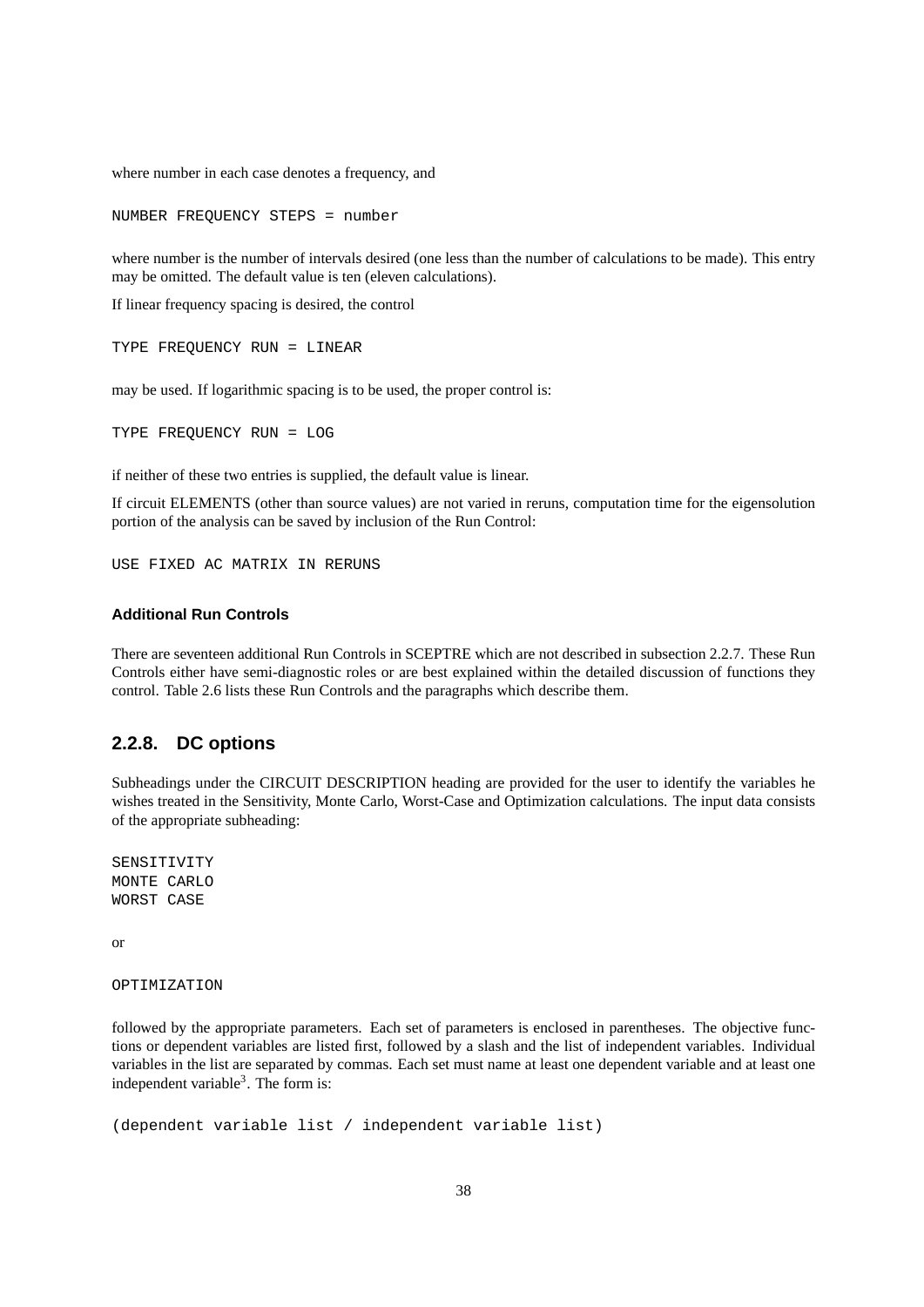| Run Control                | See Subsection | Remarks                                                                        |
|----------------------------|----------------|--------------------------------------------------------------------------------|
| PRINT A MATRIX             | 2.8.5          | <b>AC Diagnostic</b>                                                           |
| <b>PRINT EIGENVALUES</b>   | 2.8.5          | <b>AC</b> Diagnostic                                                           |
| <b>PRINT EIGENVECTORS</b>  | 2.8.5          | <b>AC</b> Diagnostic                                                           |
| <b>LIST NODE MAP</b>       | 2.8.4          | Network Diagnostic                                                             |
| X PLOT DIMENSION           |                |                                                                                |
| Y PLOT DIMENSION           |                |                                                                                |
| <b>SOLUTION TIME LIMIT</b> |                |                                                                                |
| <b>NO ELEMENT SORT</b>     | 2.8.2          |                                                                                |
| PRINT B MATRIX             | 2.8.3          |                                                                                |
| <b>PUNCH PROGRAM</b>       |                |                                                                                |
| <b>FULIST</b>              |                |                                                                                |
| PUNCH BINARY CARDS         |                |                                                                                |
| <b>WRITE SIMUL8 DATA</b>   | 2.8            |                                                                                |
| <b>VECTOR EQUATIONS</b>    |                |                                                                                |
| <b>WRITE DEBUG</b>         | 2.8.6          | Prints Internal Program Data                                                   |
| EXECUTE SETUP PHASE ONLY   |                |                                                                                |
| PLOT INTERVAL              | 2.2.4          | Used with composite Plots. Omission<br>results in deletion of Composite Plots. |

Table 2.6.: Additional run controls

Allowable dependent variables are listed in table 2.7. Allowable independent variables are listed in table 2.8. The Sensitivity, Worst-Case and Optimization solutions use Adjoint Calculations as discussed in [2]. Adjoint calculations give the partial derivatives of dependent variables with respect to a list of independent variables. There is no specific limit on the total number of dependent variables or independent variables. The limit is on sets of variables. A set is a list of dependent variables, together with its list of independent variables. The total number of all sets entered for Sensitivity plus Worst-Case plus Optimization must not exceed one hundred. Also, four times the total number of dependent variables plus the total number of independent variables must not exceed four hundred. The total number of Monte Carlo sets must not exceed forty. Four times the number of Monte Carlo dependent variables plus the total number of Monte Carlo independent variables must not exceed one hundred.

An example of valid Sensitivity input data cards is:

SENSITIVITY (IL3, PX/JX,EY) (VR1, IR1, VCX/P1,E1)

In this example the following partial derivatives would be calculated:

|  |  |  |  | $\partial I L3$ $\partial I L3$ $\partial PX$ $\partial PX$ $\partial V R1$ $\partial V R1$ $\partial I R1$ $\partial I R1$ $\partial VCX$ $\partial VCX$ |  |
|--|--|--|--|-----------------------------------------------------------------------------------------------------------------------------------------------------------|--|
|  |  |  |  | $\partial JX$ $\partial EY$ $\partial JX$ $\partial EY$ $\partial P1$ $\partial E1$ $\partial P1$ $\partial E1$ $\partial P1$ $\partial E1$               |  |

An example of Optimization input data is:

OPTIMIZATION (IR1, P1/R1,P2,E1) (VC1/J1,R2)

In this example

<sup>3</sup>For Monte Carlo, Worst-Case and Optimization calculations, the independent variables named here must be specified, with bounds, under the ELEMENTS sub-headings of CIRCUIT DESCRIPTION (see subsection 2.2.2)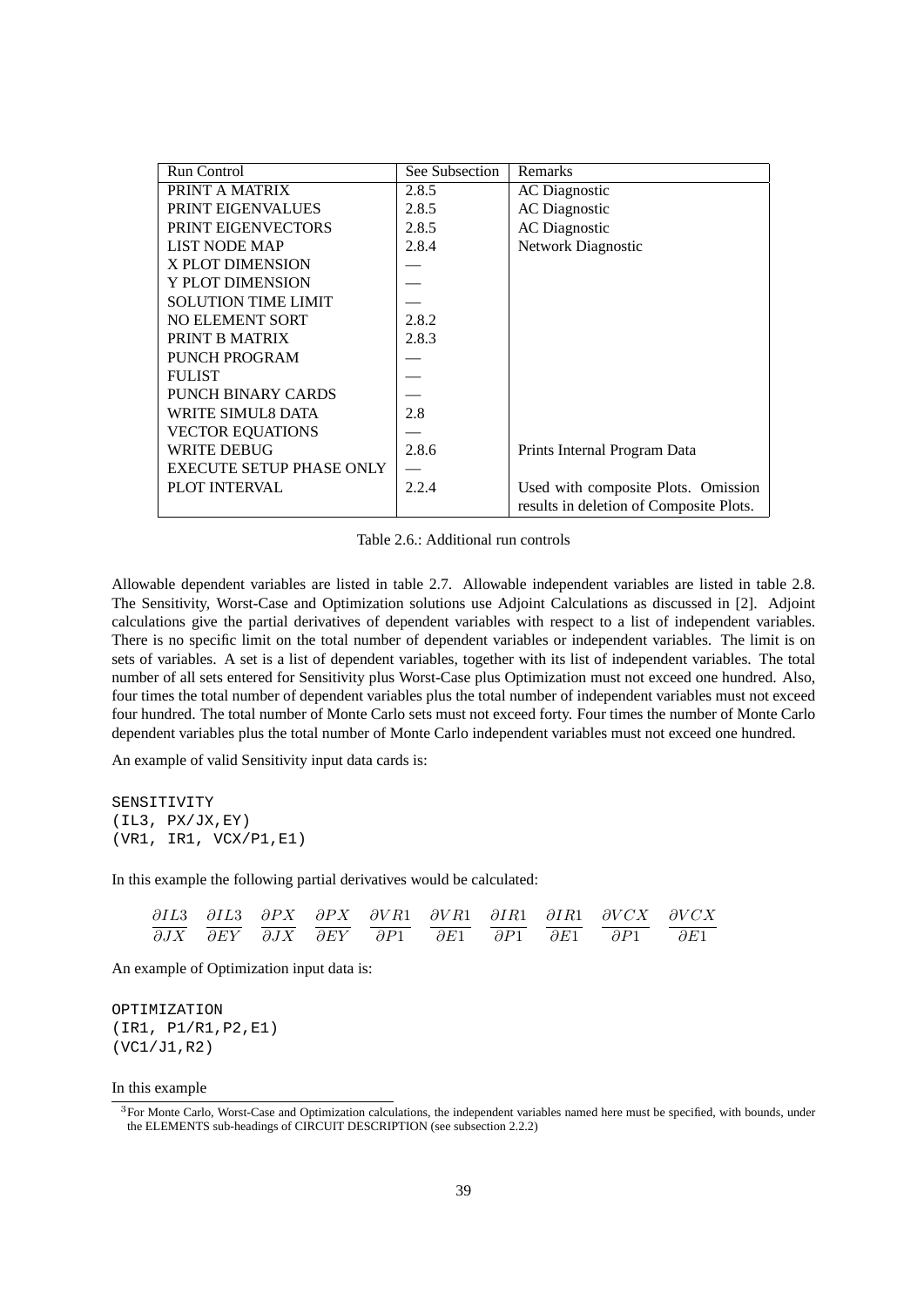| Name      | Description (see Table 2.2)                                          |
|-----------|----------------------------------------------------------------------|
| VC.       | Voltage across a capacitor                                           |
| IE        | Current through an independent voltage source                        |
|           | Value of a primary dependent current source                          |
| VJ        | Voltage across an independent current source                         |
| IL        | Current through an inductor                                          |
| IR.       | Current through a resistor                                           |
| <b>VR</b> | Voltage across a resistor                                            |
|           | Defined Parameter †                                                  |
|           | †: For a Sensitivity, Optimization, or Worst Case dependent variable |
|           | Pname, the differential GPname must also be supplied (see subsection |
|           | (2.2.3)                                                              |

Table 2.7.: Dependent variables in DC calculations.

| Name | Description (see Table 2.2)                                                         |
|------|-------------------------------------------------------------------------------------|
| R    | Resistor                                                                            |
| E    | <b>Independent Voltage Source</b>                                                   |
|      | <b>Independent Current Source</b>                                                   |
|      | Defined Parameter ‡                                                                 |
|      | <sup>†</sup> : A defined Parameter independent variable can only be the factor in a |
|      | secondary dependent current source definition, e.g., J0=Pname*J9. See               |
|      | subsection 2.2.3 for the format of defined parameters with bounds.                  |

Table 2.8.: Independent variables in DC calculations.

- IR1 is optimized with respect to R1, P2, E1
- P1 is optimized with respect to R1, P2, E1
- VC1 is optimized with respect to J1, R2.

An example input for Worst-Case calculation would take a form like those above under a

WORST CASE

subheading.

## **2.2.9. Program limits**

### **7090/94 only:**

The standard core memory capacity available on the IBM 7090/94 data processing system is 32,000 words, which imposes certain program limits on the capacity of the SCEPTRE program. Two factors that establish these limitations are program storage and data storage.

The program storage requirements have priority over data storage and must be satisfied first. The entire SCEPTRE program would require approximately 64,000 words of core storage, but this capacity is not necessary if the overlay feature of the IBSYS monitor system is used. This feature breaks up the program into several segments called 'links' which are executed sequentially. Each segment overlays or occupies the portion of core storage used by the preceding segment. Therefore, the amount of program storage required is equal to the largest program segment.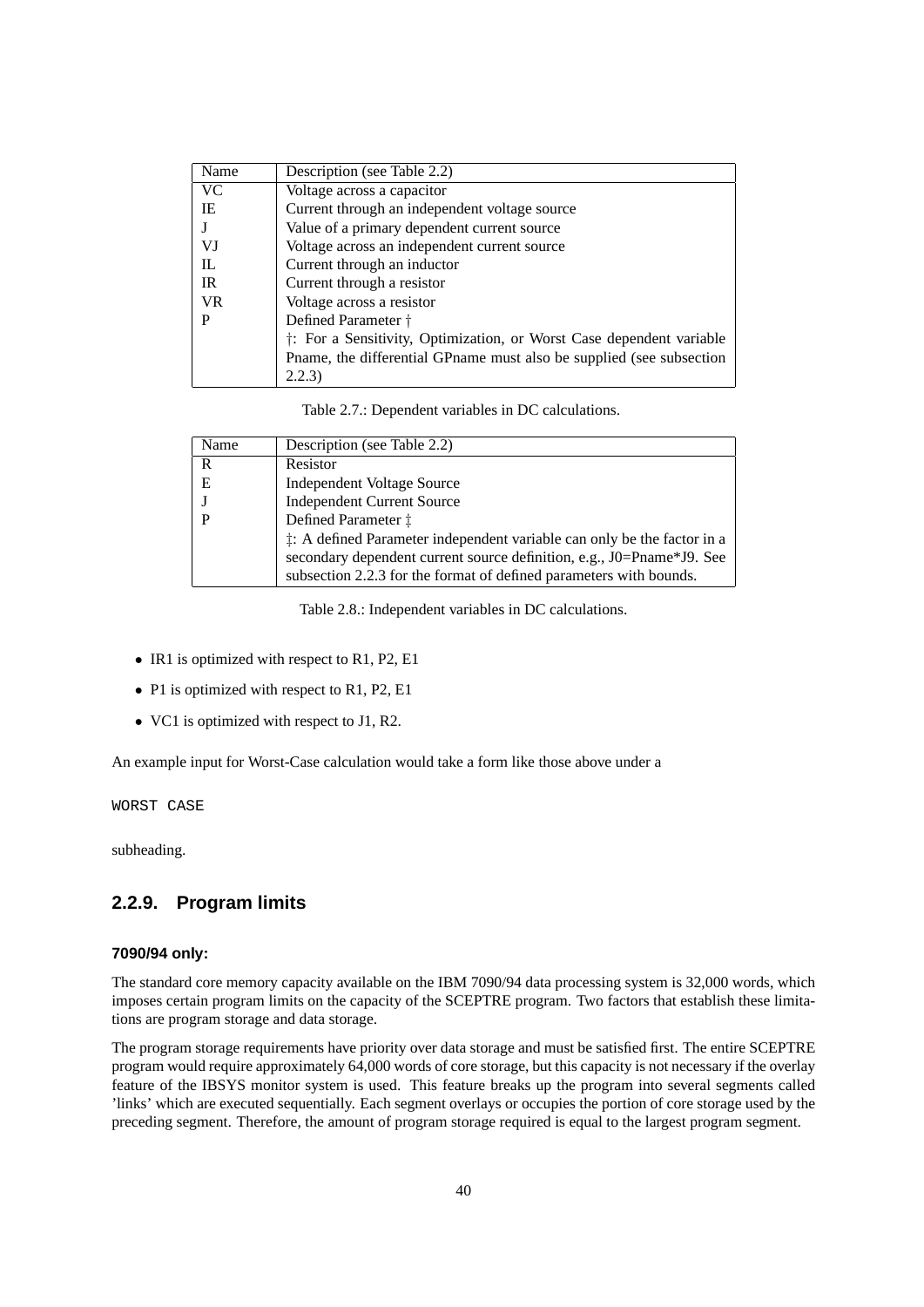The storage capacity that remains after the program storage requirements are satisfied is available for data. In the SCEPTRE program, there are about l0,000 words of storage available for this purpose. Within this area, the program data are limited by FORTRAN dimension statements which allocate specific amounts of storage. Although these limits are usually considered fixed, they can be changed somewhat by a programmer. However, increasing limits in this manner usually is accomplished by decreasing one or more of the other program data limits. Also, any change which affects the total amount of data storage will necessitate a change to the program storage, and therefore, the program.

## **S/360 only:**

The main storage capacity on the IBM System/360 Data Processing System is facility dependent. It is recommended that the user consult with a system programmer concerning the main storage available for problem programs. The disseminated version of the System/360 SCEPTRE is set up for OS/MVT operation and requires a 224k byte region. The program data limits remain unchanged.

Table 2.9 gives the program data limits which have been established in the program as it is distributed. These limits are considered adequate for most normal circuit analysis work. Approximate limits are also given for the number of TABLE and EQUATION functions.

If only one-half of an input card is used to write the equation specification, 160 equation functions could be used. Conversely, if each equation specification took two full data cards, only 40 equations would be allowed. Defining table functions involves a similar process, which considers the number of x-y coordinates and the number of tables. Forty tables, each containing 20 point pairs, or eight tables each containing 100 point pairs would be allowed.

The limits shown in table 2.9 are checked by SCEPTRE as the data is read into storage. If any limits are exceeded a message stating the limit is produced, and the computer run terminated.

The alphanumeric character limits are listed in table 2.10. The circuit designation used for models is always appended to any names used in a model description and the combined total characters must not exceed the circuit description limits. For example, element CB in a model designated as T15 in the circuit description becomes CBT<sub>15</sub>.

# **2.2.10. Vectorized notation**

When large networks are encountered, SCEPTRE automatically reverts to an internal renaming feature (VECTOR-IZED NOTATION) which effectively enlarges the capacity of the FORTRAN Compiler. 'Large' networks, in this case, refer to those containing 70 or more elements if a DC solution is requested, or 100 or more elements if only a transient solution is to be made. This feature will not affect the user operationally as long as the input formats given in this manual are followed. It will, however, cause SIMUL8 to be written in terms of the renamed quantities. A complete listing of all circuit Elements and Defined Parameters along with their corresponding internal names will be provided for every run in which renaming occurs.

# **2.2.11. Internal Parameters**

A number of parameters are carried internally in the program. The user has permitted access to these parameters for use as Equation arguments, independent variables for tables, and automatic termination quantities and outputs. The nomenclature and definitions of these parameters are given in Table 2.11.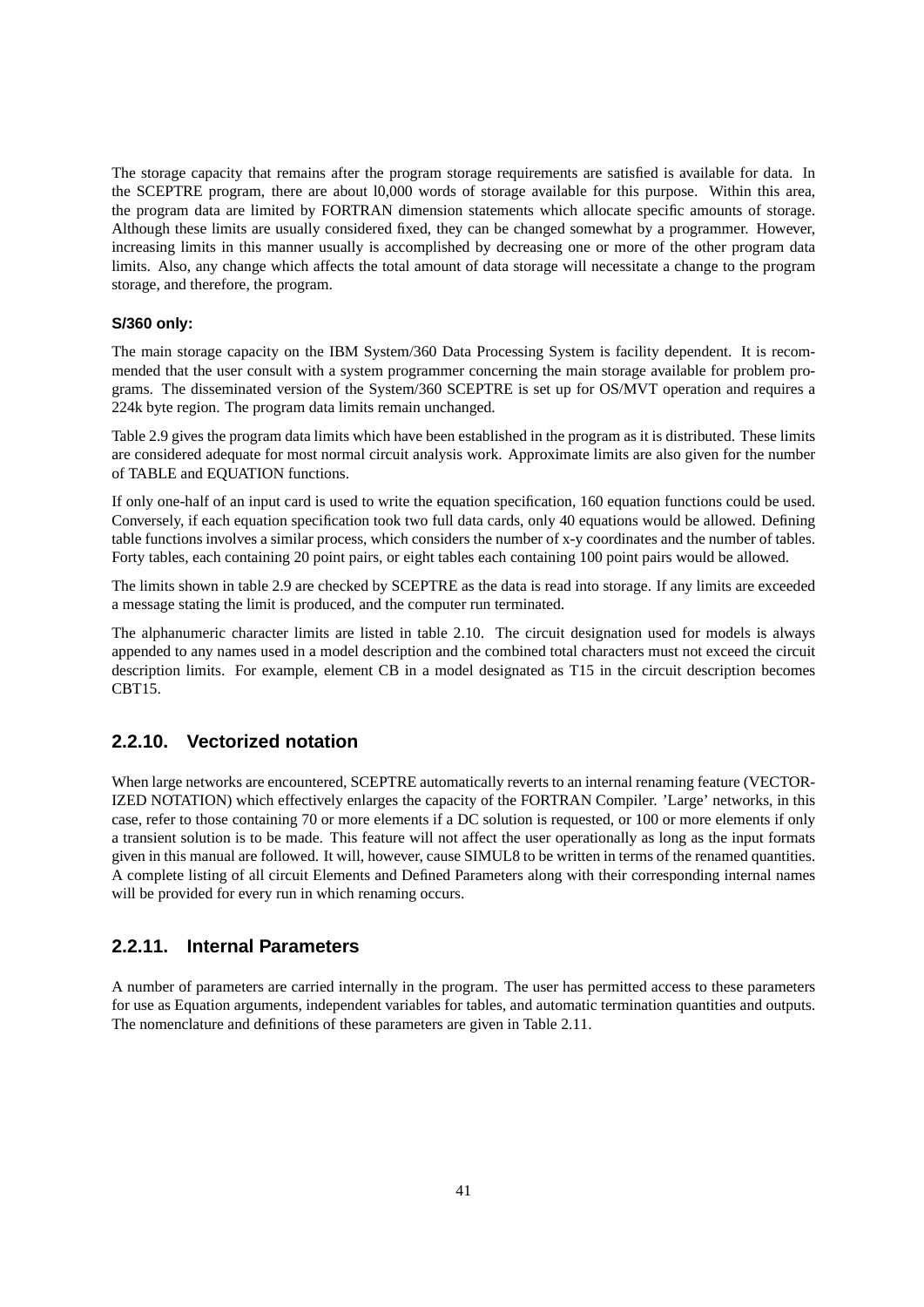| Description of data (See also subsection 2.2.8.)                  | Maximum number |
|-------------------------------------------------------------------|----------------|
| <b>Heading Cards</b>                                              | 11             |
| Elements                                                          | 300            |
| <b>Nodes</b>                                                      | 301            |
| <b>Source Derivatives</b>                                         | 50             |
| Defined Parameters, P                                             | 100            |
| Defined Parameters, W                                             | 50             |
| Defined Parameter Differential Equations                          | 100            |
| <b>Mutual Inductances</b>                                         | 50             |
| Arguments in Equation Value Specification                         | 50             |
| <b>Model Table Changes</b>                                        | 15             |
| <b>Model Equation Changes</b>                                     | 15             |
| <b>Model Output Suppressions</b>                                  | 10             |
| <b>Output Requests</b>                                            | 100            |
| <b>Supplied Initial Conditions</b>                                | 100            |
| Equation Functions (1 equation per card)                          | $\approx 80$   |
| Cards per Equation Function                                       | 20             |
| <b>Table Functions</b>                                            | $\approx 80$   |
| <b>Optional Termination Conditions</b>                            | 10             |
| Models on Library Tape (Combined)                                 | 250            |
| <b>Characters in Model Name</b>                                   | 18             |
| Model Terminals (External Nodes)                                  | 25             |
| Model Internal Nodes                                              | 301            |
| Linearly Dependent AC Sources plus Secondary Dependent AC Current | 50             |
| Sources                                                           |                |
| Independent AC Voltage and Current Sources                        | 50             |
| <b>Maximum Convolution Kernels</b>                                | 50             |

Table 2.9.: Program data limits

| Item                                     | Circuit description | Model description † |
|------------------------------------------|---------------------|---------------------|
| <b>Nodes Names</b>                       | 6                   |                     |
| <b>Element Names</b>                     |                     |                     |
| <b>Defined Parameter Names</b>           | 6                   |                     |
| <b>Table Names</b>                       |                     |                     |
| <b>Equation Names</b>                    |                     |                     |
| <b>Model Names</b>                       | 18                  | 18                  |
| <b>Output Labels</b>                     | 6                   |                     |
| Circuit Designation (for calling models) |                     |                     |

Table 2.10.: Maximum alphanumeric character lengths allowed (†Recommended)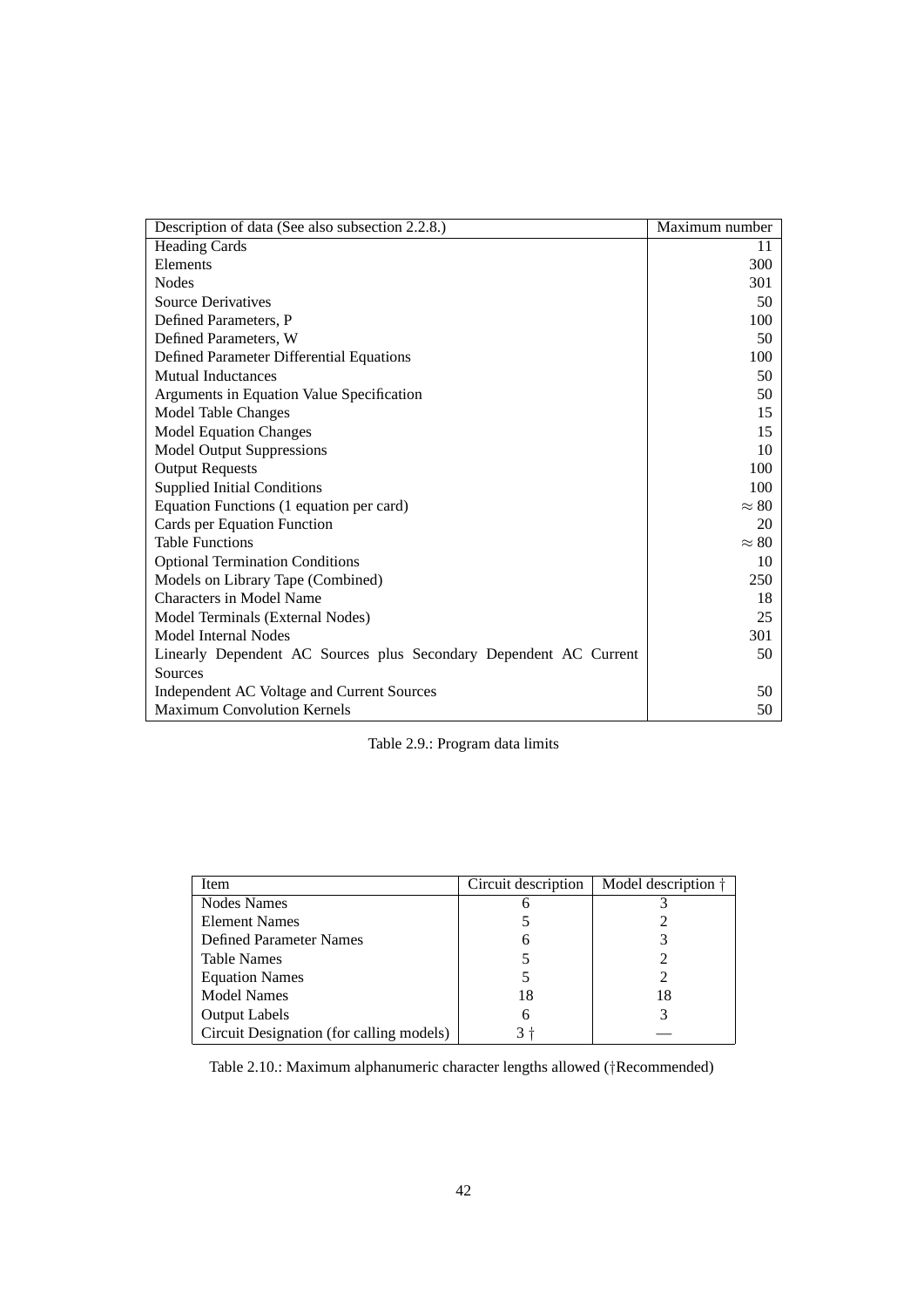| Int. name     | Definition                                                                |
|---------------|---------------------------------------------------------------------------|
| <b>XSTOPT</b> | Transient solution duration (STOP TIME)                                   |
| XIR           | Integration routine (TRAP=1, RUK=2, XPO=3)                                |
| <b>XTISSS</b> | Starting step size                                                        |
| <b>XMNISS</b> | Minimum step size allowed                                                 |
| XMXISS        | Maximum step size allowed                                                 |
| <b>XMNAIE</b> | Minimum absolute error                                                    |
| XMXAIE        | Maximum absolute error                                                    |
| <b>XRERNO</b> | Rerun number                                                              |
| <b>XMXPAS</b> | Maximum pass limit                                                        |
| XMNRIE        | Minimum relative error                                                    |
| XMXRIE        | Maximum relative error                                                    |
| XMXICP        | Newton-Raphson pass limit                                                 |
| <b>XICRER</b> | Newton-Raphson relative convergence                                       |
| XICAER        | Newton-Raphson absolute convergence                                       |
| XMXOTP        | Maximum number of print points                                            |
| <b>XICPAS</b> | Newton-Raphson pass number                                                |
| <b>XNOPRQ</b> | Number of output requests                                                 |
| <b>XNDFEQ</b> | Number of differential equations                                          |
| <b>XERT</b>   | Elapsed computer time                                                     |
| <b>XSTPNO</b> | Transient solution step number                                            |
| XPASNO        | Transient solution pass number                                            |
| XRUNNO        | Run number (including reruns)                                             |
| XSTPSZ        | Transient solution step size                                              |
| XSAVE         | Save interval                                                             |
| <b>XTMON</b>  | Elapsed computer time at start of transient solution                      |
| <b>FREQ</b>   | Frequency                                                                 |
| TIME          | Time                                                                      |
| <b>XPLTI</b>  | Plot Interval                                                             |
| <b>XPRTI</b>  | Print Interval                                                            |
| <b>XINFRQ</b> | <b>Initial Frequency</b>                                                  |
| <b>XFNFRQ</b> | Final Frequency                                                           |
| <b>XTYPFQ</b> | Type Frequency Run                                                        |
| <b>XNFRQS</b> | Number of Frequency Steps                                                 |
| <b>XNMCPS</b> | Number of Monte Carlo Samples                                             |
| <b>XNOPPS</b> | Maximum number of Optimization Passes per Step                            |
| <b>XWCLHN</b> | Type of Worst-Case Results to be left as Initial Values for Transient Run |
| <b>XDISTR</b> | Type of Monte Carlo Distribution                                          |
| XACRE         | Use Fixed AC Matrix in Reruns                                             |
| XNCONV        | Number of Convolution kernels entered                                     |
| XHAVE         | <b>Impulse Response Buffer Storage Allocation</b>                         |
| XIAVE         | Input Function Buffer Storage Allocation                                  |
| <b>XCMPCR</b> | Compression Criterion                                                     |
| <b>XCMPCT</b> | <b>Compression Count</b>                                                  |
| <b>XOPCR</b>  | <b>Optimization Criterion</b>                                             |
| <b>XNOPRS</b> | Number of Optimization Random Steps Remaining to be Executed              |
| <b>XRNSSC</b> | Random Step Size Control                                                  |
| <b>XHHFAC</b> | <b>Initial H Matrix Factor</b>                                            |
| <b>XMNFES</b> | <b>Minimum Function Estimate</b>                                          |
| <b>XSAVIC</b> | Type of Rerun Initialization                                              |
| <b>XMXERT</b> | Computer Time Limit                                                       |

Table 2.11.: Internal parameter table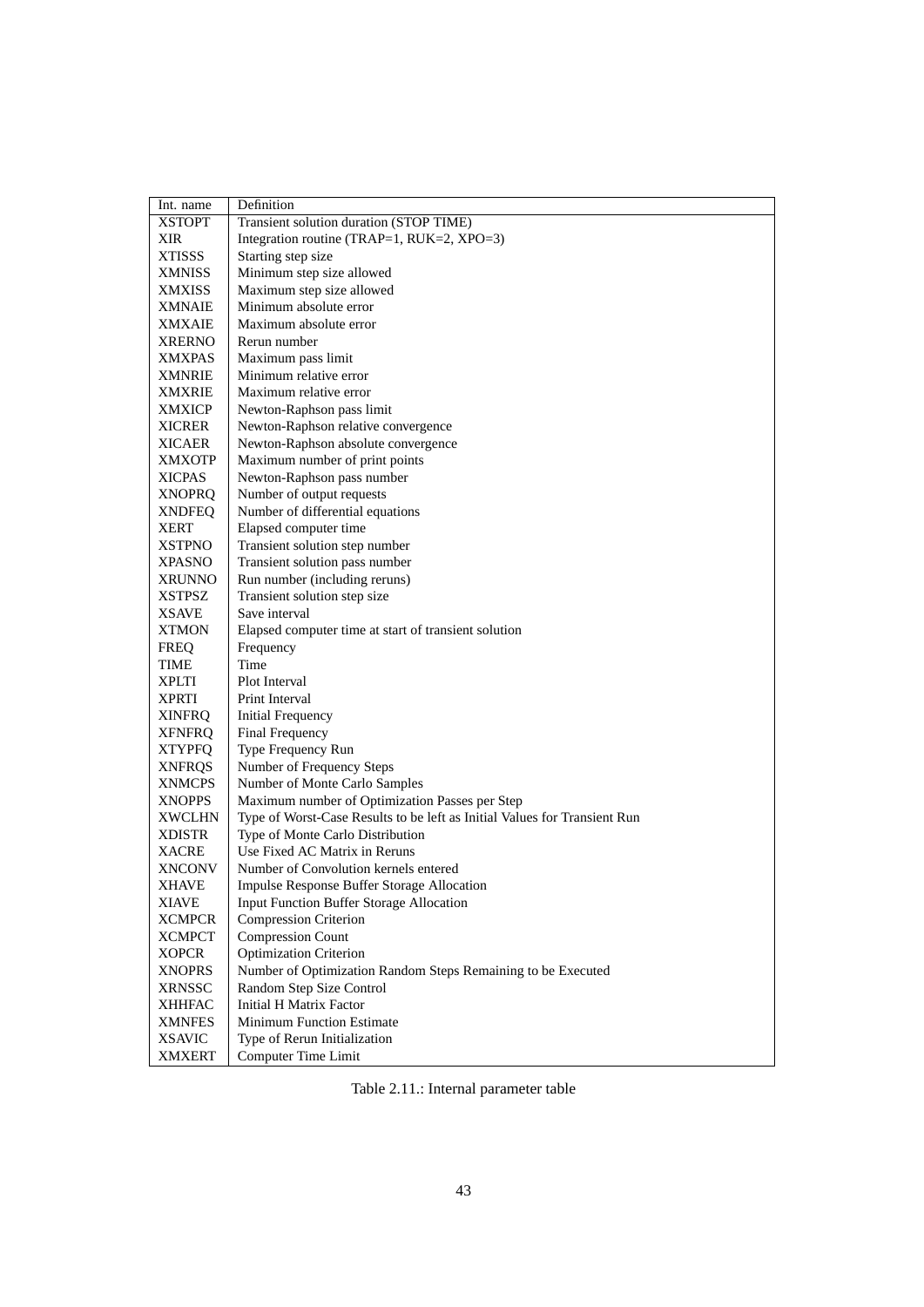# **2.3. Stored model feature**

All active devices must be represented in SCEPTRE by combinations of R, L, C, M, E, and J. Most users will find that repeated use is made of certain models of active devices or of standard combinations of passive elements, such as filter sections, biasing networks, etc. These situations can always be handled by inserting the components one by one in a CIRCUIT DESCRIPTION under ELEMENTS. A more convenient approach is to describe the model or network once and store it for future use. The stored model feature is not 'free'; its use requires extra tape manipulation, and hence, more computer time. However, the time saved in circuit preparation and the added flexibility will compensate for the extra time.

The stored model feature of SCEPTRE is especially flexible since the user stores whatever models meet his specific needs. A model may be stored permanently or temporarily. If it is stored permanently, the model may be called out for insertion in a main network as often as desired per run and for any number of runs. The user might desire to reserve this type of storage for proven models that will see reasonably frequent service. Temporary storage, on the other hand, stores a model for one run only (plus whatever reruns may be made during that run). This type of storage will probably prove most useful for experimental models or for models that are seldom used.

All stored models are transferred from storage to the main circuit where they are used by reference to their external nodes or terminals. The user must ensure that corresponding nodes in both the main circuit and the stored model match in sequence. Internal nodes of any stored model are of no particular significance and will be briefly mentioned later.

The stored model feature is best illustrated by an example. Assume that the stored transistor model in figure 2.6b is to be inserted into the main circuit in figure 2.6a. The stored model contains terminal nodes 1, 2, and 3 (which correspond to the base, emitter, and collector nodes of the transistor) and internal nodes 7 and 12. The main circuit may also contain nodes 1, 2, 3, 7, or 12 without danger of ambiguity. Assuming that the model was originally stored with the node sequence 1, 2, and 3, the user could enter the following under ELEMENTS of the main program:

T1 14-21-23 = MODEL X476900 (PERM)

This will match nodes 14, 21, and 23 of the main circuit with nodes 1, 2, and 3 of the stored model. The circuit designation of the stored model is T1 and the name of this particular stored model is X476900. The stored model is transferred from the tape into the main circuit and nodes 1, 2, and 3 of the model become nodes 14, 21, and 23 of the main circuit. Internal nodes 7 and 12 become 7 T1 and 12 T1 in the main circuit, because all internal nodes of stored models have appended to them the circuit designation of that model. Since no node name may contain more than six alphanumeric characters the user should use as few characters as possible for the circuit designation names and internal nodes of any stored model.

# **2.3.1. Transistor model insertion**

Transistors deserve special mention because of the frequency with which they occur in contemporary networks. The remainder of this section given the rules by which the user may store models of his choice.

## **Permanent Storage**

Any three-terminal transistor may be permanently stored on tape using the following format after the MODEL DESCRIPTION card:

```
MODEL name (PERM) (B-E-C)
```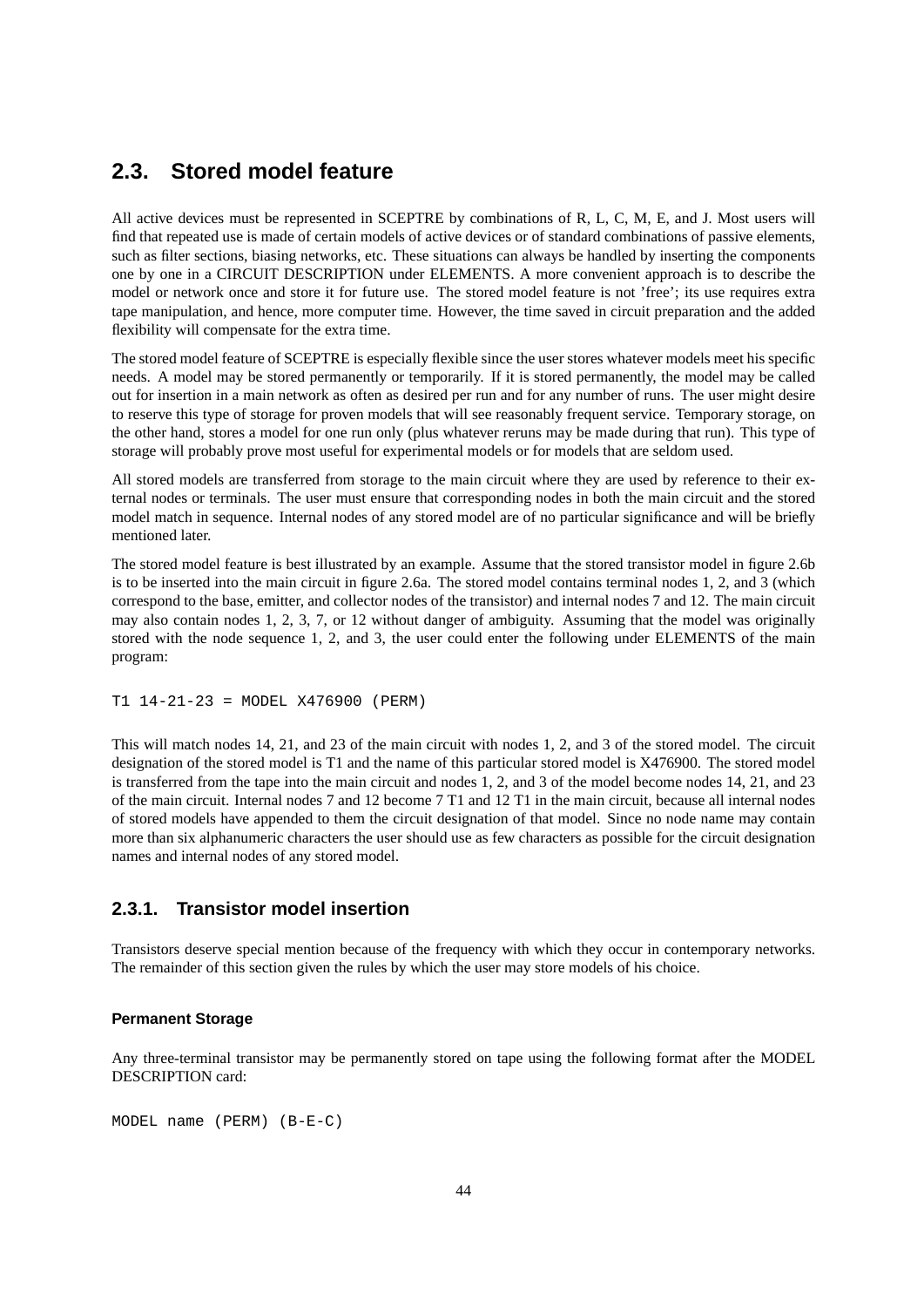

Figure 2.6.: Example of the Stored Model Feature of SCEPTRE

The name may contain up to 18 alphanumeric characters and the B-E-C combination is used to correspond to the specific nodes connected to the base, emitter, and collector terminals of the transistor. Following the MODEL name would be subheadings ELEMENTS, DEFINED PARAMETERS, OUTPUTS, INITIAL CONDITIONS, and FUNCTIONS as specified earlier in this report. The subheading RUN CONTROLS will never appear in a stored model. For the special case of the first model permanently stored on any individual tape, the first card must be MODEL DESCRIPTION (INITIAL). The following example of the procedure tells how to permanently store the transistor of figure 2.6. The appropriate entries could be as follows:

```
MODEL DESCRIPTION (PRINT)
MODEL 2N1734B (PERM) (B-E-C)
ELEMENTS
CE, B-E = EQUATION 1 (5., 80., TABLE 1 (VCE))CC, B-C = EQUATION 1 (10., 200., TABLE 2(VCC))J1, B-E = DIODE TABLE 1
JA, E-B = .1 * J2J2, B-C = DIODE TABLE 2
JB, C-B = .98 * J1
OUTPUTS
VCE, VCC, J1, PLOT
FUNCTIONS
DIODE TABLE 1
0, 0, .3, 0, .65, .O5, .7, .6, .72, 1.4, .73, 2, .74, 3.4,
         .8, 10, .82, 15
DIODE TABLE 2
0,0, .58, 0, .62, .4, .64, 1, .66, 2, .67, 3, .69,7, .7, 12
EQUATION 1 (A, B, C) = (A+B*C)
```
With the word PRINT on the MODEL DESCRIPTION card the program will generate a printed listing of all models (including MODEL 2N1734B) stored on the permanent library tape. The word PRINT is omitted if no listing is desired.

The B, E, C nomenclature used to name the base, emitter, and collector nodes of the above transistor is not mandatory, but it is recommended as a systematic and orderly procedure for storing transistor models. The designation VCE refers to the voltage across capacitor CE and has no connection with the often used designation of collector to emitter voltage.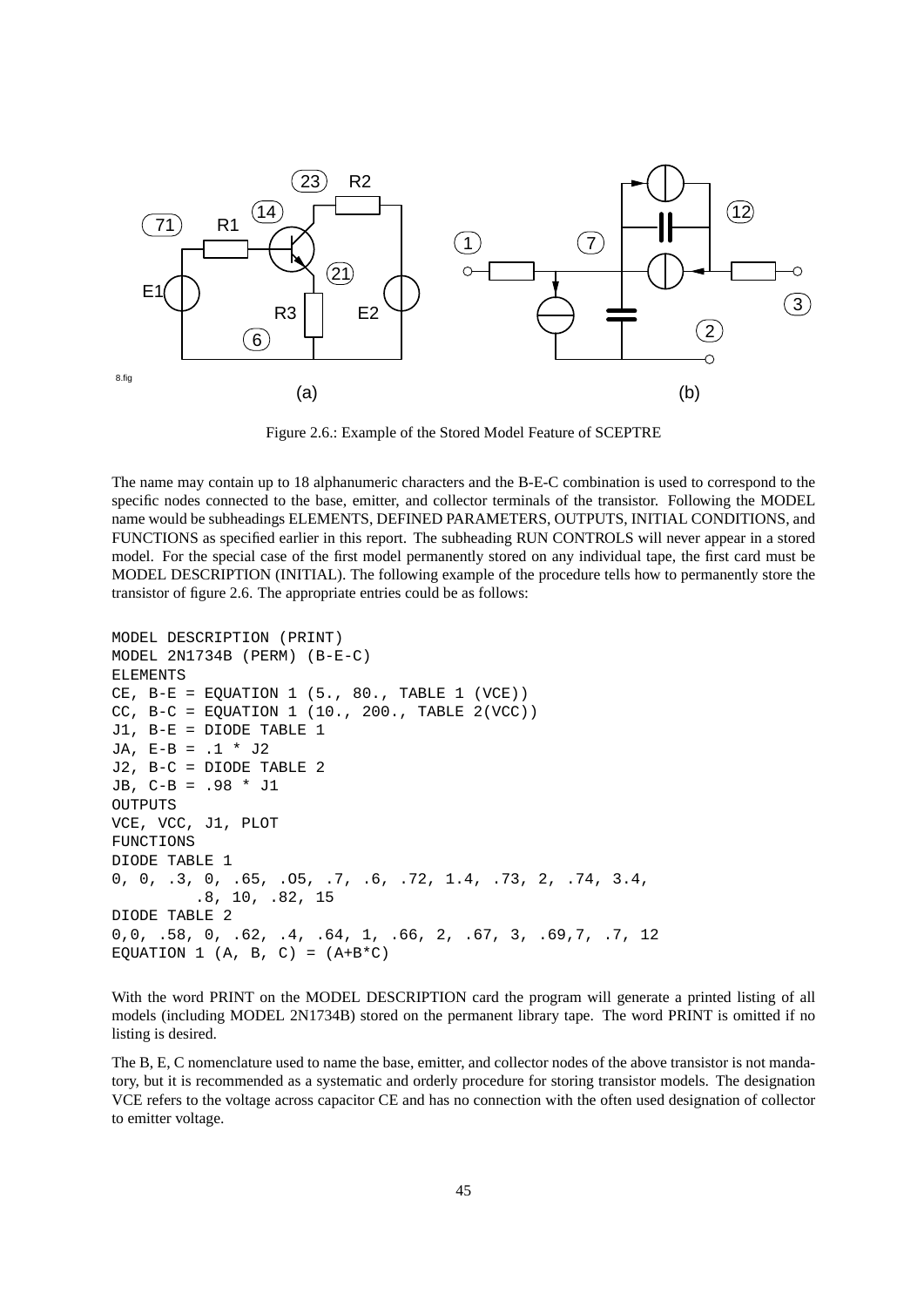After this model is stored permanently, it may be called upon as often as required. The user should use as few alphanumeric characters as possible to represent individual elements in stored models because the program must combine the element name with the circuit designation given under ELEMENTS (but not with the model name). If the above stored model is used in a network designated T11, the program must refer to the base-emitter capacitance as CET11. In this case, the maximum number of five alphanumeric characters has been used for a given element. If either the circuit designation or the element name contained more characters, the run would be aborted. This consideration is independent of the model name.

### **Temporary Storage**

Each model intended for temporary storage must be described element by element under MODEL DESCRIPTION in the run in which it is to be used. The words INITIAL and PRINT are never used on the MODEL DESCRIPTION card for temporary storage. The rest of the entry format is the same as for permanent storage except the word TEMP:

```
MODEL name (TEMP) (node-node-node)
```
or

```
MODEL name (node-node-node)
```
If neither TEMP or PERM is used the program will automatically assume temporary storage.

After the model is stored, the circuit designation format in the main program for temporary models differs slightly from the format used for permanent models. Where a permanently stored model is designated as:

T1, 7-8-9 = MODEL X476900 (PERM)

a temporarily stored model could be designated as

```
T1, 7-8-9 = MODEL X476900 (TEMP)
```
or

```
T1, 7-8-9 = MODEL X476900
```
# **2.3.2. N terminal model storage**

The storage of N terminal models differs from the storage of transistor models only in the number of terminal nodes (program limit 25 nodes) that are specified. Storage may be effected by an entry following the MODEL DESCRIPTION card as:

MODEL name (PERM or TEMP) (node-node-....node)

As many internal nodes as desired may be included within the program limit of 301 nodes. The remainder of the information will be entered under the appropriate subheadings. Regardless of the number of terminal nodes that are supplied, the user must take care that these nodes are referenced in the same sequence when called by the main program.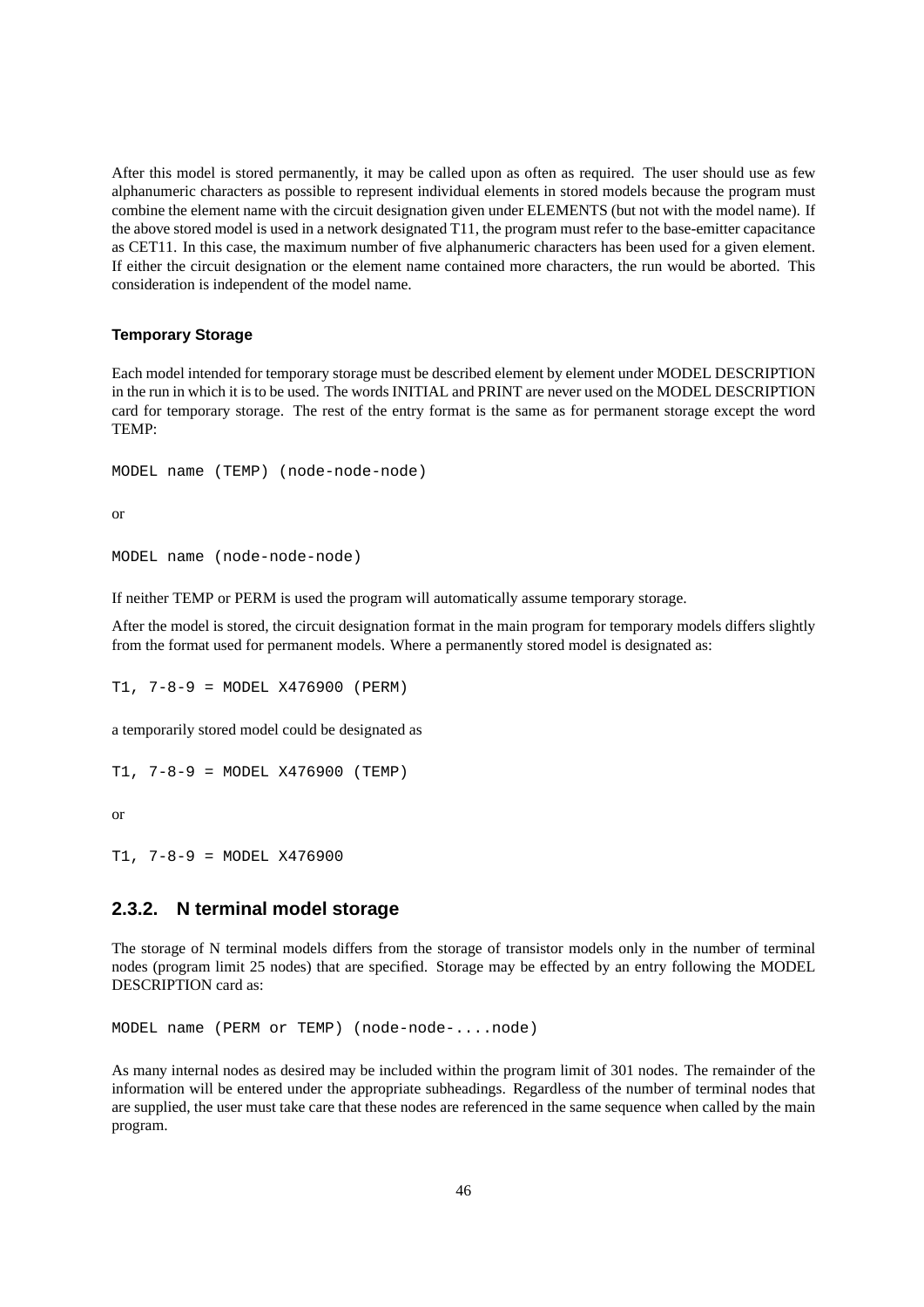## **2.3.3. Changes to a stored model**

The user who frequently makes use of the stored model feature of SCEPTRE will often encounter the situation in which the topology of his stored model is satisfactory but the size of some of the model elements must be changed. Changes can be effected easily for any individual run, but no permanent changes to the stored model are possible. (The user has the option of storing a second model which contains a different version of the original). All changes must be indicated along with the statement that locates the stored model in the main circuit. This will always be under the main circuit ELEMENTS subheading.

## **Changes in ELEMENTS or DEFINED PARAMETERS**

Consider that a stored model has been called out as:

T1, 7-8-12 = MODEL 2N1734B

In this case, the model will be inserted into the main circuit as it was originally stored. If a change is desired in one or more internal elements or defined parameters of the stored model, the proper entry could be:

T1, 7-8-12 = MODEL 2N1734B (CHANGE CC = 50)

In this case, CC of the original model has been changed to 50 units of capacitance, regardless of its original form or size, All other elements in the stored model would remain as originally stored.

Another practical situation could be reflected by the entry:

T1,  $7-8-12$  = MODEL 2N1734B (CHANGE CC = TABLE 7 (VCCT1),  $JA = .2 * J2T1, JE = DIODE TABLE 4)$ 

In this case, CC of the original stored model has been changed to a tabular function which must be represented (TABLE 7) under the FUNCTIONS subheading of the main circuit. Also, JA has been changed to a different mathematical definition and JE has been changed to another tabular function which must appear under FUNCTIONS. The other elements of the stored model will remain in their original forms.

As a final example, assume that it is desired to change CC in a stored model to a different equation. Then:

```
T1, 7-8-12 = MODEL 2N1734B (CHANGE CC = EQUATION 5 (VCCT1, VCX))
```
In this case, CC of the stored model has been changed to a closed form function which must be represented by EQUATION 5 under FUNCTIONS of the main circuit description. All elements or element voltages or currents (within a model) that are referenced on the right hand side of the changed expression or in the main circuit description, must include the model designation as a suffix (VCC T1, J2T1). VCX is the voltage across a capacitor, CX, that is not in a model, and therefore, uses no suffix.

#### **Changes in OUTPUTS**

The sample stored transistor model of subsection 2.3.1 called for the output of three quantities (VCE, VCC, J1). Normally, any run that uses this stored model will produce these three outputs without further instruction from the user. If some other quantity in the stored model is desired as output, e.g., J2, it must be requested under the main circuit OUTPUTS subheading, e.g., J2T5 if the circuit designation T5 were used to call the model under the main circuit ELEMENTS subheading.

Output requests in the stored model may be inhibited as well. If any quantity is not desired as output for a given run, e.g., J1, (even though a stored request for that quantity exists) that output may be inhibited in the statement that locates the stored model in the main circuit. The proper format is: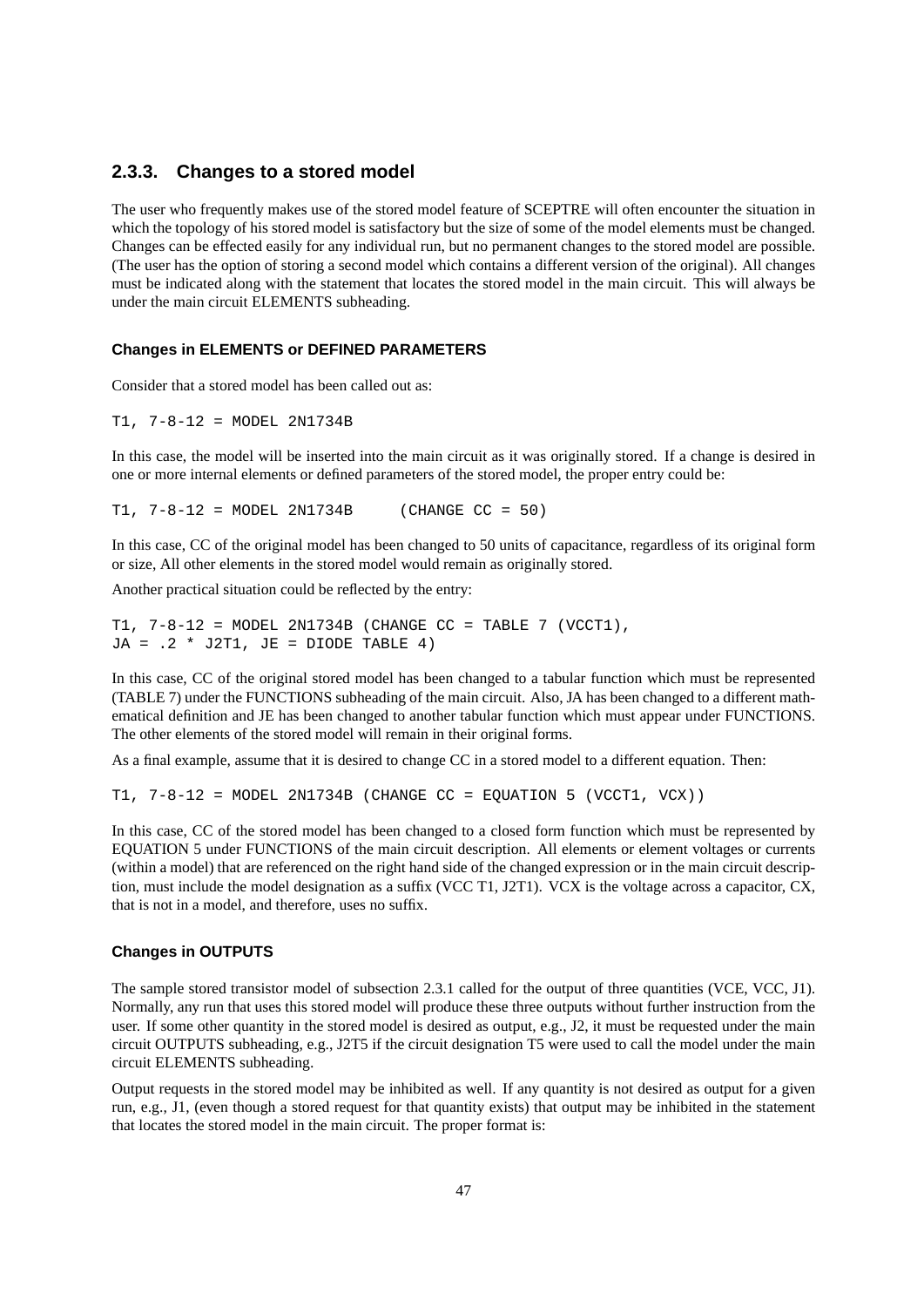T1, 7-8-12 = MODEL 2N1734B (PERM, SUPPRESS J1)

If it is desired to suppress more than one output, the format is:

T1, 7-8-12 = MODEL 2N1734B (PERM, SUPPRESS J1, VCE)

All output associated with a stored model may be inhibited by entering:

T1, 7-8-12 = MODEL 2N1734B (PERM, SUPPRESS ALL)

The normal output routine will produce a listing of the entire circuit without a detailed printout of any stored models. The proper language for a detailed printout of any stored model is:

T1, 7-8-12 = 2N1734B (PERM, PRINT)

## **Changes in FUNCTIONS**

This subsection describes the manner in which data listed under FUNCTIONS (i.e., tables and equations) in a stored model may be changed. A table in a stored model may be changed by the entry:

T1 , 7-8-12 = MODEL 2N1741B (PERM, CHANGE TABLE 1 = TABLE 7)

which replaces TABLE 1 of the stored model with TABLE 7. TABLE 7 must be supplied under FUNCTIONS of the main circuit. No correlation is required between the number of point pairs contained in the original table and the point pairs in the new table. It is never possible to directly change DIODE TABLE  $X = DIO$ DE TABLE Y. The same effect can be achieved by changing the element as in subsection 2.3.3.

An equation in a stored model may be changed by the entry:

T1, 7-8-12 - MODEL 2N1741B (PERM, CHANGE Q1 = Q2)

which replaces the original EQUATION 1 of the stored model with EQUATION 2. EQUATION 2 must be supplied under FUNCTIONS of the main circuit. The only special stipulation is that the same independent variables that held for the original equation must also apply to the new equation. It is never possible to directly change an equation in a stored model to a table, or a table in a stored model to an equation, (CHANGE EQUATION  $1 = TABLE 1$ ) not allowed. However, an element or a defined parameter in a stored model can be changed to a constant, table, or equation (see subsection 2.3.3).

#### **Multiple Changes**

When several different types of changes are desired, the change statements described in 2.3.3 through 2.3.3 are separated by commas. The overall change statement is enclosed in one set of parentheses. For example:

```
T1, 7-8-12 = MODEL 2N1741B (PERM, CHANGE CC = 50.,
CE = 30, SUPPRESS ALL, PRINT)
```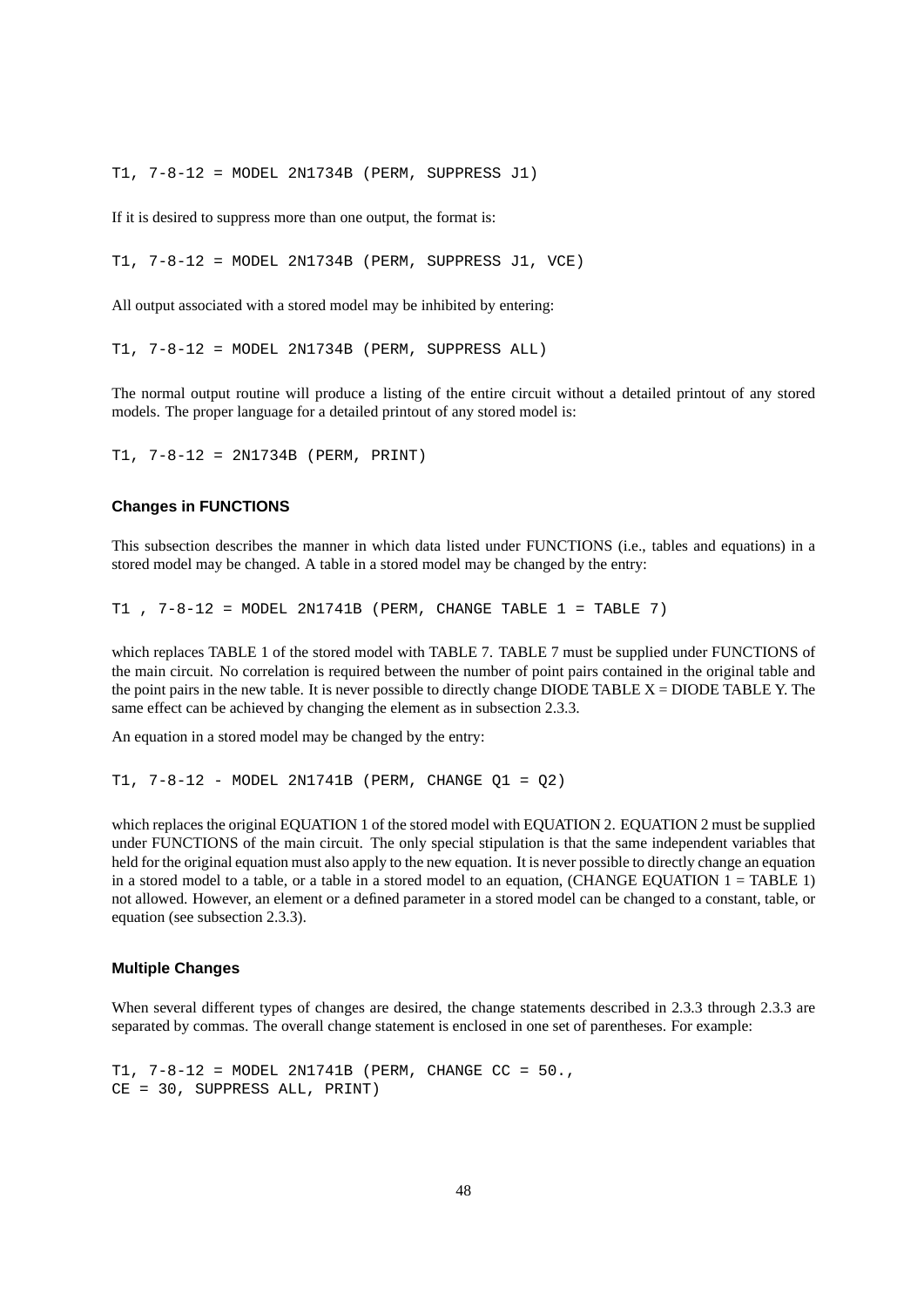# **2.3.4. Initial conditions for a stored model**

Users should not store initial conditions with stored models, since that would make the model circuit dependent. To supply a set of initial conditions for a stored model, the user need only supply entries of the form:

 $VC2T6 = number$ 

for a circuit designation of T6 for the stored model. These entries would be made under the INITIAL CONDI-TIONS subheading of the main circuit.

## **2.3.5. Model deletion**

An entire model may be removed from the user's permanent model library tape. This can be done with an entry under MODEL DESCRIPTION of the following form:

```
MODEL 2N367A (DELETE)
```
# **2.4. RERUN feature**

The rerun feature will permit the user to run multiple versions of a master run which differ from the master in one or more ways. The user need supply only the quantities that have been changed from the master run. An unlimited number of reruns may be made from a single master run, but each rerun will require approximately as much computer solution time as did the master. Each individual rerun will utilize all information from the master run except that which is specifically modified for that particular rerun. Any intermediate reruns that may have been made will have no effect on a subsequent rerun. Also see Appendix A.3, subsections A.3.2 and A.3.3 for special uses of the rerun feature.

# **2.4.1. General usage**

As indicated in the general sequence, the RERUN DESCRIPTION section follows the RUN CONTROLS section of the main circuit description. The RERUN DESCRIPTION card is followed by any of the five possible subheadings that are listed. The format of the card is:

```
RERUN DESCRIPTION (N)
```
where N is the number of reruns desired. The (N) designation may be omitted if just one rerun is desired. The user may not describe the values of more than one variable on the same card anywhere in the RERUN DESCRIPTION section.

#### **ELEMENTS under Rerun**

The subheading ELEMENTS is used if any constant-valued element is to be changed for any of the reruns. If two reruns are desired in which resistor R1 is to assume constant values 9.3 and 9.5, then, under ELEMENTS,

 $R1 = 9.3, 9.5$ 

regardless of the constant value R1 had in the master run.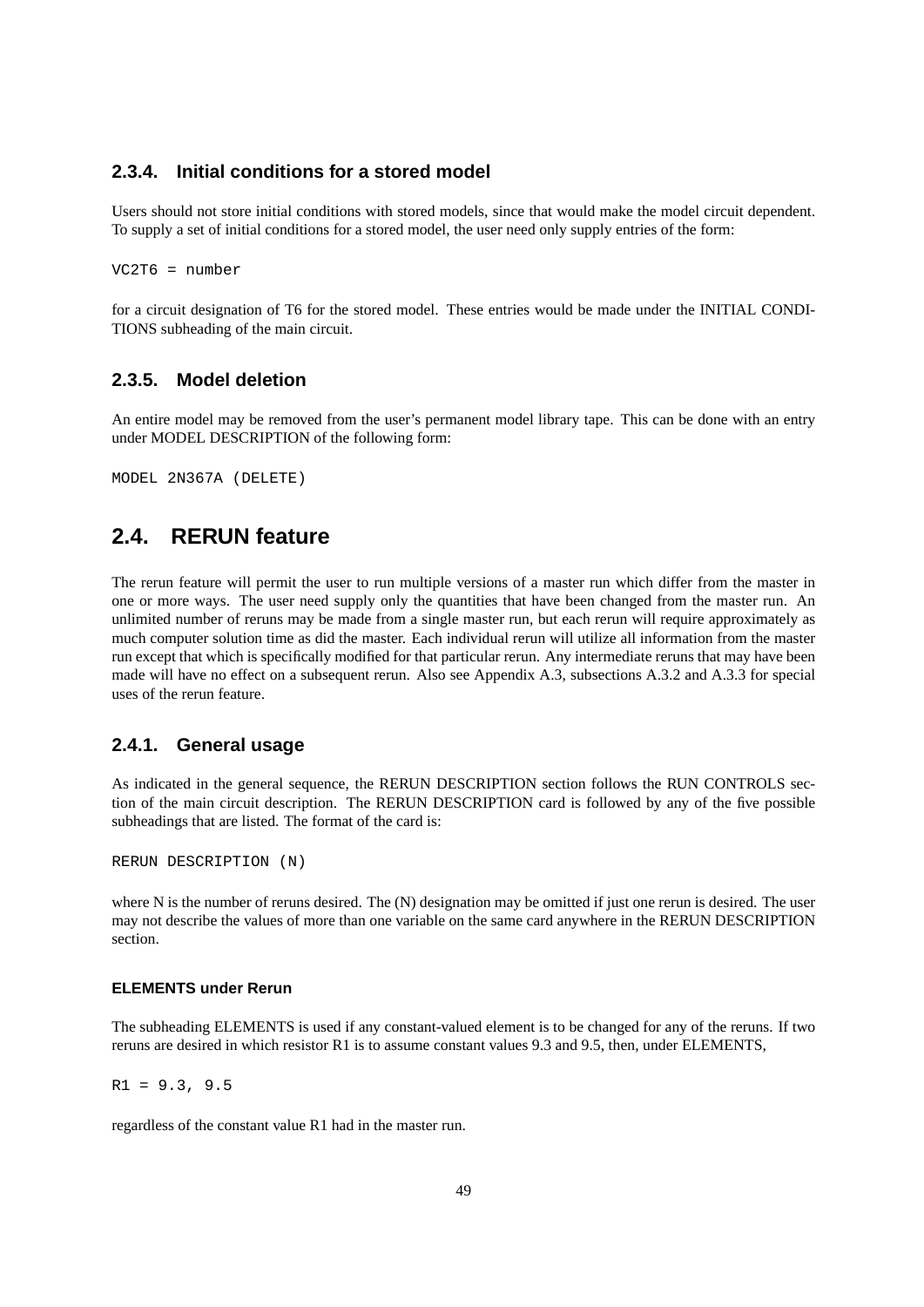## **DEFINED PARAMETERS Under Rerun**

This subheading is used if any constant defined parameter is to be changed for any of the reruns. If a defined parameter PX was used as constant in the master run, a legal entry for rerun under DEFINED PARAMETERS would be:

 $PX = 5.1, 6$ 

### **Bounds on Elements and Defined Parameters in Reruns**

Any elements or defined parameters which are unchanged under a RERUN DESCRIPTION heading will retain any bounds previously given (subsections 2.2.2 and 2.2.3). However, if the user specified an element or defined parameter value, he may at the same time change, delete or add bounds to the element value whether or not bounds had been previously specified. For example, under ELEMENTS for a RERUN DESCRIPTION with two reruns the user might include

 $R3 = 4.6, 9 (8.0, 10.5)$ 

Here, the first rerun value of R3 is 4.6 with no bounds given, regardless of whether its preceding value had bounds. However, in the second rerun bounds of 8.0 and 10.5 will be placed on the nominal value of 9. The user is cautioned, however, that the removal of bounds required for the DC options (subsection 2.2.8) will result in an error.

## **INITIAL CONDITIONS Under Rerun**

This subheading is used to rerun any number of transient runs that start at different operating points. For two reruns, a sample form under INITIAL CONDITIONS would be

 $VC1 = 1.5, 3$  $VC2 = 7, 2.5$  $IL4 = 0, 1.5$ 

## **FUNCTIONS Under Rerun**

This subheading is used to change any part of a table that describes an element or defined parameter of the original run. Changes in equations are discussed in subsection 2.4.2. If TABLE 7 was used to describe an element or group of elements in the master run, it may be modified under FUNCTIONS in the rerun section as

```
TABLE 7 = 0, 0, 0
          1, 3, 5
          3, 4, 8
          5, 7, 4.9
```
These entries reflect the situation shown in figure 2.12. The independent variable values of the original table (0, 1, 2, 4) are replaced by 0, 1, 3, 5 for both reruns. The original corresponding table values (0, 10, 27.1, 47) are replaced by 0, 3, 4, 7 for the first rerun and 0, 5, 8, 4.9 for the second rerun.

If both reruns are intended to use tables in which the independent variables differ form each other, another procedure must be used. Instead of one RERUN DESCRIPTION card with  $N = 2$ , two such cards may be used (each represents one rerun). The sequence of subheadings could appear as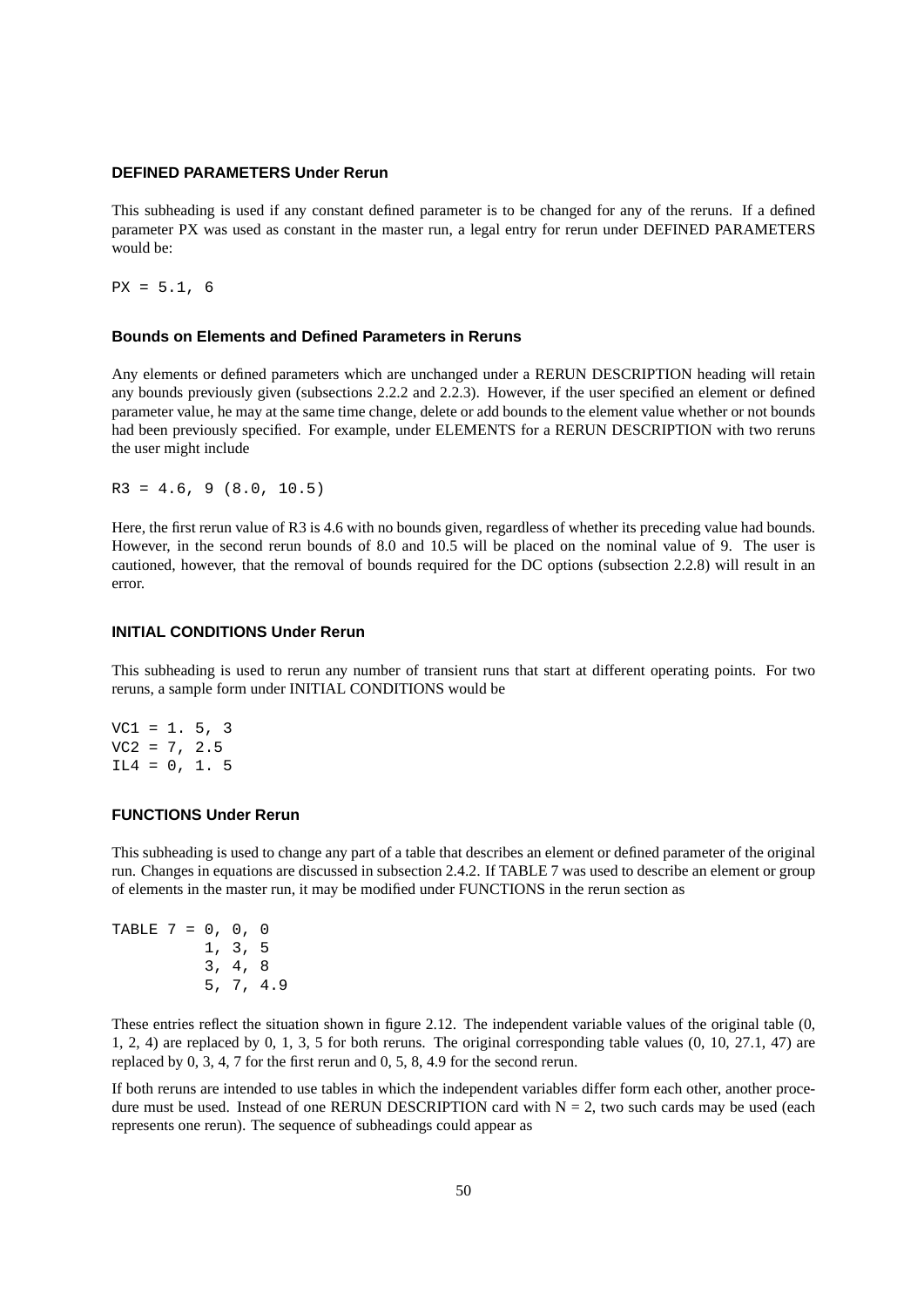| Master run  |       | First run   |       | Second run  |       |
|-------------|-------|-------------|-------|-------------|-------|
| Independent | Table | Independent | Table | Independent | Table |
| variable    | value | variable    | value | variable    | value |
|             |       |             |       |             |       |
|             | 10    |             |       |             |       |
|             | 27.1  |             |       |             |       |
|             |       |             |       |             | 4.9   |

Table 2.12.: Tables In Rerun

RERUN DESCRIPTION FUNCTIONS RERUN DESCRIPTION FUNCTIONS

Each new table is given separately under one of the FUNCTIONS subheadings. The length of any table in a rerun must be equal to its counterpart in the master run.

## **RUN CONTROLS Under Rerun**

Any of the quantities except Automatic Termination messages that were defined under the RUN CONTROLS of a master run may be changed in any rerun.

The Automatic Termination messages of the master run apply to all reruns. If three reruns are to be made in which the problem duration differs for each rerun, an appropriate sequence would be

```
RUN CONTROLS
STOP TIME = 500, 600, 700
```
The problem durations of the three reruns would be 500, 600, and 700 units of time regardless of the duration of the master run.

# **2.4.2. Limitations of the rerun feature**

There are certain features of the master run which cannot be changed in any of the corresponding reruns. These are in the areas of output, element form, and operational mode.

## **Output**

There can be no difference between the quantities that are output in the master run and those that are outputs in any of the reruns. Therefore, no OUTPUTS subheading is allowed under RERUN.

## **Element Form**

No change in element form is allowed between the master run and the reruns. If an element originally appears as a constant, its rerun version must also be a constant. An element originally appearing as a table, must also be a table in the rerun version. The new table would be defined under FUNCTIONS. An element originally appearing as an equation must also be an equation in the rerun. The only parts of an equation that may be changed are those that are defined under DEFINED PARAMETERS. To illustrate, consider that the master run had an element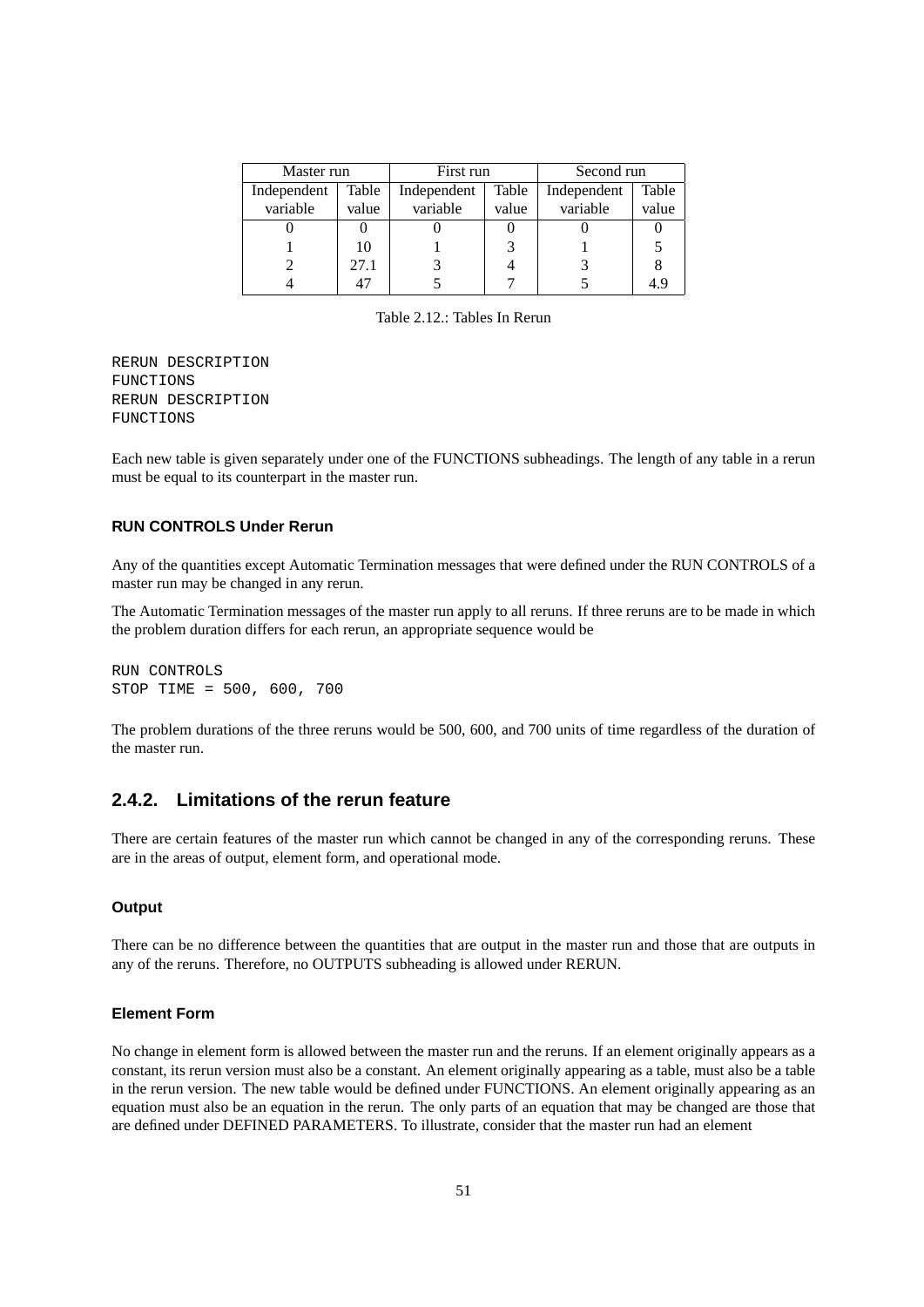JE, 1-8 = DIODE EQUATION (PX1, PX2)

where PX1 and PX2 are defined under DEFINED PARAMETERS. A legal rerun would be

RERUN DESCRIPTION DEFINED PARAMETERS PX1 = number PX2 = number

## **Rerun Mode of Analysis**

A master run may consist of the combination of solutions discussed in subsection 2.2.7. A general rule is that no rerun may contain more than its master run did. If the master run was an AC or transient solution only, all associated reruns must be the same. If the master run was initial conditions only, all associated reruns must also be initial condition or other DC solutions. Thus the Run Control

RUN AC

is illegal on reruns if it was not used on the master run, and will terminate the run if used. If the master run was an initial condition solution plus a transient solution, there is some leeway. The user should determine whether the changes in the network will affect the initial conditions. (Usually only changes in resistors or batteries will have an effect.) If it is decided that the initial conditions will not change, the initial condition run that was made for the master will suffice for all reruns. In this case, no special entry is made for the reruns. If, however, it is decided that a new initial condition run is required for each rerun, the user must request this with the entry under RUN CONTROLS under RERUN as

RUN INITIAL CONDITIONS

The single entry will allow for re-computation of initial conditions for all reruns in that group. The user may ask for new initial condition solutions for each rerun even if the master initial conditions are valid. However, this action is wasteful of computer time and should be avoided.

The following RUN CONTROLS are legal on a rerun only if INITIAL CONDITIONS were calculated on the master run, otherwise, the run will terminate.

RUN SENSITIVITY RUN MONTE CARLO RUN WORST CASE RUN OPTIMIZATION RUN INITIAL CONDITIONS RUN INITIAL CONDITIONS ONLY

The following RUN CONTROLS are illegal on rerun but will not terminate the run. SCEPTRE will merely ignore them and process whatever other requests have been entered under RERUN DESCRIPTION.

| NO ELEMENT SORT    |                          |
|--------------------|--------------------------|
| PUNCH PROGRAM      |                          |
| FULIST             | (7090/94 only)           |
| PUNCH BINARY CARDS | $(7090/94 \text{ only})$ |
|                    |                          |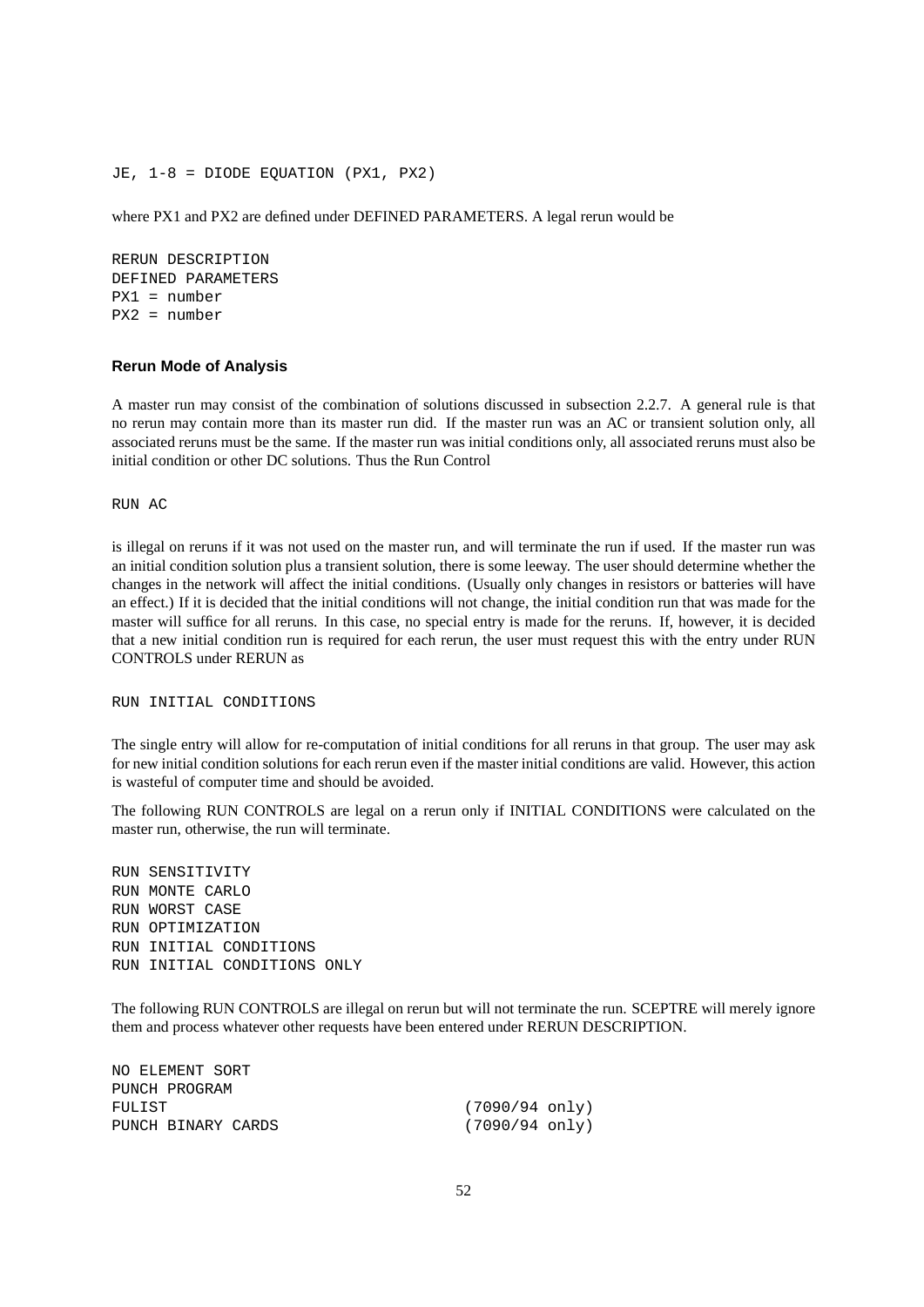WRITE SIMUL8 DATA VECTOR EQUATIONS WRITE DEBUG PRINT B MATRIX LIST NODE MAP IC FOR RERUNS USE DIFFERENCED JACOBIAN USE SYMBOLIC JACOBIAN EXECUTE SET UP PHASE ONLY USE FIXED AC MATRIX IN RERUNS IMPULSE RESPONSE BUFFER INPUT FUNCTION BUFFER

The following RUN CONTROLS are reset by the program prior to a rerun. Therefore, if they were in the master run and are desired in the rerun, the user must reenter them.

RUN AC RUN SENSITIVITY RUN MONTE CARLO RUN WORST CASE RUN OPTIMIZATION LIST MONTE CARLO DETAILS LIST OPTIMIZATION DETAILS PUNCH OPTIMIZATION RESULTS OPTIMIZATION RANDOM STEPS PRINT A MATRIX PRINT EIGENVALUES PRINT EIGENVECTORS MINIMUM FUNCTION ESTIMATE INITIAL RANDOM NUMBER

If either of the following RUN CONTROLS

IC FOR RERUNS = MASTER RESULTS

or

IC FOR RERUNS = PRECEDING RESULTS

has been entered for the master run (see subsection 2.2.7), Initial Conditions for reruns will be taken from the source indicated without another request. In this case, if

RUN INITIAL CONDITIONS RUN INITIAL CONDITIONS ONLY

or

RUN IC VIA IMPLICIT

is entered under RERUN DESCRIPTION, the run will terminate. Any of the other DC options may be requested, however.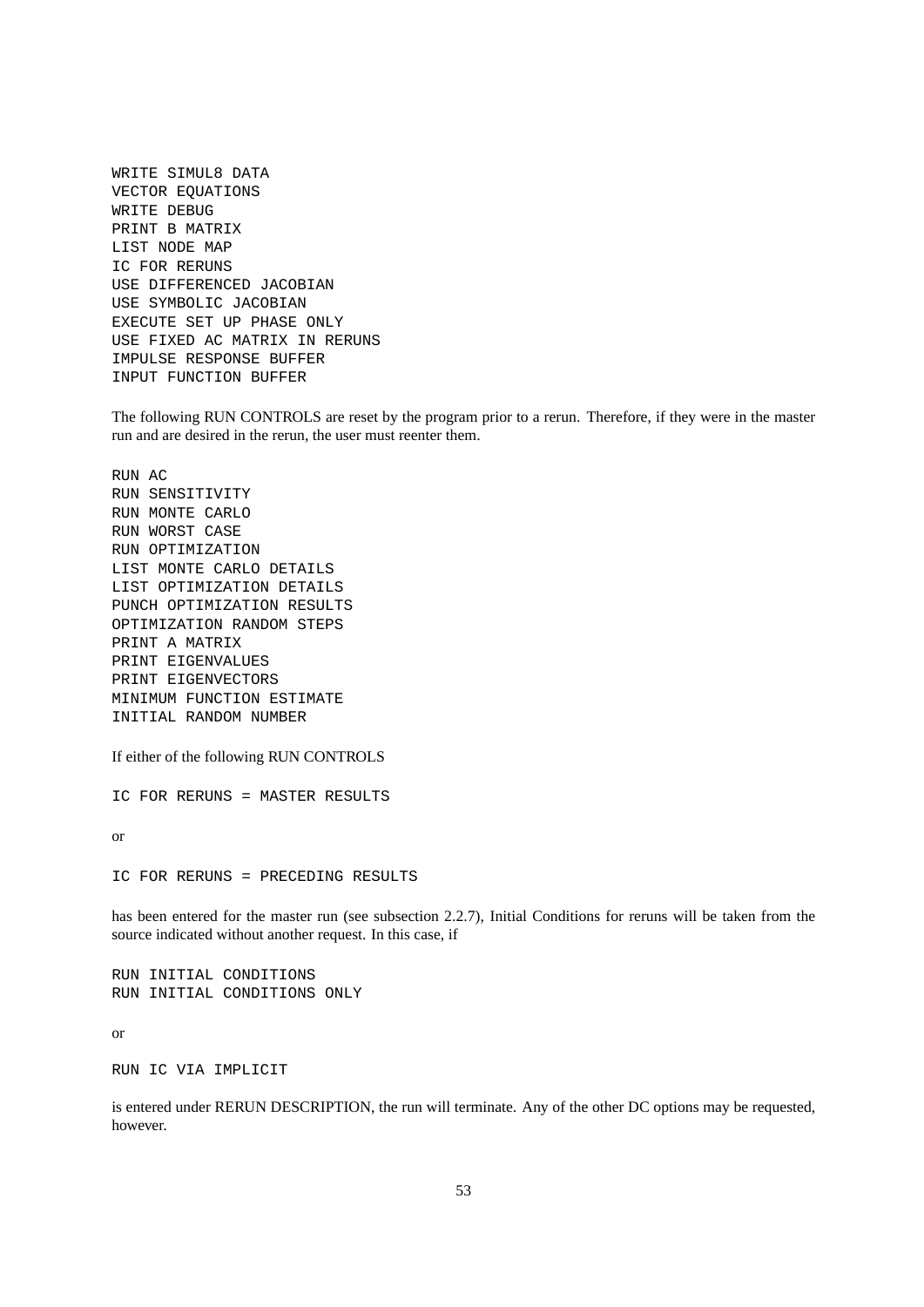#### **Rerun with Stored Models**

Many users will probably apply the rerun option to networks in which stored models appear. If network changes leading to rerun occur in the body of the stored model, a slightly different format is required. To illustrate, assume that a model has been stored with the following card sequence:

```
MODEL DESCRIPTION
MODEL XXXX (PERM) (1-7-8-9)
ELEMENTS
R1, 1-2 = 1C1, 2-3 = TABLE 1 (VC1)E1, 9-1 = 20J1, 8-7 = EQUATION 1 (VC1, P1)
DEFINED PARAMETERS
P1 = 2.7OUTPUTS
VR1, VC1, IC1, PLOT
INITIAL CONDITIONS
VC1 = 10
FUNCTIONS
TABLE 1
-5, 1, 0, 2, 1, 5, 2, 10
EQUATION 1 (A, B) = (3.*A + B)
```
Assume that this stored model is designated as T8 under CIRCUIT DESCRIPTION. To change the constant element R1 under the rerun option, the entry should be R1T8 = number. Note that the circuit designation for the model has been appended to the element name. In the same way, changes to P1 and TABLE 1 may be effected by the entries P1T8 = number and TABLE 1 T8 = number, ..., number. All changes must be made under the appropriate subheading. For rerun, changes may be made to EQUATION 1 of the stored model only by changing the defined parameter which appears in the equation. Therefore, the user is advised to use the DEFINED PARAMETERS section liberally if frequent recourse is expected to both stored models and reruns.

# **2.5. CONTINUE feature**

The purpose of this feature is to allow the user to continue transient runs that have been run previously and have been properly terminated. Without this feature, the user would be forced to begin the problem again. This would waste computation. Most continue runs will consist only of an extended problem duration time, but the user has much more flexibility with the continue feature.

# **2.5.1. General usage**

This feature is intended primarily to extend the time duration of transient runs. The only changes permitted under this heading are most of the changes allowed under RUN CONTROLS. No changes are allowed to the network under this heading, so the subheadings ELEMENTS, DEFINED PARAMETERS, OUTPUTS, INITIAL CONDITIONS, and FUNCTIONS can never appear under CONTINUE.

The following representative sequence is appropriate for the case where an original run is carried to its specified duration and the user subsequently wishes to continue the run to a new duration of 2000 units of time.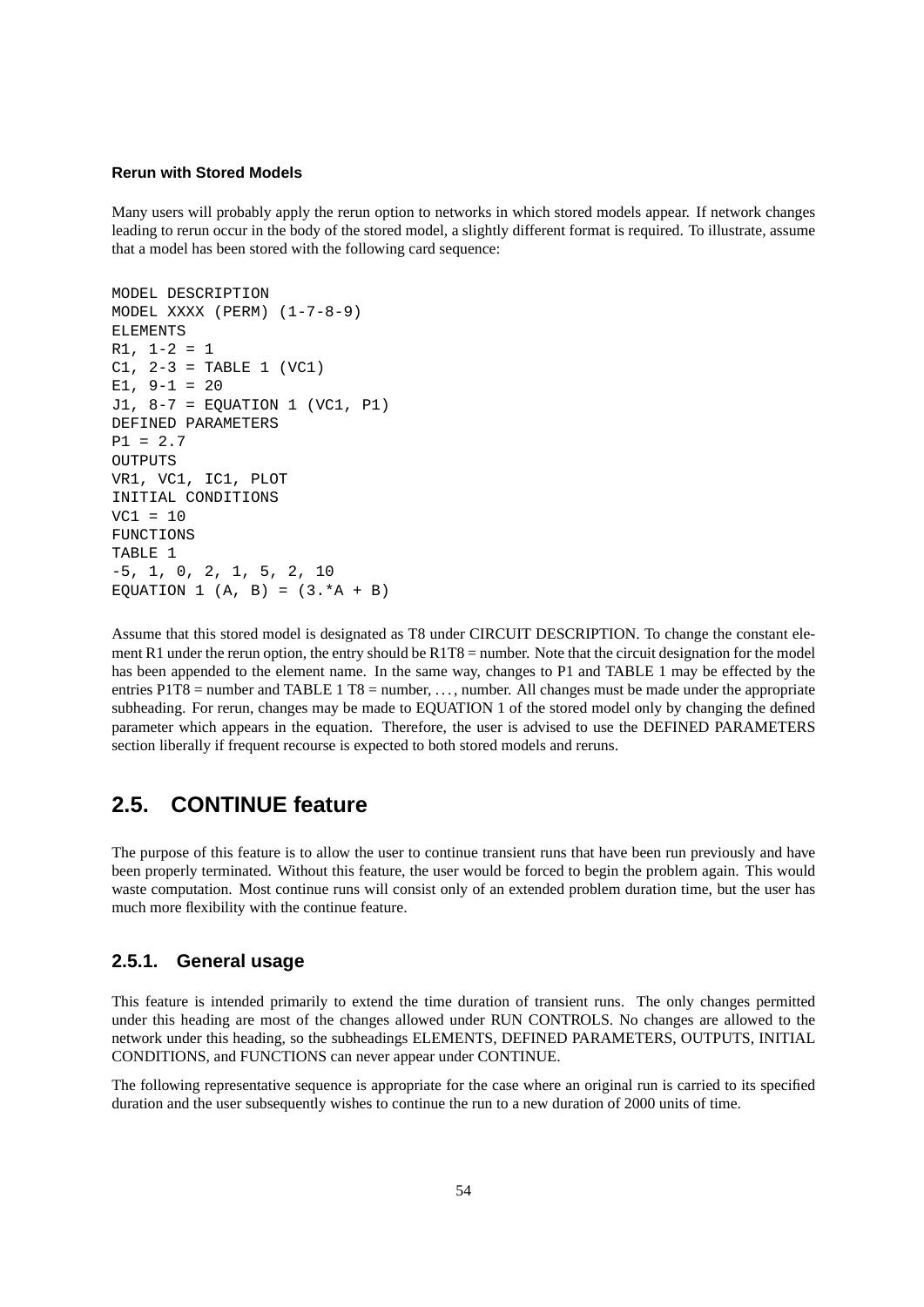CONTINUE RUN CONTROLS STOP TIME = 2000 END

Other changes that are permissible under continued RUN CONTROLS are those described in subsections 2.2.7, 2.2.7 through 2.2.7 and 2.2.7.

# **2.5.2. Limitations on the CONTINUE feature**

This feature is intended for transient runs only and has no control over DC or AC computations (including Initial Condition computations). When the original run contains a number of reruns, the continue option will apply only to the last run that was processed, which will usually be the last rerun.

# **2.6. RE-OUTPUT feature**

The user may often desire additional copies of output from previous runs without the necessity of repeating the runs. This can be done in SCEPTRE through the use of the Re-output feature if the original run has been preserved on tape. In addition to repeating the original output, the Re-output feature permits some degree of modification. Any quantity that was originally outputted in printed form may be obtained in both printed and plotted form by the use of this feature.

If the printed output results of a previous run are desired without modification, the appropriate entries are simply

#### **7090/94 only:**

RE-OUTPUT

Original output requests (without the OUTPUTS subheading)

END

If, in addition to the printed results, any of the same outputs are desired in plotted form (regardless of how many were plotted in the original run), appropriate entries would be

RE-OUTPUT

New output requests (without the OUTPUTS subheading)

END

Re-output generally does not permit the printed output to exceed that which appeared in the original run. The RE-OUTPUT heading cannot be used, in the same run with any other heading or subheading except END.

#### **S/360 only:**

The RE-OUTPUT feature requires the subheading OUTPUTS which is followed by a list of the desired outputs as described in subsection 2.2.4. This list may contain any or all of the output requests from the original run. Any quantity output originally may be obtained in either printed and/or plotted form using this feature. For example: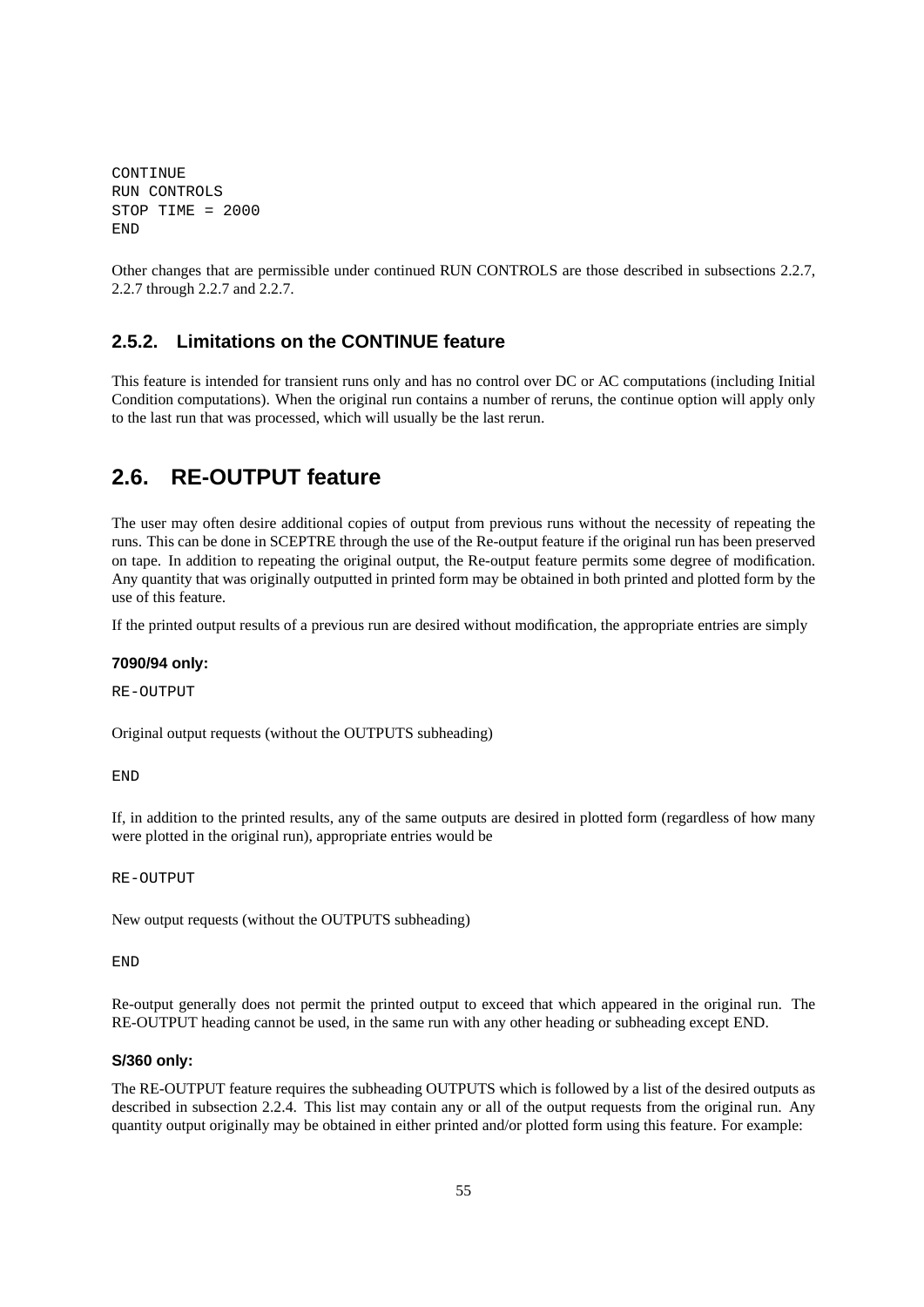RE-OUTPUT OUTPUTS VR1, VR2 VC10, PLOT END

RE-OUTPUT also permits the subheading RUN CONTROLS. MAXIMUM PRINT POINTS may be used under Run Controls. For example:

RE-OUTPUT OUTPUTS VR1, VR2 VC10, PLOT RUN CONTROLS MAXIMUM PRINT POINTS = 2000 END

On AC runs it is also possible to obtain a plot via the RE-OUTPUT feature if it was not requested on the original run. As is the case for other runs, a plot cannot be obtained of an output which was not printed on the original run. In the AC case, this restriction extends to type of plot. If the original run requested a print of magnitude and phase in degrees vs frequency, a plot vs radians cannot be obtained. A Nyquist plot can be obtained only if a complex printout (with or without a Nyquist plot) had been requested on the initial run.

# **2.7. Subprogram capability**

This feature is intended for the user with some experience in FORTRAN programming and with an occasional need for special computation that is not directly provided by SCEPTRE. Any subprogram may be written according to the rules of FORTRAN IV Function Subprograms and retained on tape or cards until it is needed.

As an example of a practical use of this feature, consider the problem of creating a periodic train of pulses as shown in figure 2.7.

A voltage source (e.g., E1) may generate a wave of this type. An appropriate procedure would include under ELEMENTS,

E1, none-node = Fname  $(X$ .......... X, TIME)

where the X quantities refer to constants or network variables and Fname refers to the chosen subprogram name. The subprogram name must be unique and begin with the letter F. It may not exceed six alphanumeric characters.

With specific reference to figure 2.7, the user could enter under ELEMENTS:

E1,  $1-2 = FGEN (0., 5., 20., 40., 100., 100., 300., 2., TIME)$ 

which references the following subprogram (7090/94 only):

```
FUNCTION FGEN (V0, V1, T0, TR, TD, TF, TP, Z0, TIME)
    DATA Z/1./
1 IF (Z-Z0) 3, 3, 4
```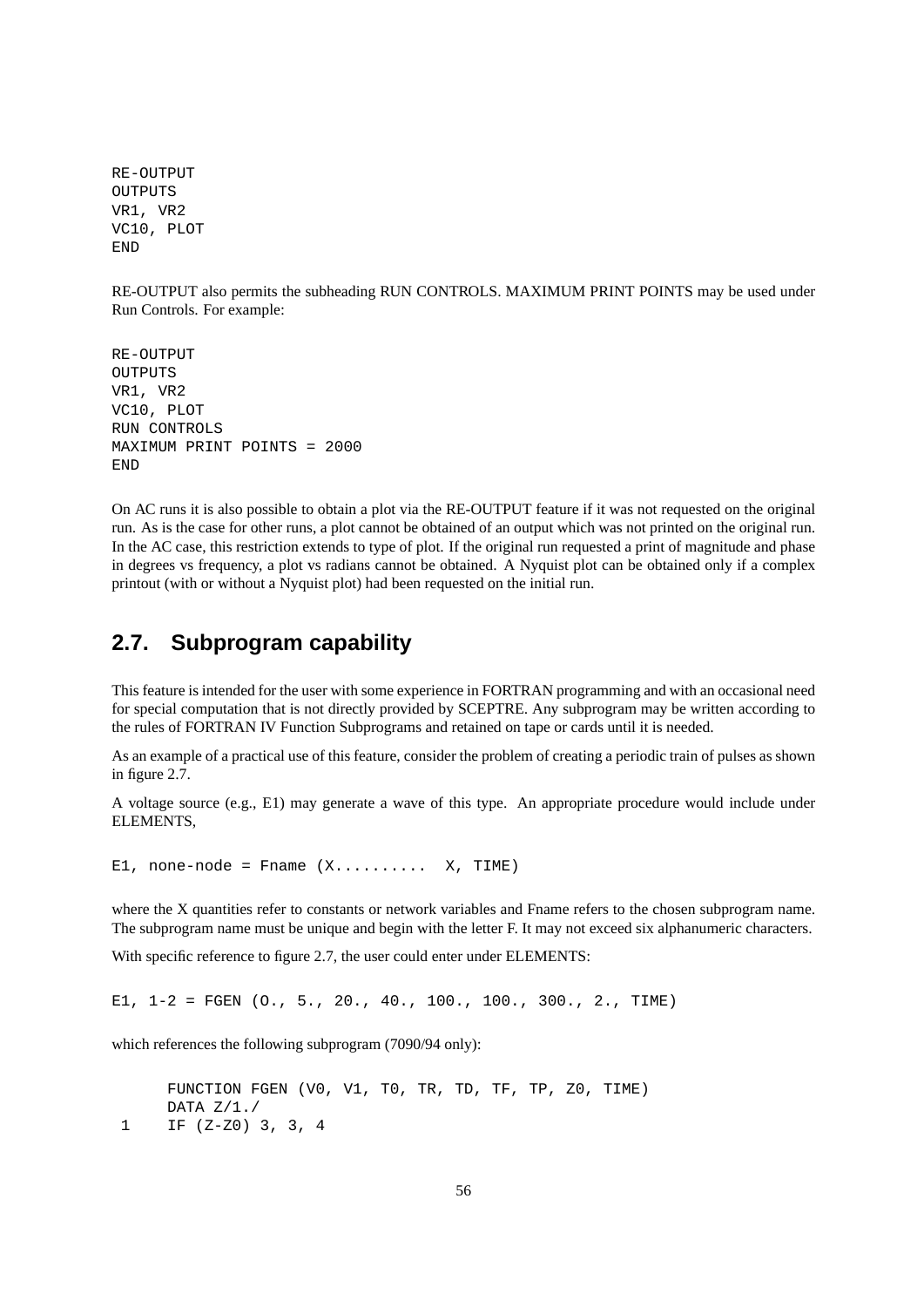

Figure 2.7.: Pulse Train

| 3 | IF (TIME.GE. (Z*TP+T0)) GO TO 2                   |
|---|---------------------------------------------------|
|   | $X = TIME - (Z - 1.)*TP - TO$                     |
|   | IF (TIME-T0) 4, 4, 5                              |
| 2 | $Z = Z + 1$ .                                     |
|   | IF $(Z-Z0-1.) 1, 4, 4$                            |
| 4 | $FGEN = VO$                                       |
|   | RETURN                                            |
| 5 | IF(X.LE.TR) GO TO 6                               |
|   | IF $(X.GT.TR.AND.X.LE.(TR+TD))$ GO TO 7           |
|   | IF $(X.GT. (TR+TD).AND.X.LE. (TR+TD+TF))$ GO TO 8 |
|   | IF (X.GT. (TR+TD+TF)) GO TO 4                     |
| 6 | $FGEN = VO + X*(V1-V0)/TR$                        |
|   | RETURN                                            |
|   | $FGEN = VI$                                       |
|   | RETURN                                            |
| 8 | $FGEN=V1 - (X-TR-TD) * (V1-V0)/TF$                |
|   | RETURN                                            |
|   | END                                               |

The value of E1 will be computed in the function subprogram FGEN at each time step of the transient problem. The user may change any of the parameters given in figure 2.7 to create variations in waveshape. It is the users' responsibility to avoid format errors in the body of any included subprogram since they will cause the entire run to be aborted.

Subprogram functions on S/360 must be typed double-precision. In the above example, the function FGEN ( ) card would be replaced by:

DOUBLE PRECISION FUNCTION FGEN (A,B,...,H)

Also, variables such as A,B, ..., H in the argument list for subprogram functions must be typed double-precision. The appropriate entry may be

REAL\*8 A,B,.....,H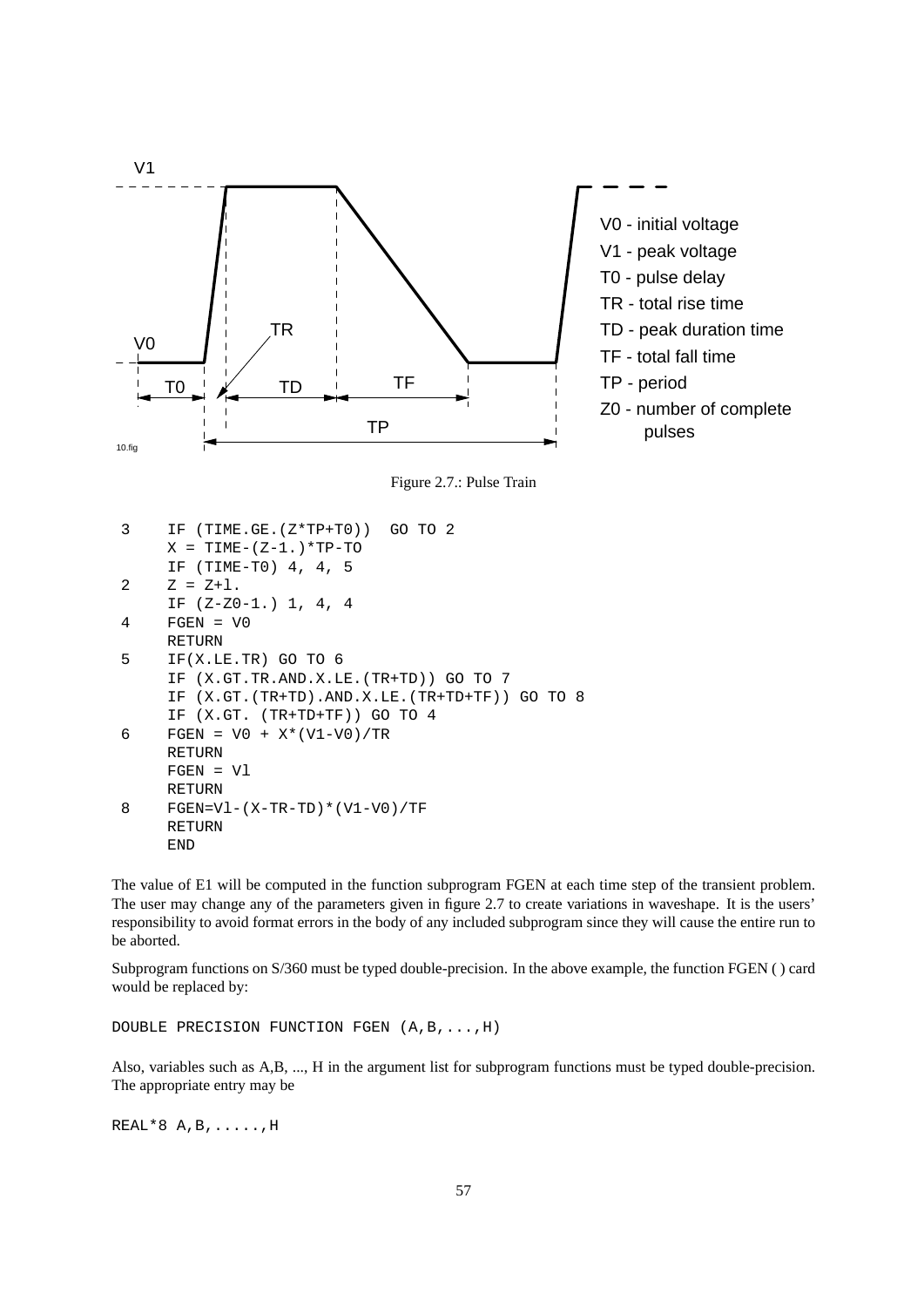or

IMPLICIT REAL\*8 (A-H)

## **2.7.1. Subprogram insertion**

## **7090/94 only:**

Once the subprogram cards are generated, they are inserted in the second half of the SCEPTRE Program Control Deck behind the \$IBJOB card PGMC1970 (see figure **??**). Assuming that a source deck is to be submitted, the proper sequence of cards would be

```
$IBJOB ALTIO,NOFLOW
$IBFTC FGEN. FULIST,DECK
     FUNCTION FGEN (V0, V1, T0, TR, TD, TF, TP, Z0, TIME)
     ...........
     END
```
This feature may be used more efficiently by inserting the subprogram in compiled form. The compiled deck is simply inserted behind the second \$IBJOB card, PGMC1970, as illustrated in figure **??**.

#### **S/360 only:**

When S/360 subprogram cards are generated, they are inserted in the second half of the SCEPTRE Program Control Deck behind the card identified as PGMC0310 in figure **??**. If, instead, an object deck is available it is simply inserted behind the card identified as PGMC0360.

This example was intended to build a General wave for input purposes. The imaginative user will find other applications in the course of practical analysis which cannot be implemented through conventional input.

## **2.7.2. Subprogram with models**

There is no difficulty in combining the subprogram feature with stored models. The models may be stored (either permanently or temporarily) with appropriate reference to the user's subprograms. To illustrate:

```
MODEL DESCRIPTION
MODEL name (PERM) (1-6-4-A)
ELEMENTS
L2, 1-2 = FCOR (IL1, IL2, IL3, 25., 100.)
...........
```
Here the user would ensure that the model includes elements L1, L2 and L3 because the currents through these elements have been used as arguments in the subprogram. The subprogram itself should be supplied in either source or object form as in subsection 2.7.1.

# **2.8. Additional output and control**

Some additional output and control is available to the interested user. This information will probably not be desired for most runs that are made but can be useful in special situations.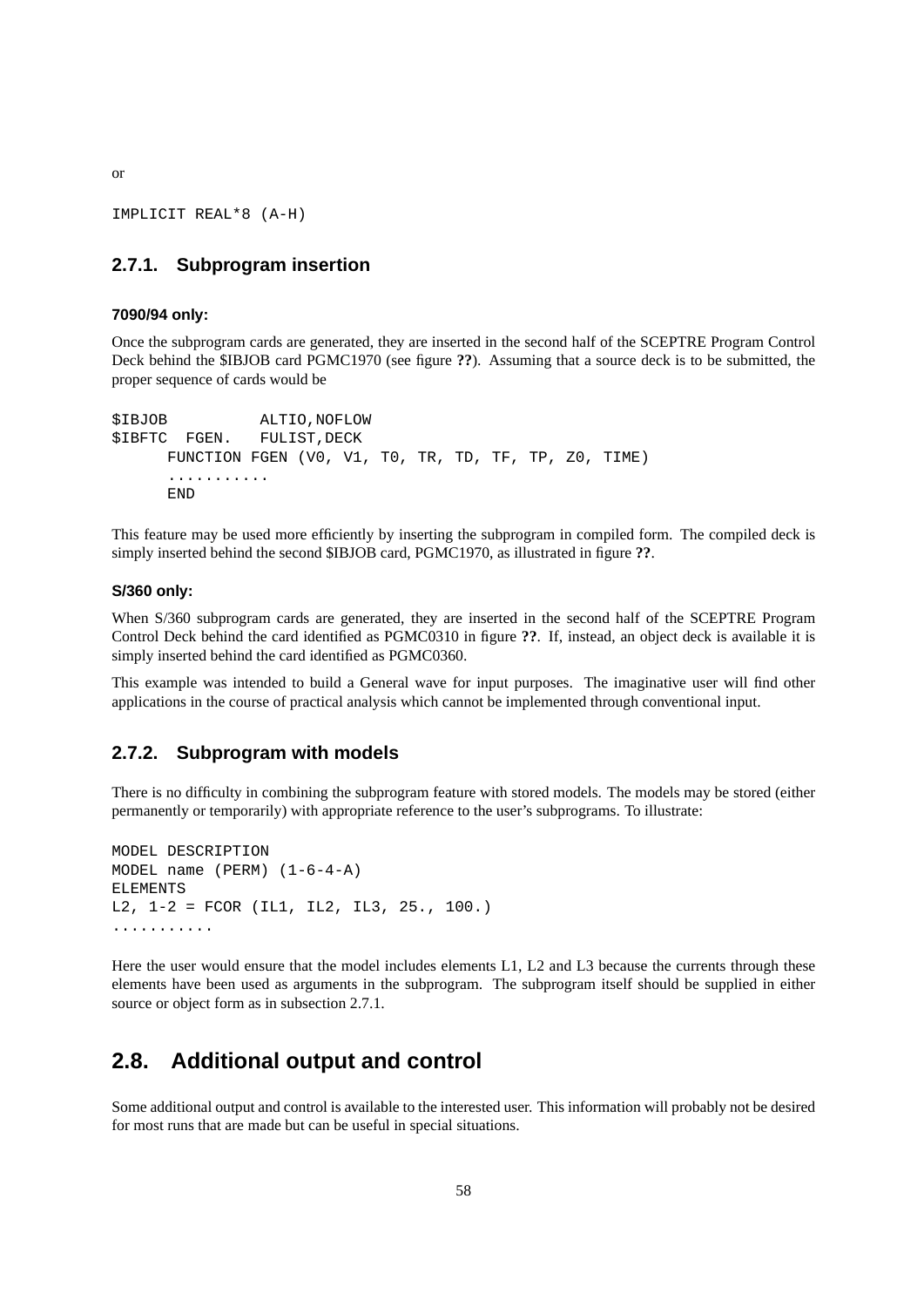# **2.8.1. SIMUL8 program data**

Normally, the program outputs the results of initial conditions computations once after convergence has been achieved regardless of the number of iterations required. However, all resistor and primary dependent current source voltages may be output after each iteration of the DC program. In addition, all the formatted data that is used by the FORTRAN program (SIMUL8) written by SCEPTRE is available. This information may be obtained by the request

WRITE SIMUL8 DATA

in the RUN CONTROLS section.

## **2.8.2. No element sort**

In the absence of any user direction, the program forms the network tree by giving priority to the smaller elements within any passive element type. Variable elements are considered to have zero value for this purpose. If the instruction

NO ELEMENT SORT

is inserted in the RUN CONTROLS section, tree priority is given within passive element types according to orders of appearance under ELEMENTS. This instruction of course does not change the basic element type preference order of E, C, R and L.

# **2.8.3. Matrix printouts**

#### **7090/94 only:**

The network B matrix, which gives the topological relation between all network links and tree branches, is available in labeled and constructed form. The required entry is  $BTPORM = 1$  to obtain the matrix for the transient program. The corresponding matrix for the DC program is called by BTFORM=2. A card indicating the desired option must be placed immediately after the \$DATA card that normally precedes MODEL DESCRIPTION or CIRCUIT DESCRIPTION.

## **S/360 only:**

The network B matrix, which gives the topological relation between all network link and tree branches, is available in labeled and constructed form. To obtain the matrix for the transient program and/or DC program, the entry

PRINT B MATRIX

must be placed in the RUN CONTROLS section of the SCEPTRE input data.

# **2.8.4. Nodal listing**

A printed listing of each network node and the elemente incident at the node can be generated with any run. (See Appendix A.6.) This listing is requested by

LIST NODE MAP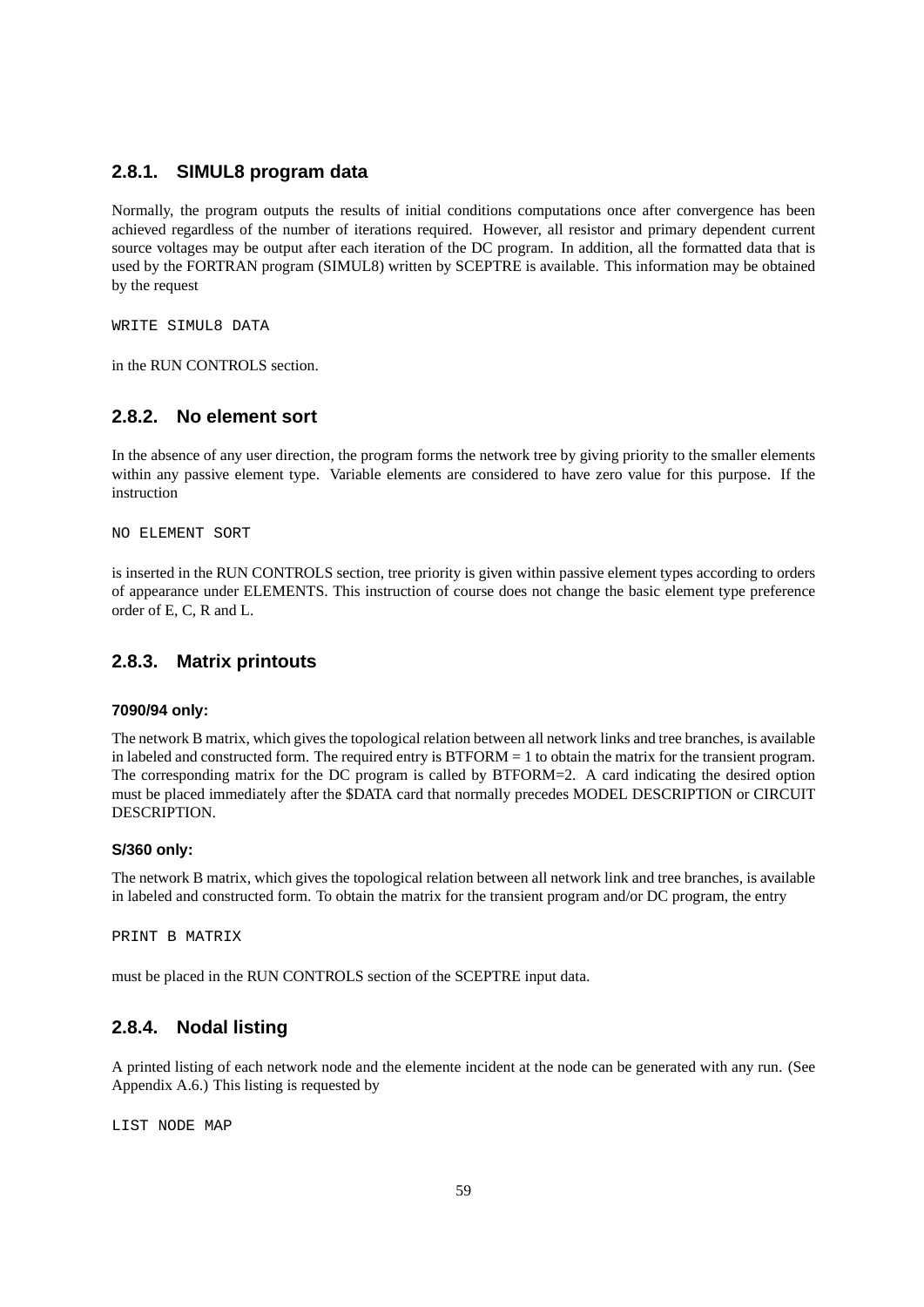## **2.8.5. AC matrix outputs**

Three Run Controls are provided to enable the interested user to obtain additional outputs relative to an AC analysis. The appropriate card formats as an indication of the outputted information are as follows:

PRINT A MATRIX

This output depends on the particular case involved. See [2, subsection 2.5] for an explanation of the four cases encountered.

For case (1) independent sources only, the output will be the system Matrices A and G.

For case (2) independent sources and dependent sources, the output will be the system Matrices A, G and H.

For case (3) independent sources requiring time derivatives, the output will be the system Matrices A, G, and Q.

For case (4) independent sources requiring time derivatives and dependent sources, the output will be the system Matrices A, G, H and Q.

PRINT EIGENVALUES

This entry will result in a listing of the N complex valued eigenvalues obtained in the analysis. As a check on the correctness of the similarity transformation, it will also cause a print-out of the results of the calculation ΛS-SΛ, where S is the complex-valued modal matrix and  $\Lambda$  is the diagonal matrix composed of the complex system eigenvalues. If the transformation is correct, the calculation gives the zero matrix.

PRINT EIGENVECTORS

This entry will result in a listing of the S matrix and the inverse of this matrix,  $S^{-1}$ . As a check on the correctiness of the inversion it will also provide the results of the calculation S\*S<sup>-1</sup>-1. If the matrix inversion is correctly obtained, this calculation gives the zero matrix.

# **2.8.6. Program Debug Output**

A program debug outputting facility which is provided principally as a program debugging aid is available to the interested user. With this feature, data normally generated, used and of concern only internal to the program can be printed out. In normal application of the program, this type of information is not desired and hence the facility is not normally activated. To activate the debug printout feature request

WRITE DEBUG

in the RUN CONTROLS section of the SCEPTRE input data.

# **2.9. Error diagnostics**

The free form input data format of SCEPTRE is intended to minimize formatting errors. Other types of errors such as those of omission, ambiguity, inconsistency, and violation (of syntax, program limits, etc.) must be detected and diagnosed and the user alerted. For this purpose, the program possesses a comprehensive input data diagnostic capability. A listing of the principal error messages in the input processor program are shown below. As the input data cards are read-in by the input processor, each card is printed-out and then scanned for errors. If an error is found, an error message stating the trouble is printed immediately following the detection of the error. The severity of errors detected in this manner is also indicated. There are three levels of severity: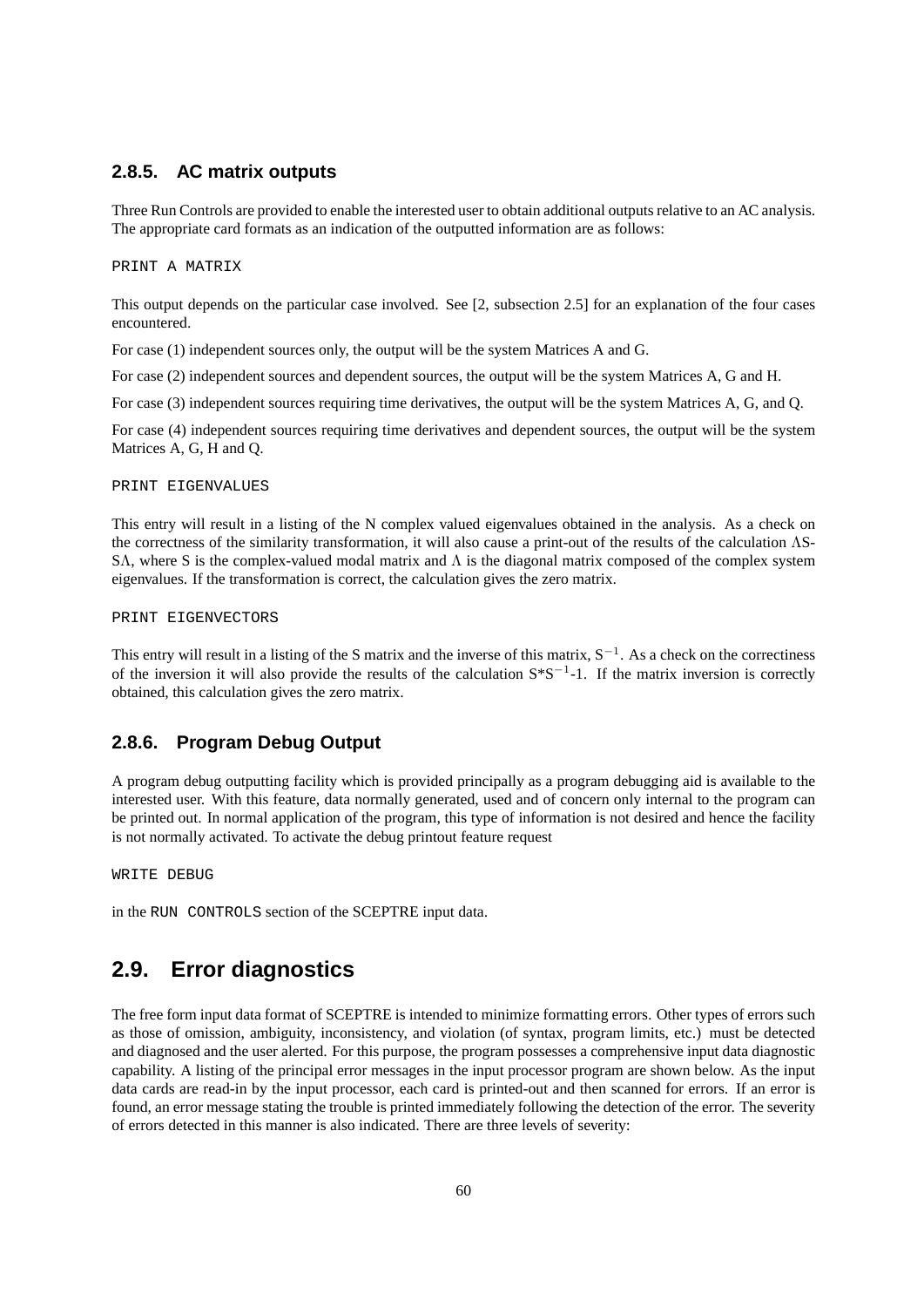- **Level 1:** (warning only) errors of this type are not critical and will be repaired by the input processor. The error scan is continued and the analysis phase executed providing that errors of a higher level are not detected elsewhere in the input data.
- **Level 2:** (simulation deleted) errors of this type are critical and thus prohibit execution of the analysis phase. However, the error scan is continued in order to detect, diagnose and alert the user of any remaining errors in the input data.
- **Level 3:** (execution terminated) this type of error will not permit the. proper execution of the input processor and, thence successful continuation of either the error scan or execution of the analysis phase.

Most input data errors fall into level 2 as illustrated by the following example of an initial condition specification which should contain an 'I' prefix designating the initial current through inductor L3:

INITIAL CONDITIONS VC1 = 100  $L3 = 0.01$ \*\*\* Error Message 1 - level 2 - simulation deleted - ERROR SCAN CONTINUES INITIAL CONDITION LACKS A 'V' OR 'I' PREFIX

### **Error messages**

Messages numbered #2 and #3 are not issued in the System/360 version. Instead, the run will be aborted after message #1 is issued and the system condition code set to terminate processing.

1 INITIAL CONDITION LACKS A 'V' OR 'I' PREFIX 2 EQUAL SIGN MISSING 3 VARIABLE NAME EXCEED CHARACTER LIMIT 4 REDUNDANT VOLTAGE OR CURRENT SPECIFICATION 5 NO VALUE SPECIFICATION FOLLOWS EQUALS 6 INCORRECT VALUE SPECIFICATION 7 MORE THAN 100 INITIAL CONDITIONS HAVE BEEN SPECIFIED 8 THE MAXIMUM OF 100 DEFINED PARAMETERS HAS BEEN EXCEEDED 9 DEFINED PARAMETER LACKS A 'D' or 'P' PREFIX 10 DEFINED PARAMETER DERIVATIVE CANNOT BE A CONSTANT 11 IMPROPER DELIMITER SEQUENCE FOUND IN NODE STRING 12 NODE DESIGNATION MISSING 13 LIMIT OF 25 MODEL NODES HAS BEEN EXCEEDED 14 NODE STRING IMPROPERLY TERMINATED 15 PRECEDING MODEL IS NOT IN THE MODEL LIBRARY 16 TABLE NAME OR INDEPENDENT VARIABLE EXCEEDS 6 CHARACTERS 17 TABLE VALUE OR ARGUMENT EXCEEDS VALUE LIMIT 18 TABLE INDEPENDENT VARIABLE IMPROPERLY SPECIFIED 19 RIGHT PAREN FOLLOWING TABLE INDEPENDENT VARIABLE MISSING 20 EQUATION ARGUMENT STRING MISSING 21 NO OUTPUT REQUESTS SUPPLIED, RE-OUTPUT HAS BEEN DELETED 22 INCORRECT DELIMITER OR INSUFFICIENT DATA ON CARD 23 THE LIMIT OF ONE HUNDRED OUTPUTS HAS BEEN EXCEEDED 24 MISSING COMMA SUPPLIED BY PROCESSOR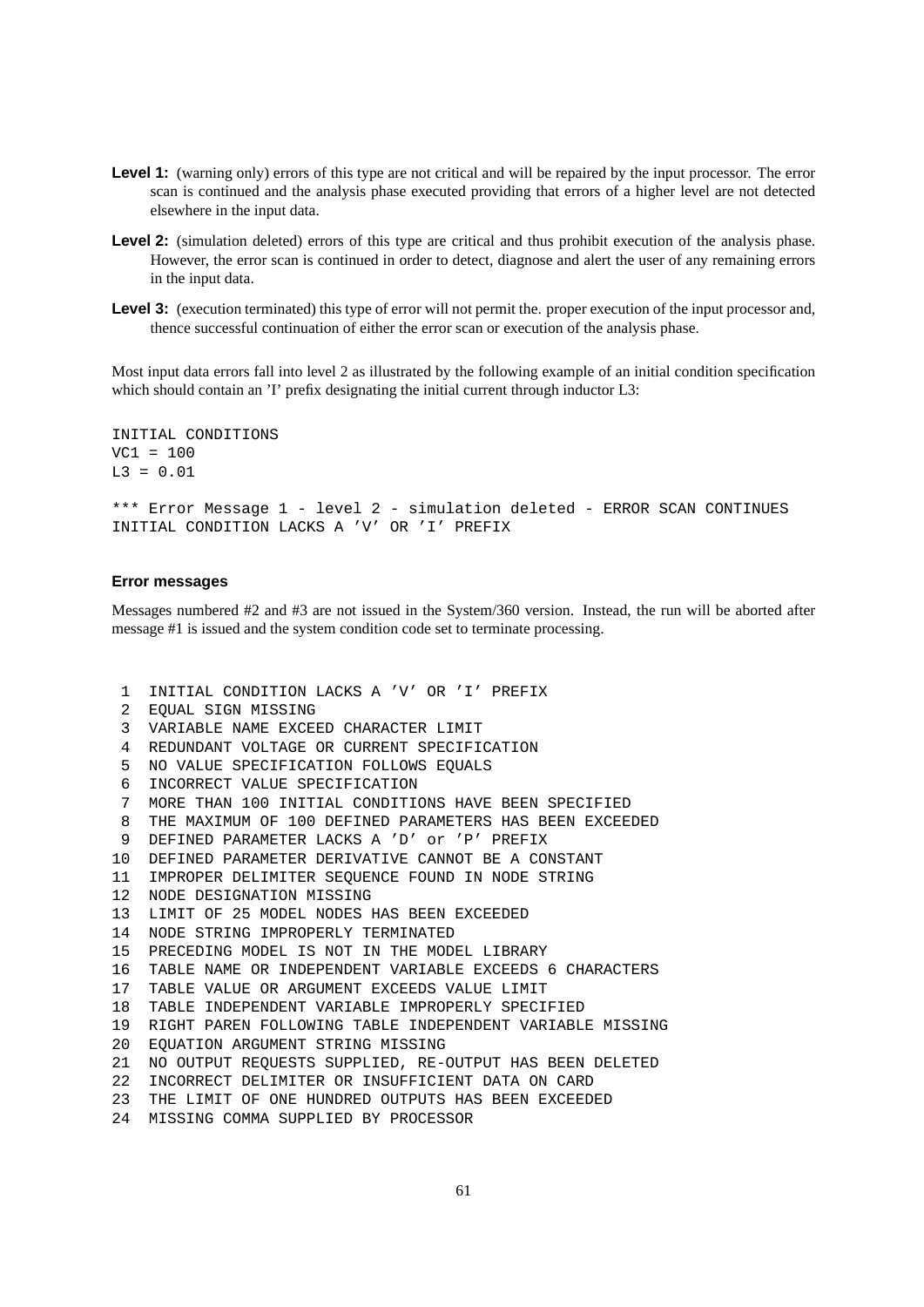25 OUTPUT VARIABLE OR LABEL EXCEEDS SIX CHARACTERS 26 PLOT NAME OR LABEL IS MISSING 27 PRECEDING UNRECOGNIZABLE CARD IGNORED 28 THE MAX OF 100 DEFINED PARAMETER DERIVATIVES IS EXCEEDED 29 REDUNDANT DEFINED PARAMETER OR DEFINED PARAM DERIVATIVE 30 MAX OF TEN TERMINATE IF RUN CONTROLS HAS BEEN EXCEEDED 31 IMPROPER RUN CONTROL FORMAT 32 INCOMPLETE SPECIFICATION PRIOR TO GROUP OR MODE CARD 33 LEFT PAREN MISSING FOR TERMINATION CONTROL 34 EXTRANEOUS DELIMITER IGNORED 35 SECONDARY DEPENDENT SOURCE IMPROPERLY SPECIFIED 36 INVALID NUMBER OR INTEGRATION ROUTINE 37 UNRECOGNIZABLE DATA FOLLOWS MODEL DESCRIPTION 38 MODEL NAME MISSING 39 REDUNDANT MODEL HAS BEEN SPECIFIED 40 THE MAXIMUM OF 11 HEADING CARDS HAS BEEN EXCEEDED 41 TABLE OR EQUATION SPECIFICATION EXPECTED 42 INCOMPLETE EQUATION OR UNEVEN TABLE PRIOR TO NEW FUNCTION 43 TABLE OR EQUATION IMPROPERLY SPECIFIED 44 TABLE OR EQUATION IS REDUNDANT 45 TABLE OR EQUATION NAME EXCEEDS SIX CHARACTERS 46 INVALID CONSTANT SPECIFIED 47 TABLE DATA EXCEEDS CAPACITIY OF THE INPUT PROCESSOR 48 THE MAXIMUM OF 300 ELEMENTS HAS BEEN EXCEEDED 49 THE MAXIMUM OF 50 MUTUAL INDUCTANCES HAS BEEN EXCEEDED 50 THE MAXIMUM OF 50 SOURCE DERIVATIVES HAS BEEN EXCEEDED 51 COMMA OR = SIGN MISSING OR WRONG DERIVATIVE SPECIFIED 52 SOURCE ELEMENT MISSING FOR TABLE OR DIODE EQUATION 53 INCORRECT MODEL CARD - ELEMENT NAME INCOMPLETE 54 IMPROPER MODEL CHANGE SPECIFIED 55 INCONSISTENT MODEL CHANGE, EQUATION AND TABLE ARE EQUATED 56 LIMIT OF 15 TABLE OR EQUATION MODEL CHANGES EXCEEDED 57 INSUFFICIENT MODEL NODES SPECIFIED 58 MODEL NAME EXCEEDS EIGHTEEN CHARACTERS 59 MODEL CIRCUIT DESIGNATION EXCEEDS FOUR CHARACTERS 60 MODEL CHANGE VALUE IS VARIABLE 61 THE LIMIT OF TEN SUPPRESSED OUTPUTS HAS BEEN EXCEEDED 62 UNRECOGNIZABLE MODEL MODIFICATION DATA 63 MORE THAN 250 TEMPORARY OR PERMANENT MODELS SPECIFIED 64 AN EQUATION IS NOT A PERMISSABLE ARGUMENT 65 IMPROPER ARGUMENT FORMAT 66 EQUATION, ARGUMENT OR VALUE EXCEEDS 1200 CHARACTERS 67 MODEL NOT IN SPECIFIED LIBRARY, ALTERNATE LIB SCAN STARTS 68 MUTUAL INDUCTANCE REFERENCES NON-EXISTENT INDUCTOR 69 SOURCE DERIVATIVE REFERENCES NON-EXISTENT SOURCE 70 DEFINED PARAM DERIV. REFERENCES NON-EXISTENT DEF. PARAM. 71 A MODEL ELEMENT CANNOT BE A MODEL 72 ELEMENT, MUTUAL INDUCTANCE OR SOURCE DERIV IS REDUNDANT 73 MODEL TABLE OR EQUATION CHANGE IS REDUNDANT 74 ELEMENT IMROPERLY SPECIFIED 75 REFERENCED TABLE, EQUATION, DEF PARAM OR ELEMENT MISSING

76 THE FOLLOWING OUTPUT REQUEST IS NOT VALID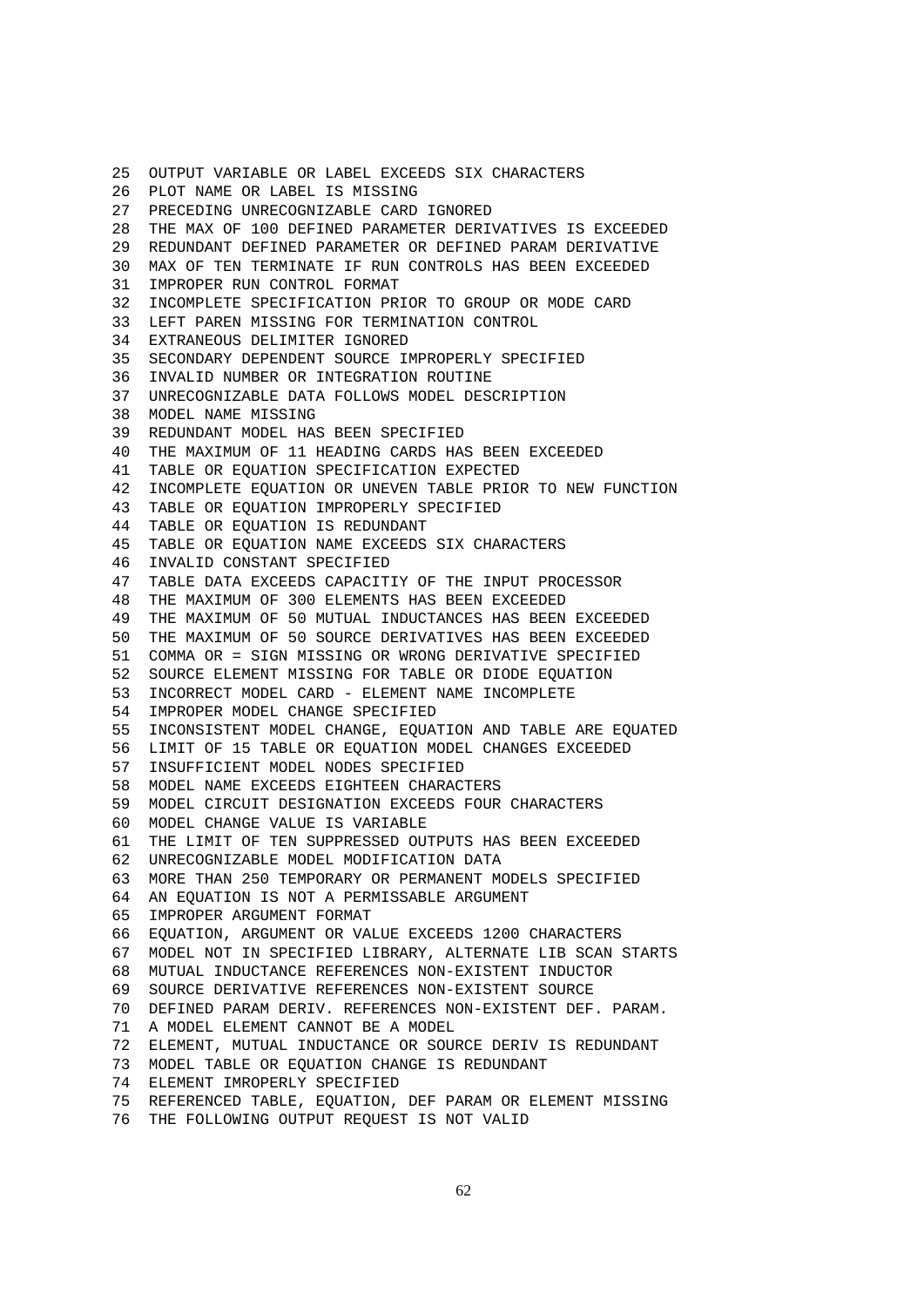77 NO OUTPUT REQUESTS HAVE BEEN SUPPLIED 78 IMPROPER EXPRESSION FORMAT --COMPUTATION DELAYS MAY OCCUR 79 INVALID SYNTAX 80 TABLE XXX FORMAT ALTERED TO TXXX 81 TIME SUPPLIED AS ARGUMENT IN XTABLE FUNCTION 82 THE MAX. OF 100 PARTIAL DFPRAM. DERIV. HAS BEEN EXCEEDED 83 PART. DFPRAM DERIV REFERENCES NON-EXISTENT DFPRAM DERIV. 84 INVALID OR MISSING DELIMITER IN A DC OPTION CARD 85 INVALID VARIABLE IN A DC OPTION CARD 86 MONTE CARLO DEFAULT, 10 PASSES SUPPLIED 87 OPTIMIZATION DEFAULT, 30 PASSES SUPPLIED 88 NOMINAL VALUE DOES NOT LIE BETWEEN BOUNDS 89 AC RUN REQUESTED WITH INITIAL CONDITIONS ONLY RUN 90 COMPLEX DEFINED PARAMETER GIVEN AS REAL CONSTANT 91 LIMIT OF 50 COMPLEX DEFINED PARAMETERS EXCEEDED 92 AC SOURCES PRESENT IN NON-AC RUN 93 SYMBOLIC JACOBIAN WITH ADJOINT RUN MAY LEAD TO ERROR 94 INVALID OR MISSING DELIMITER IN A DIFFERENTIAL DATA CARD 95 INVALID VARIABLE IN A DIFFERENTIAL DATA CARD

The program generator portion of the program also contains a diagnostic capability to inform the user of errors that can only be detected after the network topology is analyzed. Such errors may or may not cause the execution of the analysis phase to be aborted as indicated by the error messages which occur. A list of diagnostic messages that may originate in the program generator follows.

AN ILLEGAL PROCESSING SEQUENCE HAS BEEN REQUESTED PROGRAM CAPACITY HAS BEEN EXCEEDED--XXX LIST OVER FLOWED IN FILING XXX 'WTSPTP' HAS BEEN ASKED TO WRITE XXX SOURCE STATEMENT CARDS. THE LIMIT is xxx THE IIIIII ELEMENTS TO BE PROCESSED EXCEEDS THE LIMIT OF XXX. XXX RESULTS IN A CURRENT SOURCE CUT SET. XXX CAUSES J-C CUT SET PREVENTING I/C SOLUTION. XXX RESULTS IN A VOLTAGE SOURCE LOOP. XXX CAUSES E-L LOOP PREVENTING I/C SOLUTION. THE ELEMENT XXX FROM XXX TO XXX IS SHORTED OUT OF TRE CIRCUIT. EXECUTION WILL BE TERMINATED AFTER COMPLETED ERROR SCAN. WARNING ONLY -- THE XXX NODE OF XXX IS NOT CONNECTED TO ANY OTHER ELEMENT IN THE CIRCUIT -- EXECUTION CONTINUES. AN ERRONEOUS TREE BRANCH EXISTS IN THE PATH OF XXX. ERROR IN BCD CONVERSION OF XXX ENTRIES IS CLASS II THE REFERENCE INDUCTOR XXX FOR XXX CANNOT BE FOUND IN THE ELEMENTS TABLE PROGRAM ERROR IN 'WTEQTN'. ILLEGAL ARGUMENT TYPE CODE FOUND IN DEPENDENCY TABLE. THE VARIABLE XXX COULD NOT BE FOUND IN THE VALUE LIST BY 'WTEQTN' - PROGRAM ERROR. THE VARIABLE XXX IS DEPENDENT UPON ITSELF. THE RUN CANNOT BE CONTINUED. THE DEPENDENCY TABLE HAS OVERFLOWED IN 'WTEQTN' - PROGRAM ERROR. THE TERM XXX WILL CAUSE A COMPUTATIONAL DELAY. THE TERM XXX COULD NOT BE FOUND IN THE VALUE LIST BY 'EQFORM' - PROGRAM ERROR. VALUE EXPRESSION FOR TYPE 6 IS NOT CODED YET. THE RUN CANNOT BE CONTINUED. THE VARIABLE XXX CANNOT BE FOUND IN EITHER THE LIST OF CIRCUIT ELEMENTS OR DEFINED PARAMETERS BY 'COMPCK'.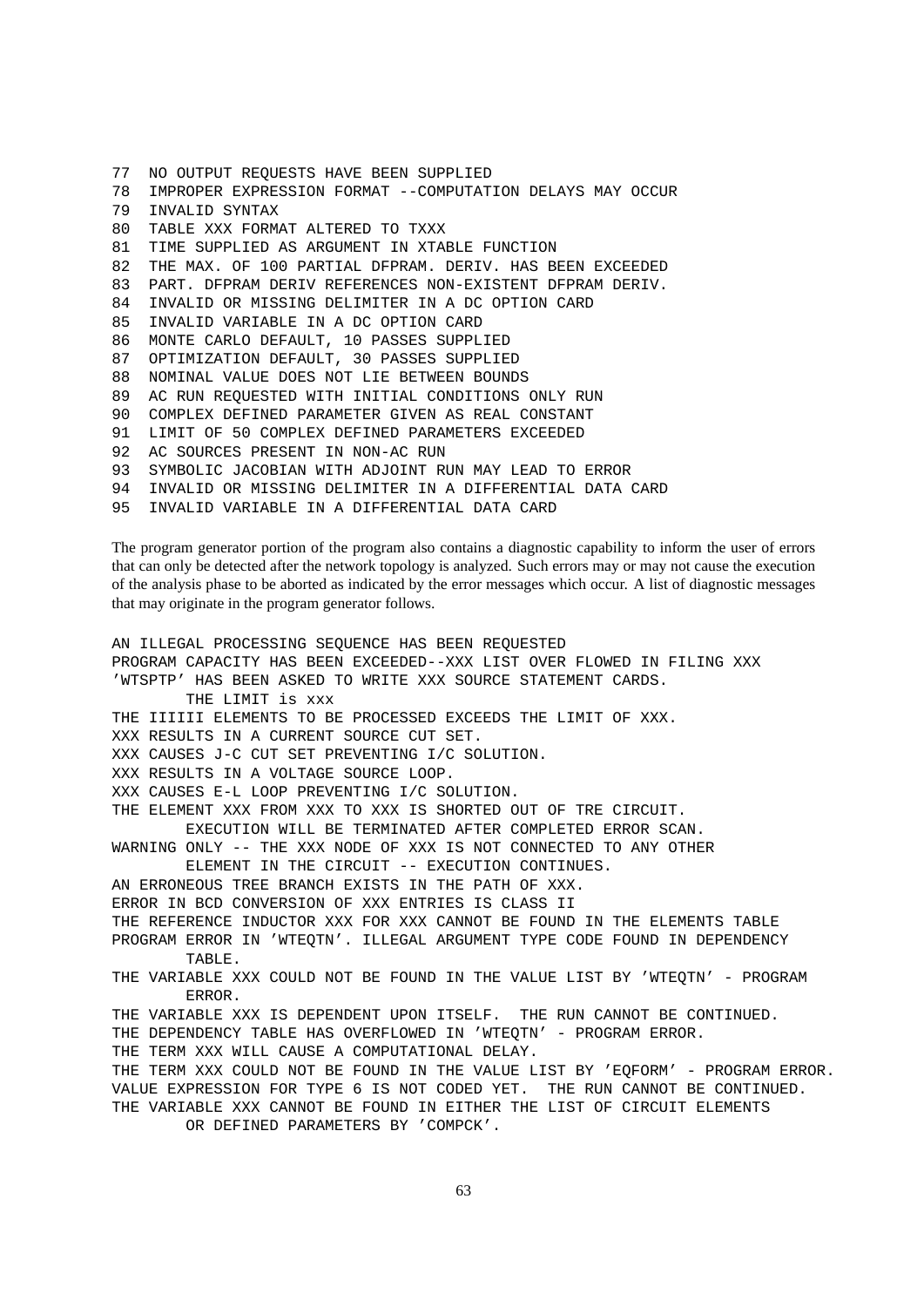THE FOLLOWING INVALID PREFIX HAS BEEN SUPPLIED TO 'COPYDP', 'X' 'COPYDP' IS BEING REQUESTED TO GENERATE THE FOLLOWING (INVALID) RESISTOR DERIVATIVE TERM IN AN EQUATION XXX THE FOLLOWING TERM WILL CAUSE THE DEPENDENCY TABLE TO OVERFLOW XXX 'SCANEQ' COULD NOT FIND THE TERM XXX IN THE ELEMENTS TABLE -- PROGRAM ERROR THE XXX ELEMENT COMPLETES A LOOP CONTAINING XXX WHICH WILL PROHIBIT AN INITIAL CONDITIONS SOLUTION. THE VARIABLE ELEMENT (XXX) COMPLETES A LOOP CONTAINING AN ELEMENT OF THE SAME TYPE WHICH PROHIBITS AN IC SOLUTION CAPACITOR XXX REFERENCED IN TABLE OR EQUATION BUT NOT SUPPLIED AS ELEMENT ELEMENT XXX IS FUNCTION OF CAPACITOR XXX VOLTAGE FOR WHICH VOLTAGE SUBSTITUTION CANNOT BE PERFORMED (INITIAL CONDITIONS) RESISTOR OR INDUCTOR CURRENT SUPPLIED AS TABLE INDEPENDENT VARIABLE OR EQUATION ARGUMENT FOR XXX IS NOT ALLOWED FOR INITIAL CONDITIONS PROBLEM XXX UPON WHICH XXX IS DEPENDENT CANNOT BE FOUND IN THE CLASS 9 SECTION OF THE ELEMENTS TABLE. AN INTEGER-TO-BCD CONVERSION ERROR OCCURRED IN A DIMENSION STATEMENT GENERATION XXX WHICH XXX IS DEPENDENT UPON IS NOT IN THE CLASS 2 OR 5 SECTION OF ELEMENTS--PROGRAM ERROR THE VMUTUAL SUBROUTINE SUPPLIED XXX FOR TYPE OF MUTUAL TERM TO BE ADDED TO V3P(N) or  $V6(N)$ --MUST BE IN RANGE OF  $1 - 5$ . THE DERIVATIVE OF THE VARIABLE SOURCE XXX HAS NOT BEEN SUPPLIED. 'GTCODE' CAN'T ENCODE THE ILLEGAL TERM XXX - PROGRAM ERROR. NUMBER OF HEADING CARDS EXCEEDS MAXIMUM - THIS CARD IS IGNORED SIMUL8 DATA GENERATION HAS BEEN DELETED FOR THIS RERUN NO STOP TIME HAS BEEN SPECIFIED ILLEGAL INITIAL CONDITION VARIABLE NAME - XXX IMPROPER VALUE SPECIFICATION ON CARD PRIOR TO GROUP CARD ILLEGAL VALUE SPECIFICATION ILLEGAL TABLE SPECIFICATION EXTRANEOUS X IGNORED FOLLOWING VARIABLE NAME TRUNCATED TO SIX CHARACTERS XXX ----- INCORRECT DELIMITER FOLLOWS VARIABLE NAME XXXXXX AN = HAS BEEN SUPPLIED INCORRECT DELIMITER FOLLOWS VARIABLE VALUE EEEEEEE. EEEEE X, HAS BEEN SUPPLIED ILLEGAL RUN CONTROL SPECIFICATION RUN CONTROL DATA MISSING INITIAL CONDITIONS WERE NOT SPECIFIED FOR THE ORIGINAL RUN EXTRANEOUS X IGNORED INCORRECT DELIMITER FOR FOLLOWING RUN CONTROL SPECIFICATION XXX AN EQUAL SIGN HAS BEEN SUPPLIED INVALID NUMBER OR INTEGRATION ROUTINE SPECIFIED NO ENTRIES IN RERUN DATA LIST ILLEGAL VARIABLE NAME - XXX ILLEGAL TABLE NAME SPECIFICATION - XXX TABLE XXX - RERUN TABLE EXCEEDS LENGTH OF ORIGINAL TABLE ILLEGAL CONTINUE SPECIFICATION ILLEGAL RUN CONTROL SPECIFICATION RUN CONTROL DATA MISSING INCOMPLETE RUN CONTROL SPECIFICATION ON CARD PRIOR TO END CARD ILLEGAL DEBUG CARD IGNORED THE NEWTON-RAPHSON PASS LIMIT HAS BEEN EXCEEDED WITHOUT ATTAINING CONVERGENCE MATRIX XXX IS SINGULAR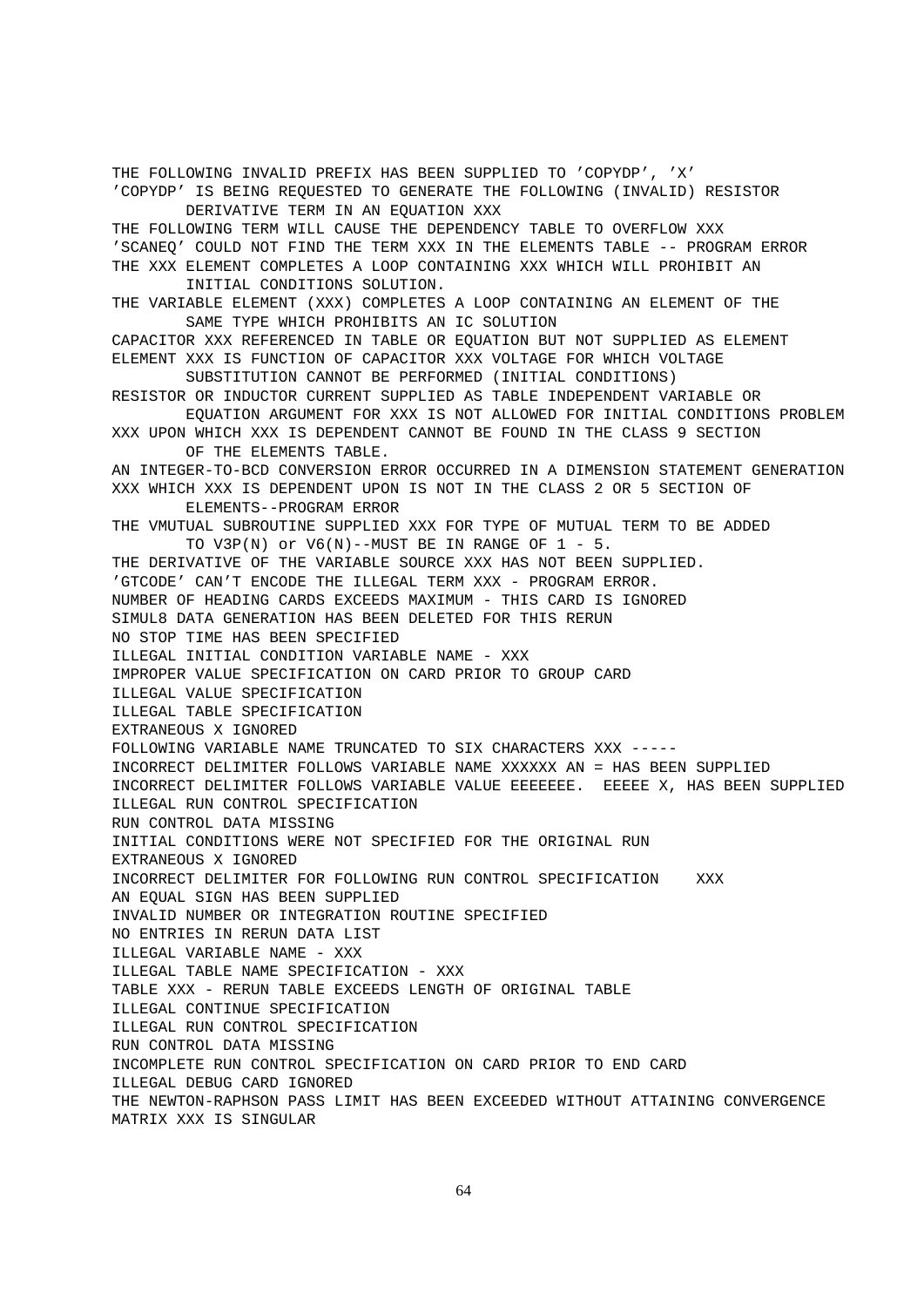UNABLE TO LOCATE DEPENDENT PLOT VARIABLE FOR INDEPENDENT VARIABLE XXX NO. PLOT PTS. HAVE EXCEEDED PLOT STORAGE BLOCK SIZE DERIVATIVE XXX FOUND IN THE TERMINATION CONDITION(S) IS NOT RESOLVED THE LENGTH OF THE FIRST SOLUTION BUFFER IS ZERO. MORE THAN 9 OUTPUTS WERE REQUESTED ON PLOT NUMBER XXX. ONLY THE FIRST 9 REQUESTS WILL BE HONORED. PLOT REQUEST XXX WAS NOT SPECIFIED AS AN OUTPUT IN THE ORIGINAL (CIRCUIT DESCRIPTION) RUN FOR THIS SYSTEM. MAXIMUM PLOT LENGTH (2000 LINES) HAS BEEN EXCEEDED. A TRACE ON ONE OF THE PLOTS IS DISPLACED FROM ZERO BY MORE THAN 10\*\*6 TIMES ITS TOTAL RANGE. LOSS OF SIGNIFICANCE IS POSSIBLE IN THESE RESULTS. TABLE CONTAINING IMPLICIT INTEGRATION DATA HAS OVERFLOWED. SIMULATION HAS BEEN DELETED. TABLE CONTAINING SPARSE MATRIX DATA HAS OVERFLOWED. SIMULATION HAS BEEN DELETED. TABLES CONTAINING SPARSE MATRIX DATA HAVE OVERFLOWED. PIVOTING OF THE MATRIX WILL BE DELETED.

#### **7090/94 only:**

If the analysis phase is aborted by any of the error messages indicated above, the following messages will also appear.

IBFTC CARD WITH CORRECT DECK NAME NOT FOUND.

This message is printed following the Program Control Deck card labeled PGMC 1960.

LOADING HAS BEEN SUPPRESSED.

This message is printed following PGMC 2300.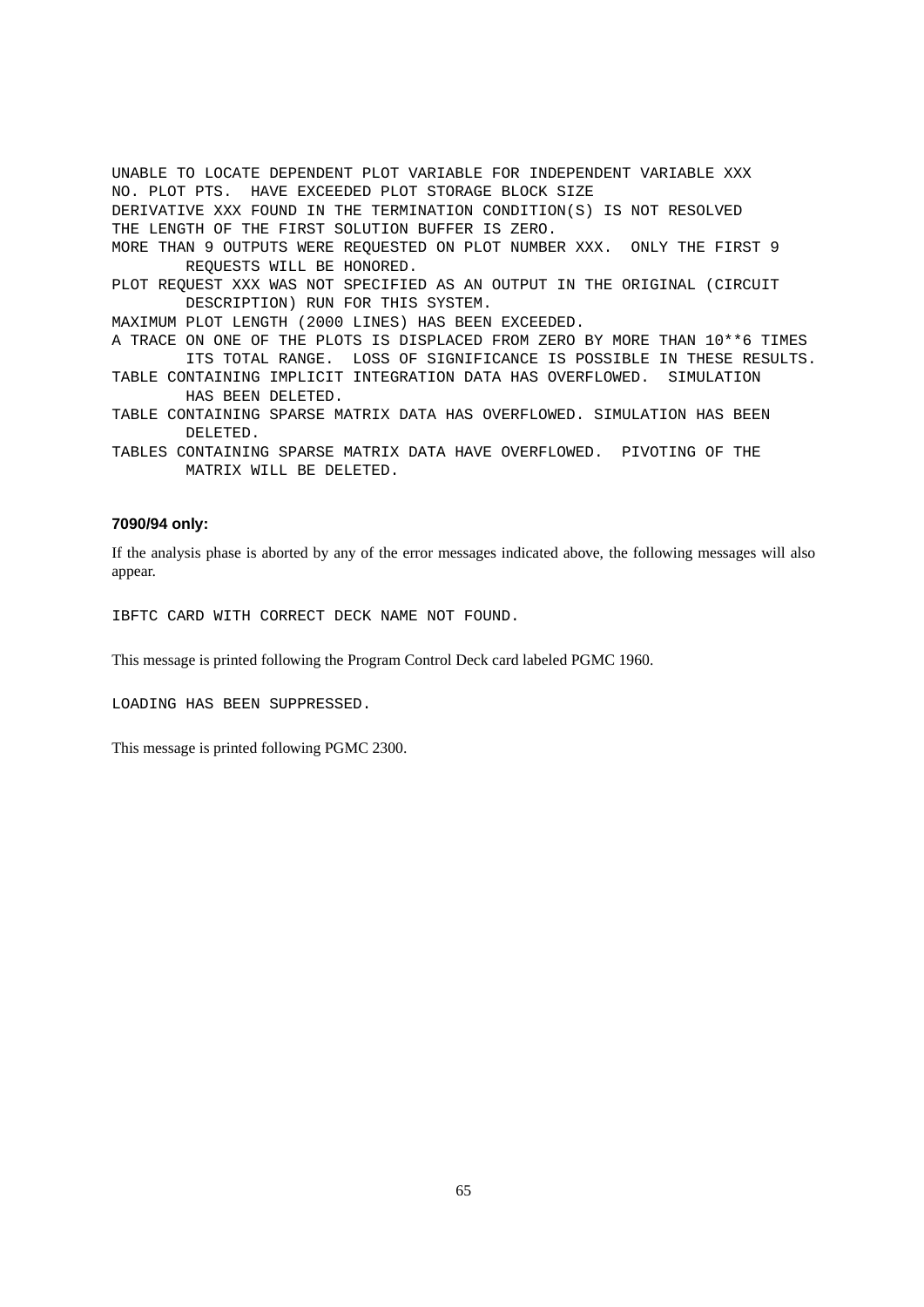# **3. Equivalent circuits and associated notation**

A prime objective in the development of SCEPTRE was to permit the users as much freedom as possible in their choice of equivalent circuits. The result is that almost any combination of the allowable elements (R, C, L, M, E, or J) may be used to represent any active device. This is true whether the user relies on the stored model feature or elects to enter each component of the equivalent circuit individually under ELEMENTS. A complete discussion of equivalent circuits is beyond the scope of this manual, but a few pertinent points that will be given in this section may prove useful to the user.

### **3.1. Diodes**

A general diode model is shown in figure 3.1 in which C represents the sum of the junction and diffusion capacitances of the diode, the RB and RS refer to the bulk and shunt resistances of the diode, respectively. The heart of the model is the perfect diode, the current of which is given by the diode equation, which, in turn, is dependent upon the diode junction voltage, VJ. The perfect diode itself is just a voltage dependent current generator, and it is entered in SCEPTRE as such. The general diode model is replaced by a form suitable for SCEPTRE as shown in figure 3.2.

The only difference is that a current generator with the arbitrary designation JD replaces the perfect diode. JD would be indicated under ELEMENTS with a diode equation designation. This closed form representation of the general diode requires that the user possess accurate values of IS and Θ for use in the descriptive equation. The sequence of cards that could be used to describe the circuit of figure 3.2 under elements is:

```
C, 1-2 = 20RS, 1-2 = 2000RB, 2-3 = .05JD, 1-2 = DIODE EQUATION (1.E-7, 35.)
```


Figure 3.1.: General Diode Model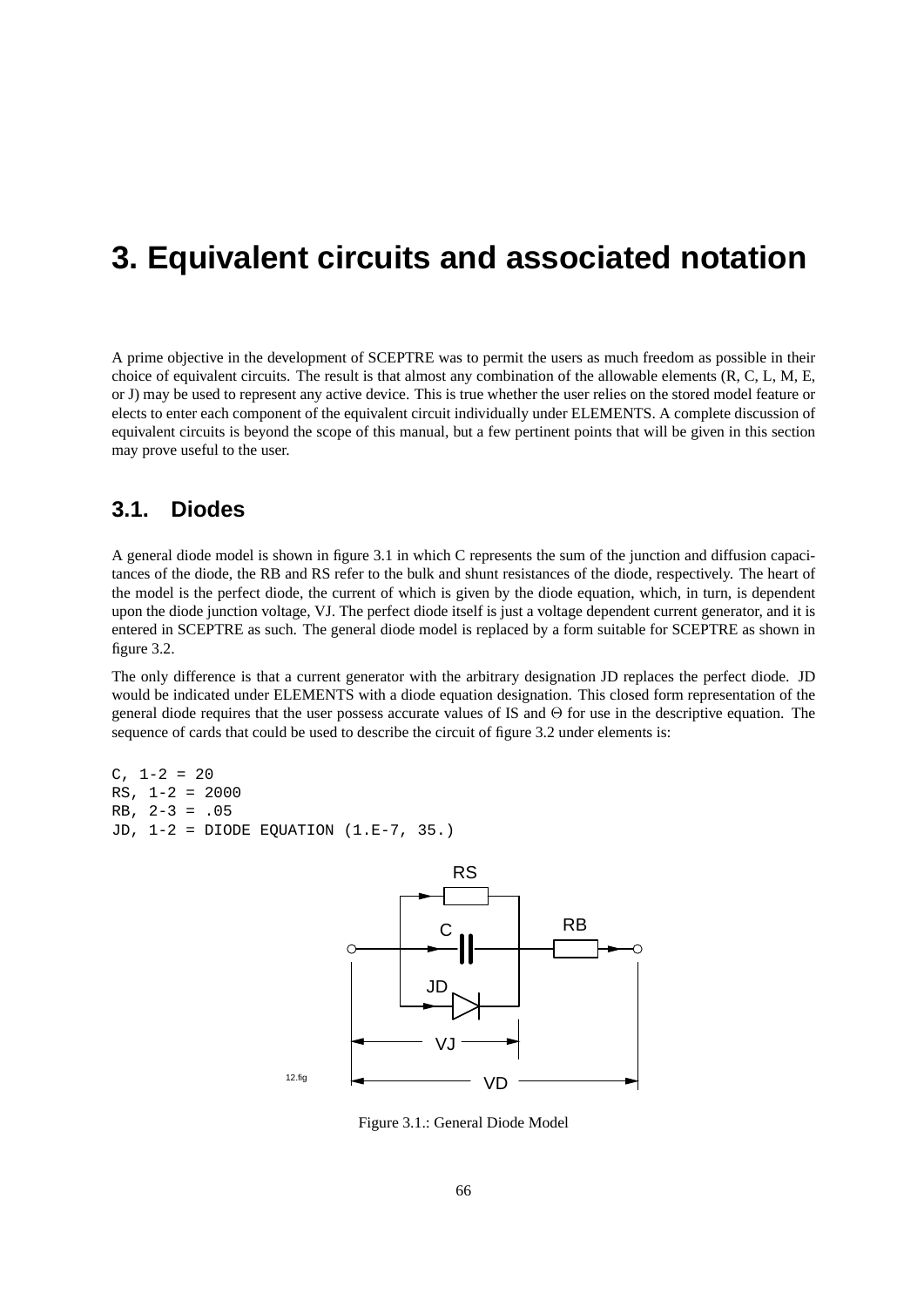

Figure 3.2.: SCEPTRE Diode Representation



Figure 3.3.: Alternate SCEPTRE Diode Representation

The description for current generator JD is based on the explanation given for current generator J18 in subsection 2.2.2.

An alternate procedure (figure 3.3) would be to obtain the terminal characteristics of the diode by measuring the diode current as a function of the voltage across it. The current generator could then be described in tabular form, which would include the effect of RB (see figure 3.3). Either representation would permit the user to omit the shunt resistance RS. The equivalent shunt capacitance is quite another matter. There is nothing to prevent the user from representing the diode as a current generator without the shunt capacitance; in fact, some low frequency applications would tempt the user to do just this. The difficulty with this practice is that the current generator is voltage dependent and the voltage in question must be across some element. If the current generator is dependent on a capacitor voltage, the current source will be updated at the start of each solution step based on known internal state variables. If, however, the equivalent capacitor is removed and dependence is placed on the voltage across the current source itself, or some shunt resistor, the current source may be updated based on the information from the previous solution increment. A 'computational delay' will have been created and significant errors can result. For this reason, the user is cautioned against removing the shunt capacity associated with diodes for all transient applications. This consideration does not hold for the initial conditions program.

When the diode model (figure 3.2 or 3.3)is used, the user will find it more convenient to assume the reference direction for the capacitor in the same direction as the current source. The reason for this is that a positive capacitor voltage will correspond to a forward bias on the diode. Post-run solution interpretation usually is simpler in this case. This convention is not mandatory.

# **3.2. Transistors (large signal equivalent)**

See 'Definition of Terms' near the end of subsection 3.2.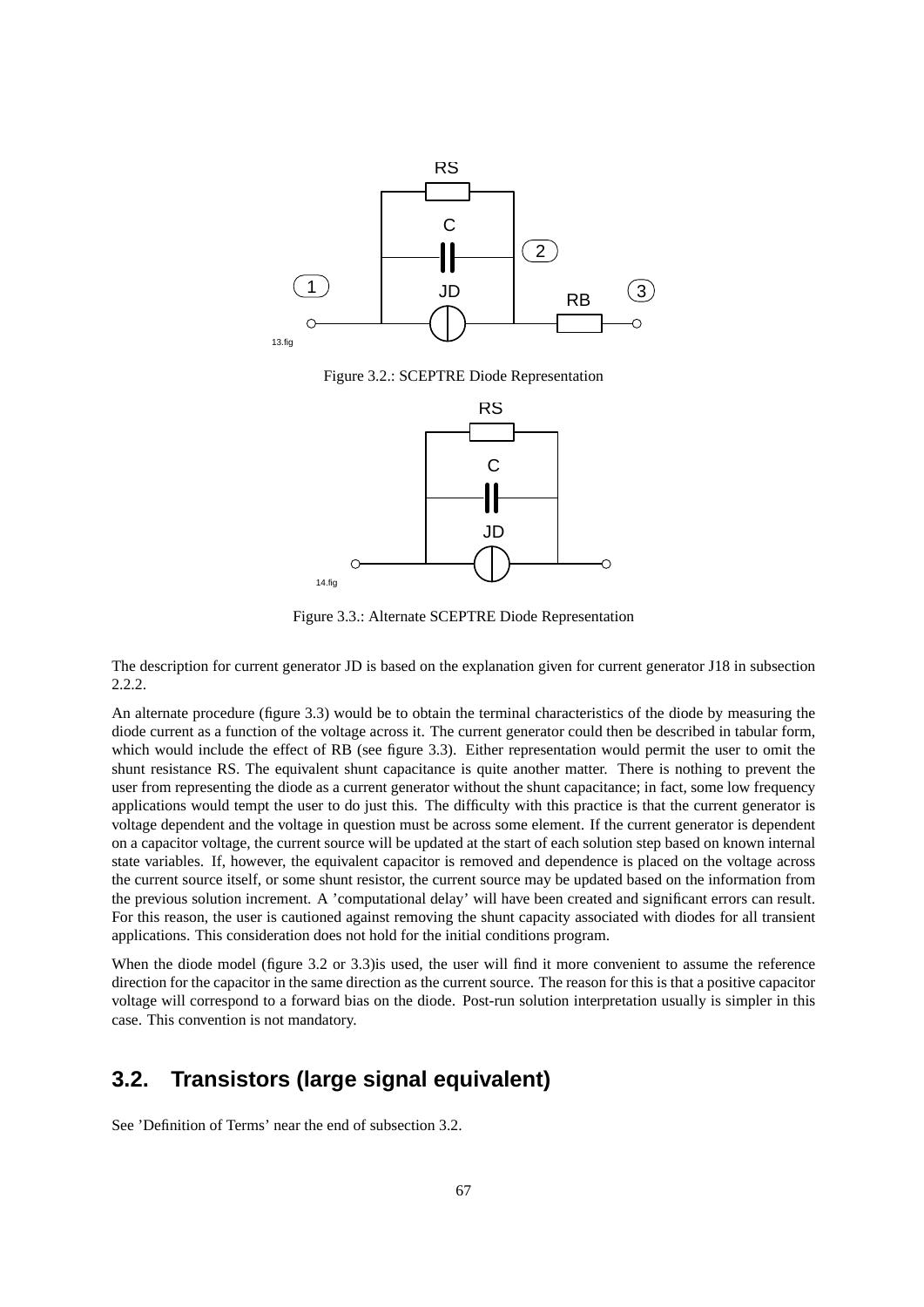Conventional Ebers-Moll equivalent circuits for NPN and PNP Transistors are shown in figure 3.4. This model is in wide use because it can accommodate all four regions of operation with a minimum amount of complexity and operates with conventional electrical quantities.

The currents through the perfect diodes  $I_{re}$  and  $I_{rc}$  are represented by voltage dependent non-linear current generators . The expressions for these generators are as follows:

$$
I_{re} = I_{es} \left( e^{\Theta_e V'_{be}} - 1 \right) = \frac{I_{eo}}{1 - \alpha_I \alpha_N} \left( e^{\Theta_e V'_{be}} - 1 \right)
$$
\n(3.1)

and

$$
I_{rc} = I_{cs} \left( e^{\Theta_c V'_{bc}} - 1 \right) = \frac{I_{co}}{1 - \alpha_I \alpha_N} \left( e^{\Theta_c V'_{bc}} - 1 \right)
$$
\n(3.2)

The equation of the form  $I_{xs}(e^{\Theta_x V_{bx}}-1)$  is the emitter (collector) junction current of a transistor with the collector (emitter) shorted to the base. The equation  $I_{xo}(e^{\Theta_x V_{bx}} - 1)$  is the emitter (collector) junction current of a transistor with the base-collector (emitter) junction open-circuited. Thus, the short circuit junction current is greater than the open circuit junction current by a factor of  $1/(1 - \alpha_I \alpha_N)$ . For alpha inverse equal to zero, the open and short circuit junction currents are the same.

The current sources ( $I_{re}$  and  $I_{rc}$ ) are defined in SCEPTRE as 'primary dependent sources' and, in order to achieve numerical convergence for the initial condition computation, they must be entered in the general form:

JX, B-X = DIODE EQUATION (X1, X2)

where  $X1 = I_{es}$  or  $I_{cs}$  and  $X2 = \Theta_e$  or  $\Theta_c$  or, if tabular data is to be used,

JB, B-X = DIODE TABLE XXXXX

and the DIODE TABLE is subsequently defined. The current sources  $\alpha_N I_{re}$  and  $\alpha_I I_{re}$  are defined as 'secondary dependent sources' and should be entered as

 $JS = value * JX$ 

where value represents  $\alpha_N$  or  $\alpha_I$  and can be a number, table, defined parameter, equation or math expression.

The total capacitance associated with the emitter junction is usually expressed as

$$
C_E = C_{\text{junction}} + C_{\text{diffusion}} = \frac{C_{oe}}{(V_{oe} - V_{CE})^{n_e}} + \Theta_e T_e I_{es} e^{\Theta_e V_{CE}}
$$
(3.3)

or

$$
C_E = \frac{C_{oe}}{(V_{oe} - V_{CE})^{n_e}} + \Theta_e T_e (I_{re} + I_{es})
$$
\n(3.4)

which is an explicit function of the junction voltage. In the forward region,  $I_{re} \gg I_{es} > 0$  and, therefore, Equation (3.4) may be written

$$
C_E \approx \frac{C_{oe}}{(V_{oe} - V_{CE})^{n_e}} + \Theta_e T_e I_{re}
$$
\n(3.5)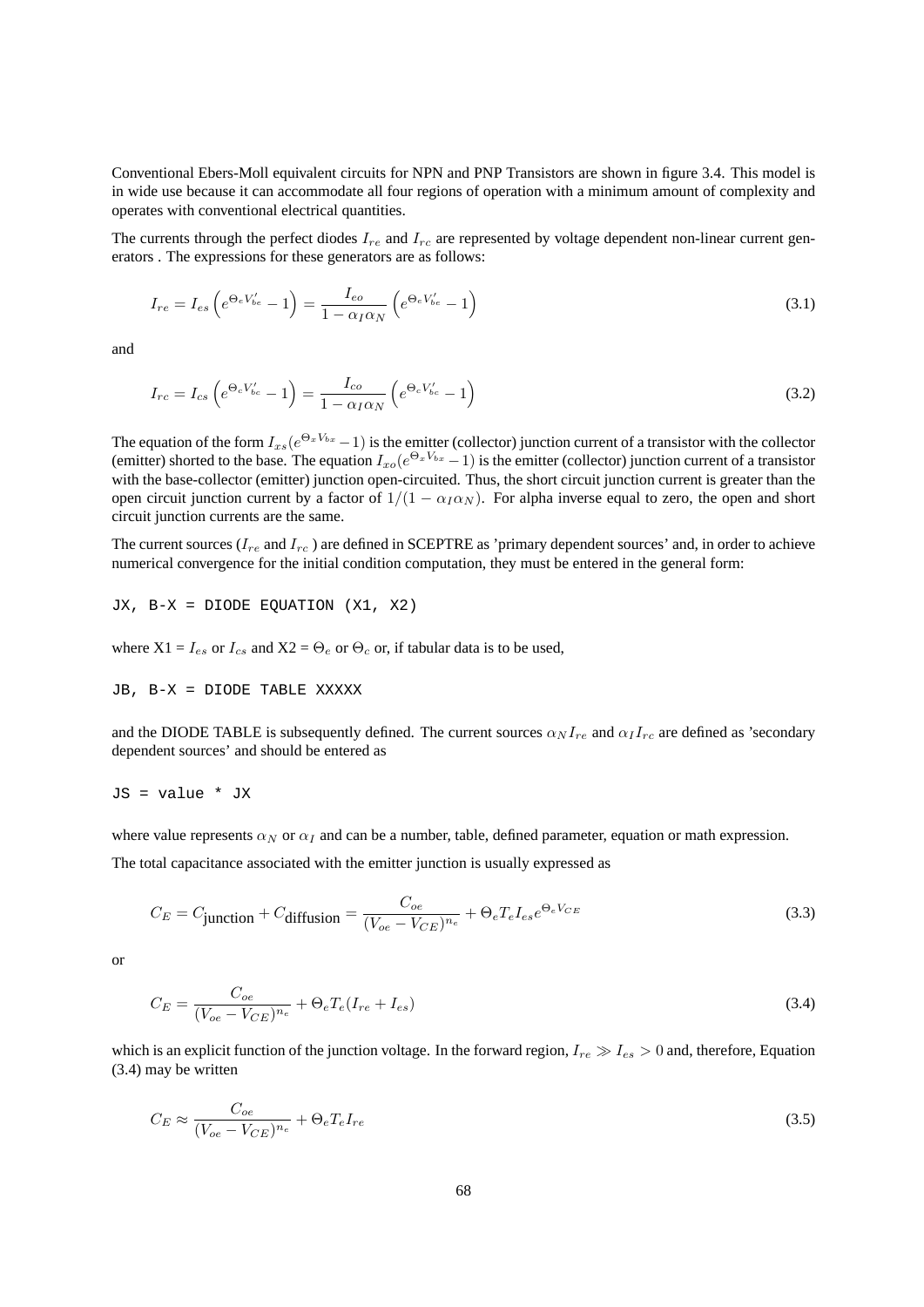



Figure 3.4.: Basic Ebers-Moll Transistor Equivalent Circuits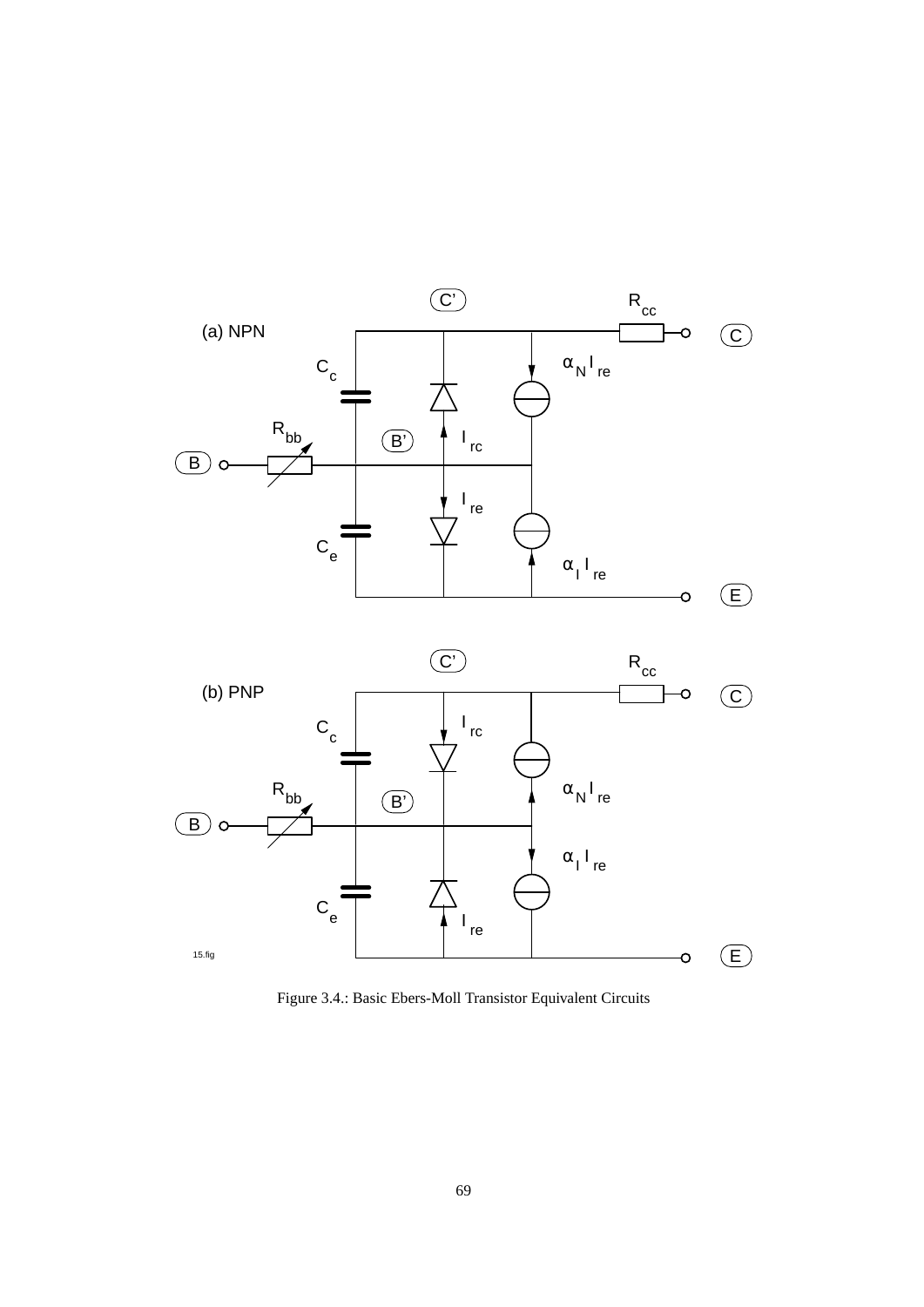Note that Equation (3.4) must always have a positive diffusion capacitance, even when  $I_{re} < 0$  (because  $|I_{es}| >$  $|I_{re}|$  when  $V_{CE}$  < 0 in the diode equation), but that a negative diffusion capacitance and, therefore, a negative total capacitance is conceivable in (3.5). Normally, any negative contribution due to the diffusion term will be orders of magnitude less than the positive junction term and the total capacitance will be positive. It is clear that, if the current source  $I_{re}$  in (3.5) is represented by a diode table that permits no negative current, a negative capacitance is never possible. The situation regarding the collector capacitance is not substantially different as (3.4) becomes

$$
C_C = \frac{C_{oe}}{(V_{oc} - V_{CC})^{n_c}} + \Theta_c T_s (I_{rc} + I_{cs})
$$
\n(3.6)

In SCEPTRE language, the total emitter capacitance may be entered as

CE, B-X EQUATION 1 (K1, K2, VCE, K3, K4, JE, K5)

and

EQUATION 1 (A, B, C, D, E, F, G) =  $(A/(B-C)*D + E*(F+G))$ 

where the constants have been chosen as

 $K1 = C_{oe}$   $K2 = V_{oe}$   $K3 = n_e$   $K4 = \Theta_e T_e$   $K5 = I_{es}$ 

If JE is in a tabular form that insures JE  $\geq$  0 only, or if the user is confident that his application cannot cause a negative capacitance, a reasonable simplification permits the entry

CE,  $B-X = EQUATION 2 (K1, K2, VCE, K3, K4, JE)$ 

and

EQUATION 2 (A, B, C, D, E, F) =  $(A/(B-C)*D + E*F)$ 

A popularly used approximation is to consider that the junction component of capacitance is constant at some value K6 . Then EQUATION 2 simplifies to

CE,  $B-X = EQUATION 3 (K6, K4, JE)$ 

and

EQUATION 3 (A, B, C) =  $(A+B*C)$ 

Another approximation that is often made is to enter RBB as a constant resistor when it really is a nonlinear function of emitter current. If the user desires a greater degree of sophistication in his model, any of the above constants K1 – K6 may be entered as a variable quantity in equation or tabular form. The situation for the total collector capacitance is entirely analogous. The following examples illustrate suggested NPN and PNP transistor models coded for SCEPTRE when closed form expressions for  $I_{re}$ ,  $I_{re}$  and the junction capacitances are available (Reference figure 3.5).

For the NPN: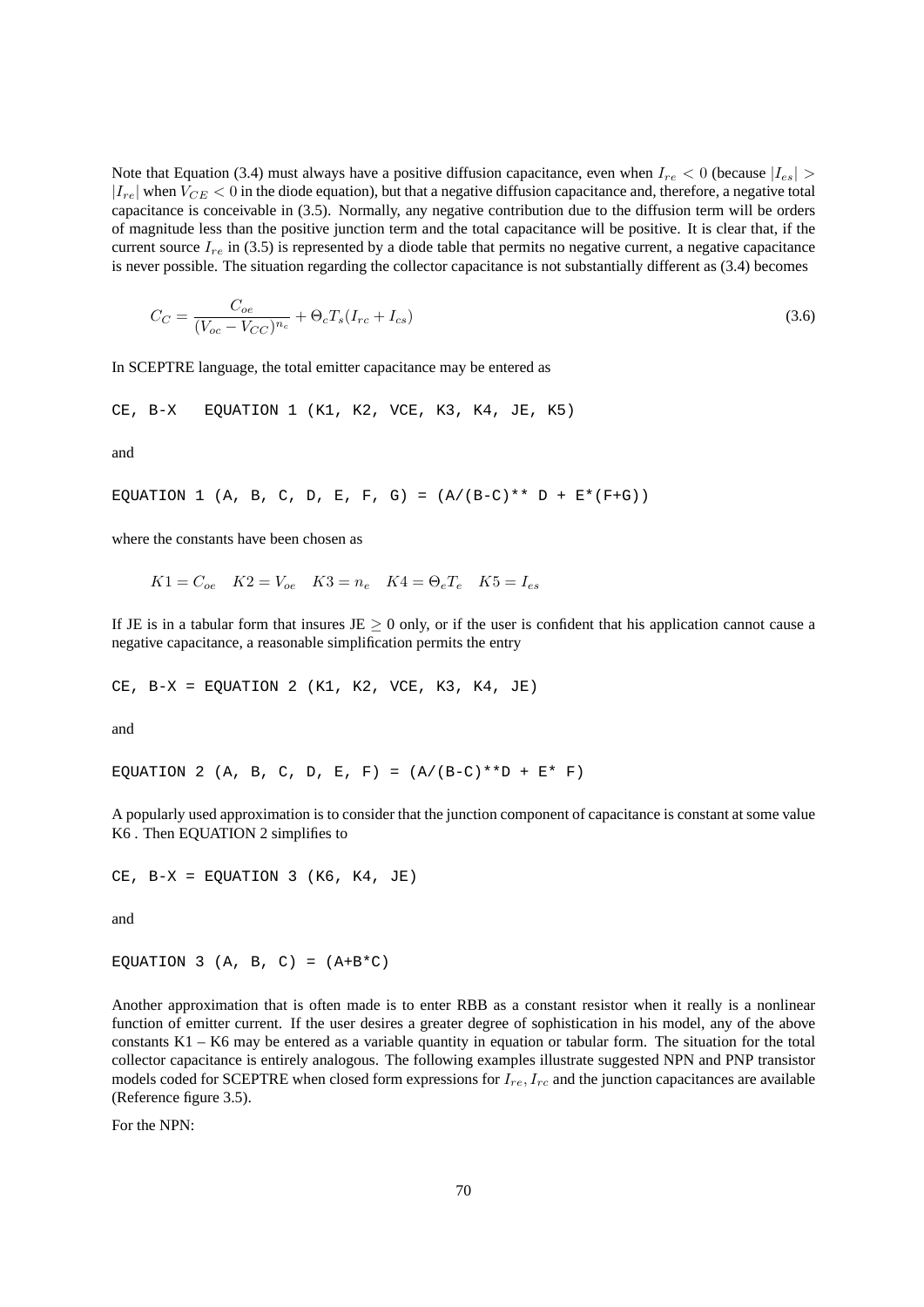

Figure 3.5.: SCEPTRE Ebers-Moll Representations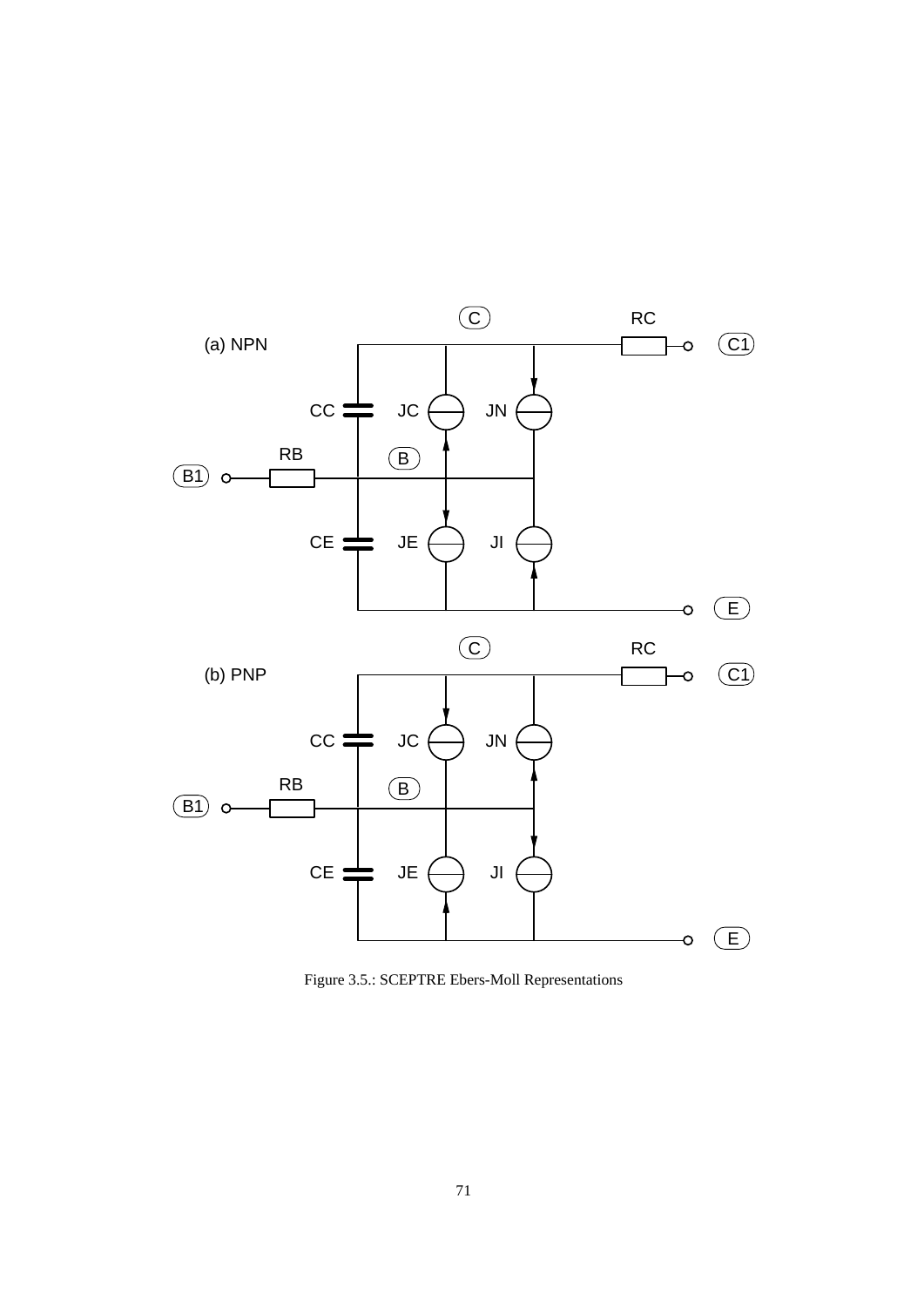```
ELEMENTS
CE, B-E = EQUATION 1 (57., 1., VCE, .43, 189., JE, 2.9 E-9)
CC, B-C = EQUATION 1 (10., .8, VCC, .32, 7500., JC, 1.46 E-8)
JE, B-E = DIODE EQUATION (2.9 E-9, 36.7)
JC, B-C = DIODE EQUATION (1.46 E-8, 28.2)JI, E-B = .534 * JC
JN, C-B = .99 * JE
RB, B1-B = 1.
RC, CL-C = .06OUTPUTS
VCE, VCC, VRB, PLOT
ICC, ICE, IRC
FUNCTIONS
EQUATION 1 (A, B, C, D, E, F, G) = (A/(B-C)*D+E*(F+G))For the PNP:
ELEMENTS
CE, E-B = EQUATION 1 (9., .9, VCE, .55, 7.05, JE, 2.67 E-5)
CC, C-B = EQUATION 1 (11., .6, VCC, .34, 1620., JC, 2.12 E-4)
JE, E-B = DIODE EQUATION (2.67 E-5, 36.7)
JC, C-B = DIODE EQUATION (2.12 E-4, 34.)
JI, B-E = .2598 * JC
JN, B-C = .985 * JE
RB, B-B1 = .1
RC, C-C1 = .005OUTPUTS
VCE, VCC, VRB, PLOT
ICC, ICE, IRC
FUNCTIONS
EQUATION 1 (A, B, C, D, E, F, G) = (A/(B-C)**D+E*(F+G))
```
#### **Definition of terms:**

- $C_{jc}$  Junction capacitance associated with the collector junction
- $C_{dc}$  Diffusion capacitance associated with the collector junction
- $C_{je}$  Junction capacitance associated with the emitter junction
- $C_{de}$  Diffusion capacitance associated with the emitter junction
- $\alpha_I$  Inverse alpha
- $\alpha_N$  Forward alpha
- $I_{eo}$  Base-emitter saturation current with base-collector open-circuited
- $I_{co}$  Base-collector saturation current with base-emitter open-circuited
- $I_{ex}$  Base-emitter saturation current with base-collector short-circuited
- $I_{cs}$  Base-collector saturation current with base-emitter short-circuited
- $\Theta_e$  Slope of  $\ln I_{re}$  versus  $V_{be}$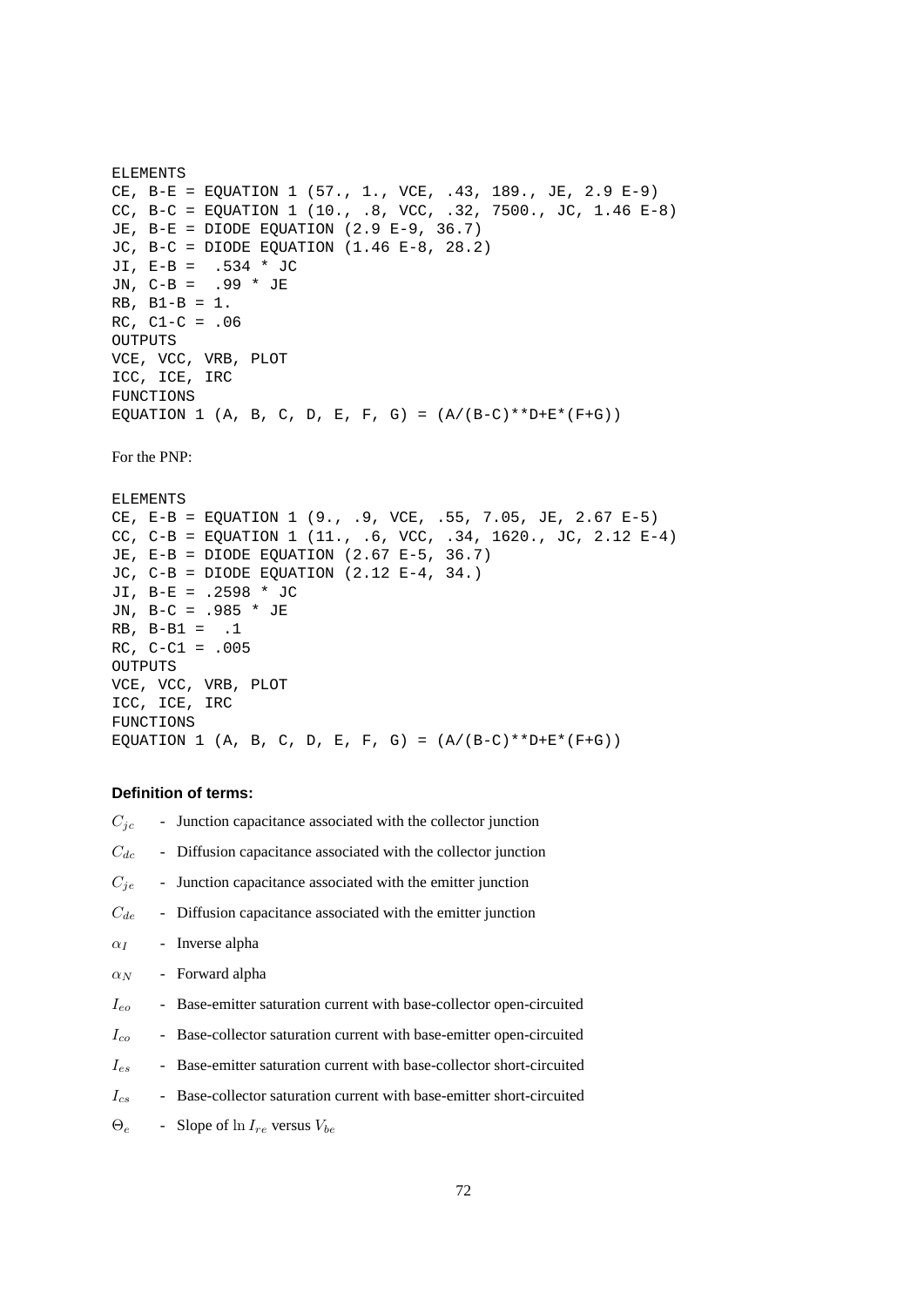

Figure 3.6.: Alternate Ebers-Moll Representation

- $\Theta_c$  Slope of  $\ln I_{rc}$  versus  $V_{bc}$
- $C_{oe}$  Constant of base-emitter junction capacitance equation
- $C_{oc}$  Constant of base-collector junction capacitance equation
- $n_e$  Exponent of base-emitter junction capacitance equation
- $n_c$  Exponent of base-collector junction capacitance equation
- $T_e$  Minority carrier transit time
- $T<sub>s</sub>$  Storage time constant
- $V_{oe}$  Built-in potential in base-emitter junction
- $V_{oc}$  Built-in potential in base-collector junction

An alternative form of the Ebers-Moll equivalent may be used as in figure 3.6. The effects of bulk resistors RB and RC have been incorporated into the representations for J1 (the base-emitter junction) and J2 (the base-collector junction) respectively. The current generators themselves are represented by tabular data obtained by laboratory measurement. Both versions of the basic equivalent circuit contain approximations of one form or another, and others may be made for the sake of simplicity. For example, if the inverse alpha  $(\alpha_I)$  of a transistor is judged to be negligible, then generator JA may be omitted.

In either version, it is always true that diodes or transistor junctions must always be represented as current generators by the designation DIODE EQUATION (X1, X2) for closed form representation, and the designation DIODE TABLE for tabular functions. The current generators that are functions of other current generators must always be represented as a SPECIAL VALUE (see subsection 2.3.1).

## **3.3. Transistors (small signal equivalent)**

There exists a family of transistor models known as small signal equivalent circuits. These are composed of H, Y, Z, and R parameter circuits that differ from one another only slightly in configuration and technique of parameter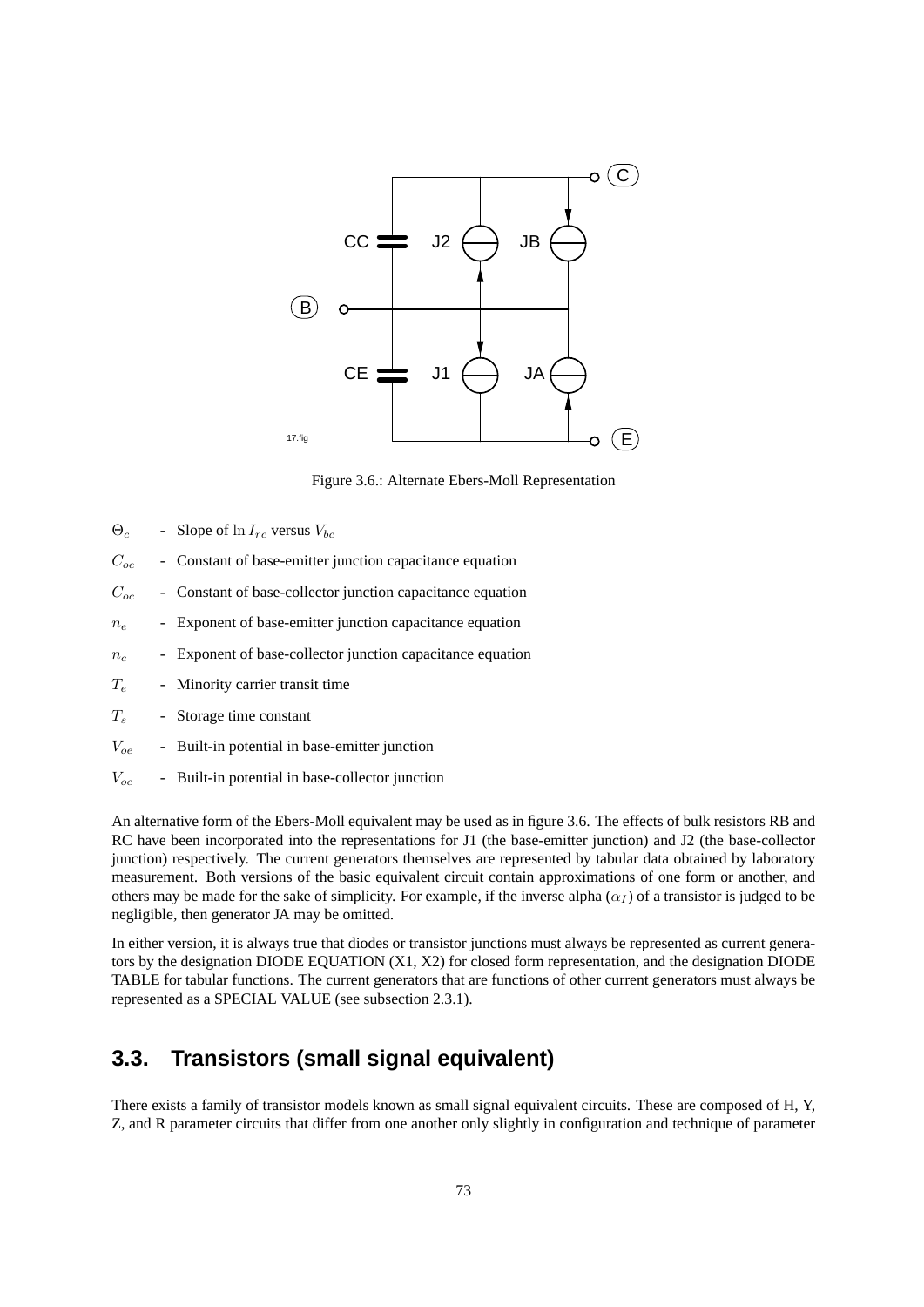

Figure 3.7.: Low Frequency H Parameter Model



Figure 3.8.: SCEPTRE Representation of H Parameter Model

measurement. These models are all alike in that they are intended for operation at some particular operating point in the linear region of operation.

Saturation and cut-off cannot be accommodated and large signal swings are subject to error. As a consequence, small signal equivalent circuits are not nearly as versatile as the Ebers-Moll model, but for some applications the user can legitimately make use of their inherent simplicity. Voltage sources that are linearly dependent upon resistor voltages and current sources are handled directly. If voltage sources dependent upon resistor currents, or current sources dependent upon resistor voltages, are desired, the user must make the appropriate conversion first. A low frequency H parameter equivalent circuit is shown in figure 3.7 and its SCEPTRE representation and sample listing follow in figure 3.8.

ELEMENTS  $R1, B - X = 0.5$ EA,  $E - X = 0.0005*VR2$ JB, C - E = 50.\*IR1  $R2, C - E = 1000$ 

This discussion has emphasized diode and transistor equivalent circuits because they are by far the most common active elements that occur in practical circuit analysis today. The experienced user should have no trouble using the flexibility of SCEPTRE to develop and use practical equivalent circuits for other devices. However, it is the user's responsibility to choose the proper equivalent circuit and the correct parameter values, no matter what device is used.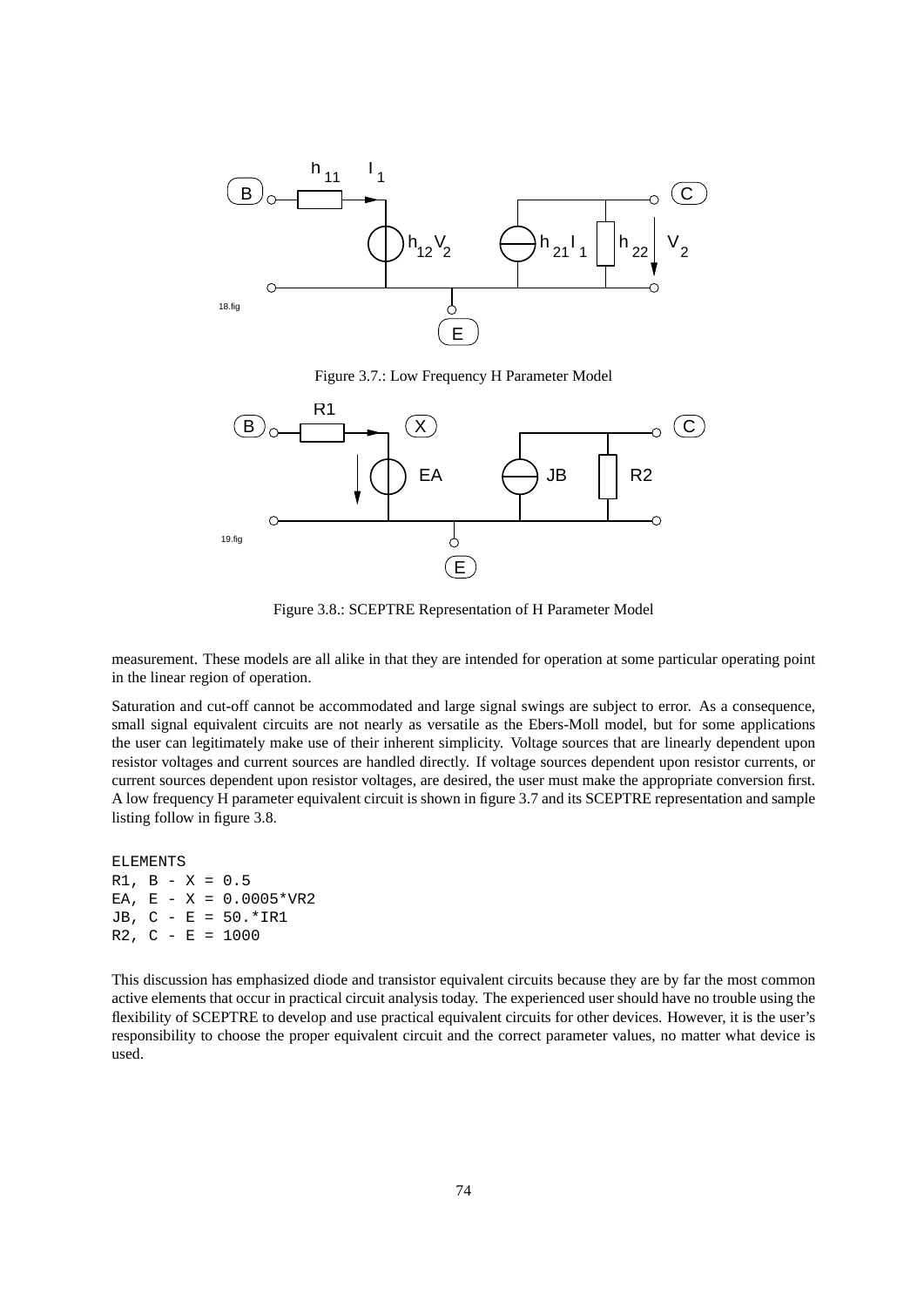

Figure 3.9.: Voltage Dependent Primary Photo current

### **3.4. Insertion of basic radiation effects**

Probably the most basic radiation effect that must be simulated is the flow of charge across semiconductor junctions (primary photo current) that occurs in certain gamma rate environments. The simplest way to do this is to insert a time-dependent current generator in parallel with the equivalent circuit of the junction. In the case of the diode equivalent circuit of figure 3.2, this current generator would normally be directed from node 2 toward node 1 to reflect the fact that primary photo current usually flows across a reversed biased semiconductor junction. The magnitude of the current generator is often explicitly described in tabular form under FUNCTIONS.

The situation with regard to Transistors is analogous to diodes. Both junctions of the transistor are subject to primary photo currents when exposed to appropriate gamma rate environments. As a practical matter, however, the larger dimensions of the collector-base junction with respect to the base-emitter junction often permit the analyst to make the approximation of omitting the current generator across the latter junction. The basic procedure is illustrated in example 4.1), where current generator JX is placed across the collector-base junction of a transistor to represent primary photo current. This generator is indicated as a tabular form under ELEMENTS and then explicitly described as a function of time under FUNCTIONS.

The procedure given in the preceding paragraph is usually quite sufficient for most purposes. However, it does suffer the deficiency of assuming that the primary photo current is strictly time dependent and completely independent of any circuit conditions. This assumption can lead to significant error if the transistor junction in question becomes forward biased during the course of the run. The primary photo current that flows under these conditions is markedly different from that which flows when the junction is reverse-biased. Furthermore, component research indicates that some transistor junctions exhibit primary photo currents that are significantly voltage dependent even under reverse bias conditions. Consider the hypothetical situation in which measurements indicate the primary photo currents of a transistor or diode in a given environment are as shown in figure 3.9. The photo current is clearly a function of the voltage across the junction as well as time. One manner in which this double dependency may be represented in SCEPTRE is to define the current generator under ELEMENTS as an equation. This equation multiplies two tables; the first table simply represents the -20 volt curve as a function of time, and the second table effectively applies a scaling factor that appropriately reduces the photo current as a function of the junction voltage. The entries could be

JX,  $4-3$  = EQUATION 2 (TABLE 2 (TIME), TABLE 3 (VCC))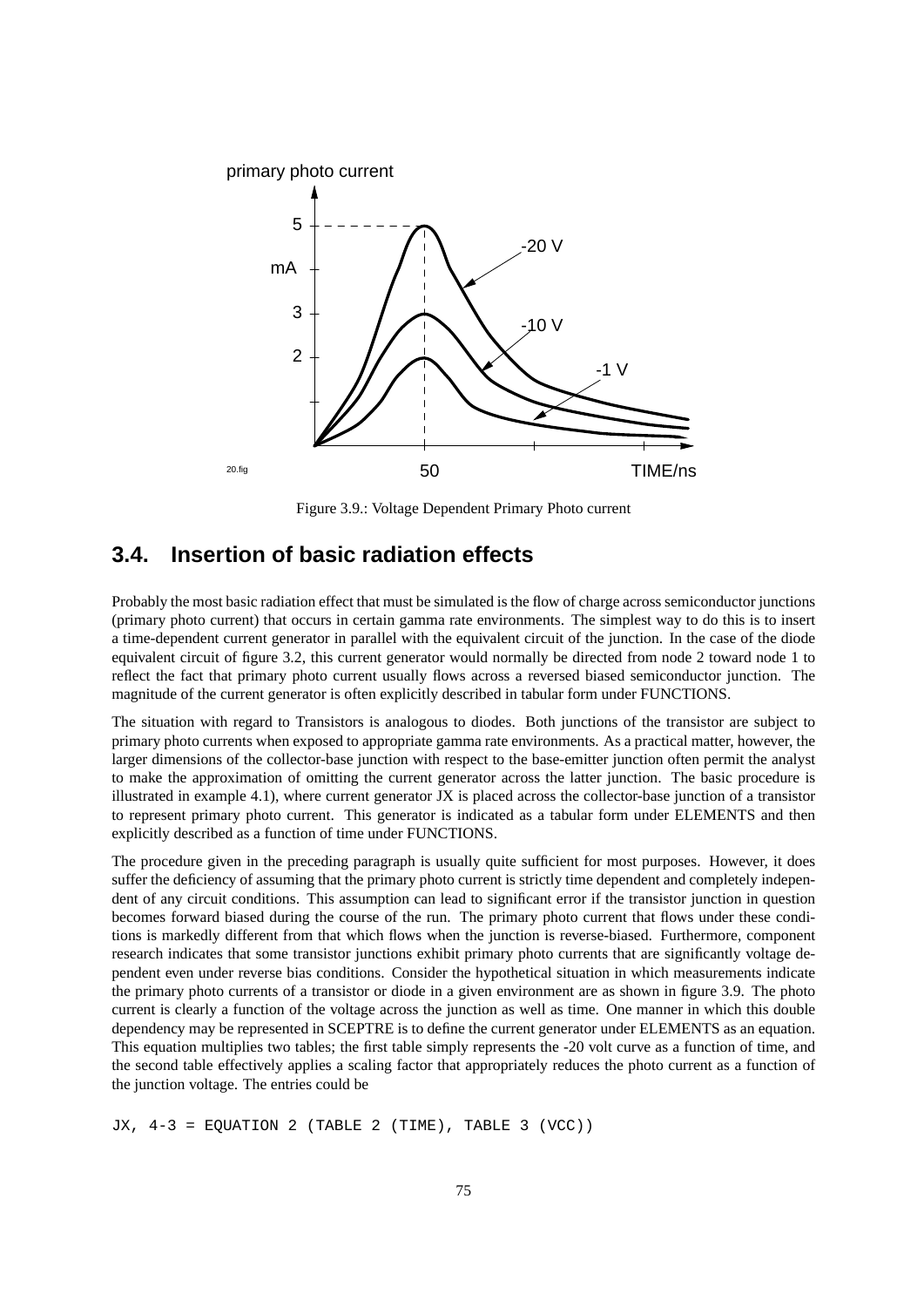FUNCTIONS TABLE 2 0, 0, 50, 5, 100, 3, 300, 1, 600, 0, 700, 0 TABLE 3 -50, 1, -20, 1, -10, .6, -1, .4, 0, .2, 1, .2 EQUATION 2  $(A, B) = (A * B)$ 

The second table dependence is on the capacitor voltage assuming that capacitor CC shunts the transistor junction of interest.

The effects of neutron environments on transistor gain may be represented in several different ways. If the analyst is interested only in the steady state result of beta degradation, it is only necessary to operate in the INITIAL CON-DITIONS ONLY mode as illustrated in example 3. If the transient aspect of beta degradation must be examined, the alpha term may be made a tabular function of time. To illustrate, consider the transistor equivalent circuit that is used in example 4.1. Since a constant alpha of 0.98 is used, the simple entry

 $JB. 4-3 = 0.98 * J1$ 

suffices. If a variable alpha which is a function of time is desired, that entry could be

JB, 
$$
4-3
$$
 = TABLE 8 (TIME) \* J1

where the data for TABLE 8 is supplied under FUNCTIONS. The user should always keep in mind the fact that comparatively long beta degradation and partial recovery times which run into many microseconds can lead to long computer solution times.

The most pronounced radiation effect in capacitors is the change in the conductivity of the dielectric material. This effect can be represented by a voltage dependent current source in parallel with the capacitor. This current source can be approximated by the following relationship<sup>1</sup>:

$$
i(t) = CV K_p \dot{D}(t) + \sum_{n=1}^{m} CV K_{dn} \int_{0}^{t} \dot{D}(\lambda) \exp(-(t - \lambda)/\tau d_n) d\lambda
$$
\n(3.7)

where

 $m$  - is the appropriate number of delayed components for a given dielectric

 $C$  - is capacitance

- $V$  is the voltage across C
- $K \ldots$  are empirically determined coefficients
- $\dot{D}$ - is the gamma exposure rate in R/sec as a function of time
- $\lambda$  is a dummy variable of integration
- $\tau d_n$  are empirically determined time constants

The first term in this expression represents the prompt component, while delayed components are included under the summation. The prompt component and one or two delayed components are sufficient for most applications, as illustrated in the following example.

Figure 3.10 and the following SCEPTRE entries can be used to determine the effects of the prompt component of a high intensity pulse of nuclear radiation on a tantalum oxide capacitor.

#### SCEPTRE entries under ELEMENTS:

<sup>&</sup>lt;sup>1</sup>'Transient Radiation Effects on Electronics Handbook', DASA-14209, July 1966, Battelle Memorial Institute, Columbus, Ohio.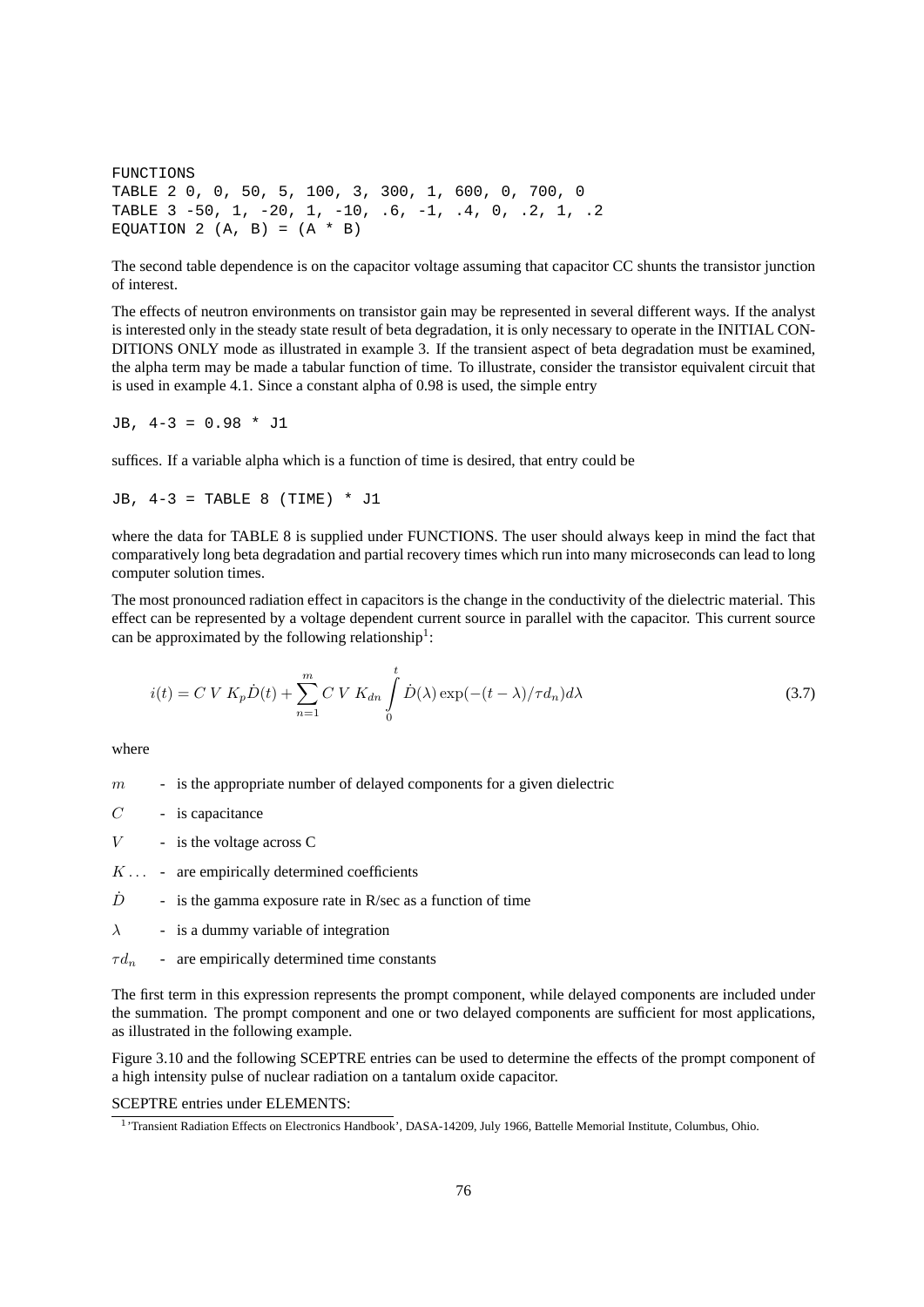

Figure 3.10.: Capacitor Radiation Equivalent Circuit

JP, 5-6 = EQUATION 1 (C1, VC1, 5.E-7, TABLE 1 (TIME))

under FUNCTIONS:

EQUATION 1 (A, B, C, D) =  $(A*B*C*D*1.E-9)$ 

TABLE 1 (The point pairs describing the gamma exposure rate (R/sec) versus time.)

The factor 1.E-9 converts TABLE 1 (D R/sec) to (D R/nsec) to obtain a consistent set of units.

A second current generator JP1 for the first delayed component could be added in parallel with JP.

Using  $F1(t)$  as the solution to the integral portion of equation 3.7 for the first delayed component,  $F1(t)$  may be obtained by solving the following differential equation,

$$
\dot{F1}(t) + \dot{F1}(t) / \tau d_1 = \dot{D}(t) \text{ with } F1(0) = 0 \tag{3.8}
$$

using DEFINED PARAMETERS

 $F1(t) = PF1$  $\dot{F1}(t) = \text{DPF1}$  $\tau d_1 = 0.9 \cdot 10^3 \text{ ns}$  $K_{d1} = 4 \cdot 10^{-9}$  R/ns<sup>-1</sup>

Additional SCEPTRE entries: under ELEMENTS

JP1, 5-6 = EQUATION 2 (C1, VC1, 4.E-9, PF1)

#### under DEFINED PARAMETERS

DPF1 = EQUATION 3 (TABLE 1 (TIME), PF1, .9E3)

 $PF1 = 0$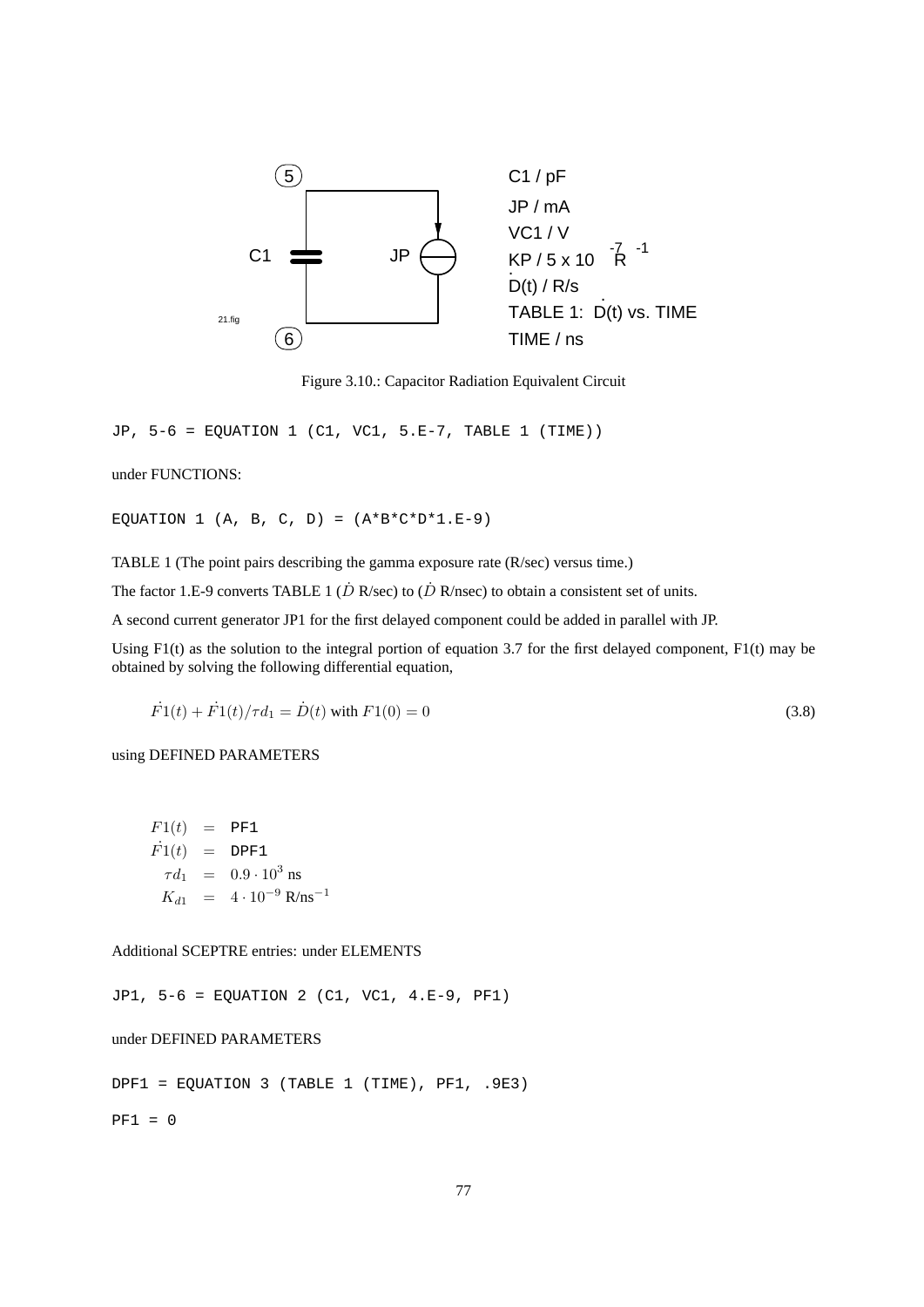### under FUNCTIONS

EQUATION 2 (A, B, C, D) =  $(A*B*C*D)$ EQUATION 3 (A, B, C) =  $(A*1.E-9-B/C)$ 

The factor 1.E-9 converts TABLE 1 to nanosecond time units as in EQUATION 1.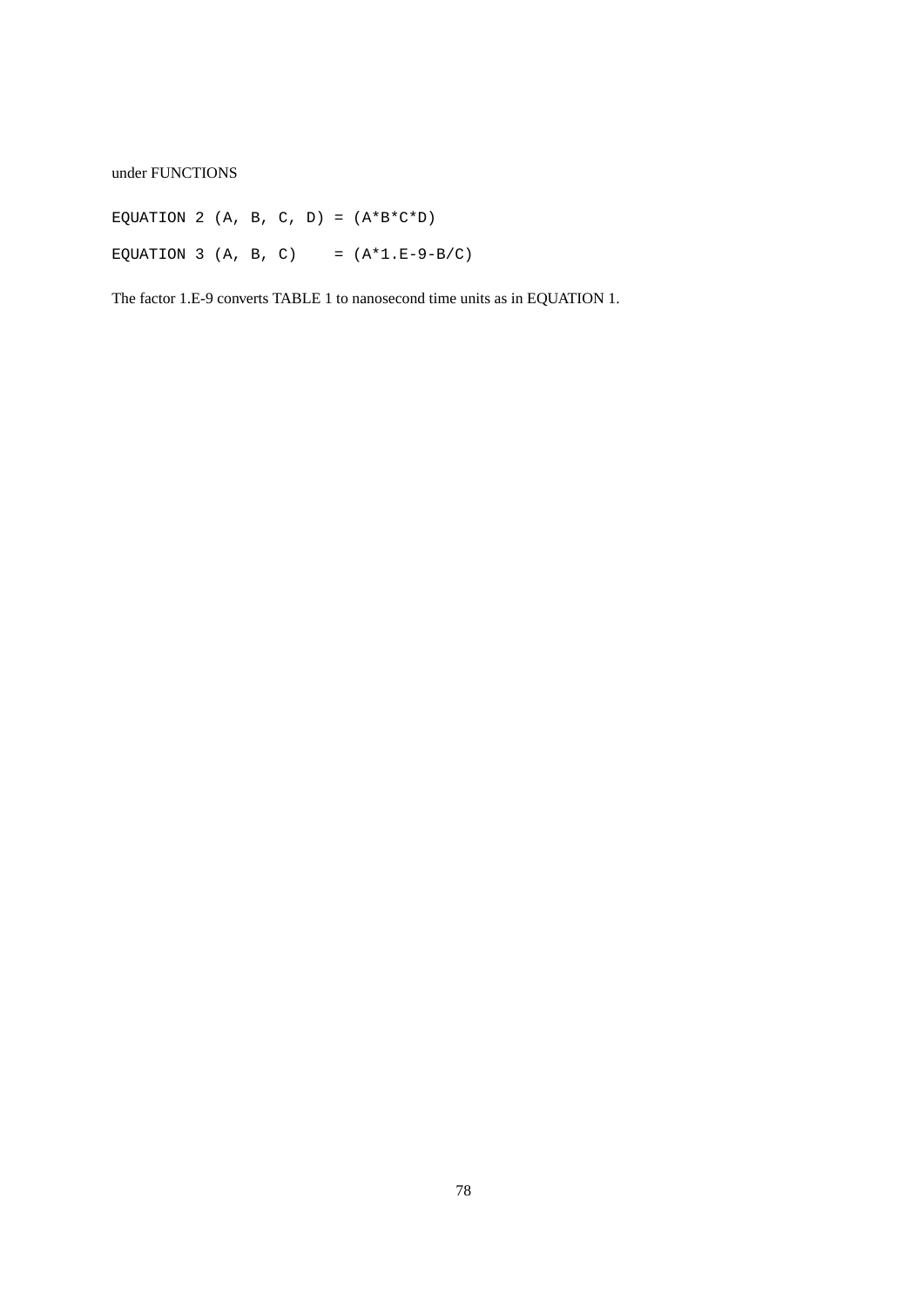# **4. Examples of SCEPTRE Use**

This subsection presents various examples which the user may use for checkout or as sample entry forms. Considerable effort was expended to make these examples as practical and, therefore, as useful as possible.

# **4.1. Example 1 - INVERTER CIRCUIT LOADED WITH RC NETWORK (A01)**

Figure 4.1 shows a schematic of an inverter circuit loaded with an RC network. It is desired to analyze the effects of a transient radiation environment on this circuit. The forcing function will be the primary photocurrent appropriate to the environment. Two reruns are to be made and these differ from the master run only in the magnitude of the photocurrent (effectively applying an upper and lower tolerance to the  $I_{pp}$ ). The stored model feature will not be used, and the initial conditions will be supplied as known quantities; therefore, the mode of analysis will be transient only.



Figure 4.1.: Example 1 Schematic Diagram, SCEPTRE form

Here J1 and J2 represent the transistor junctions, JA and JB represent the conventional current-controlled current generators of the Ebers-Moll equivalent circuit, and JX represents the primary photocurrent caused by the effects of the radiation on the transistor in the inverter.

A valid sequence of cards would be:

```
CIRCUIT DESCRIPTION
A01: INVERTER CIRCUIT LOADED WITH RC NETWORK
 ELEMENTS
   E1, 7-1 = 10E2, 1-6 = 10CE, 3-1 = EQUATION 1 (5., 70., J1)
    CC, 3-4 = EQUATION 1 (8., 370., J2)
    C1, 5-1 = 500
```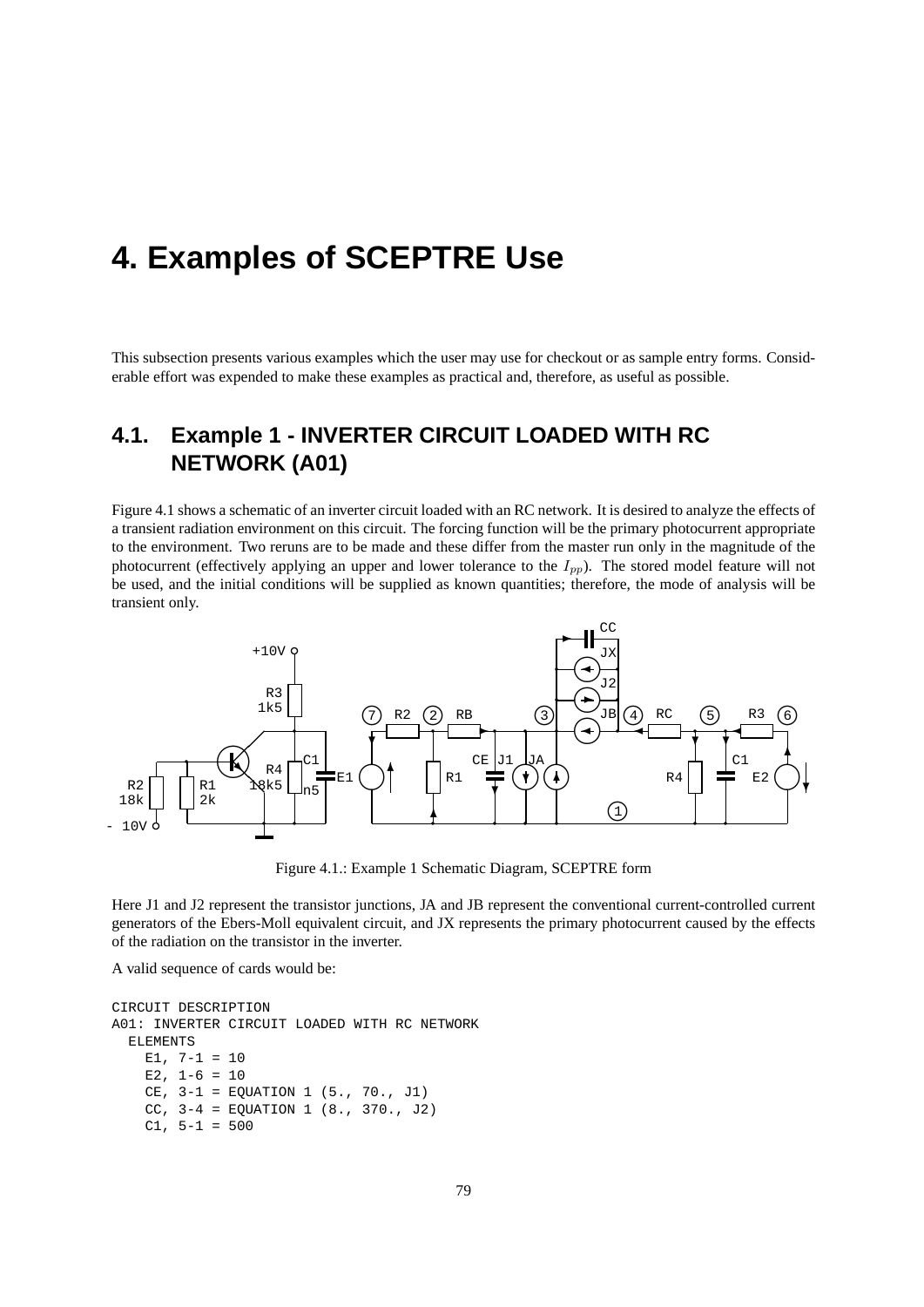```
R1, 1-2 = 2R2, 2-7 = 17R3, 6-5 = 1.5R4, 5-1 = 18.5RB, 2-3 = .3RC. 5-4 = .015J1, 3-1 = DIODE EQUATION (1.E-7, 35.)
   J2, 3-4 = DIODE EQUATION (5.E-7, 37.)
   JA, 1-3 = .1 * J2JB, 4-3 = .98 * J1JX, 4-3 = TABLE 1 (TIME)OUTPUTS
   VCE, VCC, VC1, IR3, J1
 INITIAL CONDITIONS
   VC1 = 9.25VCE = -1VCC = -10.25FUNCTIONS
   TABLE 1
     0, 0
     40, .8
     100, .5
     200, .25
     500, 0
     600, 0
   EQUATION 1 (A,B,C) = (A + B * C)RUN CONTROLS
   INTEGRATION ROUTINE = TRAP : original intgr. routine
   ; INTEGRATION ROUTINE = IMPLICIT ; much more faster
   STOP TIME = 800
RERUN DESCRIPTION (2)
 FUNCTIONS
   TABLE 1 = 0, 0, 040, 1.2, .4
           100, .75, .25
           200, .375, .125
           500, 0, 0
           600, 0, 0
END
```
The results of the master run indicate that the inverter turned on at about 48 nanoseconds (base-emitter junction forward biased) and returned to the OFF condition at about 135 nanoseconds. Since the degree of turn-on was small (maximum positive VBE  $\approx 0.26V$ ), the transistor never approached saturation in this environment. The voltage excursion seen by the RC network was about 0.18 volt.

A reproduction of the plotter output for the voltage across capacitor CE (or VBE) is enclosed, figure 4.2.

The first rerun effectively included the effects of a 50 percent increase in  $I_{pp}$  as reflected in the modified TABLE 1. The increased effects on the base-emitter junction voltage are shown. The second rerun effectively included the effects of a 50 percent decrease in  $I_{pp}$  and the corresponding reduced circuit reaction can be seen.

# **4.2. Example 2 - TRANSFORMER COUPLED AMPLIFIER (A02)**

The schematic of an emitter follower-common emitter combination driving an output transformer with a resistive load is shown in figure 4.3.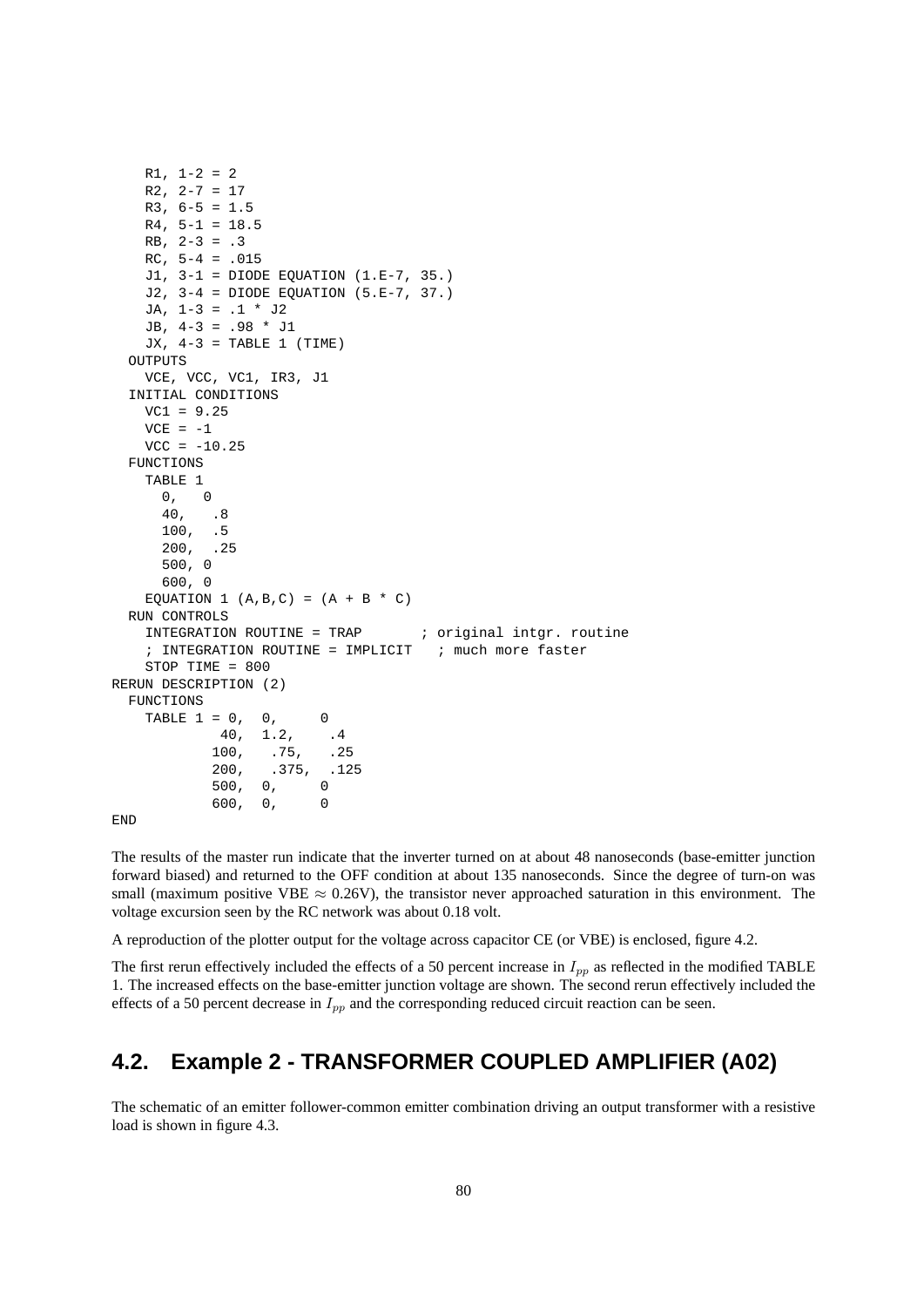

Figure 4.2.: Example 1 outputs

The circuit will be driven by a ramp voltage input coupled through a capacitor. For this example, it will be assumed that the user wishes to permanently store a transistor model and to use this model for both circuit transistors. The initial conditions will be computed along with the transient solution. No reruns will be made.

A few remarks about this run are in order. It happened that the stored model that was used for this run was also stored along with the run, but it could as well have been stored at some previous time. Only three quantities are requested for plotting (VR6, VL1, VL2) under the main program, but in addition to these, the user will get six more from the stored models (VCE, VCC, J1 for each transistor). Four instructions are included under RUN CONTROLS. The first is the problem duration which must be supplied whenever the transient program is used. The second is a five-minute limit on the amount of computer solution time that can be expended, and the third entry requests that the initial conditions be computed and then used for the start of the transient run. The fourth is an increase in the maximum print points to assure that every solution point is printed out. Note that a change has been made in the stored model to use a lower current gain for the second transistor.

The input voltage caused a conduction pulse in both transistors. The conduction of the second stage caused a voltage pulse in the primary of the transformer which was reflected into the secondary as a 1.6 volt swing. The transient in the secondary had almost abated by the problem duration time of 500 nanoseconds, even though significant current levels remained in the two transistors. The plots of the transformer primary and secondary voltages are given in figure 4.4.

```
MODEL DESCRIPTION
MODEL 2N9999AA (PERM) (B-E-C)
ELEMENTS
```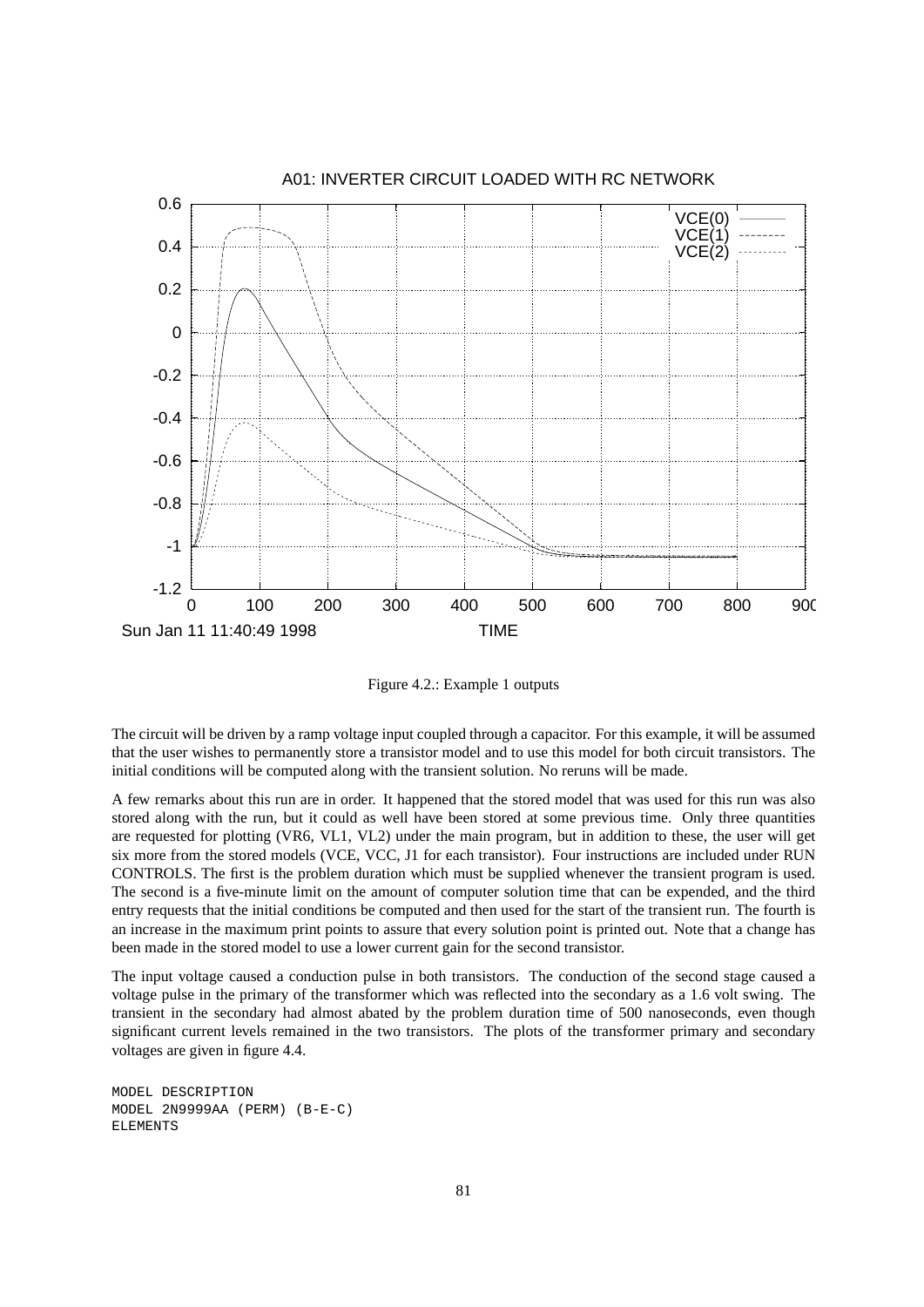

Figure 4.3.: Schematic of the transformer coupled amplifier, transistor model

```
CE,B-E=EQUATION 1(5.,40.,TABLE 1(VCE))
 CC,B-C=EQUATION 1(10.,400.,TABLE 2(VCC))
 J1,B-E=DIODE TABLE 1
 J2,B-C=DIODE TABLE 2
 J3,C-B=P1*J1
DEFINED PARAMETERS
 P1=.98
OUTPUTS
 VCE, VCC, J1, PLOT
FUNCTIONS
 EQUATION 1(A,B,C)=(A+B*C)DIODE TABLE 1
    0,0,.3,0,.65,.05,.7,.6,.72,1.4,.73,2,.74,3.4,.77,10,.8,22
 DIODE TABLE 2
    0,0,.58,0,.62,.4,.64,1,.66,2,.67,3,.69,7,.7,12
CIRCUIT DESCRIPTION
A02: transformer coupled amplifier
ELEMENTS
 E1, 1-2=TABLE 1(TIME)DERIVATIVE E1=TABLE DE1
 E2, 1-4=20CZ,2-3=1E3
 CX, 5-6=1E3R1, 4-3=30R2,3-1=20
 R3, 5-1=2R4.4-6=240R5, 4-7=3.3R6, 9-1=1.8T1,3-5-4=MODEL 2N9999AA (PERM)
 T2,6-1-8=MODEL 2N9999AA (PERM,CHANGE P1=.975)
 L1,7-8=100
 L2,9-1=900
```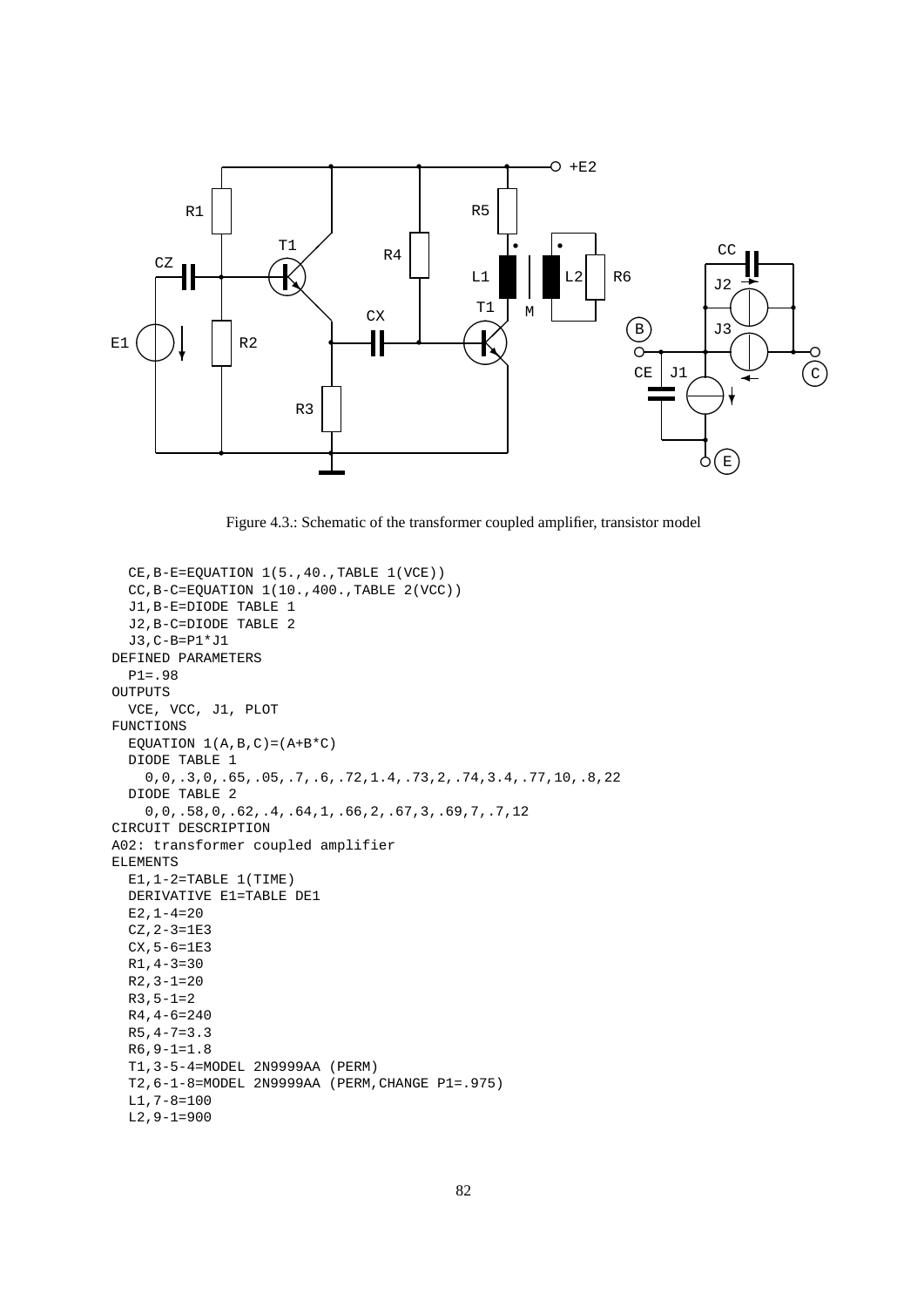```
M,L1-L2=299.7
OUTPUTS
  VR6,VL1,VL2
FUNCTIONS
  TABLE 1
    0,0,50,.5,100,.5
  TABLE DE1
    0,.01,50,.01,50,0,100,0
RUN CONTROLS
  STOP TIME=500, COMPUTER TIME LIMIT = 5
  RUN INITIAL CONDITIONS
  MAXIMUM PRINT POINTS = 3000
END
```


Figure 4.4.: Example 2 outputs

# **4.3. Example 3 - DARLINGTON PAIR (A03)**

The schematic of a Darlington pair appears in figure 4.5. The problem is to determine the d-c output voltage and power requirements of this circuit under nominal conditions and after the first stage transistor alpha has been degraded to various levels due to the effects of a steady-state radiation environment. Assume that the transistor model has been permanently stored at some previous time.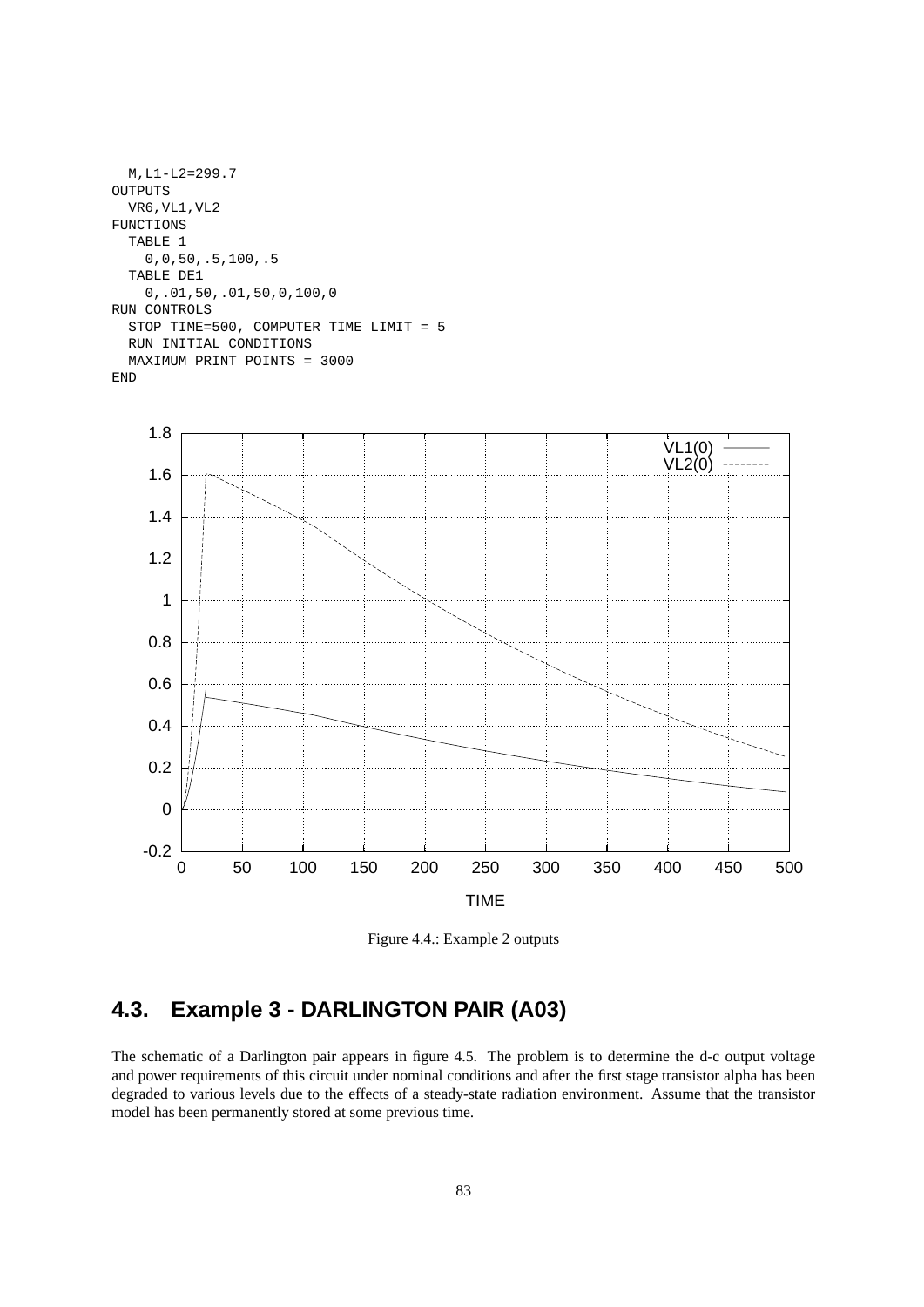

Figure 4.5.: Schematic of the Darlington Pair

```
MODEL DESCRIPTION
MODEL 2N706A (PERM) (B-E-C)
  ELEMENTS
    CE, 1-E = Q1(5., 70., J1)CC, 1-2 = Q1(8., 370., J2)RB, B-1 = .3
    RC, C-2 = .015J1, 1-E = DIODE EQUATION(1.E-7,35.)
    J2, 1-2 = DIODE EQUATION(5.E-7,37.)
    JA, E-1 = .1*J2
    JB, 2-1 = P1*J1
    JX, 2-1 = 0DEFINED PARAMETERS
    P1 = 0.98
  FUNCTIONS
    Q1(A, B, C) = (A+B*C)
```
The Rerun feature will be used to accommodate the additional runs that are required for the degraded alpha versions.

A valid sequence of cards for example 3 would be as follows:

```
CIRCUIT DESCRIPTION
A03: Darlington pair
 ELEMENTS
   EC , 1-6 = 10EIN , 1-2 = 1R1 , 2-3 = 20R2 , 6-5 = 5R3, 4-1 = 200
   R4 , 8-1 = .4
   R5, 6-7 = 1T1 , 3-4-5 = MODEL 2N706A (PERM)
   T2 , 4-8-7 = MODEL 2N706A (PERM)
 DEFINED PARAMETERS
```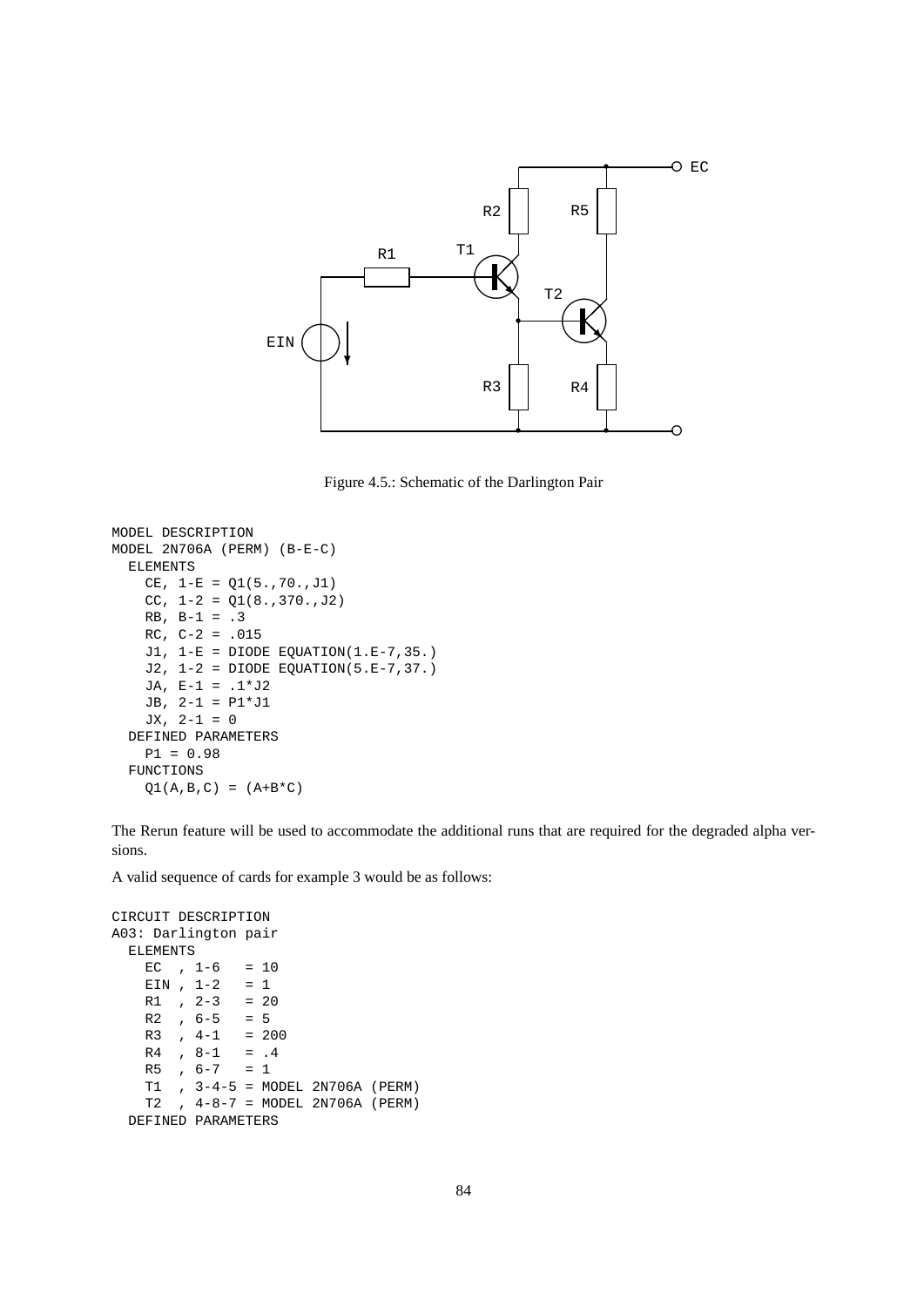| $VCET1 = 3.3818865E-01$<br>$VCCT1 = -8.9376695E+00$<br>$VCET2 = 4.4221916E-01$<br>$VCCT2 = -8.8226781E+00$ |                                                                                                               | $VCET1 = 3.3696571E-01$<br>$VCCT1 = -8.9570427E+00$<br>$VCET2 = 4.4077602E-01$<br>$VCCT2 = -8.8603292E+00$ |                                                                                                                                                                               |  |
|------------------------------------------------------------------------------------------------------------|---------------------------------------------------------------------------------------------------------------|------------------------------------------------------------------------------------------------------------|-------------------------------------------------------------------------------------------------------------------------------------------------------------------------------|--|
| <b>PEC</b><br>PEIN<br>VR4                                                                                  | 5.3007344E+00<br>2.7598821E-04<br>VR3 6.5620879E-01<br>2.1082735E-01                                          | RERUN<br>PEC<br>VR 3<br>VR4                                                                                | RESULTS OF INITIAL CONDITION COMPUTATIONS RESULTS OF INITIAL CONDITION COMPUTATIONS<br>$\mathcal{L}$<br>5.0340188E+00<br>PEIN 9.2654405E-04<br>6.4422545E-01<br>2.0044292E-01 |  |
| $VCET1 = 3.3769191E-01$<br>$VCCT1 = -8.9456210E+00$<br>$VCET2 = 4.4163421E-01$<br>$VCCT2 = -8.8381601E+00$ | I/C TRANSIENT VALUES AT TIME EOUALS ZERO: VCET1 = 3.3626101E-01                                               | $VCCT1 = -8.9679012E+00$<br>$VCET2 = 4.3993970E-01$<br>$VCCT2 = -8.8813264E+00$                            | I/C TRANSIENT VALUES AT TIME EQUALS ZERO:                                                                                                                                     |  |
| RERUN<br>1<br><b>PEC</b><br>PEIN<br>VR <sub>3</sub><br>VR4                                                 | RESULTS OF INITIAL CONDITION COMPUTATIONS<br>5.1910074E+00<br>5.4289718E-04<br>6.5128728E-01<br>2.0655488E-01 | RERUN<br>PEC<br>PEIN<br>VR4                                                                                | RESULTS OF INITIAL CONDITION COMPUTATIONS<br>3<br>4.8854795E+00<br>1.2915639E-03<br>VR3 6.3752024E-01<br>1.9466077E-01<br>SIMULATION PROGRAM HAS TERMINATED                   |  |

Figure 4.6.: Example 3 Output Listings

```
PEC = X1 (EC*IEC)
    PEIN= X2 (EIN*IEIN)
 OUTPUTS
    PEC,PEIN,VR3,VR4
 RUN CONTROLS
   RUN INITIAL CONDITIONS ONLY
RERUN DESCRIPTION (3)
 DEFINED PARAMETERS
   P1T1= .96, .93, .9
END
```
The RUN INITIAL CONDITIONS ONLY entry ensures that no transient computations will be made. The Newton-Raphson process will iterate to the final DC solution for the master run; then do the same for each of the reruns in turn.

Figure 4.6 shows the results of the master run and the three reruns in tabular form. There is little change between the results of the master run and the reruns because of the inherent stability of the circuit. The power supplied from the input source EIN increases successively in the reruns because the reduced alpha of the first stage permits more input current.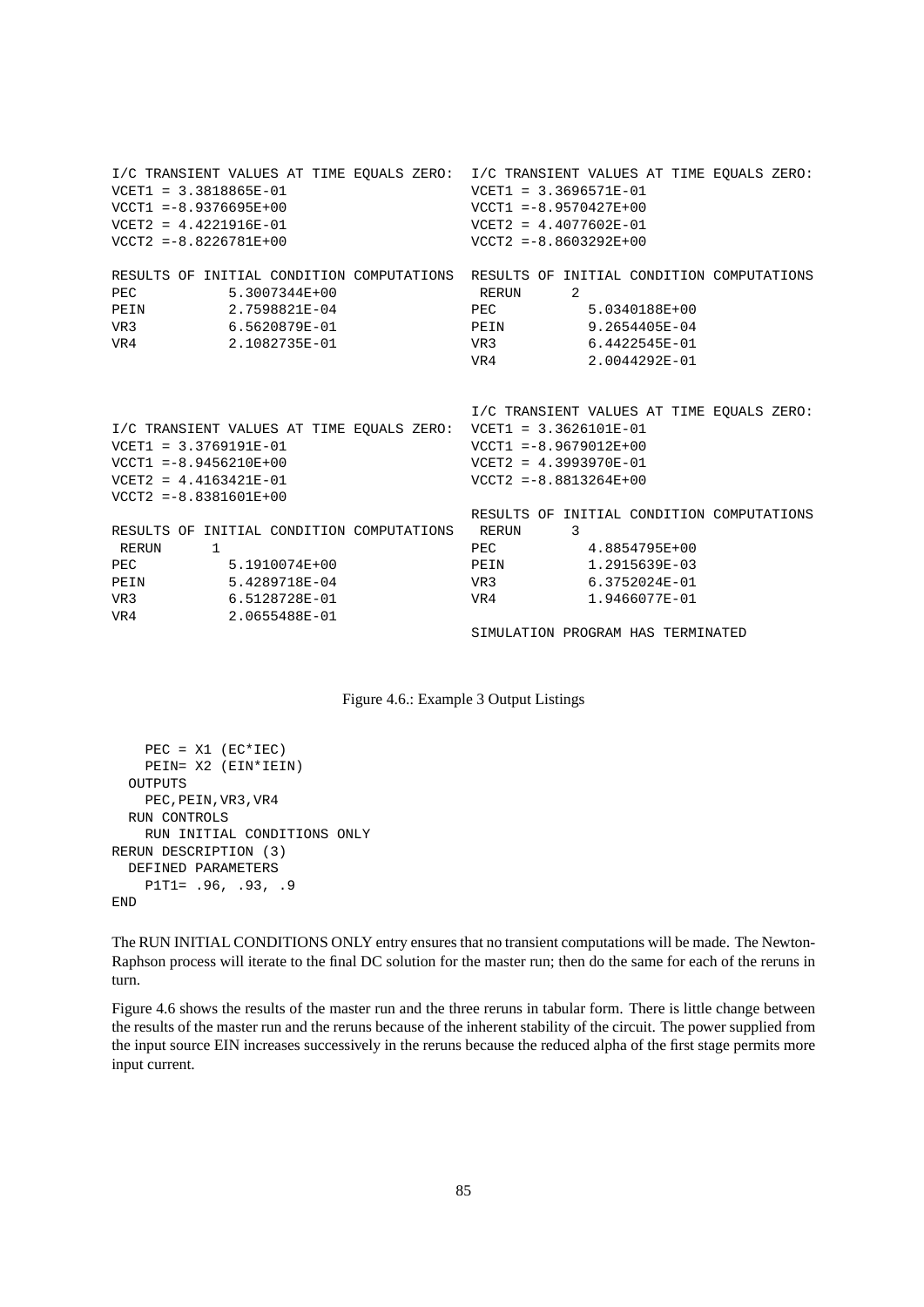# **4.4. Example 4 - USE OF SMALL SIGNAL EQUIVALENT CIRCUIT (A04)**



Figure 4.7.: Schematic of Example 4, Low Frequency h Parameter Equivalent Circuit

This example is intended to illustrate the proper use of one of a class of small signal equivalent circuits with SCEP-TRE. Figure 4.7 shows the schematic of a two-stage linear RC coupled amplifier. Let it be desired to determine the response of this circuit to a low amplitude 100 kHz sinusoidal input.

The low frequency small signal h parameter equivalent circuit shown in figure 4.7 will be temporarily stored. As is customary in the use of this type of equivalent circuit, all d-c power supplies will be grounded since only the a-c excursion around each of the individual operating points is of interest The automatic termination feature is invoked to halt the run if the voltage across the load resistor of the second stage reaches 20 volts.

A valid input sequence for Example 4 would be:

```
MODEL DESCRIPTION
 MODEL SS1 (TEMP) (B-E-C)
   ELEMENTS
     EA, E-X = .0005 * VR2R2, C-E = 2000R1, B-X = .3JB, C-E = 50. * IR1
CIRCUIT DESCRIPTION
A04 : small signal equivalent circuit
 ELEMENTS
    E1, 1-2 = X1(.001*DSIN(.000628*TIME))
    C1, 2-3 = 5E6C2, 4-5 = 5E6RB1,3-1 = 100
   RL1, 1-4 = 1RB2,5-1 = 100RL2, 1-6 = 1T1, 3-1-4 = MODEL SS1
   T2, 5-1-6 = MODEL SS1
 OUTPUTS
    VRL1, VRL2, VC1, VC2
 RUN CONTROLS
    STOP TIME = 30000
```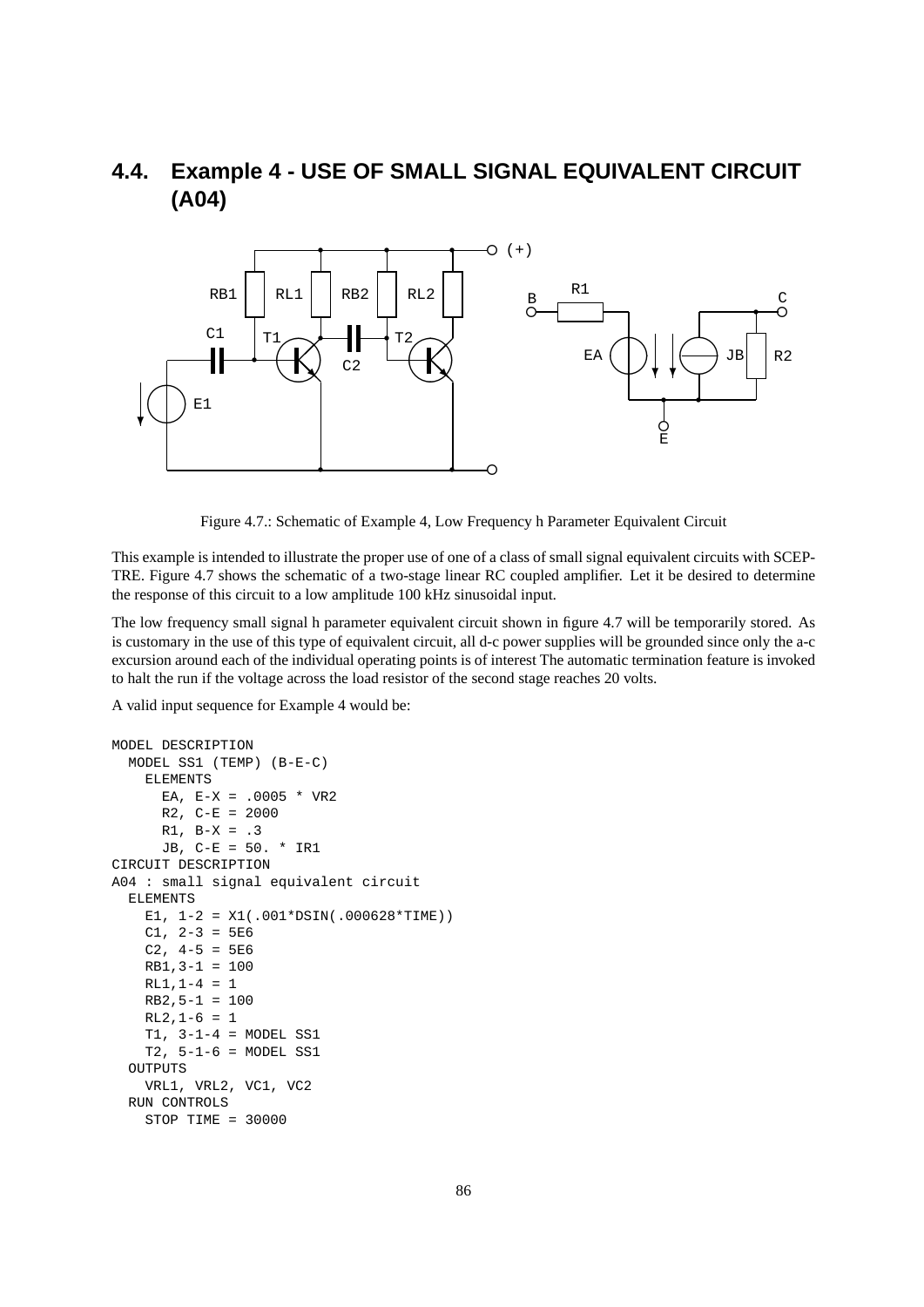```
INTEGRATION ROUTINE = TRAP
    TERMINATE IF (VRL2 .GE. 20.)
END
```


Figure 4.8.: Plot of VRL1 versus TIME

Since the frequency of the input sinusoid is 100 kHz, its period is 10,000 nanoseconds. The problem duration has been set to 30,000 nanoseconds to accommodate three cycles of the input wave. Output plots for the voltages across the two load resistors are shown in figures 4.8 and 4.9. The latter waveshape peaks at about 6.6 volts which indicates that this circuit has an overall voltage gain of 6600 at this frequency. The automatic termination condition was never activated since VRL2 remained below 20 volts throughout the run. It is worth noting that the input sinusoid, E1, was entered directly under ELEMENTS as a direct math expression and its value is completely enclosed in parentheses (see subsection 2.2.2). An equation could have been referenced for E1 and then subsequently defined under FUNCTIONS, but this was not done for this run.

# **4.5. Example 5 - SOLUTION OF SIMULTANEOUS DIFFERENTIAL EQUATIONS (A05)**

This example is intended to illustrate the flexibility of SCEPTRE through the special use of the DEFINED PA-RAMETERS section. Assume that the user has the problem of solving the following set of first order, simultaneous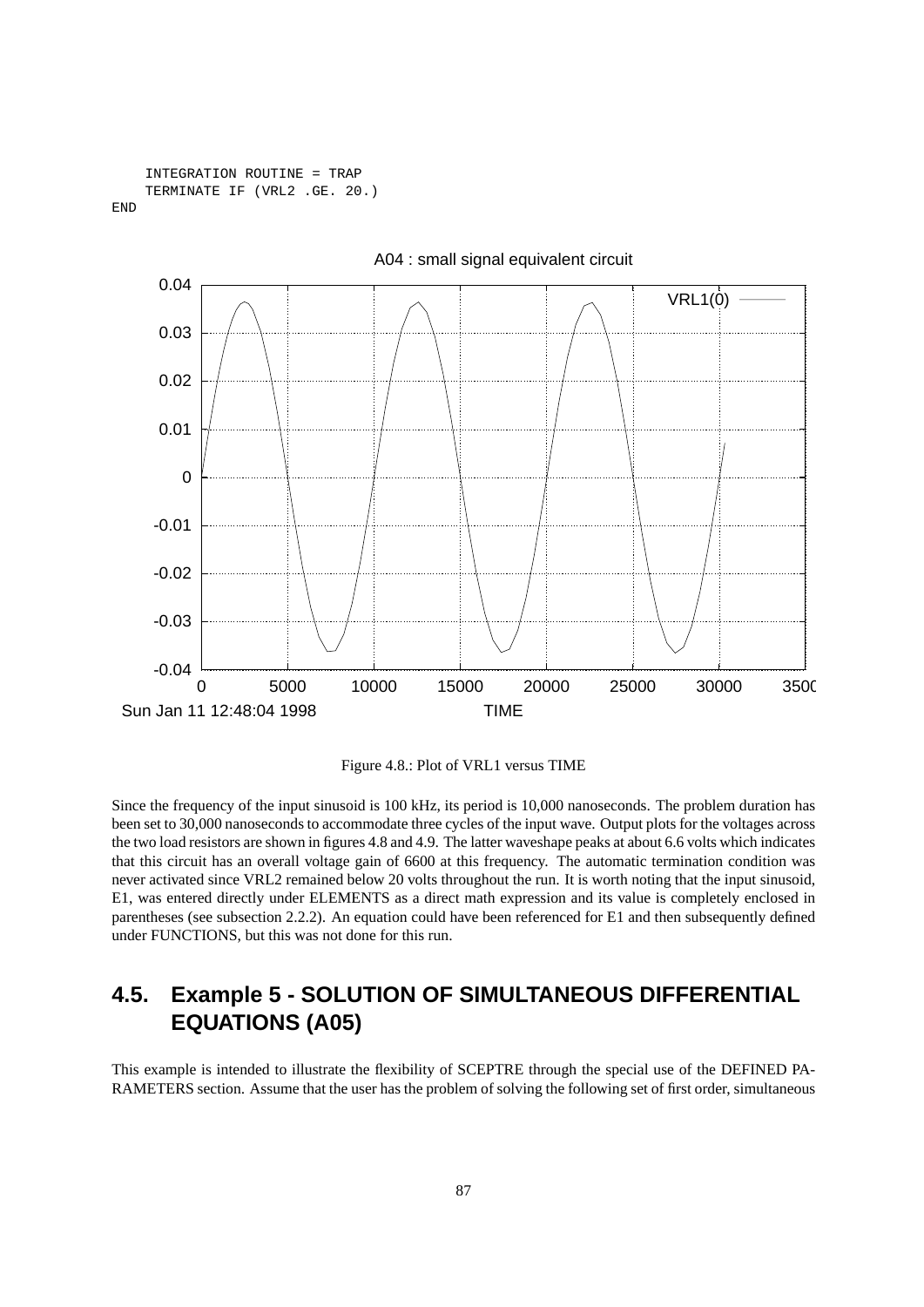

Figure 4.9.: Plot of VRL2 versus TIME

differential equations that may be entirely independent of any electrical network:

 $\dot{x} = -6x +5y +10$  $\dot{y} = 5x -7y +2z$  $\dot{z} = 0.2y -0.2z -0.5$ 

with  $X(O) = 6$ ,  $Y(O) = 5$ ,  $Z(O) = 4$  as initial conditions. Note, since the derivatives of PX, PY and PZ (DPX, DPY, DPZ) are entered, PX, PY and PZ will be updated at each integration step. Only capacitor voltages and inductor currents are entered under the INITIAL CONDITIONS subheading.

The user may enter each of the derivatives under DEFINED PARAMETERS in explicit form. A proper sequence would be:

```
CIRCUIT DESCRIPTION
A05: Solution of simultaneous differential equations
DEFINED PARAMETERS
 DPX = EQUATION 1 (PX, PY)
 DPY = EQUATION 2 (PX, PY, PZ)
 DPZ = EQUATION 3 (PY, PZ)
 PX = 6PY = 5
 PZ = 4
```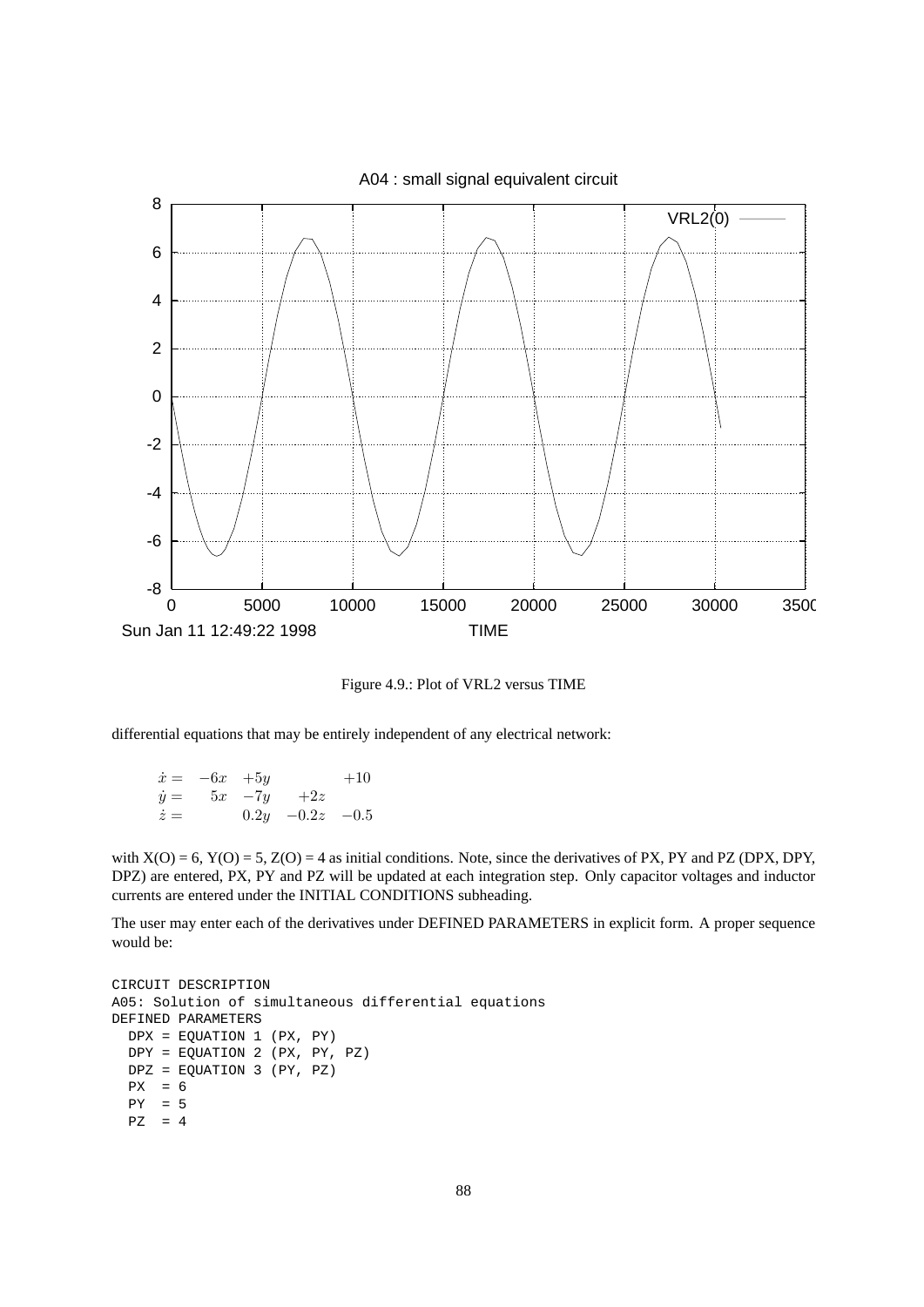```
OUTPUTS
 PX(X), PY(Y), PZ(Z), XSTPSZ
FUNCTIONS
 EQUATION 1 (A, B) = (-6.*A+5.*B+10.)EQUATION 2 (A, B, C) = (5.*A-7.*B+2.*C)EQUATION 3 (A, B) = (.2*A-.2*B-.5)RUN CONTROLS
  INTEGRATION ROUTINE = TRAP
 STOP TIME = 100
END
```
Note that the initial values of each of the variables X, Y and Z have been entered as  $PX = 6$ ,  $PY = 5$ , and  $PZ = 4$ , respectively. The differential equations themselves are entered under DEFINED PARAMETERS in the language given in subsection 2.2.3. The quantities  $X$ ,  $Y$ , and  $Z$  will be treated in the same manner as would the state variables of the general transient problem and, therefore, these equations will be subjected to the same step size limitations in whatever integration routine is used. These quantities are explicitly labeled as X, Y, and Z because of the format used under OUTPUTS (see subsection 2.2.4). The step size is output through the use of the internal name XSTPSZ (see table 2.11).

### **4.6. Convolution example**

### **4.6.1. General**

A transient run utilizing the Convolution mode requires that a single entry for each convolution kernel (see Appendix A.8) be inserted under the CIRCUIT DESCRIPTION subheading ELEMENTS. Each of the two convolution models is made up of two elements, a variable source and a variable resistor. The impedance model consists of a resistor-voltage source in series, and the admittance model consists of a resistor-current source in parallel. Convolution can be performed with either type, or with a mixture of types. The following illustrates the appropriate card entry for each model. Consider the situation shown in figure 4.10. Assume that a larger network circuit was partitioned and an interface created which requires three impulse response functions. Further assume that the three functions, KH, have previously been obtained and are given as tabular functions of time, and that they reside on Disk 12 in the proper format<sup>1</sup>.

### **4.6.2. Convolution impedance mode**

The three functions KHAB, KHBC and KHAC, given in figure 4.10, represent impedance functions. They are identified with the arbitrarily preassigned integers 1001, 2002 and 3003 (see figure 4.11).

**NOTE:** That integers are written as constants (i.e., followed by decimal points) when used as arguments in function statements.

The appropriate entries are:

```
KHAB, A-B = FCONVE (1001.)KHBC, B-C = FCONVE (2002.)KHAC, A-C = FCONVE (3003.)
```
 $1$ Disk 12 has been preassigned for this purpose, and the required format and preparation instructions are given in Appendix A.8.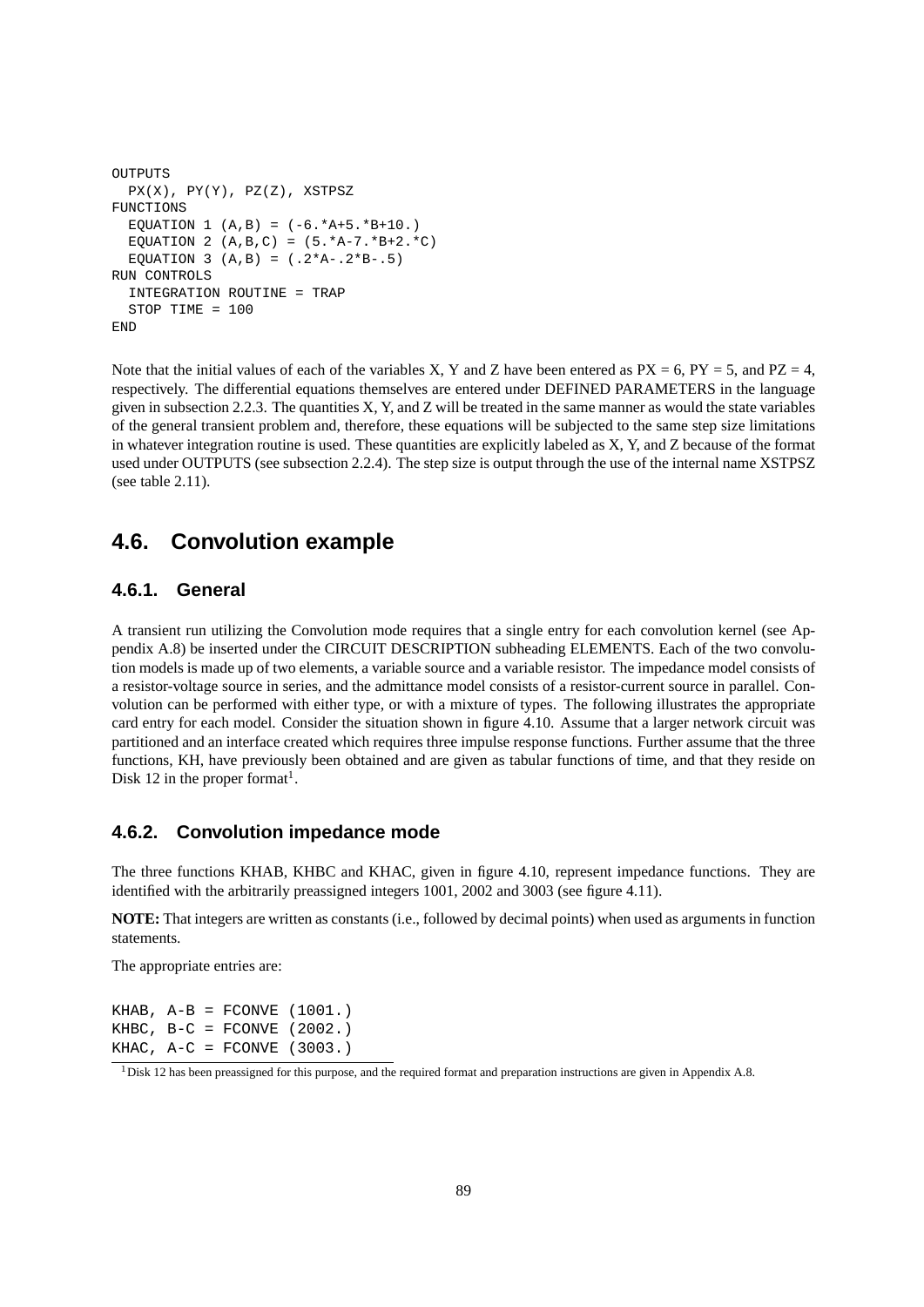

Figure 4.11.: Convolution Representation Using Series Impedance Elements

The order of these entries is immaterial. Each entry is sufficient to cause SCEPTRE to insert, internally, the corresponding two elements associated with the model. The suffix, E, in the subroutine name FCONVE is a reminder that the impedance model contains a voltage source. The internally created node name will be given the kernel's four-character identifier, and the names for the resistor and voltage source are created by prefixing an R and E, respectively, to the kernel's identifier. Thus, the user can always know the correct name for each new element, and can thereby obtain these (and/or their voltage or current) under OUTPUTS if he so desires.

#### **4.6.3. Convolution admittance mode**

The three functions KHAB, KHBC and KHAC given in figure 4.10, represent admittance functions. They are identified, respectively, with the following arbitrarily preassigned integers 1101, 1102 and 1103 (see figure 4.12).

```
KHAB, A-B = FCONVJ (1101.)
KHBC, B-C = FCONVJ (1102.)
```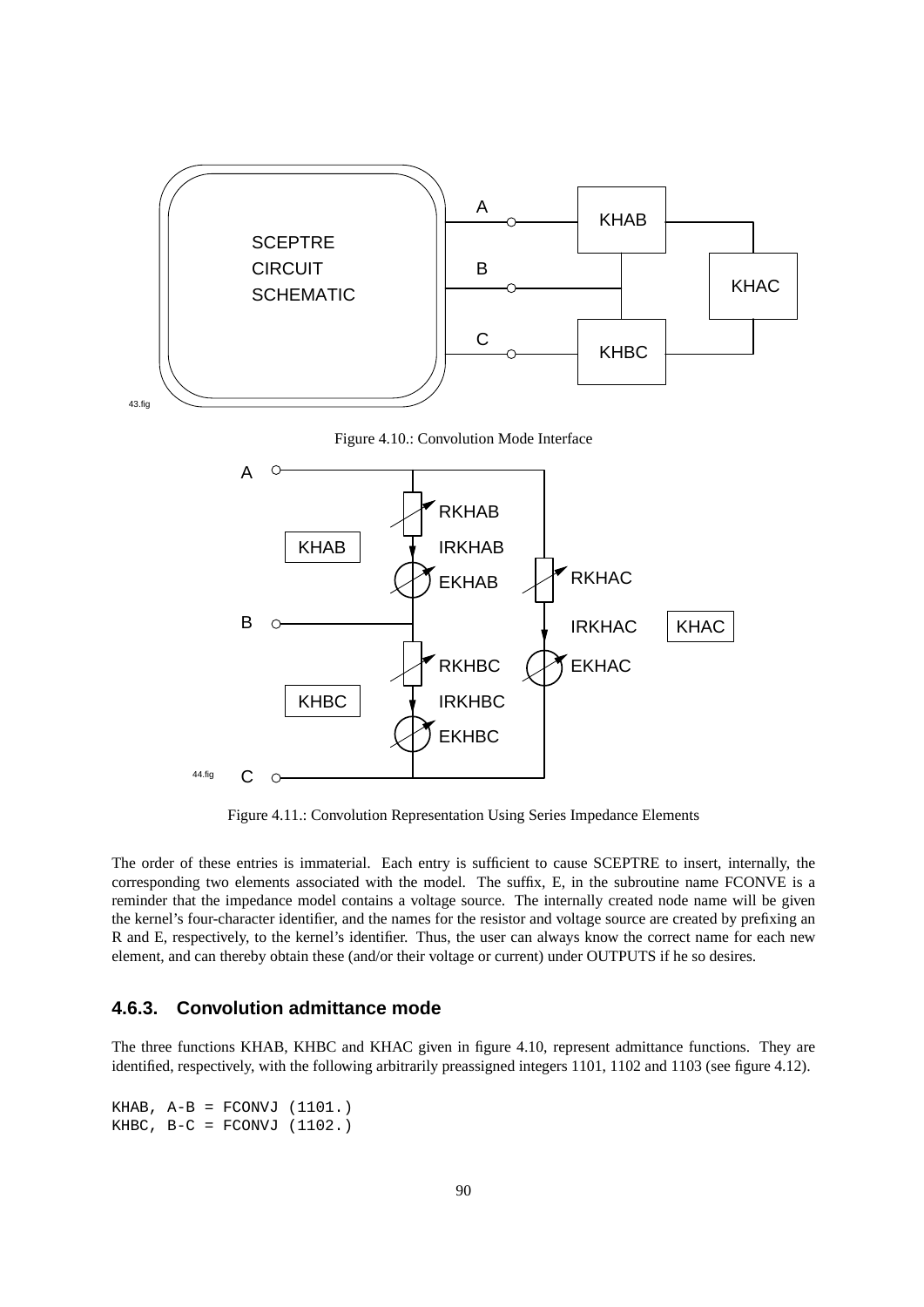

Figure 4.12.: Convolution Representation Using Parallel Admittance Elements

KHAC, A-C - FCONVJ (1103.)

The suffix J in the subroutine name FCONVJ is a reminder that the admittance model contains the current source. The names for the resistor and surrent source are automatically created by prefixing an R and J, respectively to the kernel identifier.

### **4.6.4. Sample problem**

This paragraph illustrates a way the Convolution mode may be used, and gives the appropriate CIRCUIT DE-SCRIPTION cards to illustrate how it is set up. A transient run was first made on the reference circuit (shown in figure 4.13), to obtain a typical output for later comparison.

```
CIRCUIT DESCRIPTION
A06A: CONVOLTION REFERENCE EXAMPLE DESCRIPTION (FIG. 47)
ELEMENTS
 E1, 0-1 = Q1 (TIME)
 R1, 1-2 = 5000.L1, 2-3 = 25.
 C1, 1-4 = 0.001R2, 3-4 = 3000.
 R3, 3-5 = 2000.R4, 4-0 = 8500.C2, 4-6 = 0.004R5, 5-6 = 11000.L2, 6-0 = 175.
 C3, 5-7 = 0.0025R6, 6-8 = 1000.RCV1, 7-8 = 12000.
         CCV1, 7-8 = 0.001LCV1, 7-8 = 1000.
         RCV2, 8-0 = 12000.
```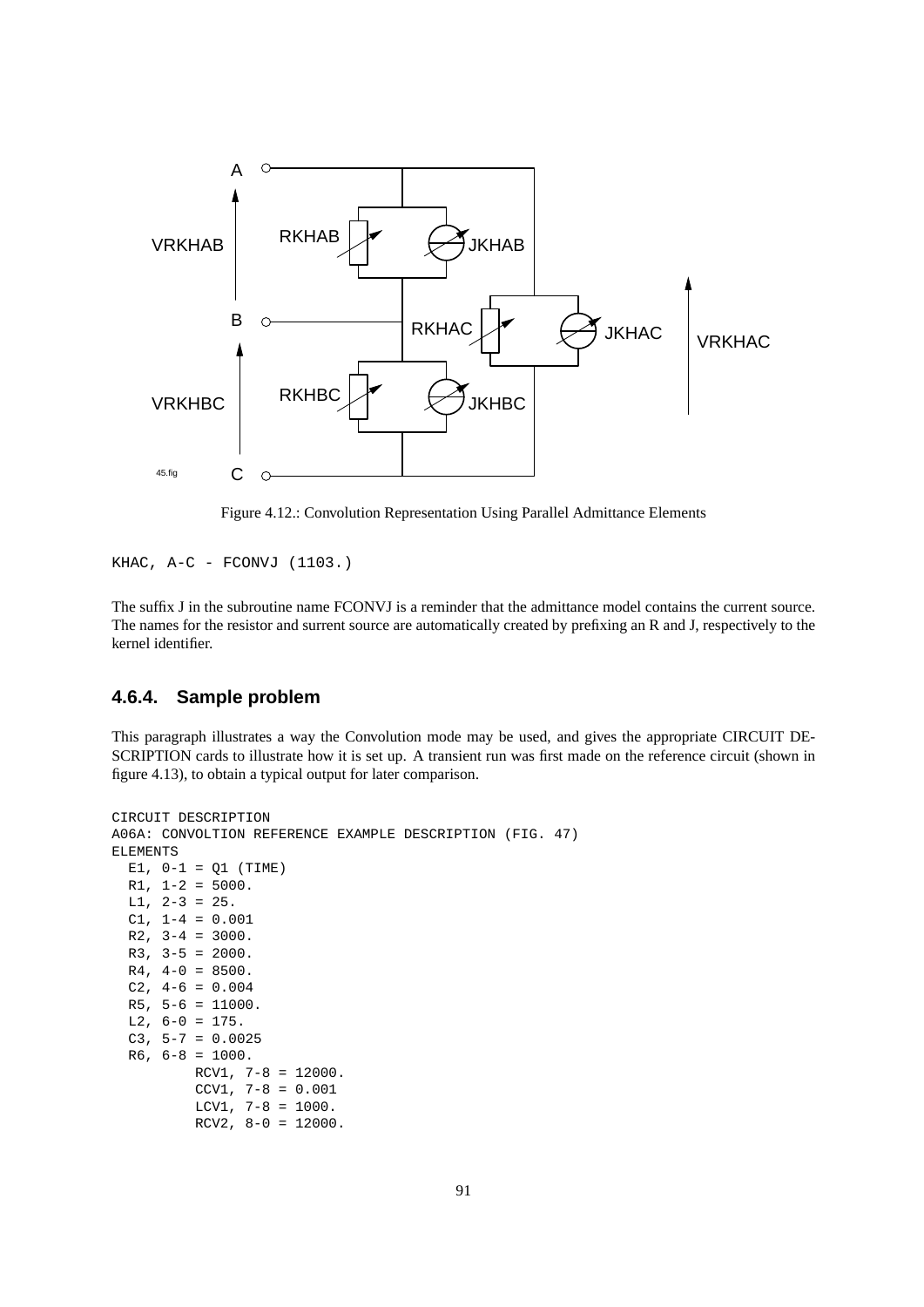

Figure 4.13.: Convolution Sample Problem Reference Schematic

```
CCV2, 8-0 = .002LCV2, 8-0 = 500.
          RCV3, 7-0 = 12000.
          CCV3, 7-0 = .0005LCV3, 7-0 = 2000.
FUNCTIONS
  Q1(T) = (10*T*DEXP(-.5*T))Q2(A, B, C) = (A+B+C)DEFINED PARAMETERS
  PCUR1 = Q2 (IRCV1,ICCV1,ILCV1)
  PCUR2 = Q2 (IRCV2, ICCV2, ILCV2)
  PCUR3 = Q2 (IRCV3,ICCV3,ILCV3)
OUTPUTS
  E1,VCCV1,PCUR1,VCCV2,PCUR2,VCCV3,PCUR3
  VR2,VR4
RUN CONTROLS
  INTEGRATION ROUTINE = RUK
  STOP TIME = 4.7
  MAXIMUM STEP SIZE = 0.015
END
```
The output chosen for this problem, VCCV2, is given in Figure 4.14.

Next, in order to establish the Convolution mode, three blocks of circuitry were removed from this reference circuit. Each removed portion had a known analytic spectral representation. The impedance representation was used (see figure 4.15), and the spectra were evaluated. The inverse Fourier transforms were then taken, supplying an h(t) impedance kernel for each of the removed blocks for analysis by SCEPTRE in the Convolution mode. Disk 12 was prepared in accordance with Appendix A.8.7. A SCEPTRE CIRCUIT DESCRIPTION was prepared in accordance with the guidelines in TABLE 2.2, in paragraph 2.2.7, and in the text preceeding this sample problem.

```
CIRCUIT DESCRIPTION
A06B: CONVOLUTION, IMPEDANCE MODEL
ELEMENTS
 E1, 0-1 = 01 (TIME)
 R1, 1-2 = 5000.
```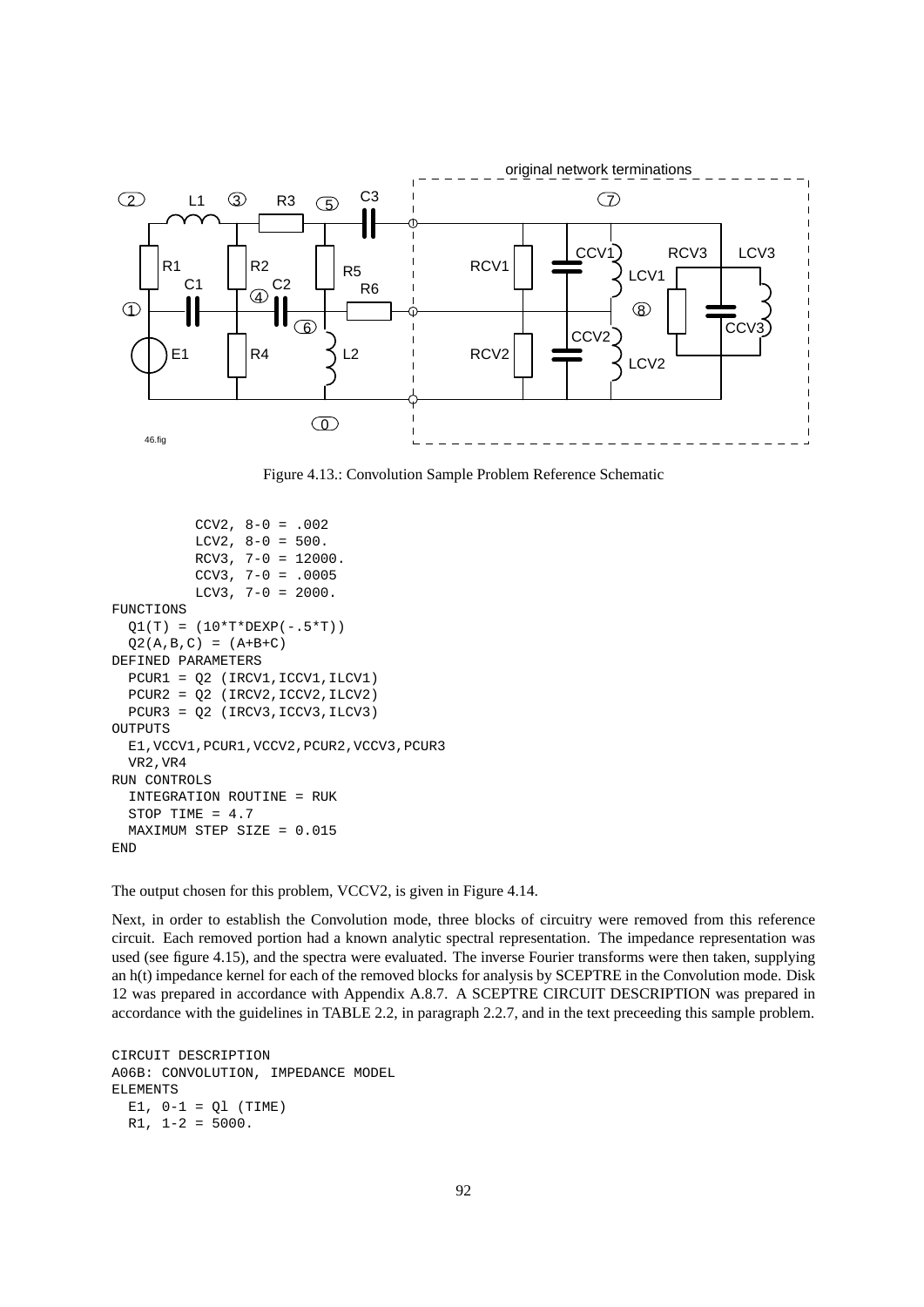

Figure 4.14.: Convolution Reference Example Output



Figure 4.15.: Convolution Example, Impedance Model Schematic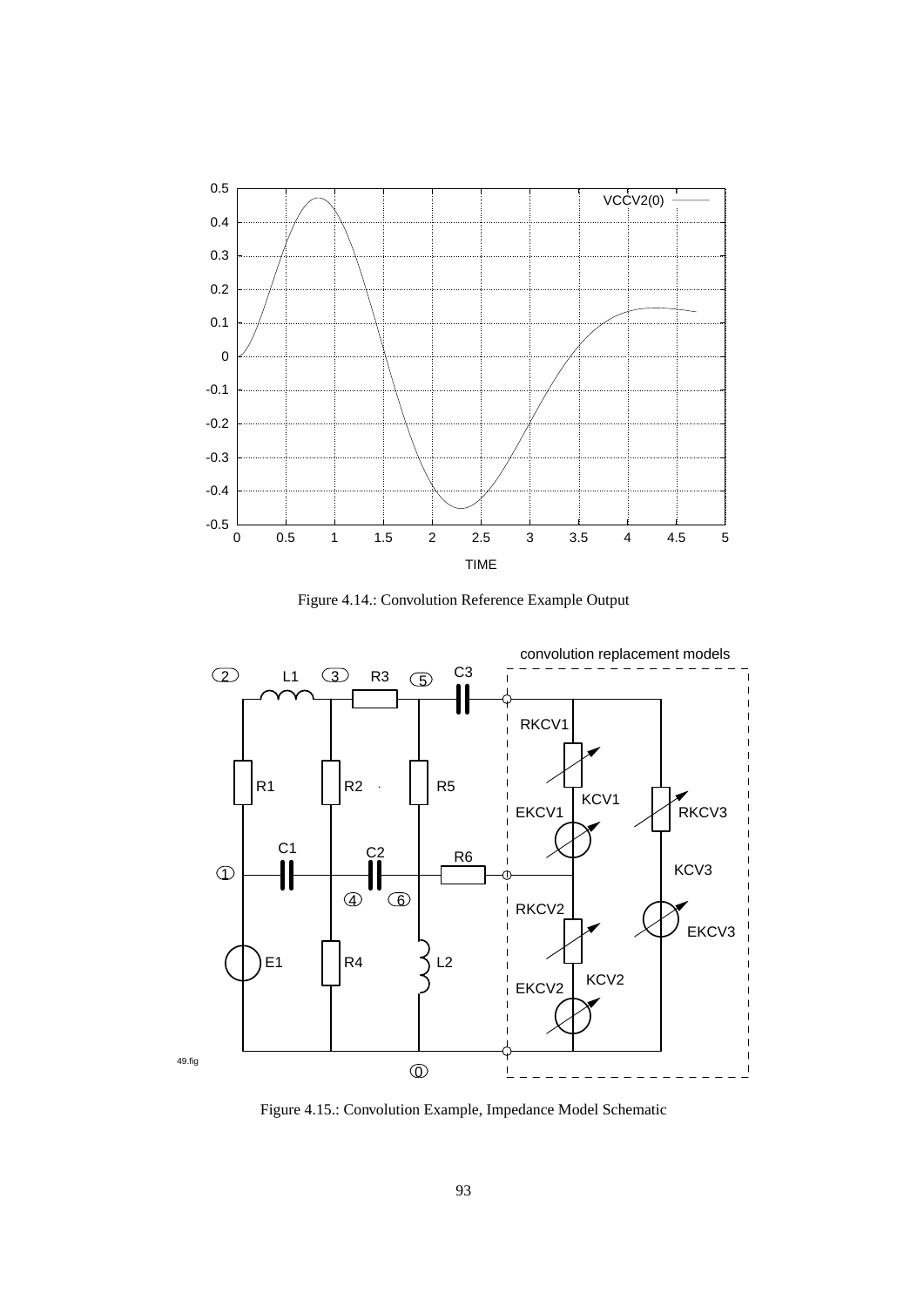# Plot not available!

Figure 4.16.: Convolution Sample Problem Output

```
L1, 2-3 = 25.C1, 1-4 = .001R2, 3-4 = 3000.R3, 3-5 = 2000.R4, 4-0 = 8500.C2, 4-6 = .004R5, 5-6 = 11000.
 L2, 6-0 = 175C3, 5-7 = .0025R6, 6-8 = 1000.KCV1, 7-8 = FCONVE(1001.)KCV2, 8-0 = FCONVE(1002.)KCV3, 7-0 = FCONVE(1003.)
FUNCTIONS
 Q1(T) = (10*T*DEXP(-.5*T))Q2(A, B) = (A+B)DEFINED PARAMETERS
 PVOLT1 = Q2(VRKCV1, EKCV1)
 PVOLT2 = Q2 (VRKCV2, EKCV2)
 PVOLT3 = Q2(VRKCV3, EKCV3)
OUTPUTS
 E1, PLOT
 IRKCV1, IRKCV2, IRKCV3, PLOT
 PVOLT1, PVOLT2, PVOLT3, PLOT
 VR2, VR4
RUN CONTROLS
 INTEGRATION ROUTINE=RUK
 WRITE SIMUL8 DATA
 PRINT B MATRIX
 STOP TIME = 4.7
 MAXIMUM STEP SIZE = 0.15
 IMPULSE RESPONSE BUFFER = 300
 INPUT FUNCTION BUFFER = 900
END
```
Figure 4.16 shows the output voltage across the same nodes as were used for the reference circuit, figure 4.13.

## **4.7. Example 7 - USE OF MONTE CARLO (A07)**

The Darlington Pair used for Example 3 and shown in figure 4.5 is used also to demonstrate the Monte Carlo option. While all four of the DC options (Monte Carlo, Sensitivity, Worst-Case and Optimization) can be requested in a single run, they are shown separately in this and the next three examples for clarity. In each case, the complete SCEPTRE input deck is listed, and the output due to execution of the requested feature is shown.

```
MODEL DESCRIPTION
MODEL 2N706A (TEMP) (B-E-C)
```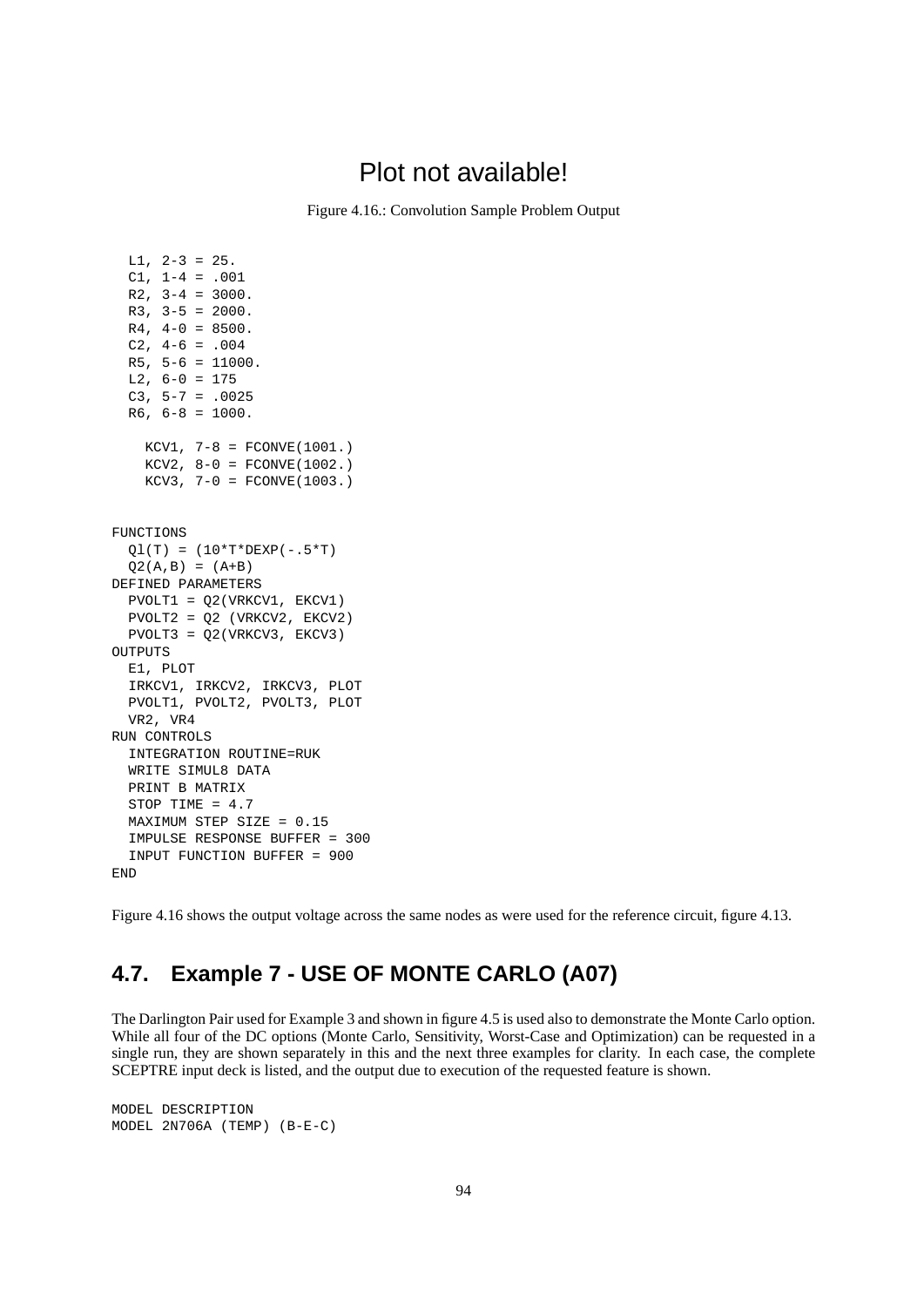```
ELEMENTS
   CE, 1-E = Q1(5., 70., J1)CC, 1-2 = Q1(8., 370., J2)RB, B-1 = .3RC, C-2 = .015J1, 1-E = DIODE EQUATION(1.E-7,35.)
   J2, 1-2 = DIODE EQUATION(5.E-7,37.)
   JA, E-1 = .1 * J2JB, 2-1 = P1*J1
   JX, 2-1 = 0DEFINED PARAMETERS
   P1 = 0.96 (0.98, 0.9)
 FUNCTIONS
   Q1(A, B, C) = (A+B*C)OUTPUTS
   VCE, VCC, J1
CIRCUIT DESCRIPTION
A07: Darlington pair, MONTE CARLO
 ELEMENTS
   EC , 1-6 = 10EIN , 1-2 = 1R1 , 2-3 = 20R2, 6-5 = 5R3, 4-1 = 200
   R4 , 8-1 = .4
   R5 , 6-7 = 1T1 , 3-4-5 = MODEL 2N706A
   T2 , 4-8-7 = MODEL 2N706A
 MONTE CARLO
   (VCET1,VCCT1,J1T1,VCET2,VCCT2,J1T2,PEC,PEIN,VR3,VR4/P1T1,P1T2)
 DEFINED PARAMETERS
   PEC = X1 (EC*IEC)
   PEIN= X2 (EIN*IEIN)
 OUTPUTS
   PEC,PEIN,VR3,VR4
 RUN CONTROLS
   RUN MONTE CARLO = 10
   RUN INITIAL CONDITIONS ONLY
END
```
In the Monte Carlo example Gaussian distribution was used (since none was requested and Gaussian is the default mode), and ten iterations were requested. The independent variables are the defined parameter P1 as used in both model T1 and model T2. Since no initial random number was specified, SCEPTRE supplied its own. Details of each iteration were not requested. If they had been, the random element and defined parameter values and the requested output values would have been listed for each run. The outputs provided, shown in figure 4.17, are the statistical parameters of the independent variables, plus a summary of the maximum, minimum, and mean and standard deviation of the requested output parameters.

### **4.8. Example 8 - USE OF SENSITIVITY (A08)**

The Darlington Pair used in Example 3 (shown in figure 4.5) is used to demonstrate the Sensitivity option. For this case, two sets of partial derivatives were requested; the first with five dependent and two independent variables and the second with four dependent and three independent variables.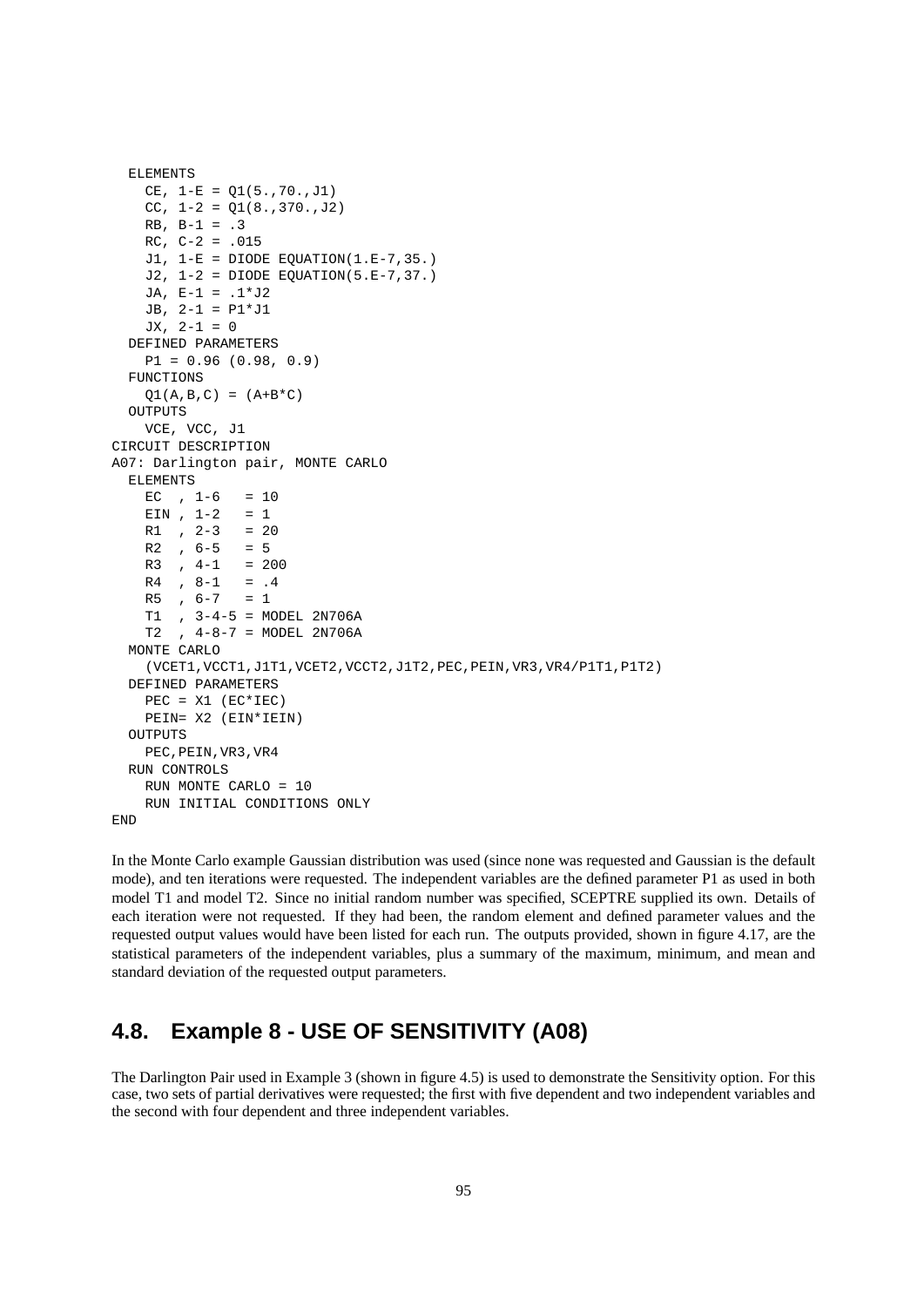I/C TRANSIENT VALUES AT TIME EQUALS ZERO:

0VCET1 = 3.5123970E-01<br>
0VCCT1 =-8.9126370E+00<br>
0VCET2 = 4.3874672E-01<br>
0VCCT2 =-8.9197511E+00

INPUTS TO MONTE CARLO

| NAME.        | NOMINAL                                                                       | LBOUND                             | UBOUND                         | ME AN                          | SIGMA                          |
|--------------|-------------------------------------------------------------------------------|------------------------------------|--------------------------------|--------------------------------|--------------------------------|
| P1T1<br>P1T2 | 9.6000000E-01<br>9.6000000E-01                                                | $9.0000000E - 01$<br>9.0000000E-01 | 9.8000000E-01<br>9.8000000E-01 | 9.4000000E-01<br>9.4000000E-01 | 1.3333333E-02<br>1.3333333E-02 |
|              | INITIAL RANDOM NUMBER =<br>DISTRIBUTION IS GAUSSIAN                           | 127263527                          |                                |                                |                                |
|              | NORMAI, MONTE CARIO TERMINATION AFTER<br>$FINAL$ RANDOM NUMBER = $1007121511$ |                                    | 10 ITERATIONS                  |                                |                                |

OBSERVED STATISTICS

| <b>INDEPENDENT</b><br>VARIABLE | NOMTNAL<br>VALUE  | MINIMUM<br>VALUE | MAXTMUM<br><b>VALUE</b> | SAMPLE<br>MEAN   | SAMPLE<br>SIGMA |
|--------------------------------|-------------------|------------------|-------------------------|------------------|-----------------|
| P1T1                           | $9.6000000E - 01$ | 9.3082453E-01    | 9.7906312E-01           | 9.5388296E-01    | 1.6480857E-02   |
| P1T2                           | 9.6000000E-01     | 9.1926269E-01    | 9.5900296E-01           | 9.4255822E-01    | 1.1320930E-02   |
| DEPENDENT                      | NOMTNAL           | MTNTMUM          | MAXTMUM                 | SAMPLE           | SAMPLE          |
| <b>VARTABLE</b>                | VALUE             | VALUE            | VALUE                   | MEAN             | SIGMA           |
| VCET1                          | 3.5123970E-01     | 3.5109792E-01    | 3.6510355E-01           | 3.5782344E-01    | 4.0157705E-03   |
| VCCT1                          | $-8.9126370E+00$  | $-8.9210128E+00$ | $-8.8596399E+00$        | $-8.8927857E+00$ | 2.2013686E-02   |
| J1T1                           | $2.1824751E - 02$ | 2.1716713E-02    | 3.5455596E-02           | 2.7726820E-02    | 3.9307541E-03   |
| VCET <sub>2</sub>              | 4.3874672E-01     | 4.3440367E-01    | 4.3795162E-01           | 4.3649493E-01    | 1.4850834E-03   |
| VCCT <sub>2</sub>              | $-8.9197511E+00$  | $-9.0300613E+00$ | $-8.9392260E+00$        | $-8.9773819E+00$ | 3.5350405E-02   |
| J1T2                           | 4.6675032E-01     | 4.0093037E-01    | 4.5394055E-01           | 4.3189852E-01    | 2.2252503E-02   |
| PEC.                           | 4.6903307E+00     | 4.0210736E+00    | 4.5616323E+00           | 4.3372422E+00    | 2.2675435E-01   |
| PEIN                           | 8.7254006E-04     | 6.3257750E-04    | $1.8368401E - 03$       | 1.2575918E-03    | 4.3076374E-04   |
| VR <sub>3</sub>                | 6.3104773E-01     | 6.0275509E-01    | 6.2660595E-01           | 6.1664745E-01    | 9.7793613E-03   |
| VR4                            | 1.8670015E-01     | 1.6037217E-01    | 1.8157624E-01           | 1.7275943E-01    | 8.9010012E-03   |

RESULTS OF INITIAL CONDITION COMPUTATIONS

| VCET1             | 3.6510355E-01    |
|-------------------|------------------|
| VCCT1             | $-8.8596399E+00$ |
| J1T1              | 3.5455596E-02    |
| VCET <sub>2</sub> | 4.3445810E-01    |
| VCCT2             | $-9.0300613E+00$ |
| J1T2              | 4.0169492E-01    |
| PEC.              | 4.0323994E+00    |
| <b>PETN</b>       | 1.4793579E-03    |
| VR <sub>3</sub>   | 6.0486548E-01    |
| VR4               | 1.6067799E-01    |

### Figure 4.17.: Monte Carlo Example Outputs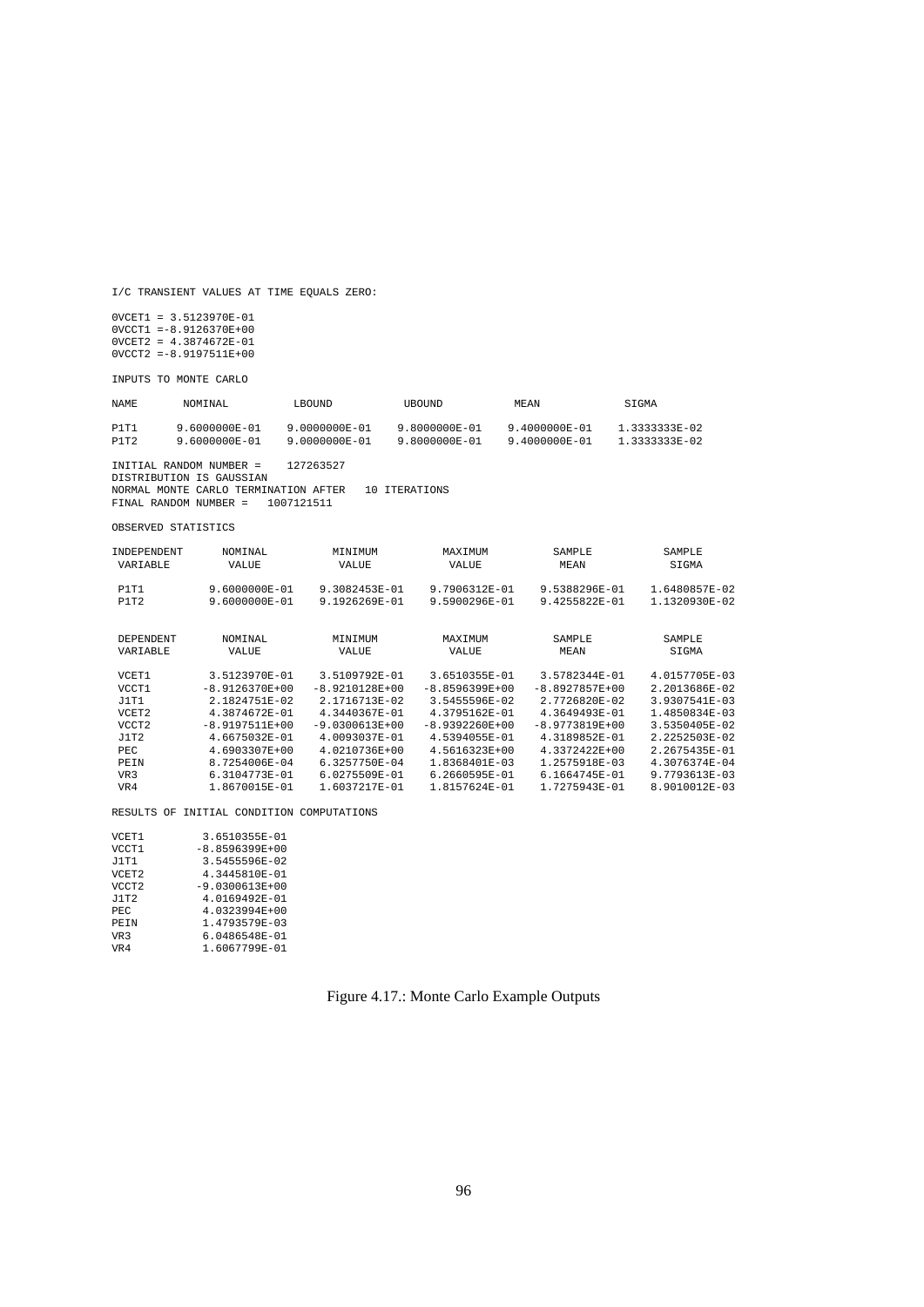```
MODEL DESCRIPTION
MODEL 2N706A (TEMP) (B-E-C)
 ELEMENTS
   CE, 1-E = Q1(5., 70., J1)CC, 1-2 = Q1(8., 370., J2)RB, B-1 = .3RC, C-2 = .015J1, 1-E = DIODE EQUATION(1.E-7,35.)
   J2, 1-2 = DIODE EQUATION(5.E-7,37.)
    JA, E-1 = .1*J2
   JB, 2-1 = P1 * J1DEFINED PARAMETERS
   P1 = 0.96
 FUNCTIONS
    Q1(A, B, C) = (A+B*C)OUTPUTS
   VCE, VCC, J1
CIRCUIT DESCRIPTION
A08: Darlington pair, SENSITIVITY
 ELEMENTS
    EC , 1-6 = 10EIN , 1-2 = 1R1, 2-3 = 20
   R2, 6-5 = 5R3, 4-1 = 200
   R4 , 8-1 = .4
   R5 , 6-7 = 1T1 , 3-4-5 = MODEL 2N706A
   T2 , 4-8-7 = MODEL 2N706A
  SENSITIVITY
    (VCET1,VCCT1,J1T1,PR3,PRR3/P1T1,P1T2,R3)
    (VCET2,VCCT2,PEIN,VR4/P1T1,P1T2,R3,R4)
 DEFINED PARAMETERS
   PEIN= X2 (EIN*IEIN)
   P4 = X4 (EIN)
    GPEIN=P4*DIEIN
    PR3 = XR3 (R3*IR3*IR3)
    PDR3 = XDR3 (IR3*IR3)
    PDIR3= XDIR3 (2.*IR3*R3)
    GPR3 = PDR3*DR3+PDIR3*DIR3
    PRR3 = XRR3 (IR3*VR3)PDIRR3 = XDIRR3 (VR3)
    PDVRR3 = XDVRR3 (IR3)
    GPRR3= PDIRR3*DIR3+PDVRR3*DVR3
 OUTPUTS
   VR3,VR4
 RUN CONTROLS
   RUN SENSITIVITY
    RUN INITIAL CONDITIONS ONLY
END
```
The 22 partial derivatives calculated are tabulated with dependent and independent variables identified. The output appears in figure 4.18.

The problem shows the use of defined parameters as both independent and dependent variables. Only.those defined parameters used to relate primary and secondary current sources may be used for independent variables. The defined parameters used for dependent variables must have their total differentials provided (see paragraph 2.2.3).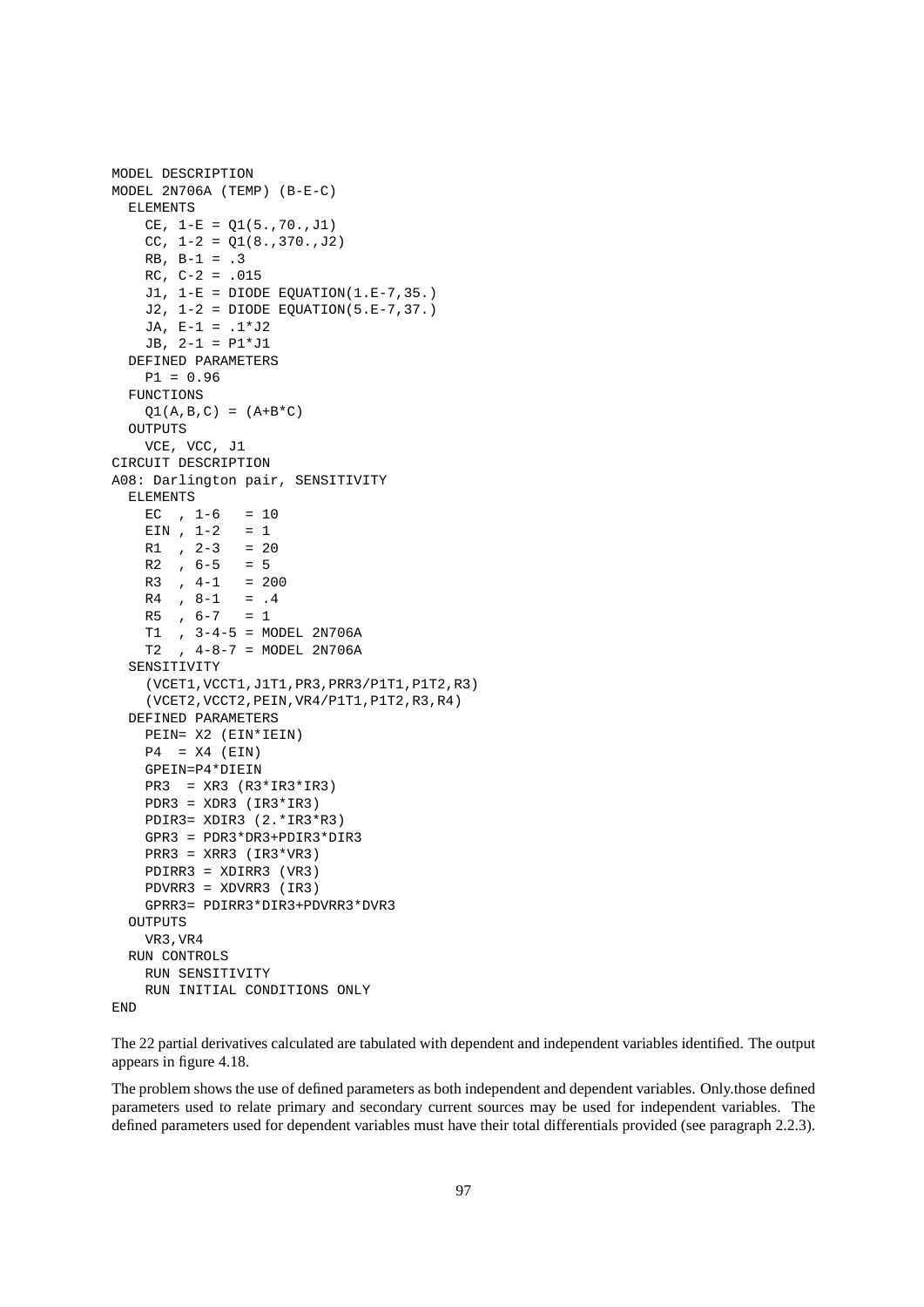### SENSITIVITY CALCULATION(S)

| <b>SET</b> | DEPENDENT | INDEPENDENT    | PARTIAL             | NORMALIZED        |
|------------|-----------|----------------|---------------------|-------------------|
| NUMBER     | VARIABLE  | VARIABLE       | <b>DERIVATIVE</b>   | SENSITIVITY       |
| $1$ .      | VCET1     | P1T1           | 2.23659125E-01      | 6.11299797E-01    |
|            |           | P1T2           | $-4.07175175E-02$   | $-1.11288150E-01$ |
|            |           | R <sub>3</sub> | $-3.75988248E - 06$ | $-2.14092110E-03$ |
|            | VCCT1     | P1T1           | 1.23628942E+00      | $-1.33163490E-01$ |
|            |           | P1T2           | $-1.24486175E-01$   | 1.34086834E-02    |
|            |           | R <sub>3</sub> | $-1.14951356E-05$   | 2.57951394E-04    |
|            | J1T1      | P1T1           | 1.70846451E-01      | 7.51498104E+00    |
|            |           | P1T2           | $-3.11028820E-02$   | $-1.36811486E+00$ |
|            |           | R <sub>3</sub> | $-2.87206067E-06$   | $-2.63192979E-02$ |
|            | PR3       | P1T1           | 2.07019909E-01      | 9.98134165E+01    |
|            |           | P1T2           | 5.27852161E-01      | 2.54500777E+02    |
|            |           | R <sub>3</sub> | 5.68080410E-06      | 5.70617891E-01    |
|            | PRR3      | P1T1           | 1.03764443E-01      | 5.00294086E+01    |
|            |           | P1T2           | 2.64134241E-01      | 1.27350752E+02    |
|            |           | R <sub>3</sub> | $-2.11814175E-06$   | $-2.12760299E-01$ |
| 2.         | VCET2     | P1T1           | 1.04334237E-02      | 2.28288587E-02    |
|            |           | P1T2           | 2.66473139E-02      | 5.83056702E-02    |
|            |           | R <sub>3</sub> | 7.88042611E-07      | 3.59224392E-04    |
|            |           | R <sub>4</sub> | $-1.11083071E-02$   | $-1.01273074E-02$ |
|            | VCCT2     | P1T1           | 2.44690518E-01      | $-2.63351403E-02$ |
|            |           | P1T2           | 1.09869936E+00      | $-1.18248970E-01$ |
|            |           | R <sub>3</sub> | 1.84816183E-05      | $-4.14397623E-04$ |
|            |           | R <sub>4</sub> | 2.06232105E-01      | $-9.24833451E-03$ |
|            | PEIN      | P1T1           | $-1.49908934E-02$   | $-1.64935209E+01$ |
|            |           | P1T2           | $-1.24411528E-03$   | $-1.36882044E+00$ |
|            |           | R <sub>3</sub> | $-1.14882427E-07$   | $-2.63328717E-02$ |
|            |           | R <sub>4</sub> | $-7.18255438E-03$   | $-3.29271044E+00$ |
|            | VR4       | P1T1           | 6.81772684E-02      | 3.50563074E-01    |
|            |           | P1T2           | 1.74127029E-01      | 8.95349841E-01    |
|            |           | R <sub>3</sub> | 5.14946906E-06      | 5.51629887E-03    |
|            |           | R <sub>4</sub> | 3.94163071E-01      | 8.44483683E-01    |

RESULTS OF INITIAL CONDITION COMPUTATIONS

| VCET1             | 3.5123970E-01                     |
|-------------------|-----------------------------------|
| VCCT1<br>J1T1     | $-8.9126370E+00$<br>2.1824751E-02 |
| VCET <sub>2</sub> | 4.3874672E-01                     |
| VCCT2             | $-8.9197511E+00$                  |
| J1T2              | 4.6675032E-01                     |
| VR <sub>3</sub>   | 6.3104773E-01                     |
| VR4               | 1.8670015E-01                     |

Figure 4.18.: Sensitivity Example Output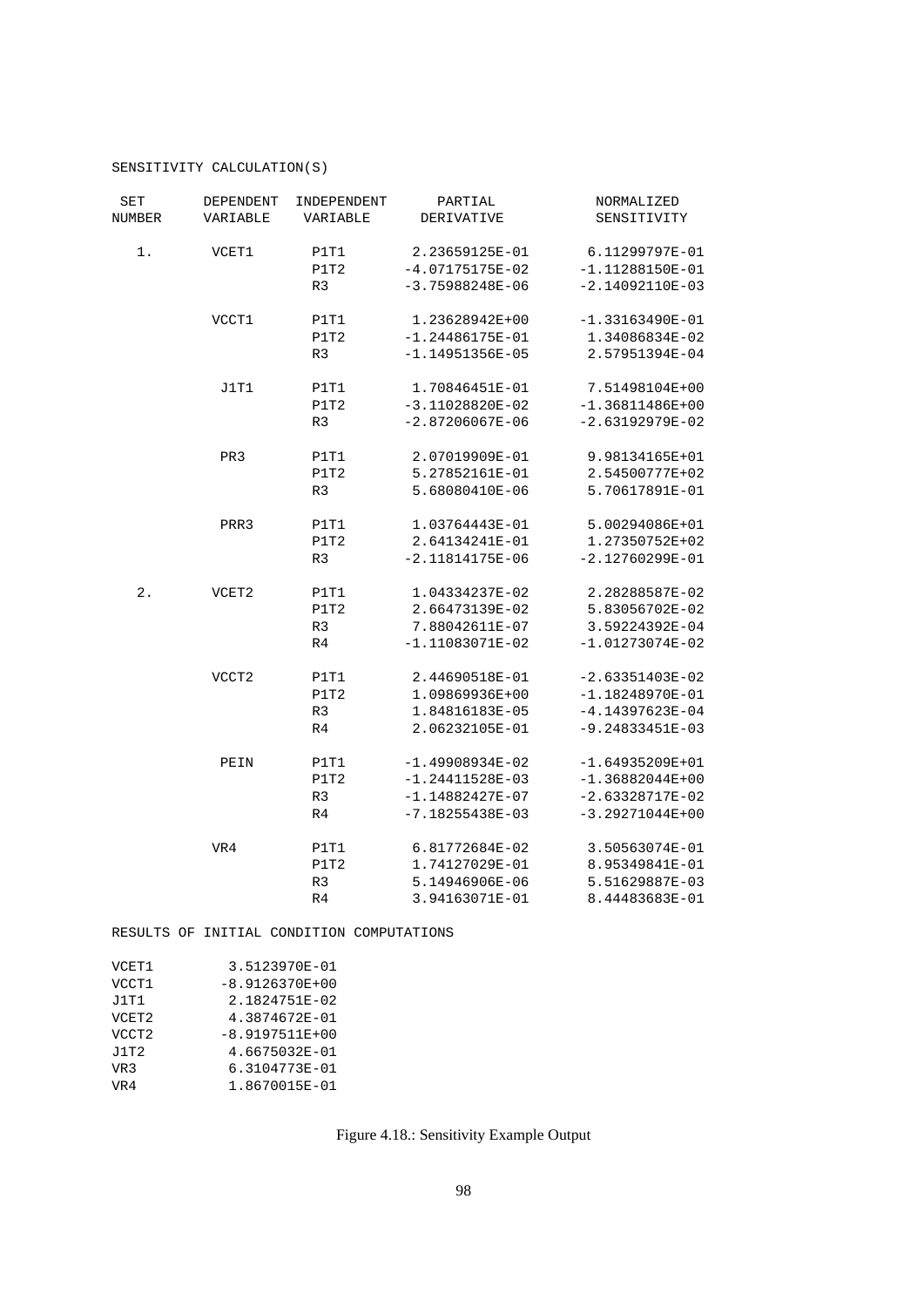Thus,

 $PEC = EC*IEC$ 

and its total differential is

 $EC * d(IEC) + IEC * d(EC)$ 

Since EC is constant and is not one of the independent variables, it is not necessary to include its differential contribution to the total differential, GPEC.

## **4.9. Example 9 - USE OF WORST-CASE (A09)**

The Darlington Pair used for Example 3 (shown in figure 4.5) is used to demonstrate the Worst-Case option. The Worst-Case request specifies one set of ten dependent and two independent variables.

```
MODEL DESCRIPTION
MODEL 2N706A (TEMP) (B-E-C)
 ELEMENTS
   CE, 1-E = Q1(5., 70., J1)CC, 1-2 = Q1(8., 370., J2)RB, B-1 = .3RC, C-2 = .015J1, 1-E = DIODE EQUATION(1.E-7,35.)
   J2, 1-2 = DIODE EQUATION(5.E-7,37.)JA, E-1 = .1 * J2JB, 2-1 = P1 * J1DEFINED PARAMETERS
   P1 = 0.96 (0.98, 0.9)
 FUNCTIONS
   Q1(A, B, C) = (A+B*C)OUTPUTS
   VCE, VCC, J1
CIRCUIT DESCRIPTION
A09: Darlington pair, WORST CASE
 ELEMENTS
   EC , 1-6 = 10EIN , 1-2 = 1R1, 2-3 = 20
   R2 , 6-5 = 5R3 , 4-1 = 200 (195, 205)R4 , 8-1 = .4 (0.35, 0.45)R5 , 6-7 = 1T1 , 3-4-5 = MODEL 2N706A
   T2 , 4-8-7 = MODEL 2N706A
 WORST CASE
    (VCET1,VCCT1,J1T1,PEIN/P1T1,P1T2,R3)
    (VCET2,VR4/P1T2,R3,R4)
 DEFINED PARAMETERS
   PEIN= X2 (EIN*IEIN)
   GPEIN=P4*DIEIN
   P4 = X4 (EIN)
 OUTPUTS
```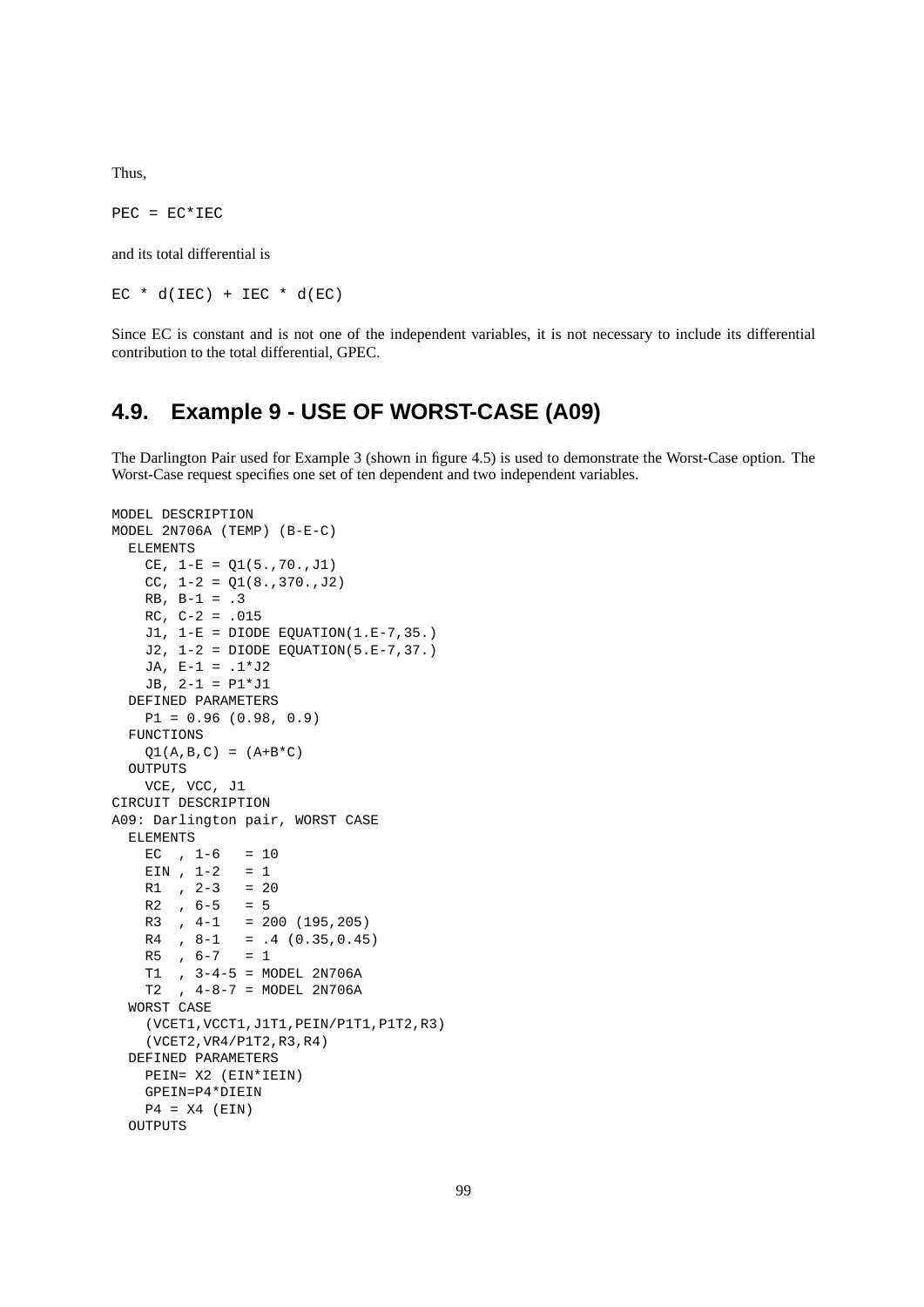WORST CASE COMPUTATION - NOMINAL VALUE

OBJECTIVE FUNCTION VCCT1 = -8.91263697E+00

| INDEPENDENT VARIABLE | VALUE.         | GRADIENT COMPONENT  | LOWER BOUND    | UPPER BOUND    |
|----------------------|----------------|---------------------|----------------|----------------|
| P1 T1                | 9.60000000E-01 | 1.23628942E+00      | 9.00000000E-01 | 9.80000000E-01 |
| P1T2                 | 9.60000000E-01 | $-1.24486175E - 01$ | 9.00000000E-01 | 9.80000000E-01 |
| R <sub>3</sub>       | 2.00000000E+02 | -1.14951356E-05     | 1.95000000E+02 | 2.05000000E+02 |

LOW VALUE LOCATED AT DISTANCE -6.03034076E-02 ALONG GRADIENT = LOWER BOUND 9.00000000E-01 OF INDEPENDENT VARIABLE P1T1

HIGH VALUE LOCATED AT DISTANCE 2.01011359E-02 ALONG GRADIENT = UPPER BOUND 9.80000000E-01 OF INDEPENDENT VARIABLE P1T1

| WORST CASE COMPUTATION -                   | HIGH VALUE         |                                                              |
|--------------------------------------------|--------------------|--------------------------------------------------------------|
| OBJECTIVE FUNCTION VCCT1 = -8.89478115E+00 |                    |                                                              |
| INDEPENDENT VARIABLE                       | VALUE              | GRADIENT COMPONENT                                           |
| P1T1                                       |                    |                                                              |
| P1T2<br>R <sub>3</sub>                     | $2.00000000E + 02$ | $9.57986132E - 01 - 1.76735527E - 01$<br>$-1.61045665E - 05$ |
| WORST CASE COMPUTATION - LOW VALUE         |                    |                                                              |
| OBJECTIVE FUNCTION VCCT1 = -8.95520062E+00 |                    |                                                              |
| INDEPENDENT VARIABLE                       | <b>VALUE</b>       | GRADIENT COMPONENT                                           |
| P1T1                                       |                    | 9.00000000E-01 6.78924171E-01                                |
| P1T2                                       |                    | $9.66041604E-01 -4.67066273E-02$                             |
| R3                                         | 2.00000001E+02     | $-4.44565760E - 06$                                          |

Figure 4.19.: Worst Case Example Outputs

```
VR3,VR4
 RUN CONTROLS
   RUN WORST CASE
   RUN INITIAL CONDITIONS ONLY
END
```
The output from the Worst-Case calculation on one of the requested dependent variables, VCCT1, is presented in figure 4.19 as typical of the entire set.

The function value of -8.9126 for the nominal independent variable values (P1T1, P1T2) is printed, followed by the gradient components of VCCT1, with respect to each independent variable.

# **4.10. Example 10 - USE OF OPTIMIZATION (A10)**

The Darlington pair used for Example 3 (shown in figure 4.5) is used to demonstrate the Optimization option. For this case, one set of optimization parameters was specified. The set contained two objective functions and four independent variables.

```
MODEL DESCRIPTION
MODEL 2N706A (TEMP) (B-E-C)
  ELEMENTS
```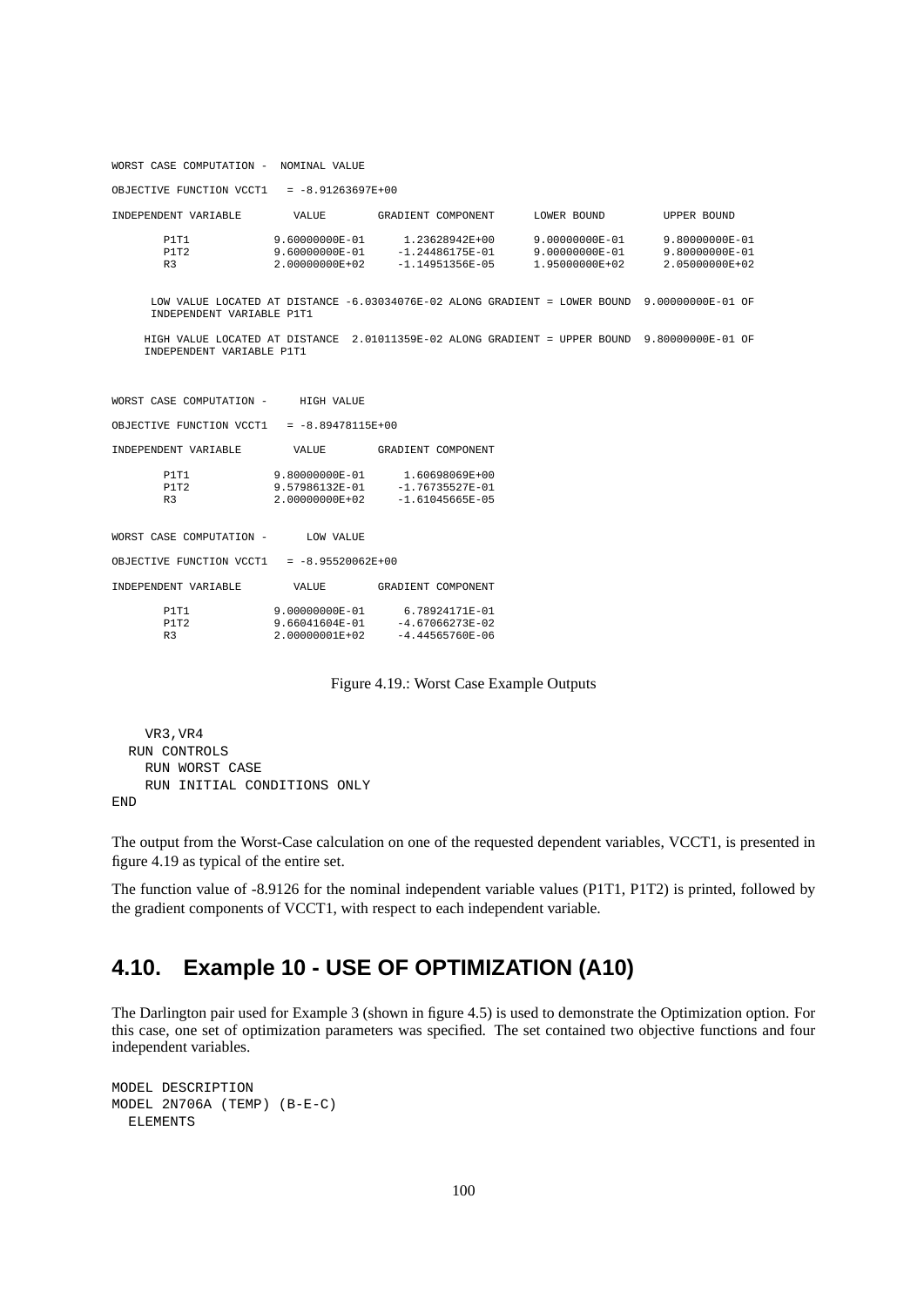```
CE, 1-E = Q1(5., 70., J1)CC, 1-2 = Q1(8., 370., J2)RB, B-1 = .3RC, C-2 = .015J1, 1-E = DIODE EQUATION(1.E-7,35.)
   J2, 1-2 = DIODE EQUATION(5.E-7,37.)JA, E-1 = .1*J2
   JB, 2-1 = P1 * J1DEFINED PARAMETERS
   P1 = 0.96 (0.98, 0.9)
 FUNCTIONS
   Q1(A, B, C) = (A+B*C)OUTPUTS
   VCE, VCC, J1
CIRCUIT DESCRIPTION
A10: Darlington pair, OPTIMIZATION
 ELEMENTS
   EC , 1-6 = 10 (9.5, 10.5)EIN , 1-2 = 1R1 , 2-3 = 20R2, 6-5 = 5R3, 4-1 = 200
   R4, 8-1 = .4
   R5, 6-7 = 1T1 , 3-4-5 = MODEL 2N706A
   T2 , 4-8-7 = MODEL 2N706A
 OPTIMIZATION
   (VR3,PEC/P1T1,P1T2,EC)
 DEFINED PARAMETERS
   PEC = XEC (EC*IEC)GPEC= P3*DIEC+P5*DEC
   P3 = X3 (EC)
   P5 = X5 (IEC)
 OUTPUTS
   VR3,VR4
 RUN CONTROLS
   RUN OPTIMIZATION = 40
   RUN INITIAL CONDITIONS ONLY
   LIST OPTIMIZATION DETAILS
END
```
The two objective functions are minimized with respect to the four independent variables specified. The output appears in figure 4.20.

The problem shows the use of defined parameters as both objective functions and independent variables. Only those defined parameters used to relate primary and secondaty current sources may be used as independent variables. The defined parameters used for objective functions must have their total differentials provided (see paragraph 2.2.3). Thus,

 $PEC = EC*IEC$ 

and its total differential is

 $EC * d(IEC) + IEC * d(EC)$ 

Since EC isD constant and not one of the independent variables, it is not necessary to include its differential contribution to the total differential, GPEC.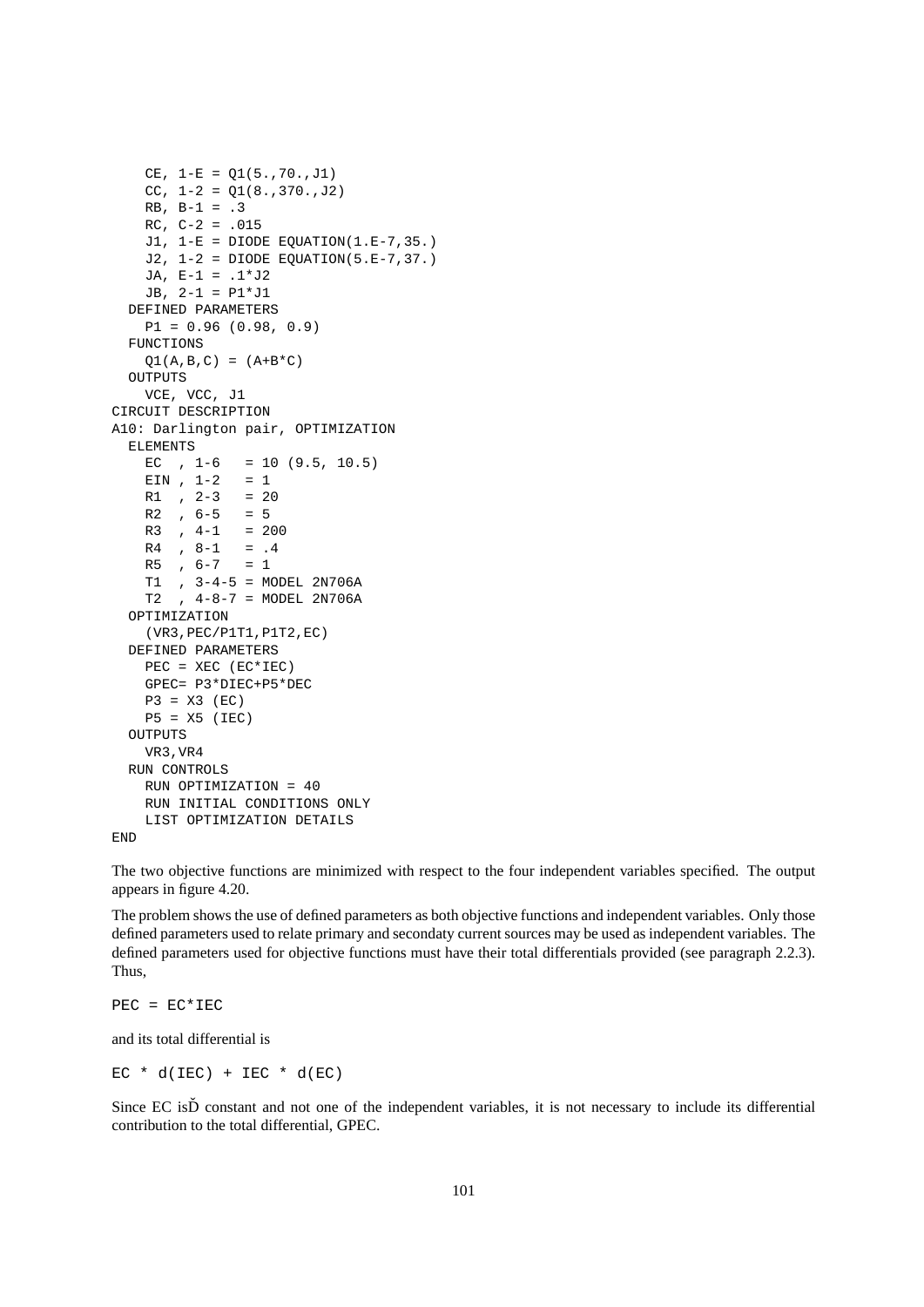INITIAL VALUES OF OPTIMIZATION PARAMETERS:

| VR <sub>3</sub>    |
|--------------------|
| 3                  |
| 0                  |
| 1.00000000E+00     |
| 1.00000000E-07     |
| 2.00000000E-01     |
| $0.00000000E + 00$ |
| 1.00000000E+00     |
|                    |

INITIAL VALUES OF INDEPENDENT VARIABLES:

|                                   | NOMINAL        |                   |  | LOWER             |  | <b>UPPER</b>   |
|-----------------------------------|----------------|-------------------|--|-------------------|--|----------------|
| VARIABLE                          | VALUE          |                   |  | <b>BOUND</b>      |  | <b>BOUND</b>   |
|                                   |                |                   |  |                   |  |                |
| P1T1                              | 9.60000000E-01 |                   |  | 9.00000000E-01    |  | 9.80000000E-01 |
| P1T2                              | 9.60000000E-01 |                   |  | 9.00000000E-01    |  | 9.80000000E-01 |
| EC                                | 1.00000000E+01 |                   |  | 9.50000000E+00    |  | 1.05000000E+01 |
| INITIAL APPROXIMATION TO H MATRIX |                |                   |  |                   |  |                |
| $1.0000000E + 00$                 |                | $0.0000000E+00$   |  | $0.0000000E + 00$ |  |                |
| $0.0000000E + 00$                 |                | $1.0000000E + 00$ |  | $0.0000000E+00$   |  |                |
| $0.0000000E+00$                   |                | $0.0000000E+00$   |  | 1.0000000E+00     |  |                |

OPTIMIZATION RESULTS:

| TERMINATION CONDITION                       | OPTIMIZATION RUN COMPLETED |
|---------------------------------------------|----------------------------|
| OBJECTIVE FUNCTION                          | VR 3                       |
| VALUE OF OBJECTIVE FUNCTION AT TERMINATION  | 5.65021325E-01             |
| OPTIMIZATION PASS COUNTER                   | ገ 3                        |
| MAXIMUM PASSES SPECIFIED                    | 40                         |
|                                             |                            |
| INDEPENDENT VARIABLE VALUES AT TERMINATION: |                            |

|          |                | GRADIENT       | TRANSFORMED         | TRANSFORMED         |
|----------|----------------|----------------|---------------------|---------------------|
| VARTARLE | VALUE          | COMPONENT      | VALUE (RADIANS)     | GRADIENT            |
|          |                |                |                     |                     |
| P1T1     | 9.00000002E-01 | 4.50846113E-01 | $-2.86201981E-04$   | $-5.16132196E-06$   |
| P1T2     | 9.00000004E-01 | 5.48451029E-01 | $-4.44554674E - 04$ | $-9.75265843E - 06$ |
| EC       | 1.00000000E+01 | 1.28031073-147 | 1.57079633E+00      | 6.40155365-148      |

Figure 4.20.: Optimization Example Outputs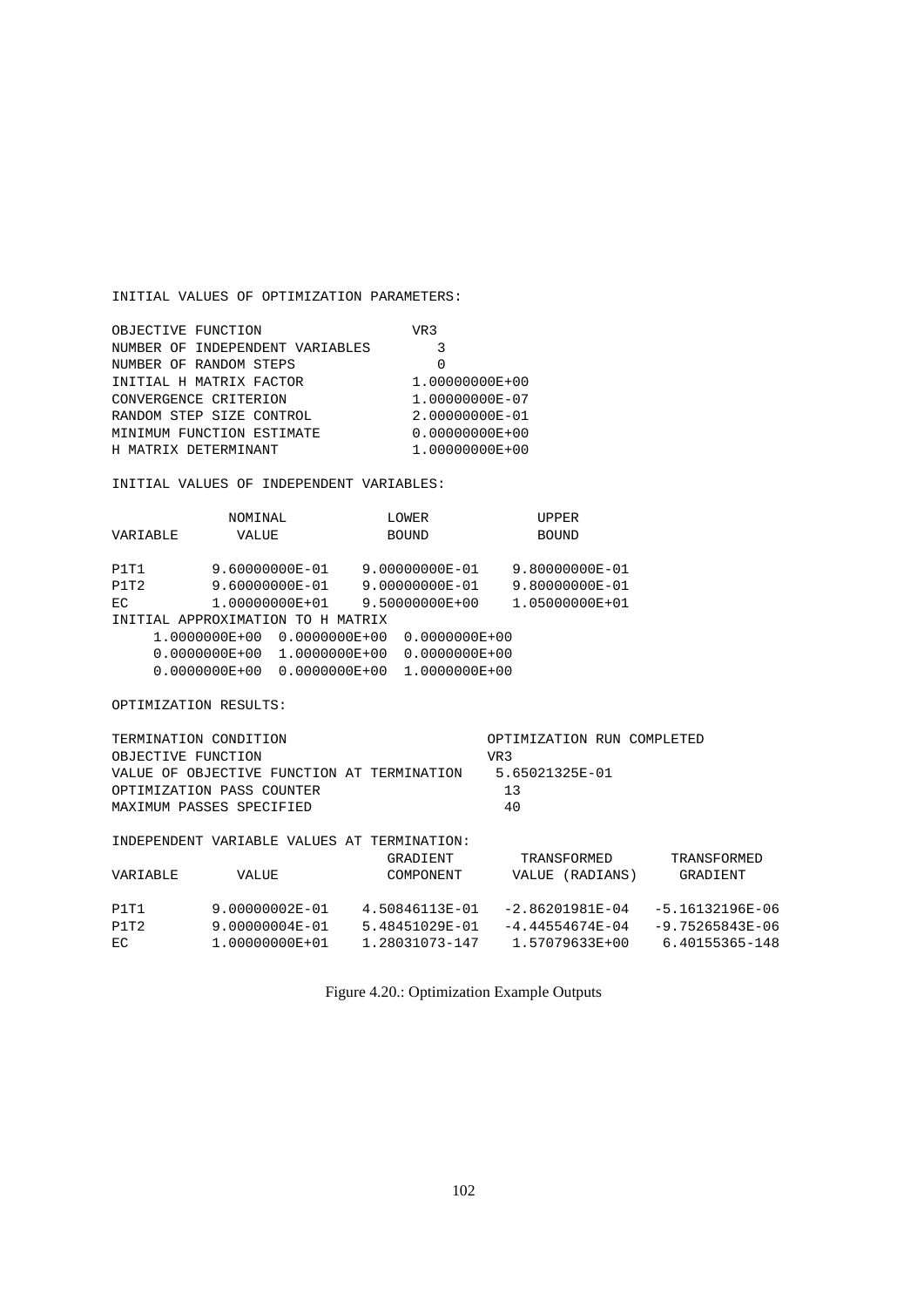# **4.11. Example 11 - USE OF AC ANALYSIS (A11)**

This example is intended to illustrate the proper use of the AC program which is designed to conduct a small signal AC analysis around a circuit's DC operating points. Figure 4.21 shows a circuit containing an active device in both schematic and SCEPTRE form.



Figure 4.21.: Schematic - AC Example, Equivalent Circuit

The DC operating point set up is either supplied by the user, or is done automatically by the program. The only response required by the user, in addition to requesting the AC run by supplying the appropriate Run Controls, is the inclusion of the cards for the DC mode he desires (paragraph 2.2.7). Run Controls must be supplied if initial conditions are to be calculated, or the subheading card INITIAL CONDITIONS must be included (followed by the IC data) if the user is supplying the initial conditions. A valid sequence of cards would be:

```
MODEL DESCRIPTION
 MODEL 101M (B-C-E)
   ELEMENTS
     RBC, BR-B = 50.
     RC, C - BR = 2.4E9RE, E -BR = 5.7E8
     CC, C -BR = Q1 (5.5E-12, .8, VCC, .3, 2.88E-7, J2, 3.12E-12)
     CE, E -BR = Q2 (3.5E-12, 17E-9, J1)
     JA, BR-E = .332 * J2
     JB, BR-C = .986 * J1
     J1, E -BR = DIODE EQUATION (60E-9, 38.4)
     J2, C -BR = DIODE EQUATION (54.3E-8, 38.4)
   FUNCTIONS
     Q1 (A, B, C, D, E, F, G) = (A/(B-C) * D + E * (F+G))Q2 (A, B, C) = (A+B*C)OUTPUTS
     VCC, VCE, NYQUIST, PLOT
     CC, CE
     JA, JB, DEGREES
     J1, J2, RADIANS, PLOT
CIRCUIT DESCRIPTION
Example A11: small signal AC-Analysis
            around a circuit's DC operating point
 ELEMENTS
   EAC, 1 - B = (0.2, 0.)R1, \t B - 2 = 25E4R2, 2 - 1 = 2000
```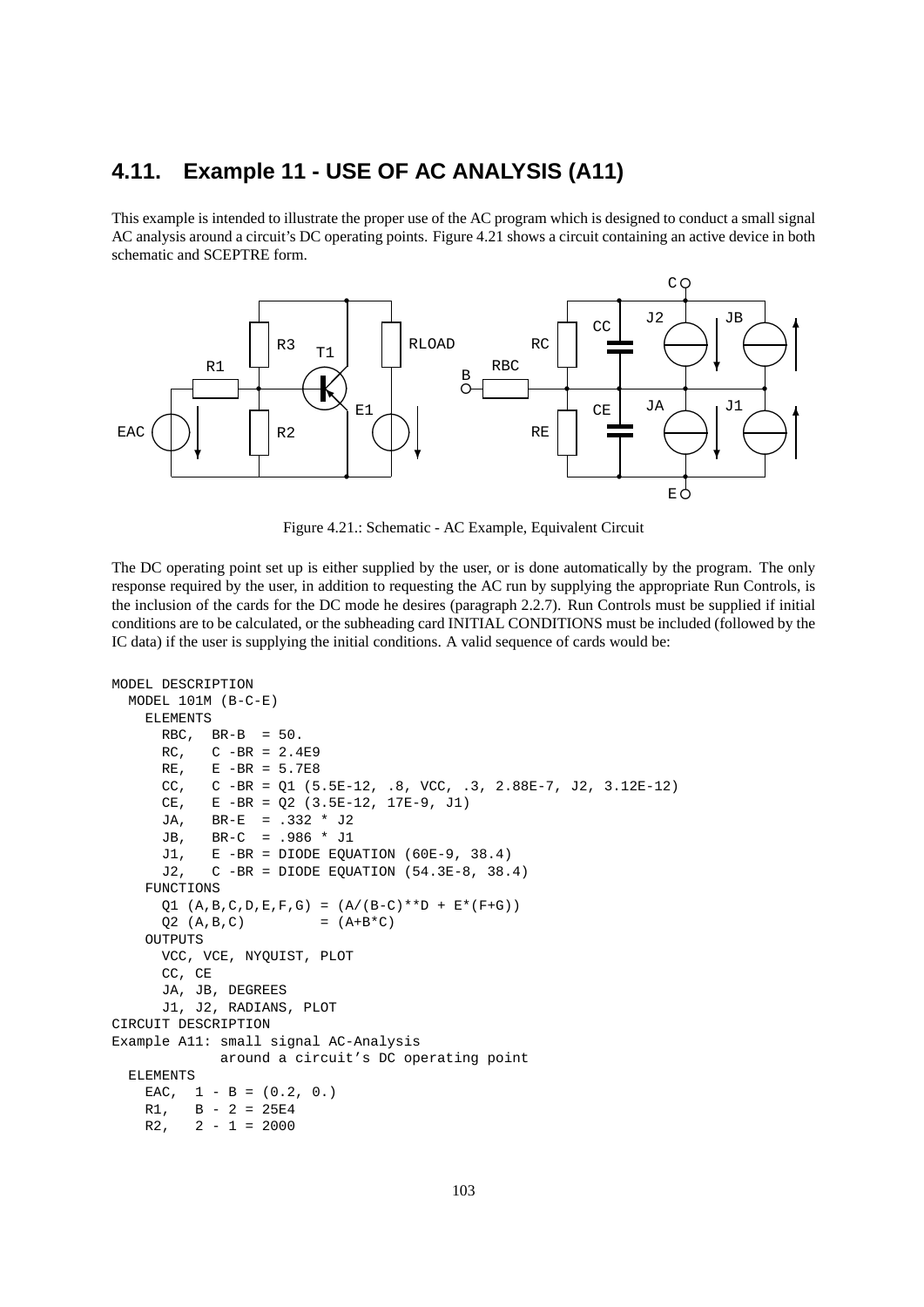```
R3, 2 - 3 = 11500RLOAD,3 - 4 = 100
   E1, 1 - 4 = -20T1, 2-3-1 = MODEL 101M
 OUTPUTS
   VR2, VR3, COMPLEX, PLOT
 RIIN CONTROLS
   RUN INITIAL CONDITIONS
   PRINT EIGENVALUES
   PRINT EIGENVECTORS
   RUN AC
    INITIAL FREQUENCY = 1E5
    FINAL FREQUENCY = 1E6
   NUMBER FREQUENCY STEPS = 20
    TYPE FREQUENCY RUN = LINEAR
END
```
OUTPUTS BEFORE AC RUN

The automatic DC operating point set-up procedure results in the Initial Condition program, SIMIC, being written and executed. This is followed by one pass through the transient program, SIMTR, in order to deterinine the values of any elements, or outputs, that may be dependent on the initial conditions. Then, the AC analysis proceeds using fixed resistor values, representing the DC operating points, instead of the original CLASS J9 diode sources. The user will receive a listing of these various DC results as follows:

VCCT1  $-1.3023927E+01$ <br>VCET1 3.6223429E-01 VCET1 3.6223429E-01<br>
CCT1 2.3449600E-12 CCT1 2.3449600E-12<br>
CET1 1.1243506E-09 CET1 1.1243506E-09<br>JAT1 -1.8027600E-07 JAT1 -1.8027600E-07<br>JBT1 6.5009336E-02 JBT1 6.5009336E-02 J1T1 6.5932389E-02 J2T1 -5.4300000E-07<br>VR2 -4.0836859E-01 VR2 -4.0836859E-01<br>VR3 1.2977793E+01 1.2977793E+01 J9 SOURCE 'J1T1 ' IS REPLACED BY RESISTOR= 0.3949750 J9 SOURCE 'J2T1 ' IS REPLACED BY RESISTOR= 0.2400000E+13 LSNEW: COMPLEX EIGENVALUES I REAL IMAGINARY MAGNITUDE  $1 -0.65292E+10$   $0.00000E+00$   $0.65292E+10$ <br>  $2 -0.33353E+08$   $0.00000E+00$   $0.33353E+08$  $-0.33353E+08$ ATRACE = -0.6562516388467601E+10 EIGENVALUE SUM = -0.6562516388467599E+10 0.0000000000000000E+00 WHEN COMPARING A\*S WITH S\*LAMBDA, THE WORST ERROR OBTAINED WAS (-0.19073E-05, 0.00000E+00) WHEN MULTIPLYING MODAL MATRIX BY INVERSE MODAL MATRIX WORST ERROR IN DIAGONAL TERM WAS ( 0.00000E+00, 0.00000E+00) WORST ERROR IN OFF-DIAGONAL TERM WAS ( 0.00000E+00, 0.00000E+00) SINEW: MODAL MATRIX ... S 1 2  $\begin{array}{cccccccc} 1 & 1.0000\text{E}+00 & 0.0000\text{E}+00 & 9.9999\text{E}-01 & 0.0000\text{E}+00 \\ 2 & -2.0843\text{E}-03 & 0.0000\text{E}+00 & 3.9932\text{E}-03 & 0.0000\text{E}+00 \end{array}$  $0.0000E+00$ SINEW: INVERSE MODAL MATRIX ...SI 1 2  $\begin{array}{cccc} 1 \qquad & 6.5705\mathrm{E}-01 \qquad & 0.0000\mathrm{E}+00 & -1.6454\mathrm{E}+02 & 0.0000\mathrm{E}+00 \\ 2 \qquad & 3.4296\mathrm{E}-01 & 0.0000\mathrm{E}+00 & 1.6454\mathrm{E}+02 & 0.0000\mathrm{E}+00 \end{array}$ 1.6454E+02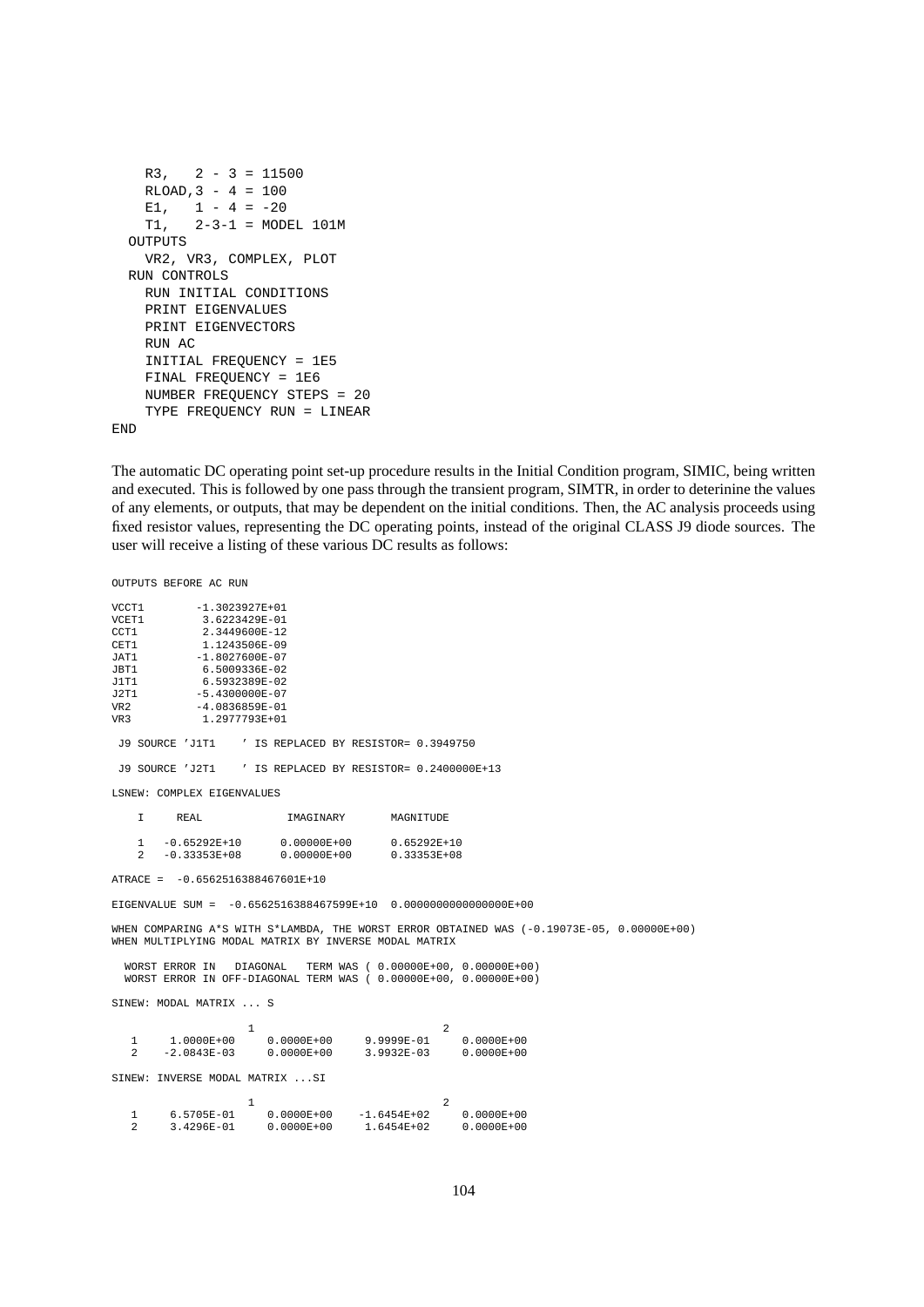In particular, he will be given the values of the replacement resistors used by the AC program.

The AC sources may be connected between any two nodes. However, since all AC scurces are set to zero in a DC run, they should be decoupled from the circuit by a DC-blocking capacitor or a sufficiently large resistor value, as R1 in figure 4.21. Similarly, all DC sources are set to zero in an AC run; i.e., batteries are short circuited, and current sources are open circuited.

# **4.12. Example 12 - TRANSFER FUNCTION SIMULATION**

An extremely useful method of applying SCEPTRE to true system problems has evolved that adds even more flexibility to the program. This method depends on the use of transfer functions that define the output-input relationship of systems or subsystems. Typically, these transfer functions appear in the form of a ratio of polynomials as

$$
F(s) = \frac{E_o(s)}{E_i(s)} = \frac{\sum_{i=0}^{m} a_i s^i}{\sum_{j=0}^{n} b_j s^j} = \frac{a_0 + a_1 s + \dots + a_{m-1} s^{m-1} + a_m s^m}{b_0 + b_1 s + \dots + b_{n-1} s^{n-1} + b_n s^n}
$$
(4.1)

As a practical matter, it is almost always true that the order of the numerator is less than that of the denominator  $(m\leq n)$ . A procedure will be given by which any transfer function with  $m\leq n$  may be readily and accurately simulated on SCEPTRE. The case  $m = n$  may also be accommodated<sup>2</sup> while the rather impractical case  $m > n$  is not discussed.

The first task must be to devise an automatic method of converting the general polynomial function of the complex variables given in equation (4.1) into a form that is compatible with the mathematical formulation of SCEPTRE (see  $[2]$ ). If, from equation  $(4.1)$ , we define

$$
\frac{E(s)}{E_i(s)} = \frac{1}{\sum_{j=0}^{n} b_j s^j} \longrightarrow E_i(s) = E(s) \sum_{j=0}^{n} b_j s^j
$$
\n(4.2)

and

$$
\frac{E_o(s)}{E(s)} = \sum_{i=0}^{m} a_i s^i \longrightarrow E_o(s) = E(s) \sum_{i=0}^{m} a_i s^i
$$
\n(4.3)

then the inverse transforms of equations  $(4.2)$  and  $(4.3)$  yield<sup>3</sup> respectively

$$
e_i(t) = b_n e(t)^{(n)} + b_{n-1} e(t)^{(n-1)} + \ldots + b_1 \dot{e}(t) + b_0 e(t)
$$
\n(4.4)

and

$$
e_o(t) = a_m e(t)^{(m)} + a_{m-1} e(t)^{(m-1)} + \dots + a_1 \dot{e}(t) + a_0 e(t)
$$
\n(4.5)

where the notation  $e(t)^{(n)}$  is used to represent the nth derivative of  $e(t)$ , the general voltage variable.

<sup>2</sup>This case may sometimes lead to computational delay.

<sup>&</sup>lt;sup>3</sup>Provided that the initial values of e(t) and all its derivatives are zero.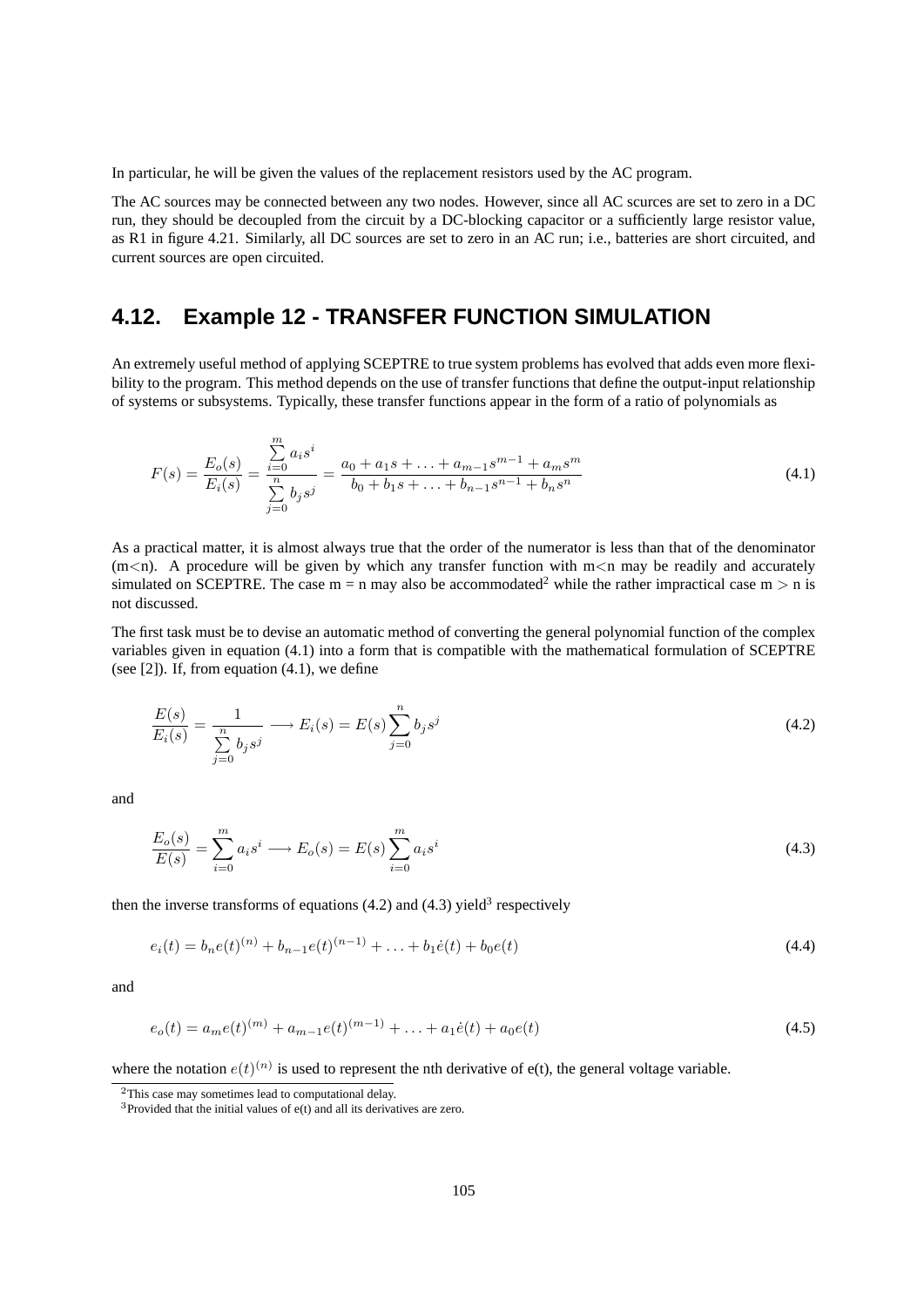The next step must be to properly simulate the operations given in Equations (4.4) and (4.5) within the framework of the SCEPTRE input language. Simulation of equation (4.5) implies an output voltage source which is equal to a combination oTf derivatives. The highest of these derivatives are obtained by a transposition of equation  $(4.4)$ which yields

$$
e(t)^{(n)} = \frac{e_i(t) - b_{n-1}e(t)^{(n-1)} - \ldots - b_1\dot{e}(t) - b_0e(t)}{b_n}
$$
\n(4.6)

Once the highest derivative is known, all others may be obtained by successive integration<sup>4</sup>. Conversion of the mathematical operations inherent in equations (4.5) and (4.6) to SCEPTRE language requires recourse to the Defined Parameter feature of the program. If the nodes of the four terminal system of figure 4.22a are as shown<sup>5</sup> the user must define one current source and voltage source under ELEMENTS as implied in figure 4.22b. The former is simply set equal to zero; its function is to serve as an infinite input impedance across which will appear the system input voltage  $e_i(t)$ . The voltage source, given earlier by equation (4.5), may be equivalently written as

$$
EO = a_m P_{m+1} + a_{m-1} P_m + \dots + a_1 P_2 + a_0 P_1 \tag{4.7}
$$

where the  $a_0, \ldots, a_m$  coefficients are as defined from equation (4.1) and the defined Parameters  $P_1, \ldots, P_{m+1}$ represent the appropriate derivatives from equation  $(4.5)^6$ . In addition, the user must define two types of expressions under DEFINED PARAMETERS. The first will simulate the highest order derivative of the system which was given by equation (4.6) and is here written equivalently as

$$
DP_n = (VJI - b_{n-1}P_n - \dots - b_1P2 - b_0P1)/b_n \tag{4.8}
$$

where the  $b_0, \ldots, b_n$  coefficients are as defined in the denominator of equation (4.1). Finally, a series of n-1 expressions must also be entered in the general form

$$
DP_{n-1} = P_n
$$
  
\n
$$
\vdots
$$
  
\n
$$
DP2 = P3
$$
  
\n
$$
DP1 = P2
$$
\n(4.9)

Note that n differential equations must be supplied – just what one would expect in order to simulate a nth order system.

Now that the format has been described, a specific example will be considered to see what is actually involved. Let it be desired to simulate the transfer function

$$
F(s) = \frac{s^2 + 7s - 10}{s^4 + 2s^3 + 10s^2 + 20s + 1000}
$$

with the same node designation used in figure 4.22. Note that here  $m = 2$ ,  $n = 4$ . The entire SCEPTRE input will be given in upper case, followed by appropriate commentary in lower case type.

<sup>&</sup>lt;sup>4</sup>This practice is identical in principle to that used in analog computer programming where the highest derivative is fed into a series of integrators.

<sup>5</sup>Nodes 2 and 8 may be common without loss of generality.

 $6$ For the special case m = n, this relation must be revised to

 $EO = a_m DP_m + a_{m-1}P_m + \ldots + a_1P_2 + a_0P_1$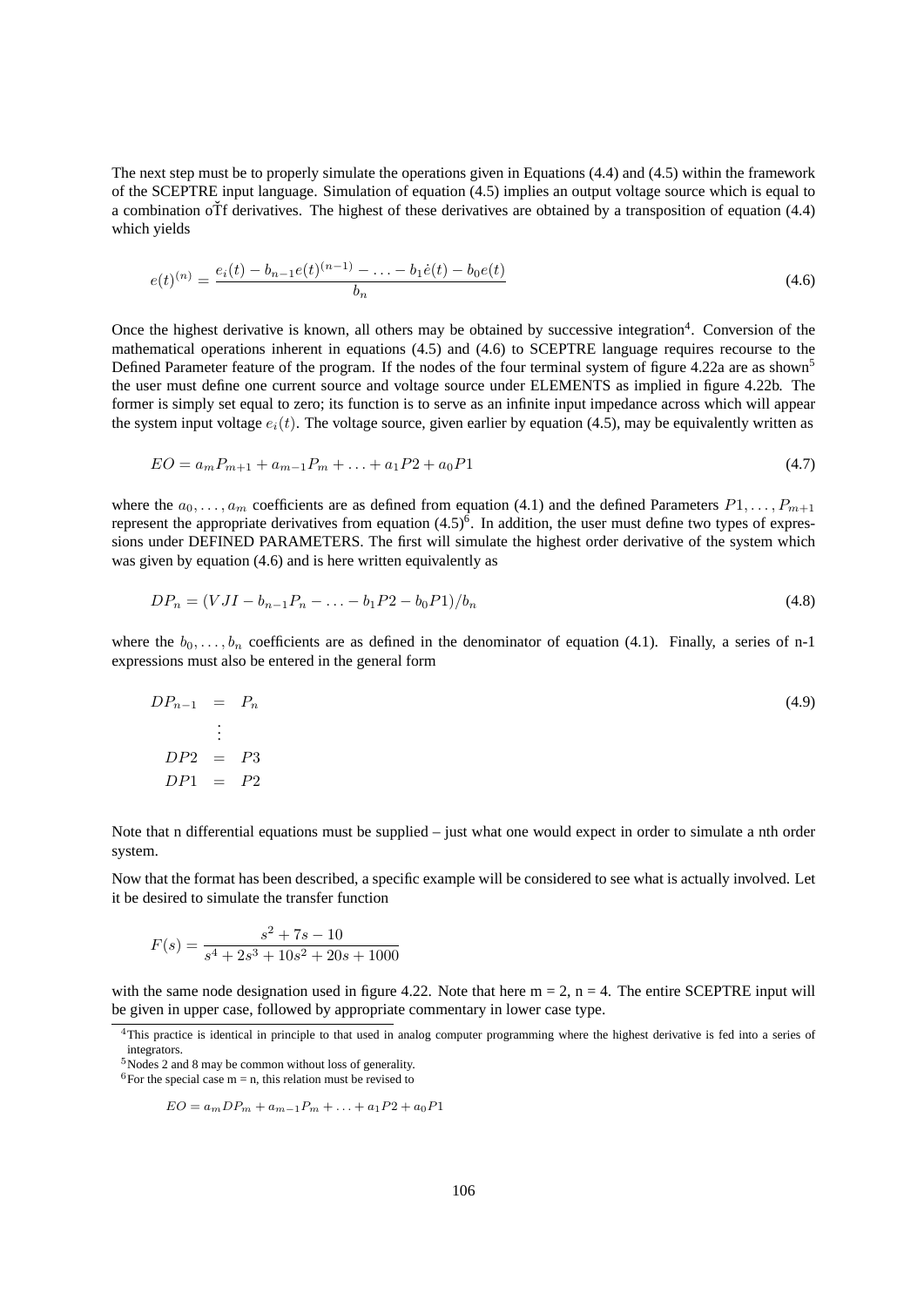

Figure 4.22.: A Transfer Function Block and the Equivalent SCEPTRE Representation

```
ELEMENTS
JI, 1-2 = 0E0, 8-7 = X1 (DP2+7. *P2-10. *P1) from equation (4.7)
DEFINED PARAMETERS
DP4 = X2 ((VJI-2.*P4-10.*P3-200.*P2-
1000.*P1)/1)
                                 from equation (4.8)
DP3 = X3 (P4) from equation (4.9)
DP2 = X4 (P3)DP1 = X4 (P2)P1 = 0 these establish initial values.
P2 = 0 They may be omitted, and the only
P3 = 0 consequence will be a series
P4 = 0 of warning messages.
```
It is clear that, if a particular system requires two or more transfer functions of the above type, the user must repeat the procedure for each one. If there are very many transfer functions involved, or if those that are involved are of higher order, the input task becomes a bit tedious and error prone. The remedy for this, of course, is the stored model of SCEPTRE. It is suggested that the user store on his permanent tape one model for each degree transfer function of interest<sup>7</sup>. The process is simple and need be done only once. An example of the storage procedure for a general second order transfer function will be given. This model will then be called for use as a specific second order function. Consider permanent storage of the following with  $m = 2$ ,  $n = 2$ :

$$
F2(s) = \frac{a_2s^2 + a_1s + a_0}{b_2s^2 + b_1s + b_0}
$$

The required cards are

```
MODEL DESCRIPTION
MODEL 2ORDER (PERM) (A-B-C-D)
ELEMENTS
JI, A-B = 0
E0, D-C = X1 (PA2*DP2 + PA1*P2 + PA0*P1)DEFINED PARAMETERS
DP2 = X2 ((VJI - PB1*P2 - PBO*P1)/PB2)
DP1 = X3 (P2)PAO = 0, PA1 = 0, PA2 = 0PBO = 0, PBI = 0, PB2 = 0P1=0, P2=0
```
 $7A$  higher order model could be stored and degenerated to one of the desired order by proper manipulation of Defined Parameters. The method suggested here uses less computer solution time, fewer Defined Parameters, and is less complicated.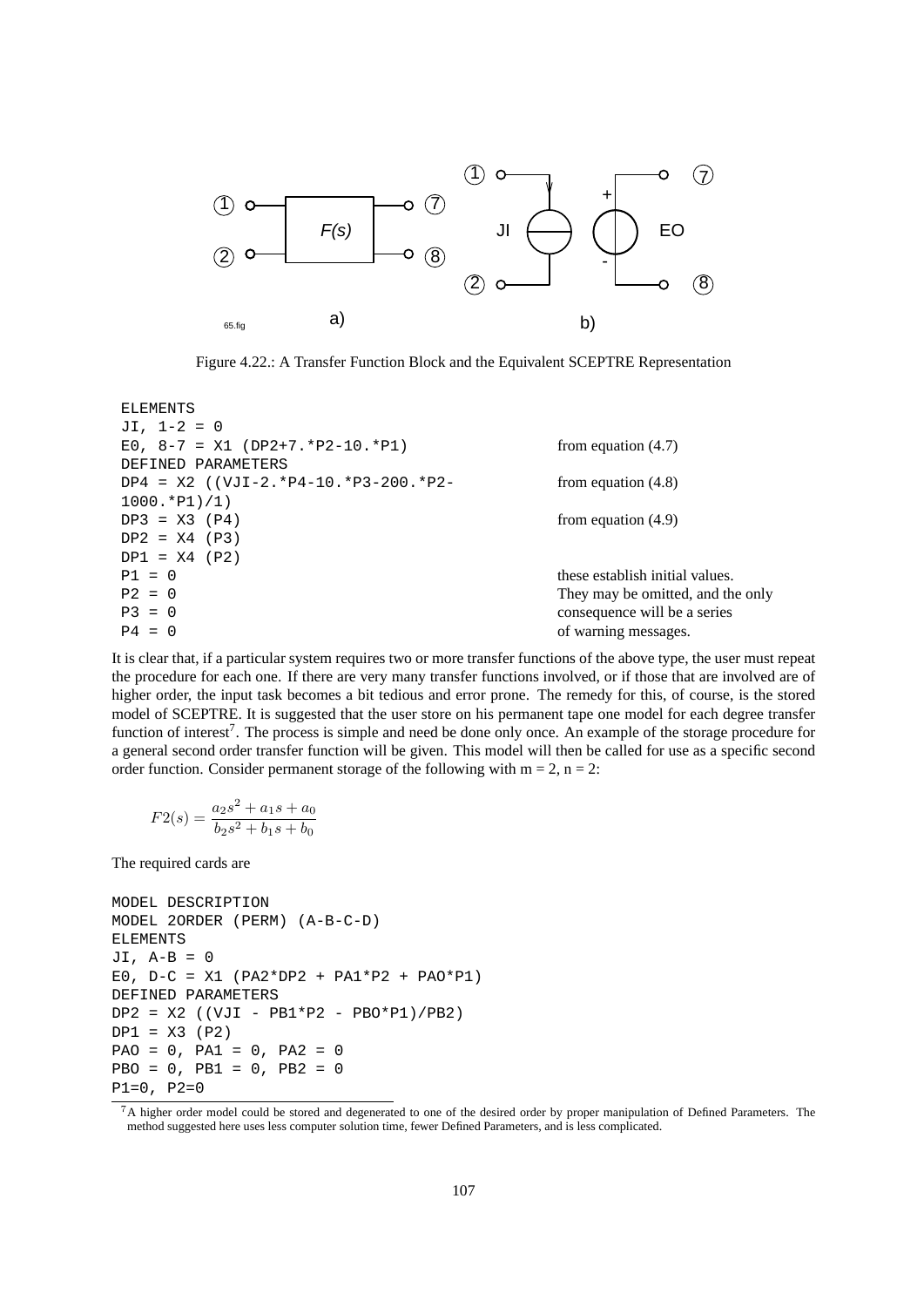Here the Defined Parameters are named as PAO, ...., PBO, .... to correspond with coefficients  $a_0, \ldots, b_0, \ldots$  P1 and P2 serve as the dependent variables of the two differential equations. The model is general in that any of the coefficients can be changed (when the model is called) from the originally assigned zero values. It should be noted that, even though this model is stored with provision for the case  $m = n$ , this will not be the case actually used unless parameter PA2 is made non-zero in the model call.

Now that the model has been stored in general second order form, the desired coefficients needed to represent a specific second order transfer function can be supplied when the model is called out for use under CIRCUIT DESCRIPTION.

If it desired to simulate

$$
\frac{E_o(s)}{E_i(s)} = \frac{10s + 4}{s^2 + .7s + 5}
$$

with the nodes as labeled in figure 4.22a, an appropriate entry sequence would be

```
CIRCUIT DESCRIPTION
ELEMENTS
 .....
G2, 1-2-7-8 = MODEL 2ORDER (PERM, CHANGE PAO = 4,
                  PA1 = 10, PB0 = 5, PB1 = 0.7, PB2 = 1)
```
The same model could be called repeatedly to represent many second order transfer functions with arbitrary coefficients. The procedure is even simpler to simulate ideal amplifiers, summing junctions and limit functions (see [3]). The ability of SCEPTRE to perform these operations now qualify it as a tool for systems analysis. When one conbines this with its unmatched capability for nonlinear circuit analysis, its potential for the solution of large systems that can be broken down into non-linear circuitry and linear subsystems becomes clear.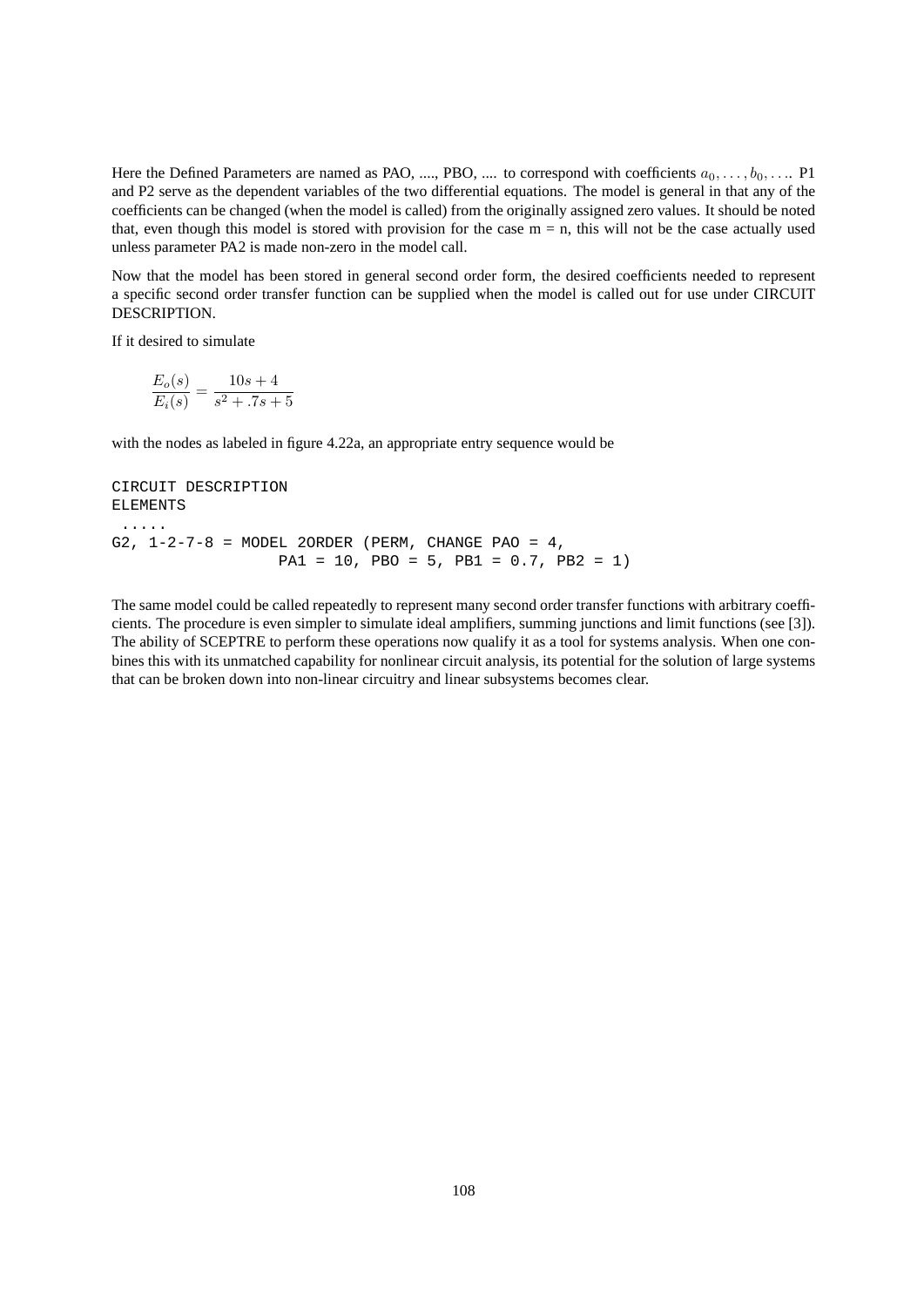# **A. Appendices**

# **A.1. Topological restrictions on SCEPTRE**

The purpose of this section is to illustrate circuit topologies that cannot be accommodated by SCEPTRE. Most of these Situation are not generally encountered, and those that are may readily be remedied by the user. In general, the transient portion of the program is more versatile than the default (Newton-Raphson) method of computing initial condition solutions. In other words, there are some circuit configurations that cannot be accommodated in the Initial Condition solution using the Newton-Raphson method that could be accomplished with IC via Implicit, which computes initial condition solutions using the transient portion of the program. The Newton-Raphson method is generally more efficient than the implicit method, however. (See Appendix A.3 for detailed information.)

#### **A.1.1. Restrictions on AC, transient and initial condition solutions**



Figure A.1.: Voltage Source Loop

No run may contain a loop composed exclusively of voltage sources (figure A.1) or a cut set<sup>1</sup> composed exclusively of current sources (figure A.2). If either configuration is presented to the program, it will be rejected with an appropriate diagnostic.

#### **A.1.2. Restrictions on initial condition solutions**

No initial condition solution will be performed if any loop exists that is composed solely of voltage sources and inductors (figure A.3). Configurations which contain cut sets composed entirely of current sources and capacitors are also prohibited (figure A.4). If either configuration is presented to the initial condition formulation, it will be rejected with an appropriate diagnostic. It is worth noting that any J or J-C cut set may be easily broken up by the insertion of a resistor in the proper position. For example, the JC cut set in figure A.4 may be eliminated by the insertion of a resistor between node X and the network ground. The size of this resistor should be large

<sup>&</sup>lt;sup>1</sup>An all-current source cut set is recognized by the presence of one or more nodes which cannot be connected to all other network nodes without traversing current sources.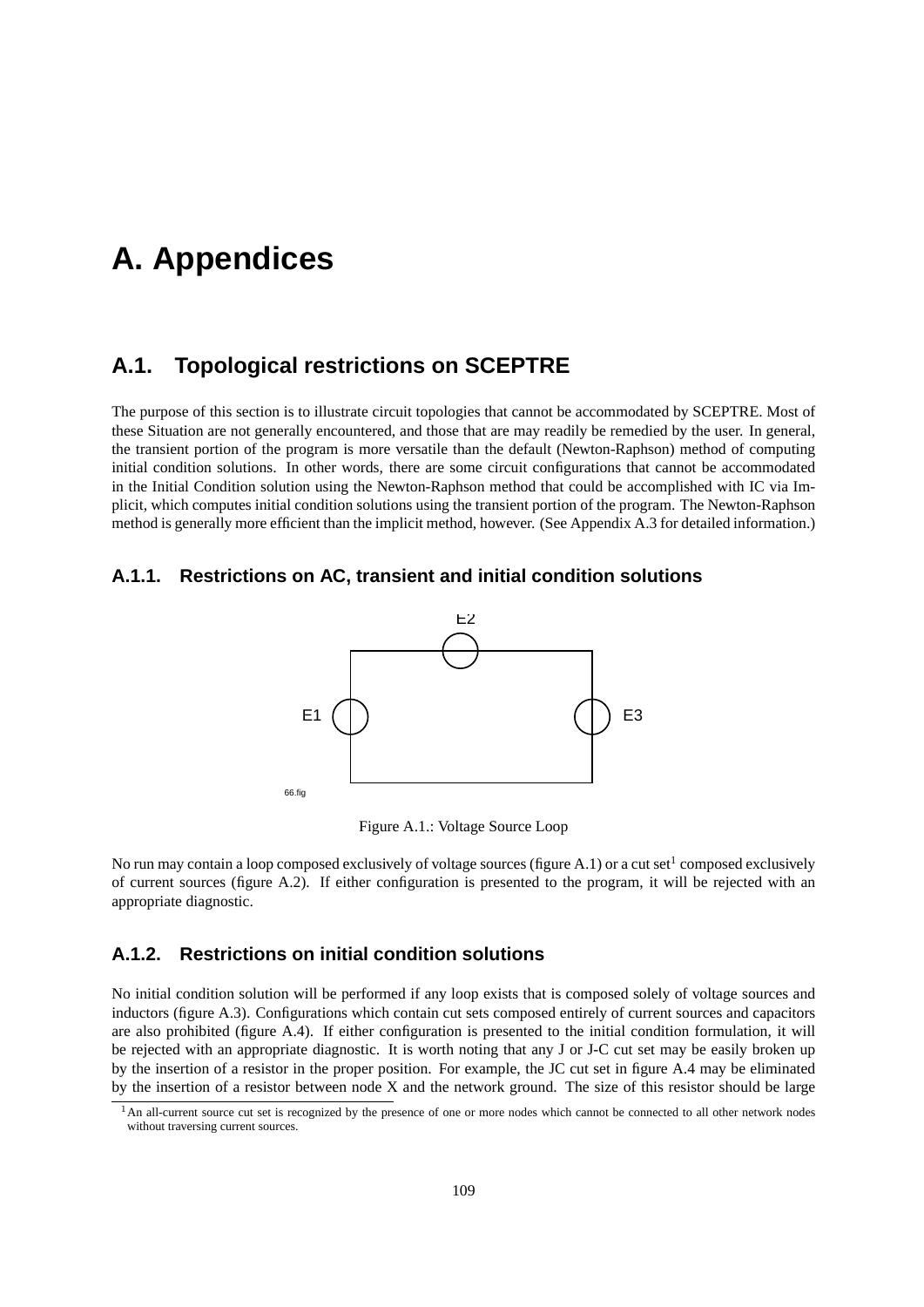

Figure A.2.: Current Source Cut Sets

enough so as to preclude significant effect on the network, but not inordinately large to avoid possible introduction of numerical error. A value of about one megohm will usually meet both requirements.



Figure A.3.: Voltage Source - Inductor Loop

# **A.2. Computational delay**

The user may note that a wide selection of network quantities are allowed as arguments in equation and table construction. It is sometimes true that the use of certain quantities can cause a computational delay in transient runs. That is, computation at the nth time step will begin with independent variables that are valid at the (n-1)th step. The amount of error will be proportional to the degree of non-linearity exhibited by the functional dependence. Computational delay will not occur if the independent variables are time, capacitor voltages, or inductor currents. There is no problem with the use of resistor currents or voltages as independent variables, if.they are entered according to subsection 2.2.2. The validity of the use of other independent variables cannot be unambiguously stated; the status is topology dependent. The program will always print out a warning message if a computational delay occurs, provided that the recommended input formats are used.

# **A.3. Special options in initial conditions computation**

Under normal operational circumstances, the initial conditions for any transient run are either inserted as input data by the user if they are known, or computed by the DC portion of the program if they are not. Three separate and distinct alternatives have been provided that, when properly used, can add flexibility for special situations.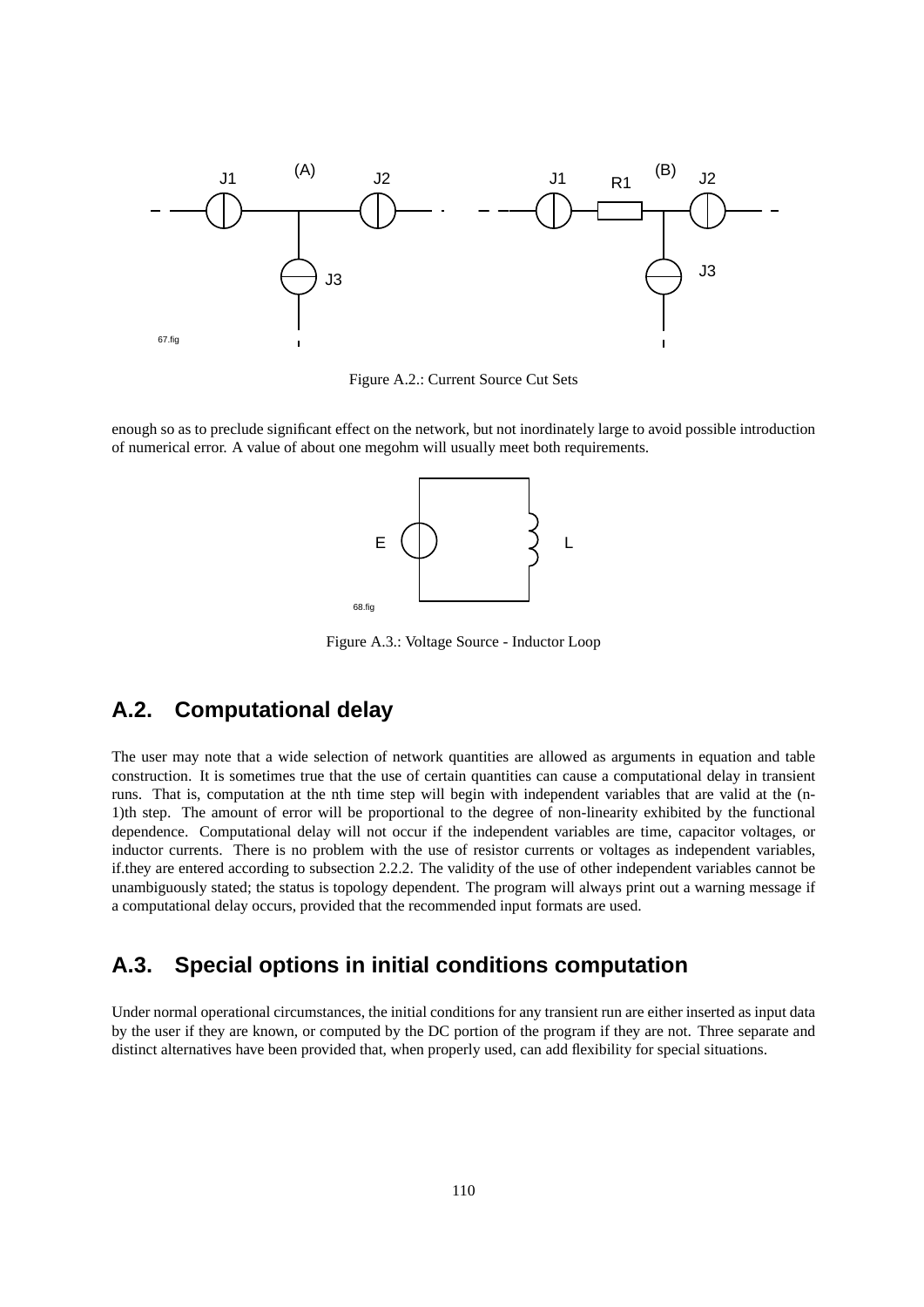

Figure A.4.: Current Source - Capacitor Cut Sets

#### **A.3.1. Initial conditions computation via transient analysis**

It is, and always has been, possible to compute the initial conditions for any SCEPTRE problem by using transient analysis. The most practical motivation for the use of this option is the situation in which either the DC algorithm will not converge or the user would prefer not to alter the original topology to comply with the published DC restrictions (no J-C cut sets or E-L loops). Until recently, there existed a series of obstacles that had to be overcome before the user could effectively utilize transient analysis to solve the initial condition problem. The user either had to make one run to get the initial conditions and then a second submission to apply these results to the transient computation, or had to somehow delay the network transient forcing functions until the initial conditions computations had settled down. The latter course is feasible, although often awkward, in that the user is uncertain as to how long the transient forcing functions should be delayed. Another difficulty was imposed by the fact that sometimes small network time constants, that had absolutely nothing to do with the final value of the initial conditions, could cause an increase in integration steps and, hence, computer solution time. The new procedure completely obviates these disadvantages.

To implement an effective method designed for this type of computation, the following considerations had to be resolved.

- **The Solution Medium** Implicit integration will automatically be selected regardless of the type of integration that will be used for the true transient problem that may remain after the DC steady-state is obtained. This will eliminate the time constant problem that often occurs in many practical problems. Pseudo 'TIME' will be used as the running variable for the integration routine, but it will have no relation to any aspect of the associated transient run.
- **Maximum, Minimum, and Starting Step Size** These controls must be preprogrammed, since they will not in general have a connection with any STOP TIME that the user may supply. The preprogrammed quantities are:

MINIMUM STEP SIZE = 0 MAXIMUM STEP SIZE = 1E74 STARTING STEP SIZE = 1E-8

**Transient Forcing Function** - All forcing functions will be automatically checked and held constant at their start time values.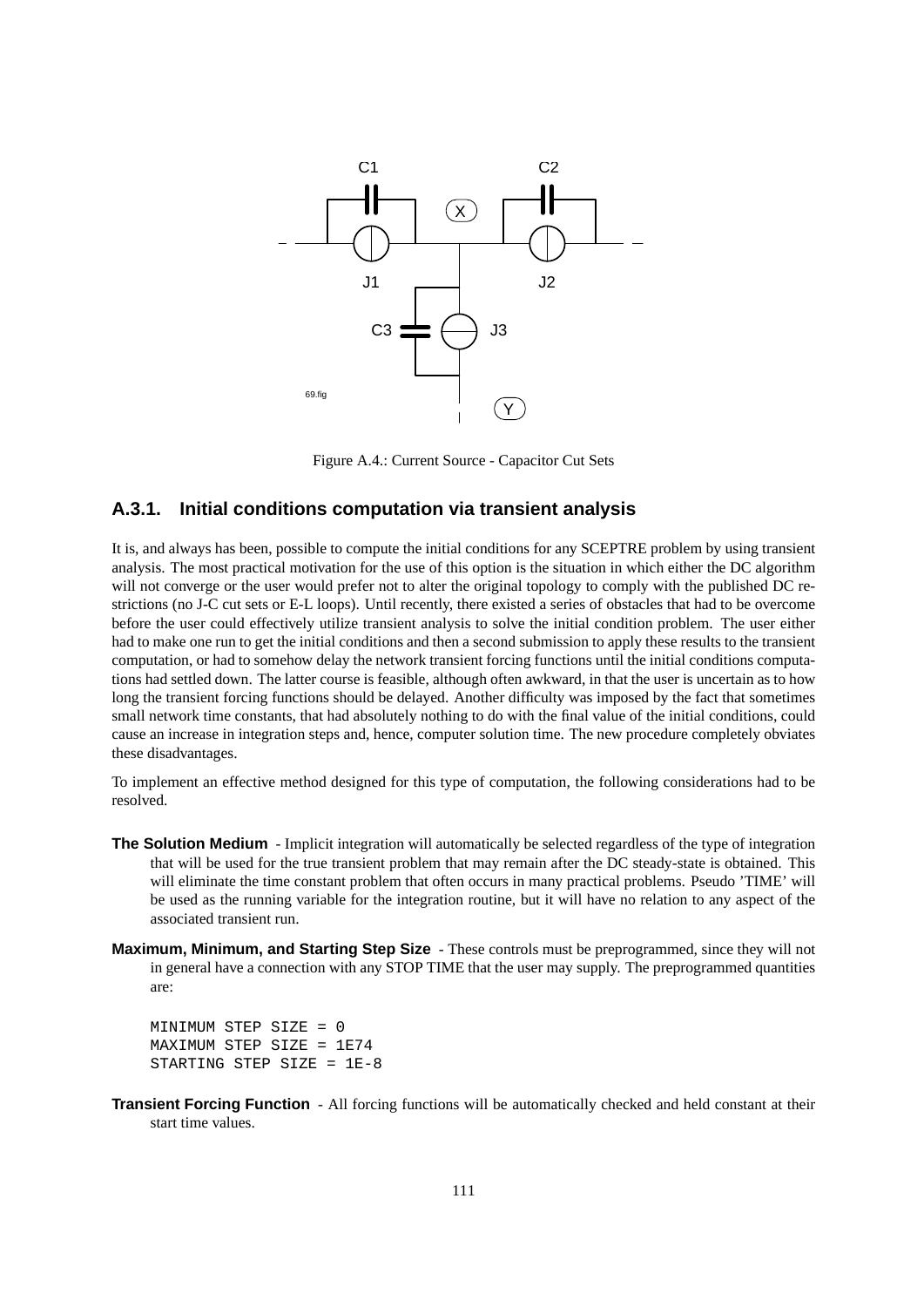**Termination** - Since it is unreasonable to expect the user to supply valid termination criteria for this type of computation, it must be automated. It is felt that the best way to accomplish this is to monitor the vector of the state variable derivatives  $\dot{Y}$  and to terminate the solution when the relation

$$
|\dot{Y}| \le X1|Y| + X2\tag{A.1}
$$

is satisfied for all state variables Y. Tests have been performed to determine appropriate values for the relative constant X1 and the absolute constant X2 in equation (A.1). Acceptable results have been produced with X1  $= 1E-8$ ,  $X2 = 1E-6$  and these values are programmed into this feature.

- **Language** The necessary language required to call out this feature for use was chosen to fit all the computational combinations that exist. Under RUN CONTROLS,
	- For DC computation only (with or without reruns):

RUN INITIAL CONDITIONS ONLY RUN IC VIA IMPLICIT

• For DC and transient computation:

RUN IC VIA IMPLICIT STOP TIME = X

• For DC and transient computation, rerun transient only:

```
RUN IC VIA IMPLICIT
STOP TIME = X
RERUN DESCRIPTION
```
• For DC and transient computation, rerun both DC and Transient:

```
RUN IC VIA IMPLICIT
STOP TIME = X
RERUN DESCRIPTION
RUN CONTROLS
RUN IC VIA IMPLICIT
```
This feature was tested on Manual Example A03. This particular problem is a two-stage transistor Darlington network that uses the stored model feature. Only DC computation is requested and three reruns are called to determine the effect of perturbations in the first stage current gain on selected network voltages. A comparison of the DC steady-state transistor junction voltages is given in table A.1 for all four runs. There is no significant difference between the result achieved by the DC algorithm and that obtained by transient analysis. All results in table A.1 have been rounded to the fourth decimal place.

#### **A.3.2. Reruns with the DC algorithm**

The DC portion of the program is based on a Newton Raphson iteration procedure that is designed to solve simultaneous nonlinear algebraic equations. The key operation is given by equation 72 in [2] which can be written in simplified form as

$$
[V_{n+i}] = [F1(V_n)]^{-1}F2(V_n)
$$
\n(A.2)

Repeated iterations of equation A.2 are carried out until the process converges to the final solution for each individual run. All individual DC runs, whether they are part of a rerun series or not, normally begin the first iteration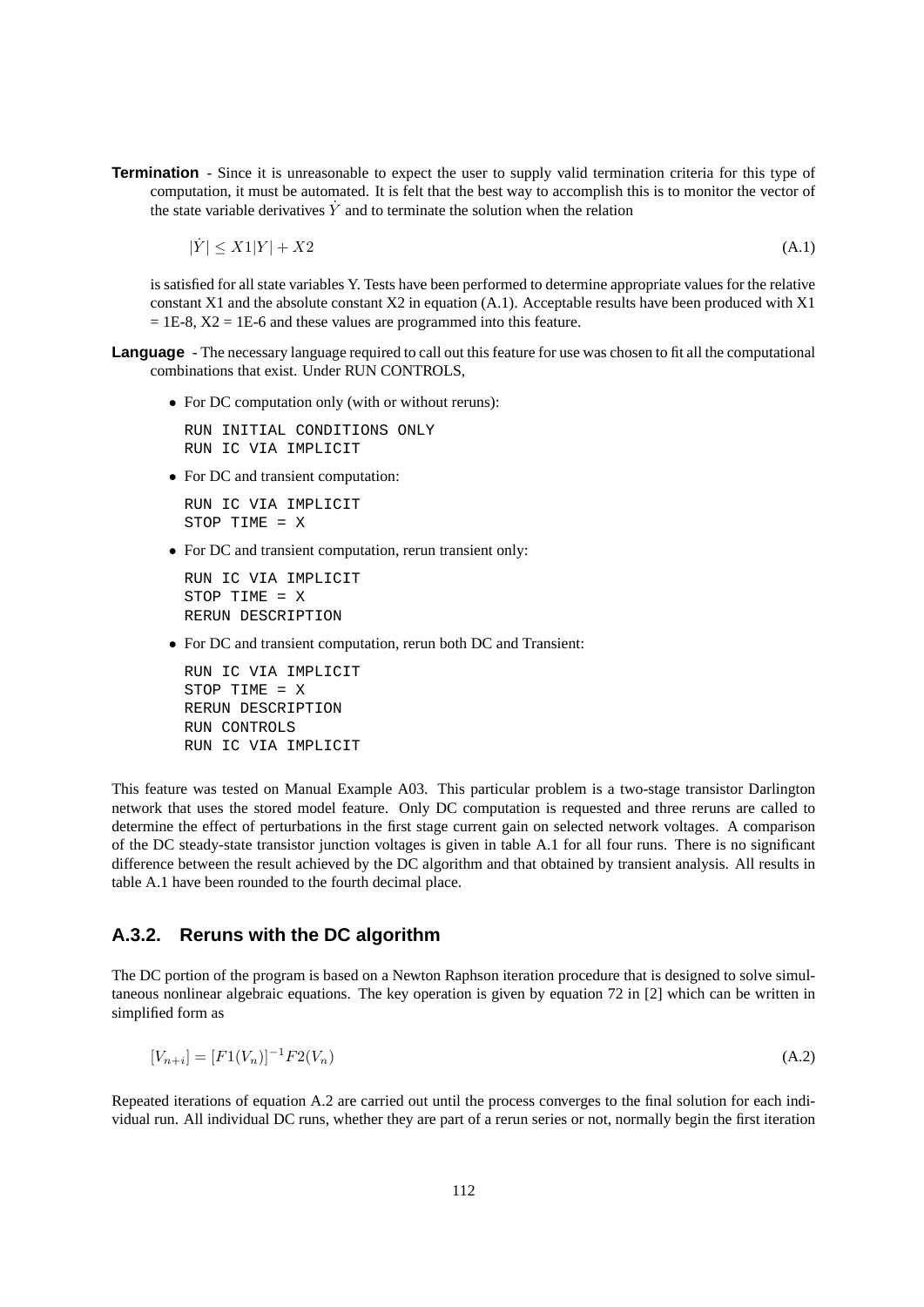| Rerun# | Variable          | via DC analysis | via TR analysis |
|--------|-------------------|-----------------|-----------------|
| Master | VCET1             | 0.3382          | 0.3382          |
| Run    | VCCT1             | $-8.9377$       | $-8.9377$       |
|        | VCET2             | 0.4422          | 0.4422          |
|        | VCCT <sub>2</sub> | $-8.8227$       | $-8.8226$       |
| First  | VCET1             | 0.3377          | 0.3377          |
| Rerun  | VCCT1             | $-8.9456$       | $-8.9458$       |
|        | VCET2             | 0.4416          | 0.4416          |
|        | VCCT <sub>2</sub> | $-8.8381$       | $-8.8383$       |
| Second | VCET1             | 0.3370          | 0.3369          |
| Rerun  | VCCT1             | $-8.9570$       | $-8.9572$       |
|        | VCET2             | 0.4408          | 0.4408          |
|        | VCCT <sub>2</sub> | $-8.8603$       | $-8.8605$       |
| Third  | VCET1             | 0.3363          | 0.3362          |
| Rerun  | VCCT1             | $-8.9680$       | $-8.9680$       |
|        | VCET2             | 0.4399          | 0.4399          |
|        | VCCT <sub>2</sub> | $-8.8813$       | $-8.8814$       |

Table A.1.: Comparison of DC results

with the left side of equation A.2 set to zero. The average network usually converges to a final solution in anywhere from 10 to 25 iterations.

It is usually true that, when a series of DC only reruns are to be made, the overall circuit differs just slightly in element value from one rerun to the next. It follows then that the final solution will also not vary greatly from rerun to rerun. In circumstances of this type it is often likely that convergence of a given rerun could be significantly speeded if the final results of a preceding run were used as the starting point. Example A03 of the manual can be used again as an illustration. When the master run and each of the three associated reruns were started at zero voltage, all four runs converged in 11 passes. The same problem was repeated with each of the three reruns begun with the voltages with which its predecessor finished. Convergence was then obtained in four passes for each of the reruns and there was no difference in accuracy. Other tests have been made with comparable results. The attractiveness of this feature will, of course, be proportional to the number of DC reruns that are to be made. Significant computer solution time will be saved only if a significant number of reruns are used.

Two variants of this feature are allowed. The first is if all reruns are to begin with the final voltages of the master run. In that case, the required language is

RUN CONTROLS RUN INITIAL CONDITIONS ONLY IC FOR RERUNS = MASTER RESULTS RERUN DESCRIPTION (N)

The second version of this feature allows all reruns to begin with the final voltages of the run preceding it. The (n + 1)th rerun would start with the final voltages of the nth rerun. The required language then becomes

RUN CONTROLS RUN INITIAL CONDITIONS ONLY IC FOR RERUNS = PRECEDING RESULTS RERUN DESCRIPTION (N)

It is possible to combine this feature with DC via Transient feature described in the preceding section. The language is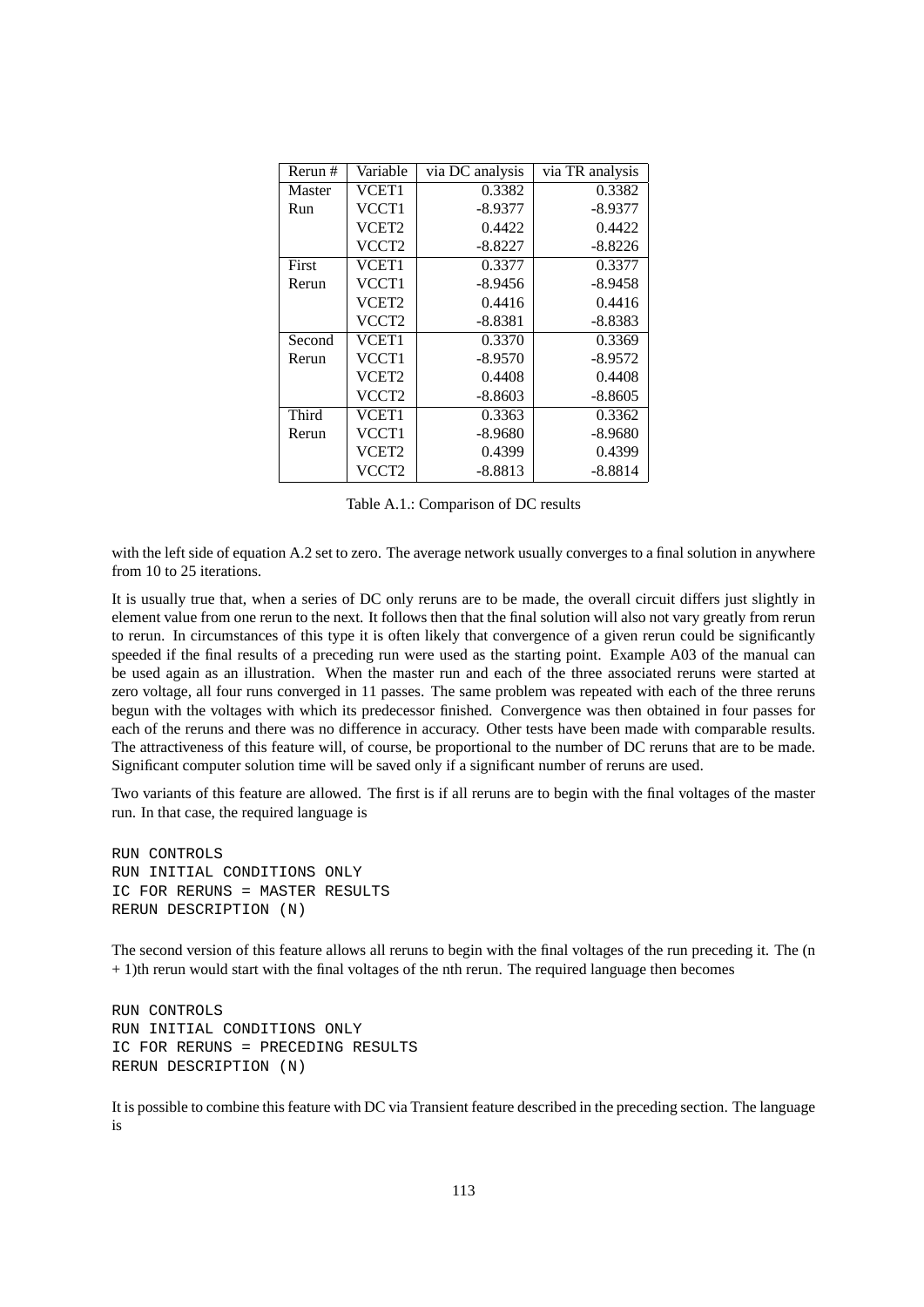```
RUN CONTROLS
RUN INITIAL CONDITIONS ONLY
RUN IC VIA IMPLICIT
IC FOR RERUNS = either form
RERUN DESCRIPTION (N)
```
Note that in all possible cases the necessary call is inserted under RUN CONTROLS of the master run and never under RERUN DESCRIPTION.

#### **A.3.3. Optional initial conditions for transient reruns**

The third alternative for initial conditions is a method that has some of the characteristics of the other two. It is similar to the method of subsection A.3.1, in that it utilizes transient analysis and is similar to the subsection A.3.2 technique because it applies to reruns only. It offers the user the capability of starting any transient rerun with the state variable values that existed at the end of a previous transient run. Consider the situation in which the effect of a series of pulses applied to a given network is to be ascertained. If the phenomena connected with each pulse is such that it affects some network parameter (say transistor current gain) that, in turn, affects the quiescent point of the network, it may be advantageous to run the entire problem as a master run with a series of associated reruns. The state variable values that exist at the end of each individual transient run will be transferred to the beginning of the next run without any intervening analysis.

The required language is identical to that given in the preceding section. If the master run final values are to serve as the starting point for all associated reruns, enter under RUN CONTROLS:

IC FOR RERUNS = MASTER RESULTS

If all runs are to begin with the final values of the previous run, enter

```
IC FOR RERUNS = PRECEDING RESULTS
```
There is no danger of ambiguity that may be implied by the identical language. The feature in the previous section is distinguished from this one by the fact that it will also contain the statement RUN INITIAL CONDITIONS ONLY.

## **A.4. Specified print interval**

The basic output format of SCEPTRE supplies printed output at every successful step taken by the integration method up to a default maximum of 1000 points. If more than 1000 steps are taken, that number is divided by the smallest integer, n, such that every nth step is printed out and no more than 1000 points would be output. If a given run took 2115 steps (n here is 3), 705 points or every third step would be output. No attempt is made to space the print increments; if it happens that many steps are taken in the first half of a run and comparatively few in the last half the printed output will be spaced accordingly. In most cases, this is desirable and the basic format was chosen for that reason. In some situations, a different format can be attractive and has been made available. The objective of the optional Specified Print Interval feature is to enable the user to precisely control the number of printed output points and to allow them to be more selectively chosen. The user may supply the time interval at which print points are desired and only those solution points that fall on or immediately after integer multiples of the specified interval will be printed. Assume, for example that a transient problem is run to a STOP TIME =  $800$ , and that the first few solution points are at the following times: 0, 2, 4, 6, 8, 10, 14, 18, 22......... Assume also that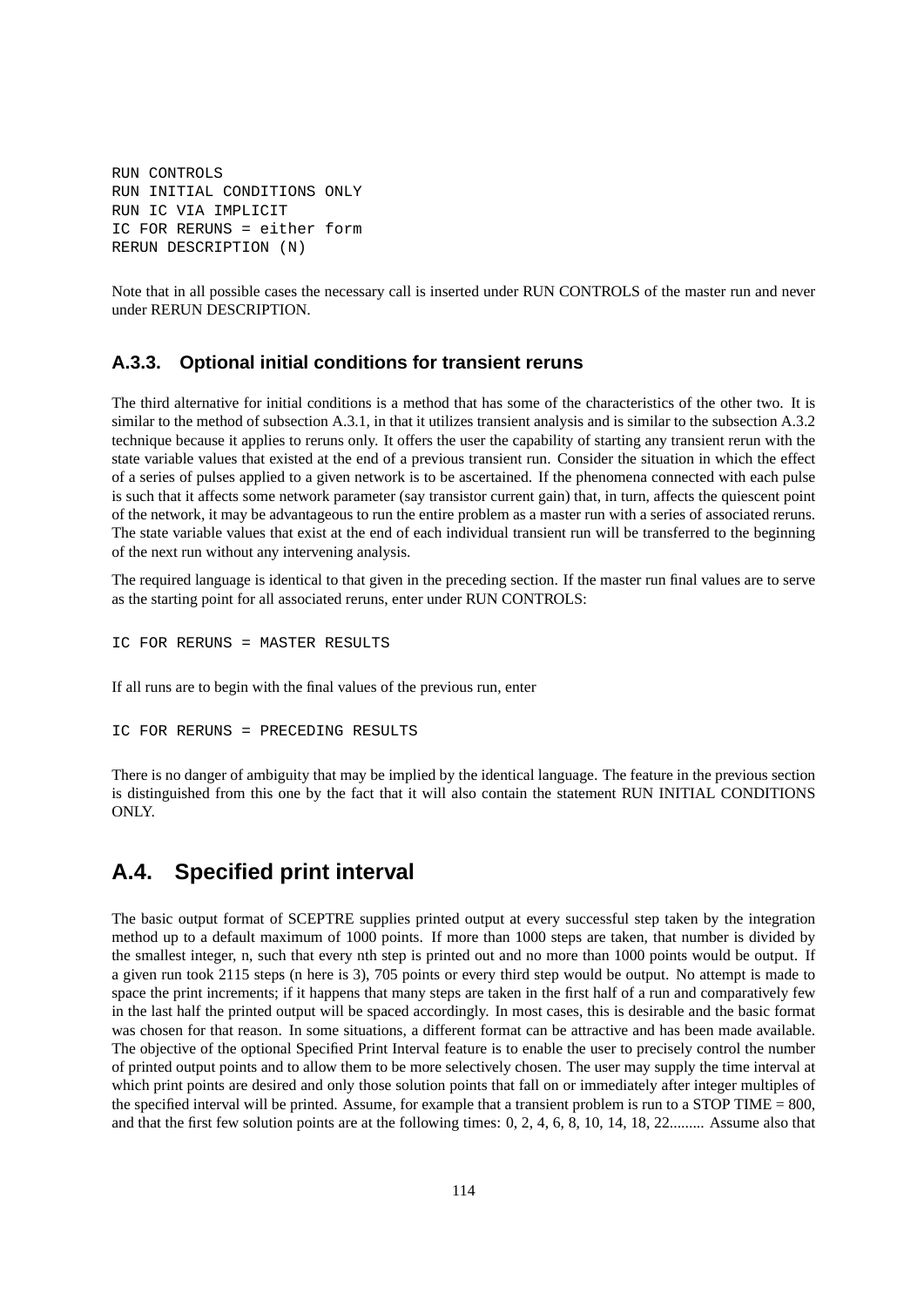the user has specified a print interval of 10. In that case printed output would appear at times 0, 10, 22........ and the number of print points would equal STOP TIME divided by PRINT INTERVAL  $( = 80$  in addition to the one at time  $= 0$ ). The only situation in which the number of output print points would differ from the above relation is the rather uncommon situation in which the specified print interval is smaller than the step sizes actually taken.

This feature is optional and is activated by the entry

```
PRINT INTERVAL = number
```
under the RUN CONTROLS section. This printed series will appear in addition to the normal output. If only this printed series is desired, the normal printed output format may be suppressed by the entry

```
MAXIMUM PRINT POINTS = 0
```
# **A.5. Composite plots**

The standard plot format with SCEPTRE has always been one dependent variable plotted against an independent variable with automatic scaling supplied for both the abscissa and ordinate. The plots were output in machine plot format with all abscissas having physical lengths of 10 inches and ordinates of 8-1/2 inches. A summary of all quantities that may be plotted is given in Manual subsection 2.2.4.

A specialized plot format has been added in which up to nine quantities may be plotted against a common abscissa. The ordinate values for each variable are separately scaled in order to preserve resolution and unique characters are used to represent each quantity. Use of this feature requires that all of the quantities that are to be plotted together be requested on the same card under OUTPUTS followed by a specific plot name. The plots illustrated in figure A.5 were obtained with the following entries:

```
OUTPUTS
 PX, PY, PZ, XSTPSZ, PLOT GREEN
RUN CONTROLS
  PLOT INTERVAL = 1
  STOP TIME = 80
```
Here the four quantities PX, PY, PZ and XSTPSZ are requested, together with a specific plot name of 'GREEN'. Any alphanumeric combination not exceeding six characters could as well have been used to designate the plot name. Any of the dependent variables could have been renamed according to the format given, in Manual subsection 2.2.4 and the number of composite plots is restricted only by the program limit of 100 output quantities. The only independent variable allowed for these plots, however, is TIME. Use of this feature does not affect the printed output format in any way.

Provision has also been made to allow the user to control the physical length of any composite plot. The number of pages over which the length of any of these plots are spread depends upon the problem duration (STOP TIME) and a user supplied quantity called PLOT INTERVAL. The number of lines covered by the plot will equal the STOP TIME divided by the PLOT INTERVAL. For the System/360, 59 lines will fill one page. Therefore, a STOP TIME of 1000 and a PLOT INTERVAL of 5 will require 200 lines and lead to a plot of about four pages in length. The PLOT INTERVAL entry is supplied under RUN CONTROLS and only one such entry will be recognized regardless of the number of composite plots requested. The user is free to control the length of any single plotted entry by simply supplying a plot name and a PLOT INTERVAL entry.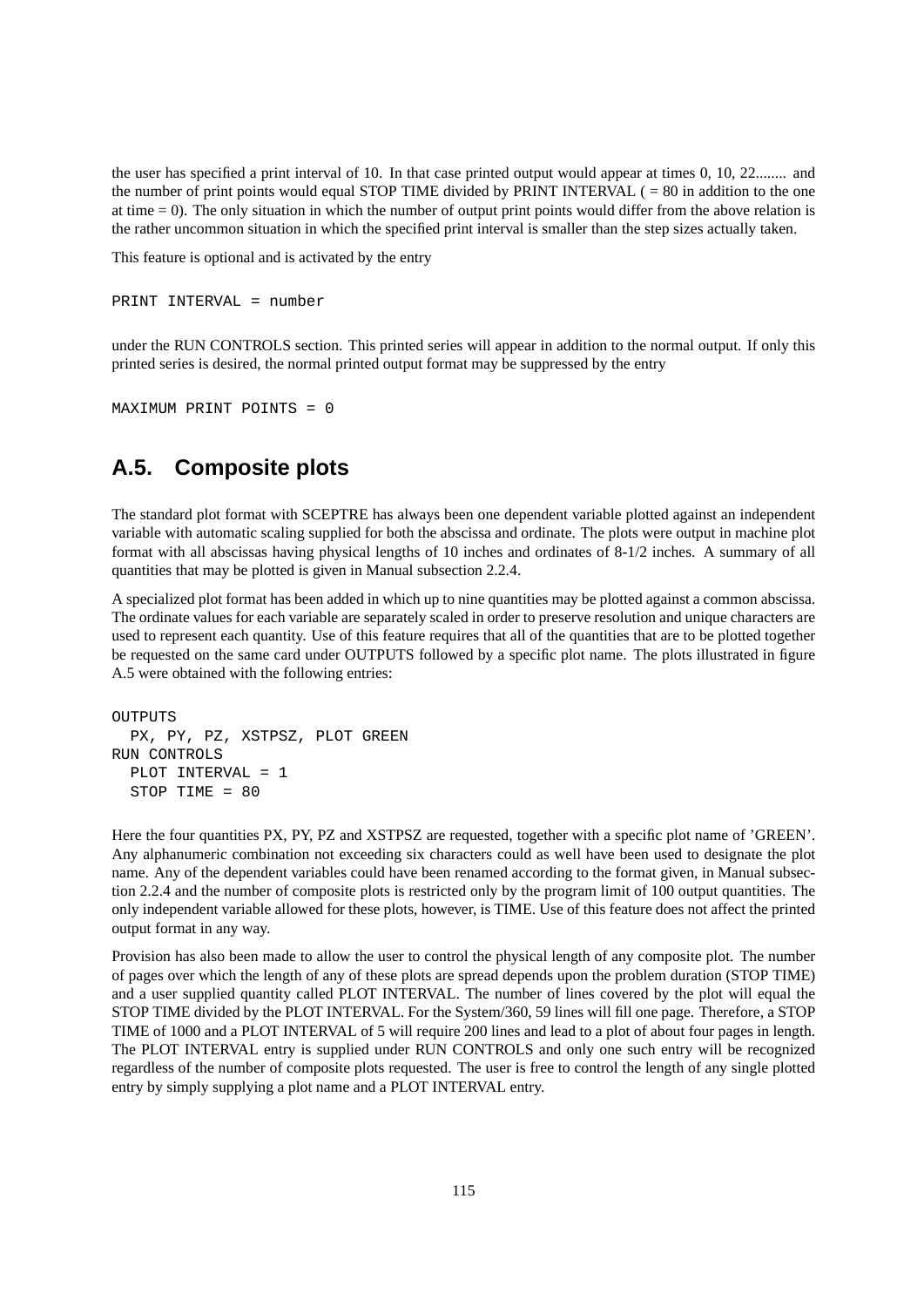

Figure A.5.: Composite Plot Example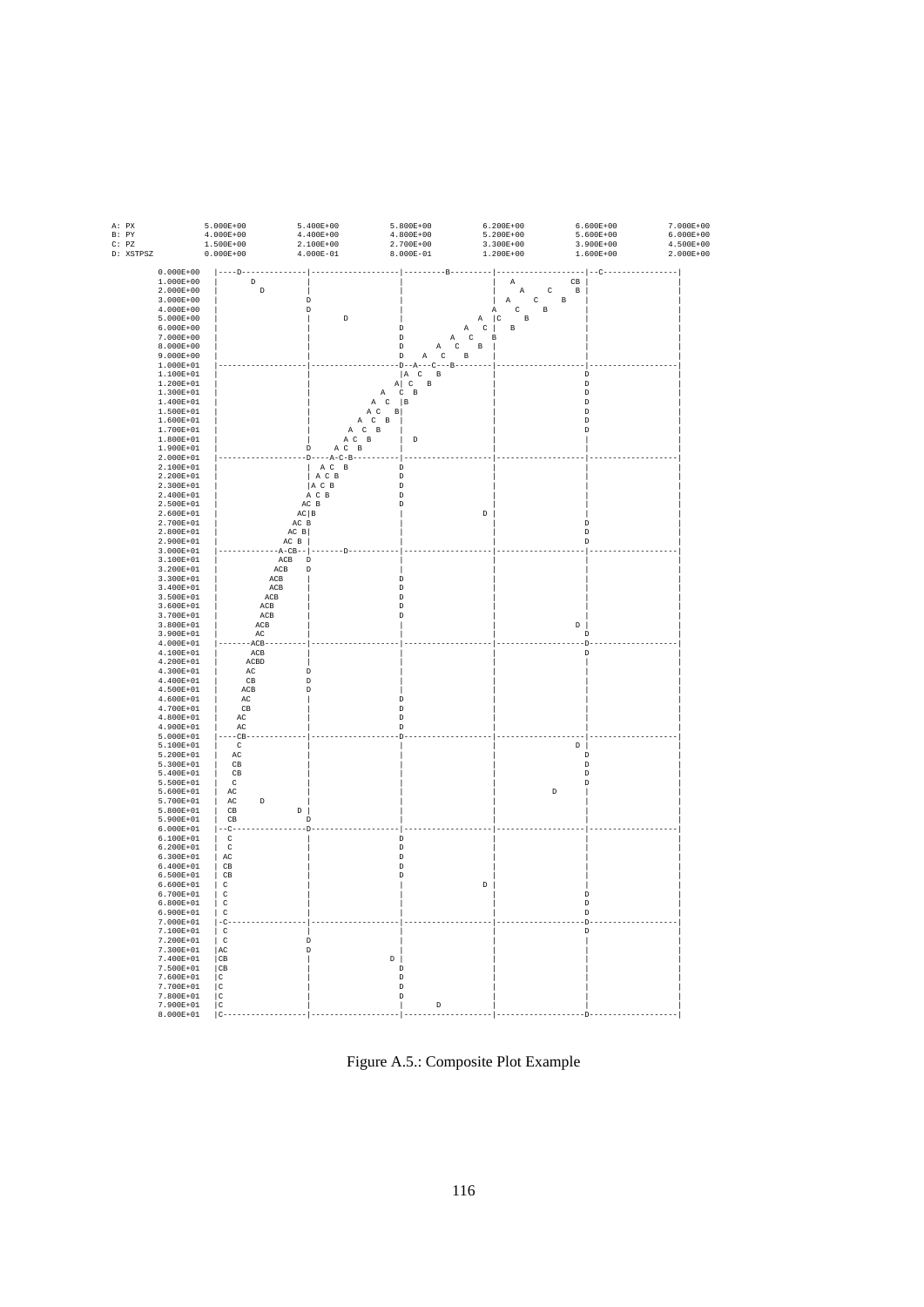

Figure A.6.: Circuit to Illustrate a Nodal Listing

# **A.6. Nodal listings**

A special capability has been added to assist the user in post-run interpretation when either suspicious results have been obtained or a final check is desired before the analysis results are accepted. This feature takes the form of a printed listing of each network node, all attached elements and the other node associated with each of those attached elements. This listing is requested by the entry

LIST NODE MAP

under RUN CONTROLS. A sample listing is provided in figure A.7 that corresponds to the network of figure A.6.

# **A.7. Differential equation identification**

The purpose of the differential equation identification feature is to serve as a sophisticated diagnostic that will help the user to localize, if not pinpoint, any circuit conditions that cause a transient run to be aborted, because of step size difficulties in any of the explicit integration routines. The usual cause of this type of abort is either an input error or a very small time constant with respect to the required problem duration.

The four stage transistor circuit shown in figure A.8 illustrates the feature. Reasonable numbers were chosen for all element values except for CE of T2 = 1 x 10-7 picofarads and (a current source in parallel with CC of T3) JPP  $* = 1 \times 108$  mA. A problem duration of 100 ns was specified which automatically led to a starting step size of 0.1 ns (see subsection 2.2.7). The error criteria of the integration routine (XPO) rejected the step size, as well as all smaller attempts down to the default minimum, which in this case is 0.001 ns (see subsection 2.2.7). At that point the run was aborted with the diagnostic message

```
STATE VARIABLES REQUIRING SMALLER MINIMUM STEP
 1
 5
```
This message indicates that the computed solutions to the first and fifth state variable differential equations were forcing the step size below the minimum allowable.

In addition to the above diagnostic, the program always prints out a numbered state variable derivative sequence whether the particular problem at hand aborts or not. For the network of figure A.8, the following sequence would be output: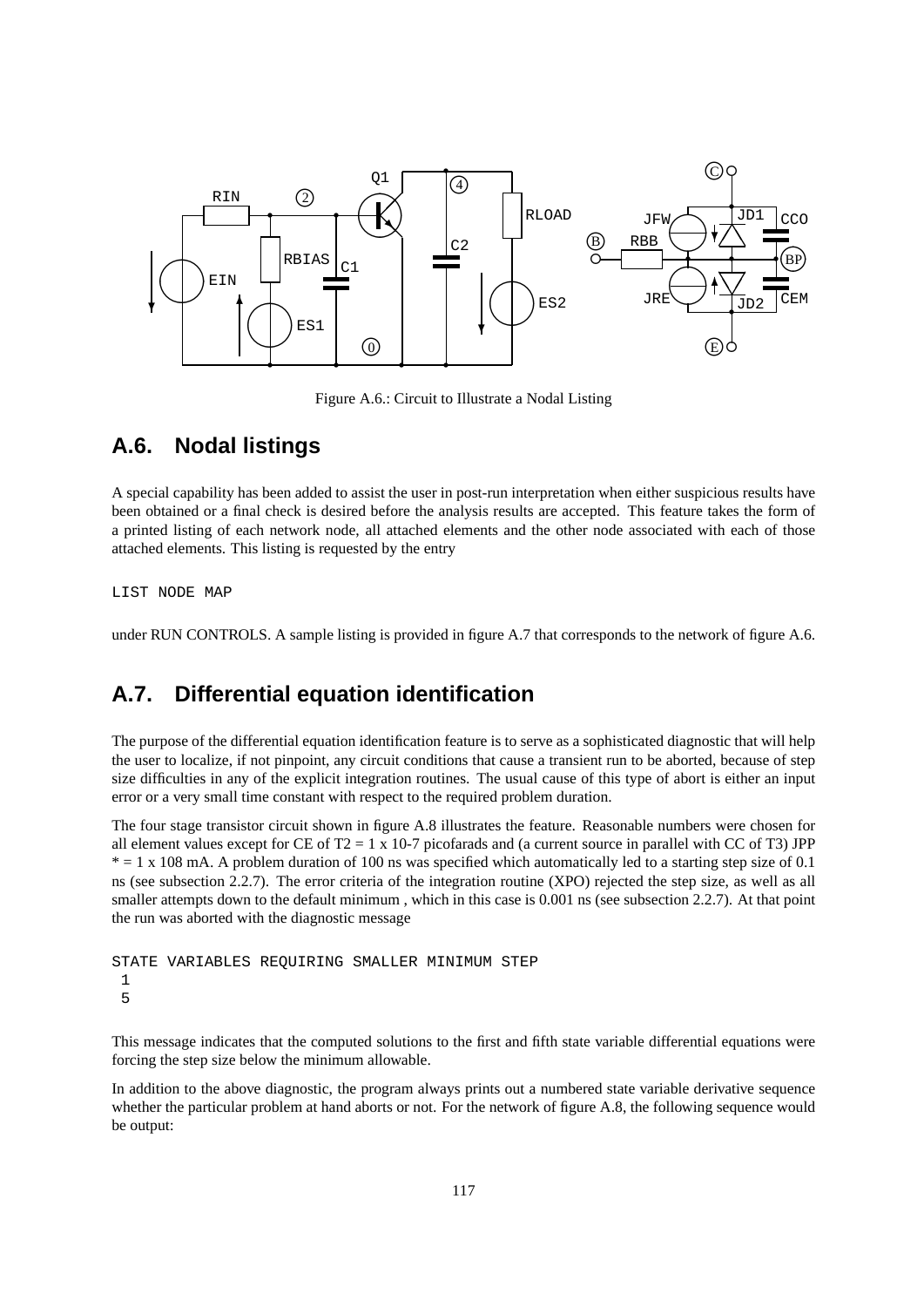| $\texttt{NODE}$ | ATTACHED COMPONENT | ADJACENT NODE       |
|-----------------|--------------------|---------------------|
|                 |                    |                     |
| $\mathbf{3}$    | ES1                | $\mathsf 0$         |
|                 | RBIAS              | $\overline{a}$      |
| 0               | ES1                | $\mathsf 3$         |
|                 | ES2                | 5                   |
|                 | EIN                | $\mathbf{1}$        |
|                 | C1                 | $\overline{c}$      |
|                 | C <sub>2</sub>     | $\overline{4}$      |
|                 | CEMQ1              | BPQ1                |
|                 | JD2Q1              | BPQ1                |
|                 | JREQ1              | BPQ1                |
| 5               | ES2                | $\mathsf 0$         |
|                 | <b>RLOAD</b>       | $\overline{4}$      |
| 1               | EIN                | $\mathsf 0$         |
|                 | $\verb RIN $       | $\sqrt{2}$          |
| $\sqrt{2}$      | $\mathtt{C1}$      | $\mathsf{O}\xspace$ |
|                 | RIN                | $\mathbf 1$         |
|                 | RBIAS              | $\overline{3}$      |
|                 | RBBQ1              | BPQ1                |
| $\overline{4}$  | C2                 | $\mathsf 0$         |
|                 | <b>RLOAD</b>       | 5                   |
|                 | CCOQ1              | BPQ1                |
|                 | JD1Q1              | BPQ1                |
|                 | JFWQ1              | BPQ1                |
| BPQ1            | RBBQ1              | $\sqrt{2}$          |
|                 | CEMQ1              | $\mathbf 0$         |
|                 | CCOQ1              | $\overline{4}$      |
|                 | JD1Q1              | $\overline{4}$      |
|                 | JD2Q1              | $\mathsf 0$         |
|                 | JFWQ1              | $\overline{4}$      |
|                 | JREQ1              | $\mathbf 0$         |
|                 |                    |                     |

#### THE CIRCUIT TOPOLOGY IS GIVEN HERE AS AN AID IN CHECKING THE INPUT DATA

Figure A.7.: Nodal Listing requested by LIST NODE MAP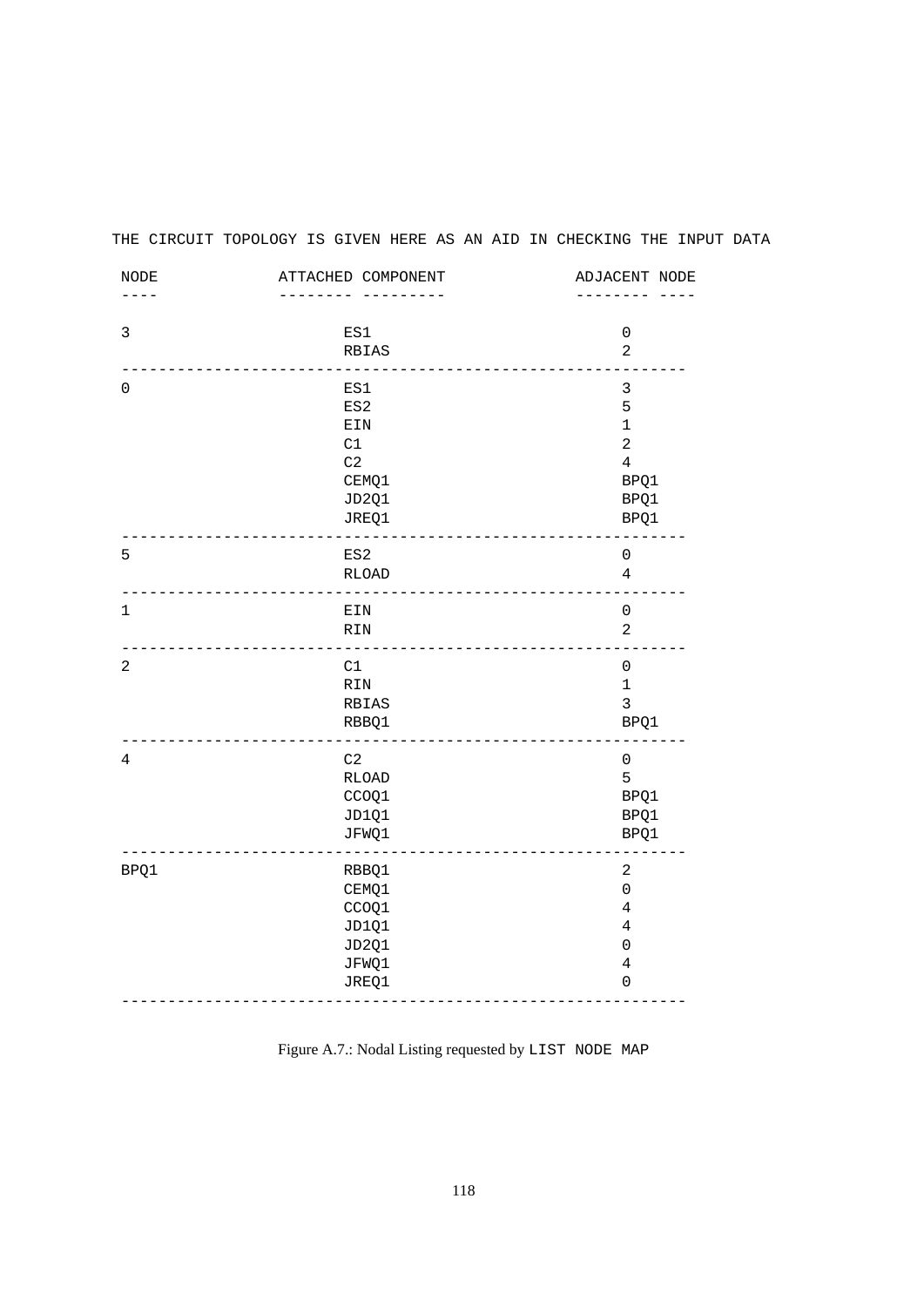- 1 DCET2 2 DCET1
- 3 DCCT1
- 
- 4 DCET3
- 5 DCCT3
- 6 DCET4
- 7 DCCT4
- 8 DCCT2

From this numbered sequence the user can immediately determine that the difficulty is associated with CE of T2 and CC of T3. As far as the first named element is concerned, the difficulty is the size of the element value itself and this is obvious. The second element is not in itself a problem, but the user can readily establish that the current source is parallel with it (JPP) is a problem. This feature is built into the program and no special entry is required to activate it.



Figure A.8.: Network to Illustrate Differential Equation Identification

# **A.8. Convolution analysis**

### **A.8.1. Introduction**

The SIMUL8 program has been modified to permit multiple convolutions in conjunction with the RUK integration routine. In order to apply this analysis technique, it is first necessary to understand the larger context in which it is used. Convolution analysis requires that a set of functions be supplied in addition to the prescribed CIRCUIT DESCRIPTION inputs. These supplied functions are a set of impulse responses which replace a portion of the network at a known set of interface nodes, between what is removed and the rest of the network to be solved by SCEPTRE.

Once these impulse functions have been readied and supplied to SCEPTRE, the convolution feature may be used to provide a transient analysis of large networks, linear or non-linear, which would otherwise exceed SCEPTRE's present limitations of 300 elements.

The convolution routine also offers an alternate means of handling networks which are within the size capability of SCEPTRE, but whose elements are not all specified in the same manner. Where some of the elements or groups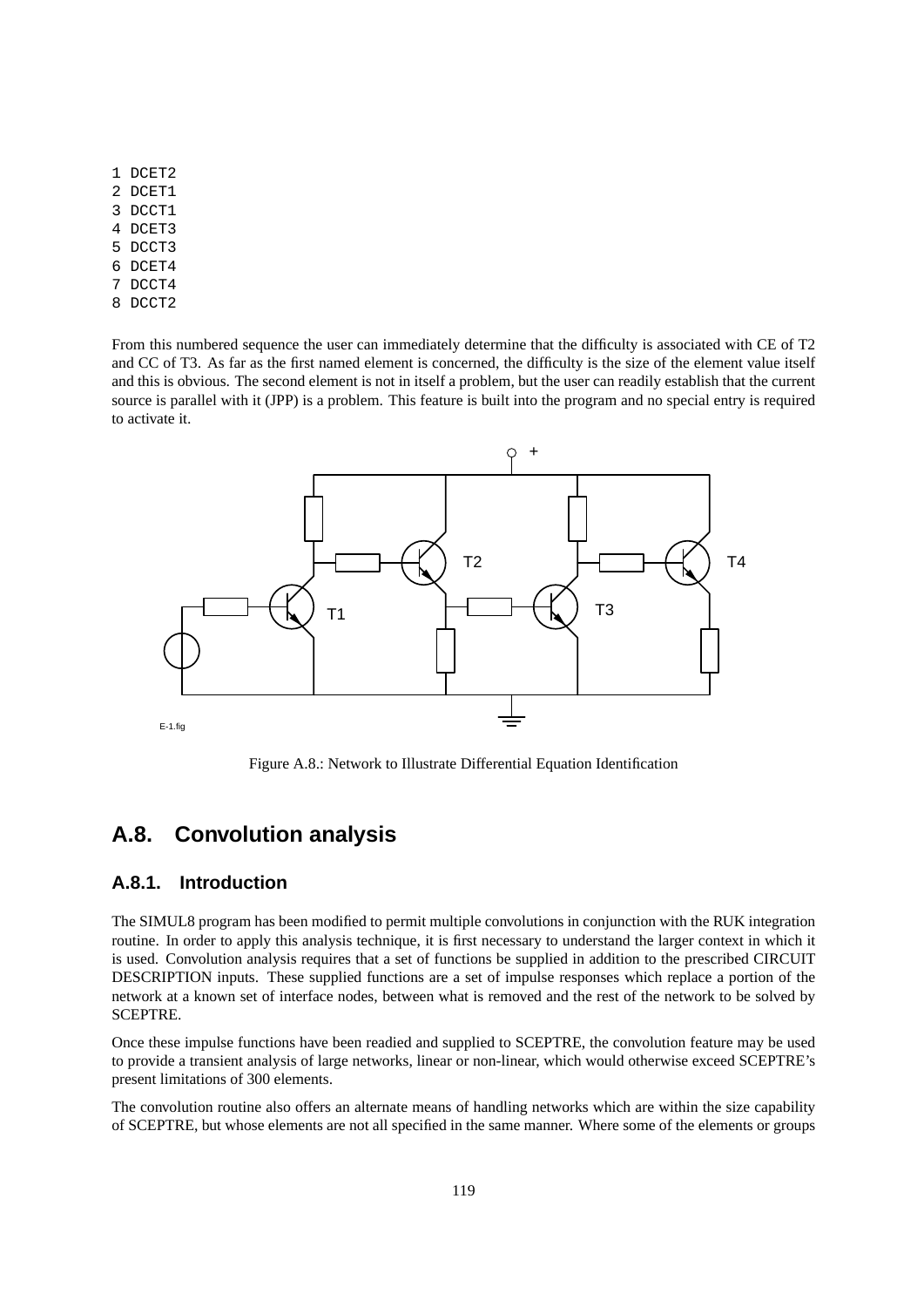of elements are already described by their responses in the time domain, or are described by their responses in the frequency domain and conversion to time domain is possible, then the convolution approach might save manual calculation in preparing the network for analysis.

The larger context involving convolution is described in Section A.8.2. The type of non-linear network which is amenable to this approach is described in section A.8.3. The theory associated with the convolution mode within SCEPTRE is given in section A.8.4, A.8.5, and A.8.6.

The required impulse response functions are assumed to reside on a disk file. Instructions and formats required for preparing such a file are given in section A.8.7. The circuit description preparation required for the convolution mode is also described in Table 2.2 of section 2.2.2, and in example 4.6.

## **A.8.2. Mixed-domain approach**

The convolution feature is an integral portion of a more general technique designed primarily to permit a transient analysis of a certain class of large non-linear networks. The major steps in the approach are:

- 1. Partition the network into two parts (see section A.8.3).
- 2. Use a frequency-domain program capable of solving a large linear network to determine the driving- point and transfer immittance functions,  $H(\omega)$ , at the interface terminals.
- 3. Find the equivalent impulse response functions, h(t), in the time domain by using Fourier inversion.
- 4. Model these impulse response functions as either impedances or admittances. The impedance (admittance) model assumes that a removed portion of an existing circuit is characterized at the interface by a Thevenin voltage source (Norton current source) and a driving-point impedance (admittance).
- 5. Describe these time-domain functions in a way acceptable to SCEPTRE.
- 6. Solve the remaining moderate-size sub-network containing the nonlinearities, and include these impulse response functions using SCEPTRE with its convolution capability.

Step 1 is accomplished manually at the discretion of the user. Step 2 may be accomplished using any auxiliary AC analysis program which is capable of providing the desired immittance functions. Step 3 is done using any off-line program which can process the AC outputs and supply the necessary inverse Fourier Transforms. Steps 4, 5 and 6 represent the convolution analysis portion of the overall approach.

The ability to do Steps 4, 5, and 6 is the key to this method of analysis. The problem of modeling the time functions and processing them in synchronism with SCEPTRE was solved by observing that these functions form the impulse response matrix for the removed circuitry as seen by the original network across the appropriate interface terminals. Therefore, in the impedance mode, the time function of the voltage across any pair of interface terminals can be obtained by convolving the appropriate impedance function with the time function describing the current flowing through the two terminals. Similarly, in the admittance mode, the current flowing through the terminal can be obtained by convolving the voltage function, across the terminals, with the appropriate admittance function.

SCEPTRE calculates currents and voltages, for a given configuration, as functions of time. Therefore, in order to calculate present values, it was necessary that the convolution routine be written so that, in the impedance mode (admittance mode), it uses past history of the current(voltage) to estimate the present value of current (voltage), which in turn will yield the required terminal-to-terminal voltage (current). It then updates the current and voltage tables and repeats the procedures for the next time step.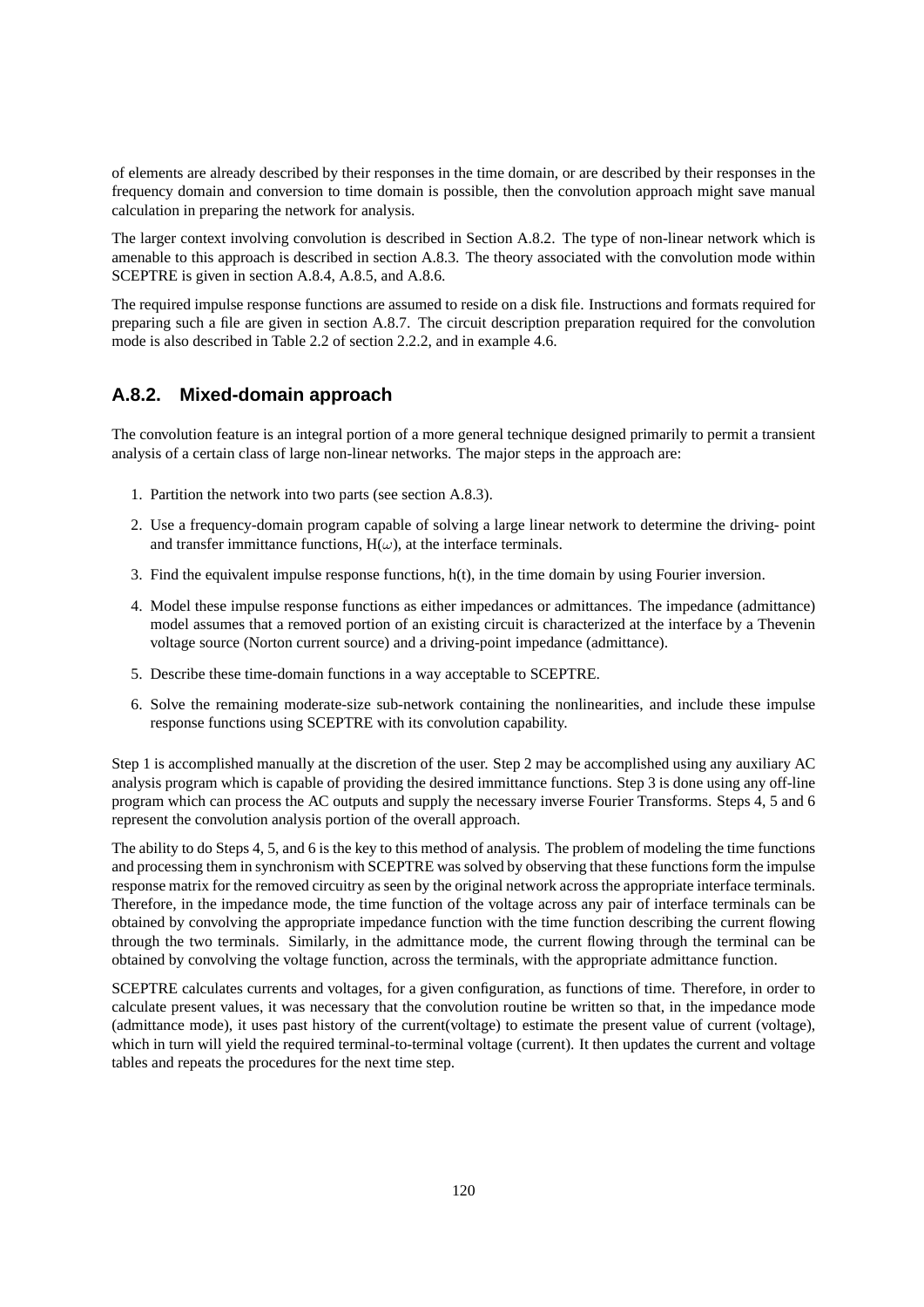#### **A.8.3. Network situations for which the convolution analysis may apply**

The following properties characterize the networks which are good candidates for solution using the convolution mode:

- The number of circuit elements exceeds the maximum allowed by SCEPTRE.
- The circuit possesses a moderate number of non-linearities, something in the order of 10 to 20 devices.
- The circuit contains a moderate number of independent forcing functions in the order of 10 to 20 devices.
- The network will allow one to consider the majority of elements as a large linear sub-network where the following two conditions exist (see figure A.9):
	- **–** The remaining elements form another sub-network of moderate size. Moderate size means something less than the maximum allowed by SCEPTRE. We assume that all of the non-linearities are placed in this sub-network. We also assume that all of the forcing functions are placed in this sub-network.
	- **–** The two partitioned sub-networks are linked together with a small number of interconnecting lines. The intent is to represent the large linear sub-networks across this set of interconnecting lines. Only a small number of interconnecting lines is permitted, because the number of combinations, C, necessary to characterize the interaction between N lines, referenced to, but excluding the datum line, is given by  $C = N (N + 1)/2$ . Thus, for example, a 12-line interface would need 12 x 13 = 156 elements (at two elements per combination) for the interface, leaving approximately one-half for the remaining non-linear circuitry (assuming a maximum of 300 elements).



F-1.fig

Figure A.9.: Separation of Linear and Non-Linear Sub-Networks

#### **A.8.4. Integration routine**

In general, the convolution integral for continuous functions is given by:

$$
R(t) = \int_{0}^{t} H(t - \tau)F(\tau)d\tau, \text{ where } F(\tau) = 0 \text{ for } \tau < 0. \tag{A.3}
$$

For a given t and a given subdivision of the  $\tau$  axis, defined by:

$$
T_0 = 0 < T_1 < \dots T_{N-1} < T_N = t,\tag{A.4}
$$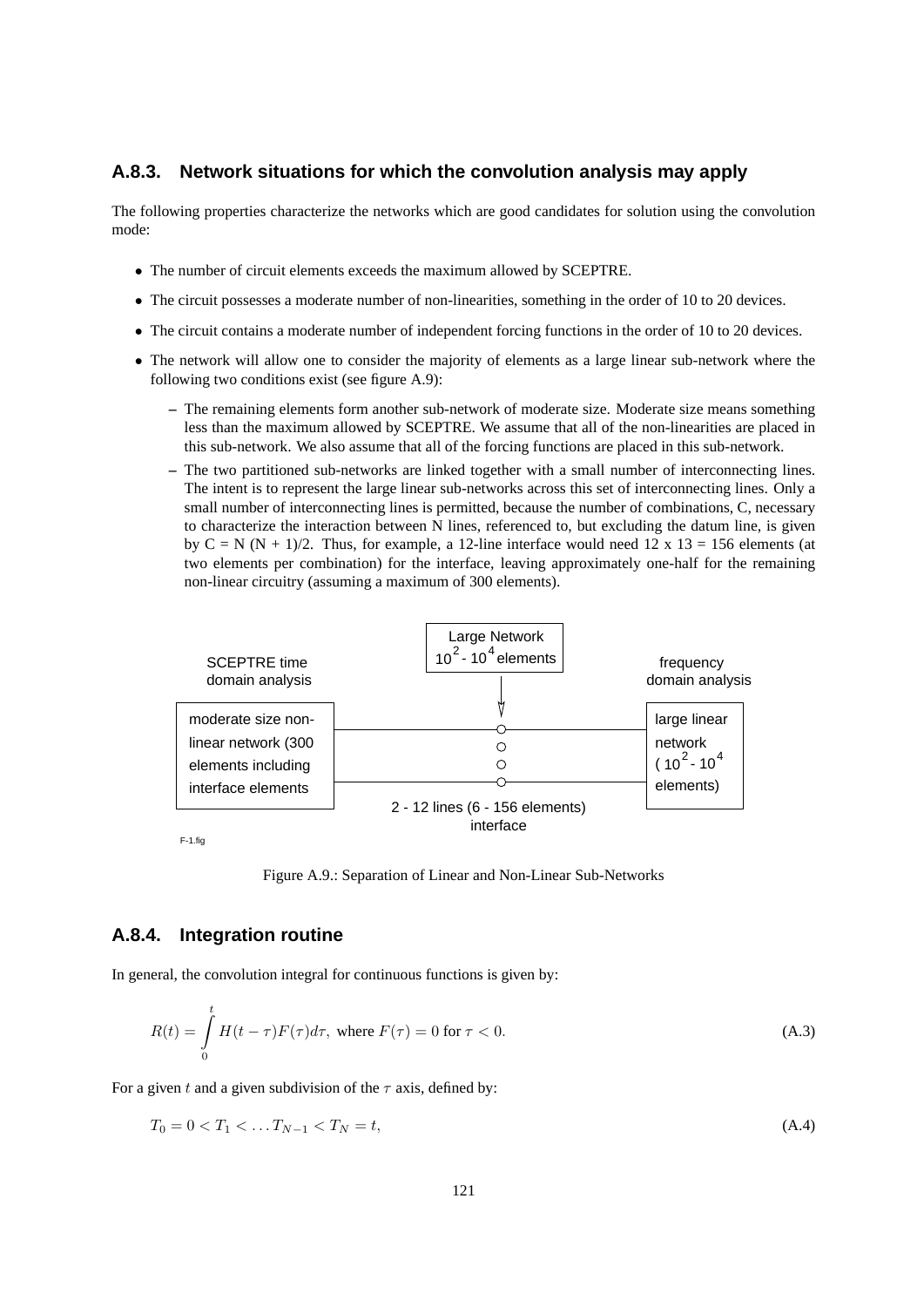the integral in equation (A.3) becomes:

$$
Rt) = \sum_{i=0}^{N-1} S_i, \text{ where } S_i = \int_{T_i}^{T_{i+1}} H(t-\tau)F(\tau)d\tau
$$
 (A.5)

We assume the H and F functions are given in tabular form and that the data points are correct at the sample times involved. We make use of these sample times in our selection of the sub-divisions along the  $\tau$ -axis by considering these sub-division breakpoints to be the ordered set of points obtained by interleaving the two sets of time points which define the H and F functions, respectively.

We also assume that the two time functions are representable between consecutive time points as straight line segments through these data points. That is,

$$
F(\tau) = A_i(\tau - T_i) + B_i \tag{A.6}
$$

and

$$
H(T_N - \tau) = C_i(\tau - T_i) + D_i \text{ with } T_i \le \tau \le T_{i+1},\tag{A.7}
$$

where

$$
A_i = \frac{F(T_{i+1}) - F(T_i)}{T_{i+1} - T_i}, \qquad B_i = F(T_i)
$$
\n(A.8)

$$
C_i = \frac{H(T_N - T_{i+1}) - H(T_N - T_i)}{T_{i+1} - T_i}, \qquad D_i = H(T_N - T_i)
$$
\n(A.9)

The ordered set of interleaved time points define the non-zero subintervals which contribute to the overall integration. The contribution from the ith general subinterval is:

$$
S_i = \int_{T_i}^{T_{i+1}} H(T_N - \tau) F(\tau) d\tau
$$
\n(A.10)

$$
= \int_{T_i}^{T_{i+1}} [C_i(\tau - T_i) + D_i][A_i(\tau - T_i) + B_i]d\tau
$$
\n(A.11)

$$
= \int_{T_i}^{T_{i+1}} [A_i C_i (\tau - T_i)^2 + (A_i D_i + B_i C_i) (\tau - T_i) + B_i D_i] d\tau
$$
\n(A.12)

The integrand associated with this subinterval is seen to be a quadratic expression resulting from the product of the two straight line segments characterizing the two functions over the interval. The exact analytic integral of this equation is:

$$
S_{i} = \left(\frac{A_{i}C_{i}}{3}\right)(T_{i+1} - T_{i})^{3} + \left(\frac{A_{i}D_{i} + B_{i}C_{i}}{2}\right)(T_{i+1} - T_{i})^{2} + B_{i}D_{i}(T_{i+1} - T_{i})
$$
\n(A.13)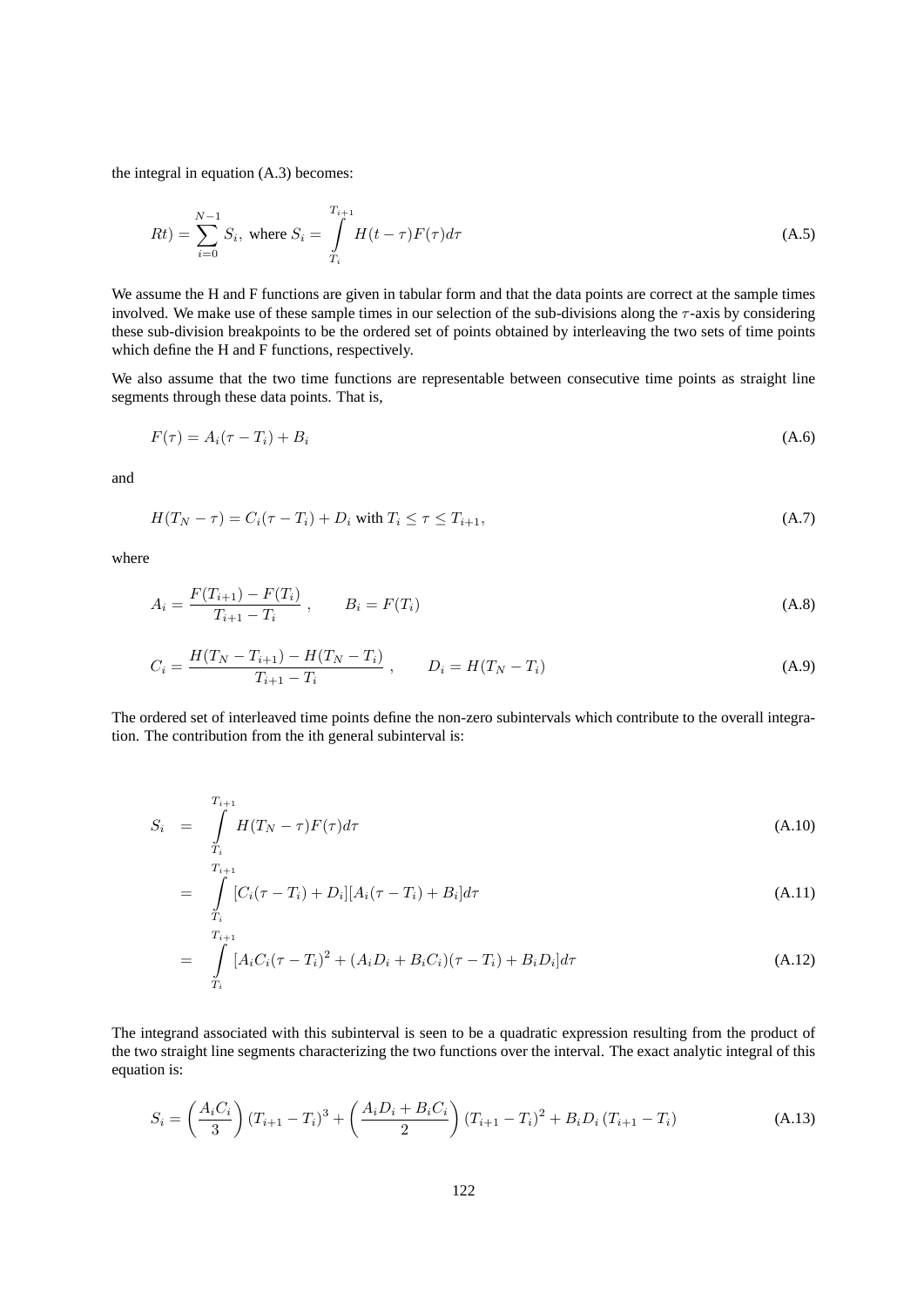Let

$$
\Delta T_i = T_{i+1} - T_i.
$$

Then, after substituting equations A.8 and A.9 into A.13 and simplifying, we get:

$$
S_{i} = F(T_{i}) \left[ \frac{H(T_{N} - T_{i+1}) + 2H(T_{N} - T_{i})}{6} \right] \Delta T_{i} +
$$
  
+
$$
F(T_{i+1}) \left[ \frac{2H(T_{N} - T_{i+1}) + H(T_{N} - T_{i})}{6} \right] \Delta T_{i}
$$
(A.14)

Equation (A.14) describes the general form of the convolution integral over a subinterval in terms of the width of the subinterval and the four data points defining the two functions at each end-point of the subinterval.

Two salient features of this integration scheme are:

- It introduces no new time points. That is, it used only subintervals defined by known time points.
- It introduces no error of its own. This is the exact integral based on the straight line assumption, and there is no approximation to an integral involved. (Granted, the original data points may be in error, and the straight line assumption is an approximation).

#### **A.8.5. Impedance model**

If we regard the H function as an impedance function between two nodes, A and B, then the voltage across A-B and the current through A-B are related by the convolution integral given in equation (A.3). That is, the voltage at a particular time  $T_N$  is:

$$
V_{AB}(T_N) = \int\limits_0^{T_N} Z_{AB}(T_N - \tau)I(\tau)d\tau
$$
\n(A.15)

However, equation (A.15) cannot be solved by SCEPTRE as it is written because the present value of current,  $I(T_N)$  is not known. Examination of equation (A.15) indicates that the only term containing  $I(T_N)$  is the nth subinterval. Rewriting the equation in order to separate this term yields:

$$
V_{AB}(T_N) = V1 + V2,\tag{A.16}
$$

where

$$
V1 = \int_{0}^{T_{N-1}} Z_{AB}(T_N - \tau)I(\tau)d\tau
$$
\n(A.17)

and

$$
V2 = \int_{T_{N-1}}^{T_N} Z_{AB}(T_N - \tau)I(\tau)d\tau
$$
\n(A.18)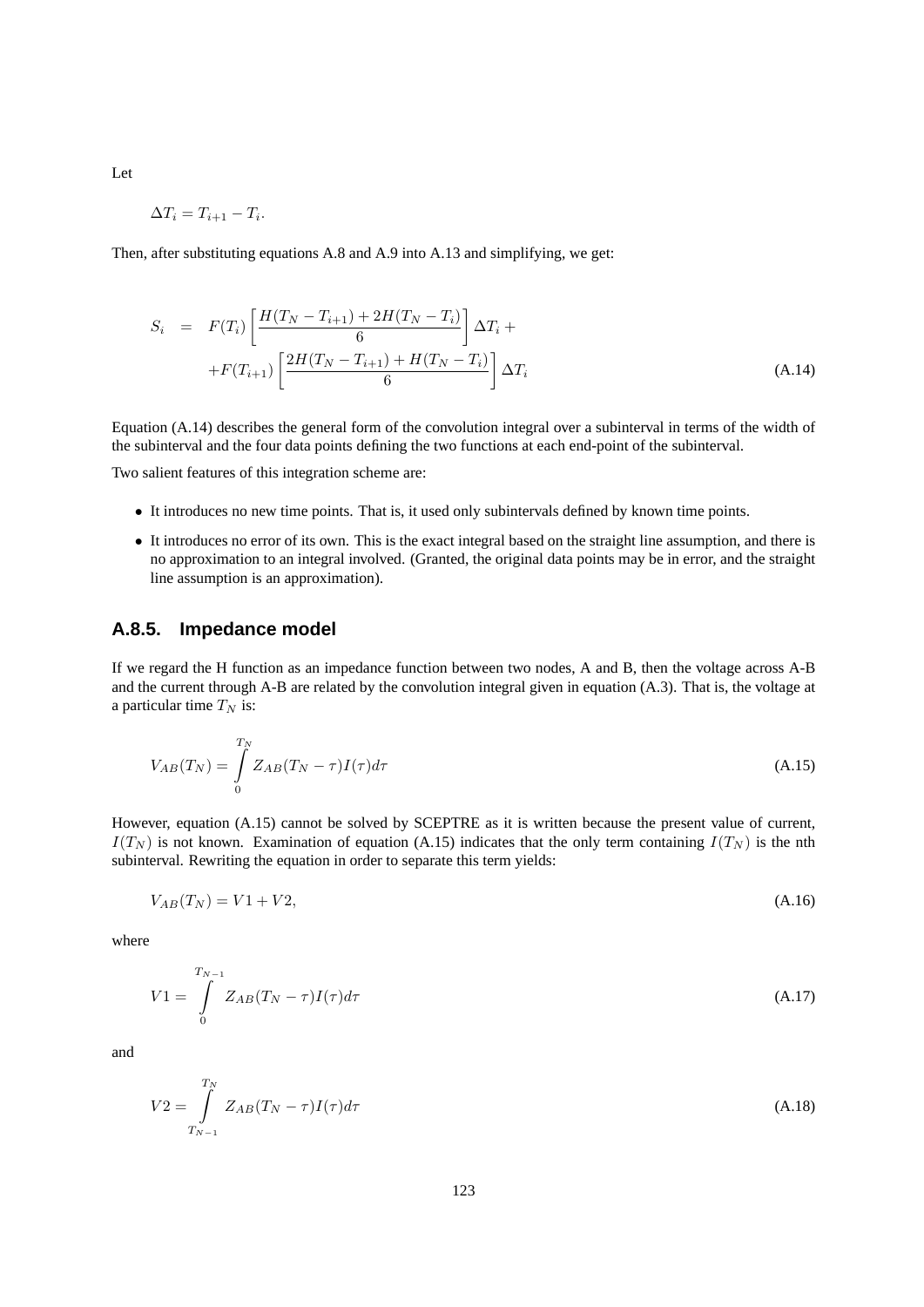

Figure A.10.: Impedance Model

The V1 term involves only previously calculated values of current and can be represented as a variable battery, E1. The V2 term, when expanding using equation (A.14), becomes:

$$
V2 = I(T_{N-1}) \left[ \frac{H(T_N - T_{N-1}) + 2H(T_N - T_{N-1})}{6} \right] \Delta T_{N-1} +
$$
  
+
$$
I(T_N) \left[ \frac{2H(T_N - T_{N-1}) + H(T_N - T_{N-1})}{6} \right] \Delta T_{N-1}
$$
(A.19)

The terms comprising V2 can be considered to result from a series combination of another variable battery, E2, and a variable resistor, R.

Thus,

$$
V2 = E2 + I(T_N)R
$$
\n
$$
(A.20)
$$

and, letting  $E = E1 + E2$ :

$$
V_{AB}(T_N) = E + I(T_N)R.\tag{A.21}
$$

SCEPTRE can handle equation (A.21). At each step it evaluates E and R, solves for  $I(T_N)$ , and then calculates  $V_{AB}(T_N)$  (see figure A.10).

#### **A.8.6. Admittance model**

If we regard the H function as an admittance function, then the current of a particular time  $T_N$  is:

$$
I_{AB}(T_N) = \int\limits_0^{T_N} Y_{AB}(T_N - \tau)V(\tau)d\tau
$$
\n(A.22)

Similar to the procedure of the paragraph entitled 'Impedance Model', we separate this integral into two terms

$$
I_{AB}(T_N) = I1 + I2,\tag{A.23}
$$

where

$$
I1 = \int_{0}^{T_{N-1}} Y_{AB}(T_N - \tau)V(\tau)d\tau
$$
\n(A.24)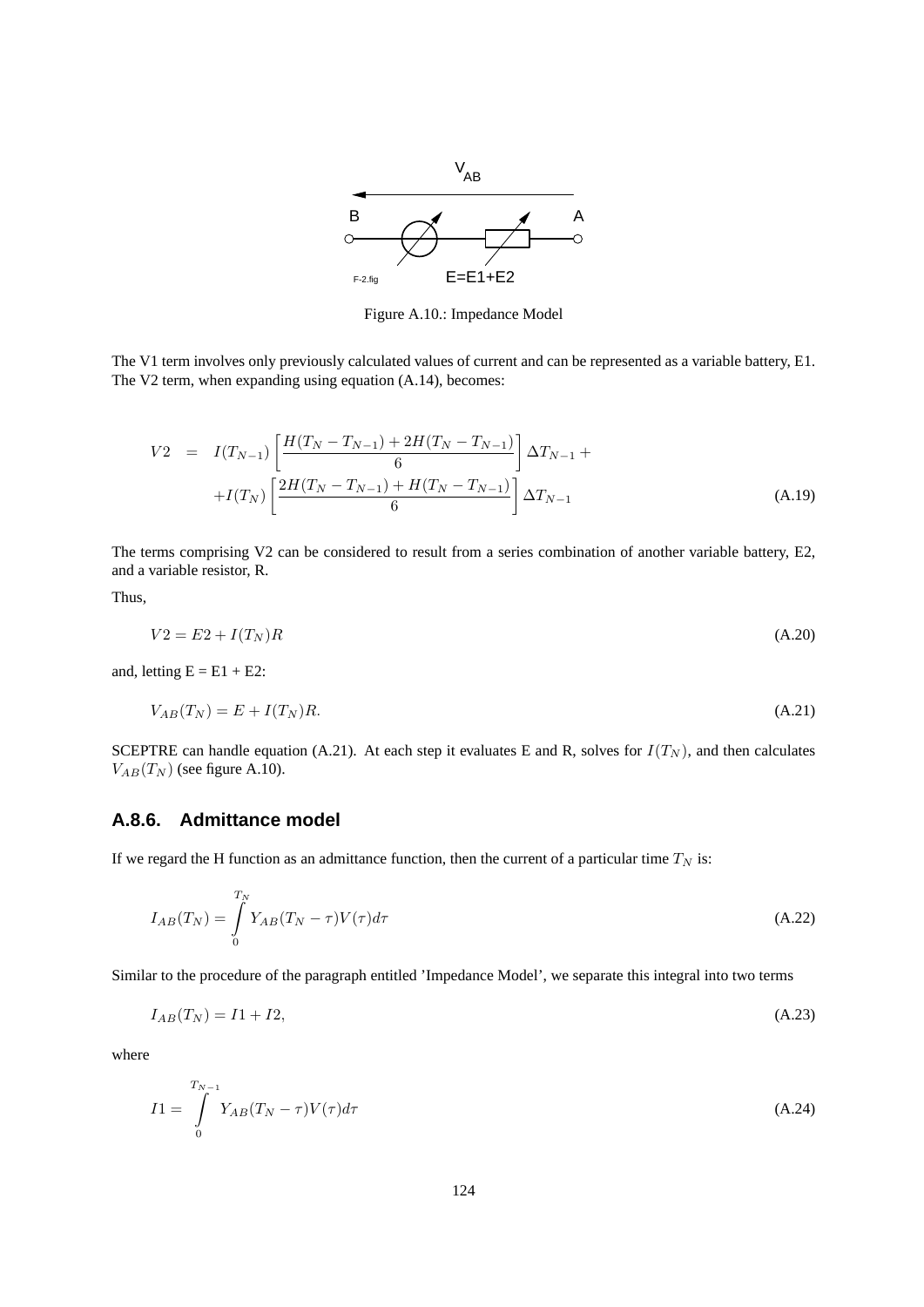and

$$
I2 = \int_{T_{N-1}}^{T_N} Y_{AB}(T_N - \tau)V(\tau)d\tau
$$
\n(A.25)

I1 is represented as a variable current source, J1, and I2 is expanded to yield:

$$
I2 = V(T_{N-1}) \left[ \frac{H(T_N - T_{N-1}) + 2H(T_N - T_{N-1})}{6} \right] \Delta T_{N-1} +
$$
  
+
$$
V(T_N) \left[ \frac{2H(T_N - T_{N-1}) + H(T_N - T_{N-1})}{6} \right] \Delta T_{N-1}
$$
 (A.26)

Then, I2 can be considered to be associated with a parallel combination of a variable current source, J2, and a variable conductance, G. Letting  $J = J1 + J2$ , we can get:

$$
I_{AB}(T_N) = J + V(T_N)G.\tag{A.27}
$$

In terms of circuit elements this model becomes that shown in figure A.11.



Figure A.11.: Admittance Model

#### **A.8.7. Storing impulse response functions**

The impulse response functions used in the transient program to calculate voltages and currents associated with the various convolution kernels must be supplied by the user. A preassigned disk (number 12) has been set aside for the purpose of storing these functions. Two positive actions are required by the user. The first is the creation of the necessary permanent data set on disk 12. The following information is required for each impulse response function in the order listed and using the format given below.

1. An Identifier Number ... Integer using format I10 as defined in American National Standard FORTRAN, X3, 9-1966. This number must agree with the argument of the Convolution kernel which uses this particular function. This identification number is used by SCEPTRE to relate the Convolution kernel to the appropriate response function from disk 9. Therefore, the order in which the various response function blocks appear on the disk is immaterial.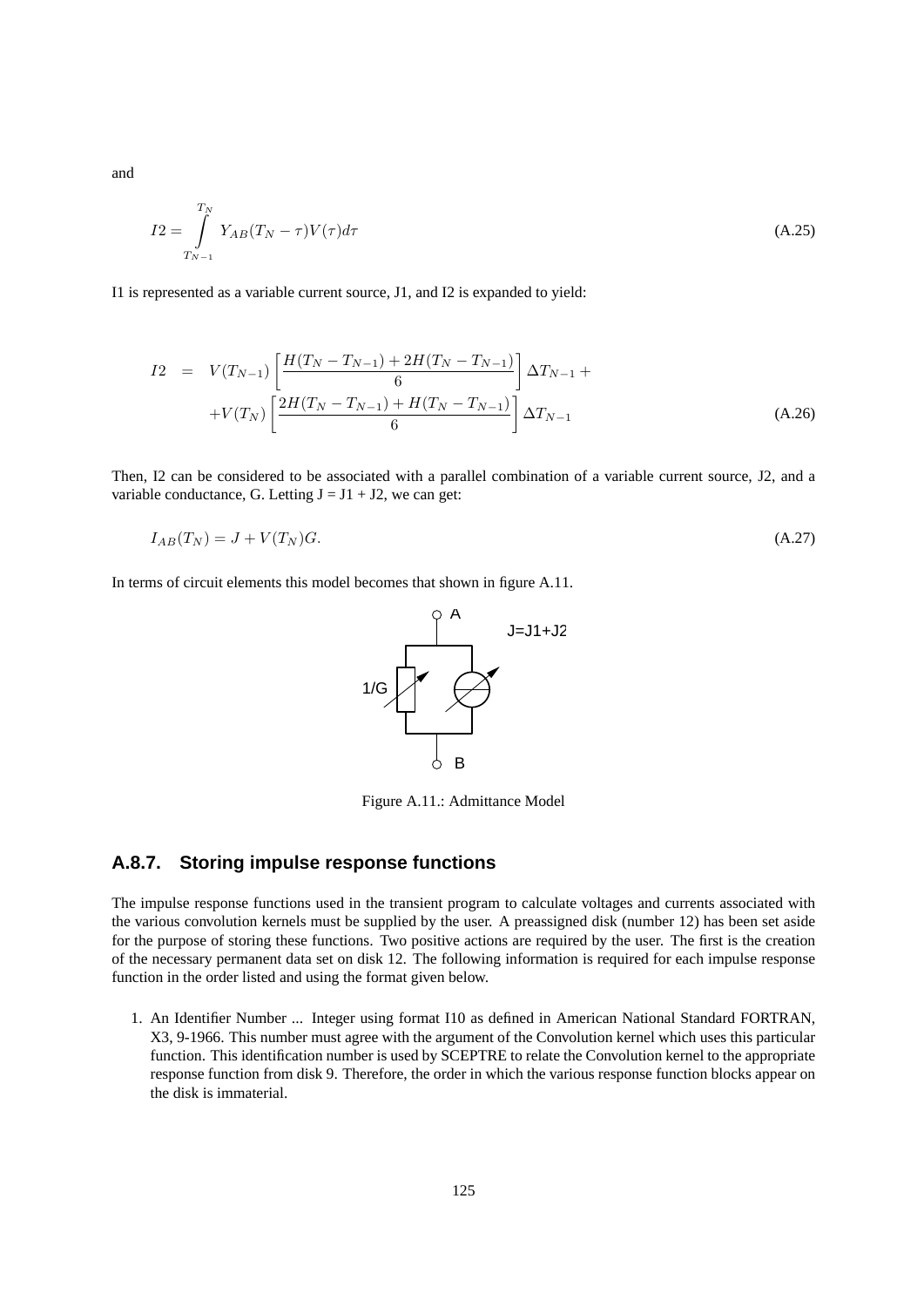2. The value of the Impulse Response Time Waveform at Time  $= 0$  ..... format G20.8. Since all impulse response functions are casual, their value at T=0 is given by

 $HZERO = 1/2$   $[H(0-) + H(0+)]$ However, the value required by the program is  $HZERO = H (0+)$ 

- 3. The value of the Impulse Response Frequency Waveform at FREQ = 0 ... format G20.8.
- 4. The length of the table containing the Impulse Response Time Waveform .... Integer using format I10. This is the number of point pairs used to define the function.
- 5. The Impulse Response Time Waveform Table in negative time ... format 2G20.8. The following describes this requirement in more detail.

The impulse response function,  $f(t)$ , for  $0 < t <$  TMAX, must be representable by a number, N, of point-pairs designated LENGTH (as in item 4 above), but this is not the form in which it is to appear on the disk. Consider the information as being initially in the form

| $T(1) = 0$    | $F(1) = f(0) = HZERO$ |
|---------------|-----------------------|
| .             | .                     |
| $T(N) = TMAX$ | $F(N) = f(TMAX)$      |

If we now define this casual function for negative time as  $f(-t) = f(t)$ , then the desired information to be stored on Disk 12, pair-wise, is the negative time and its associated function value, f(-t), i.e., the original function after a symmetrical rotation about the  $t = 0$  axis. This data is to be stored beginning with the MOST NEGATIVE time,  $TAU(1) = -TMAX$ , and increasing until,  $TAU(N) = 0$ . Thus, Disk 9 would contain

| $TAU(1) = -TMAX (1st entry)$ | $H(1) = f(-TMAX)$                  | (2nd entry) |
|------------------------------|------------------------------------|-------------|
| .                            | .                                  |             |
| $TAU(N) = 0$                 | $H(N) = f(0) = HZERO$ (last entry) |             |

The second step required is the insertion of a card into SCEPTRE S/360 PROGRAM CONTROL DECK (see figure **??**) referencing the newly created Impulse Response Data Set. The appropriate card entry is

//GO.FT12F001 DD DSNAME=name,DISP=(OLD,KEEP)

where name is up to eight alphanumeric characters. The correct place for insertion is between PCMC0500 and PCMCO510.

# **A.9. Notes to the SCEPTRE User**

SCEPTRE contains several features which, when properly used, can save the user computer time, money, and/or analysis time.

### **A.9.1. Specification of dependent sources**

SCEPTRE is designed to handle only certain types of dependent sources. All other types of dependencies are ignored in the formation of the mathematical model, and are used only to evaluate the source. It is, therefore, important to use, wherever possible, dependent sources which will be treated as such by SCEPTRE. There are 4 types of such dependent sources: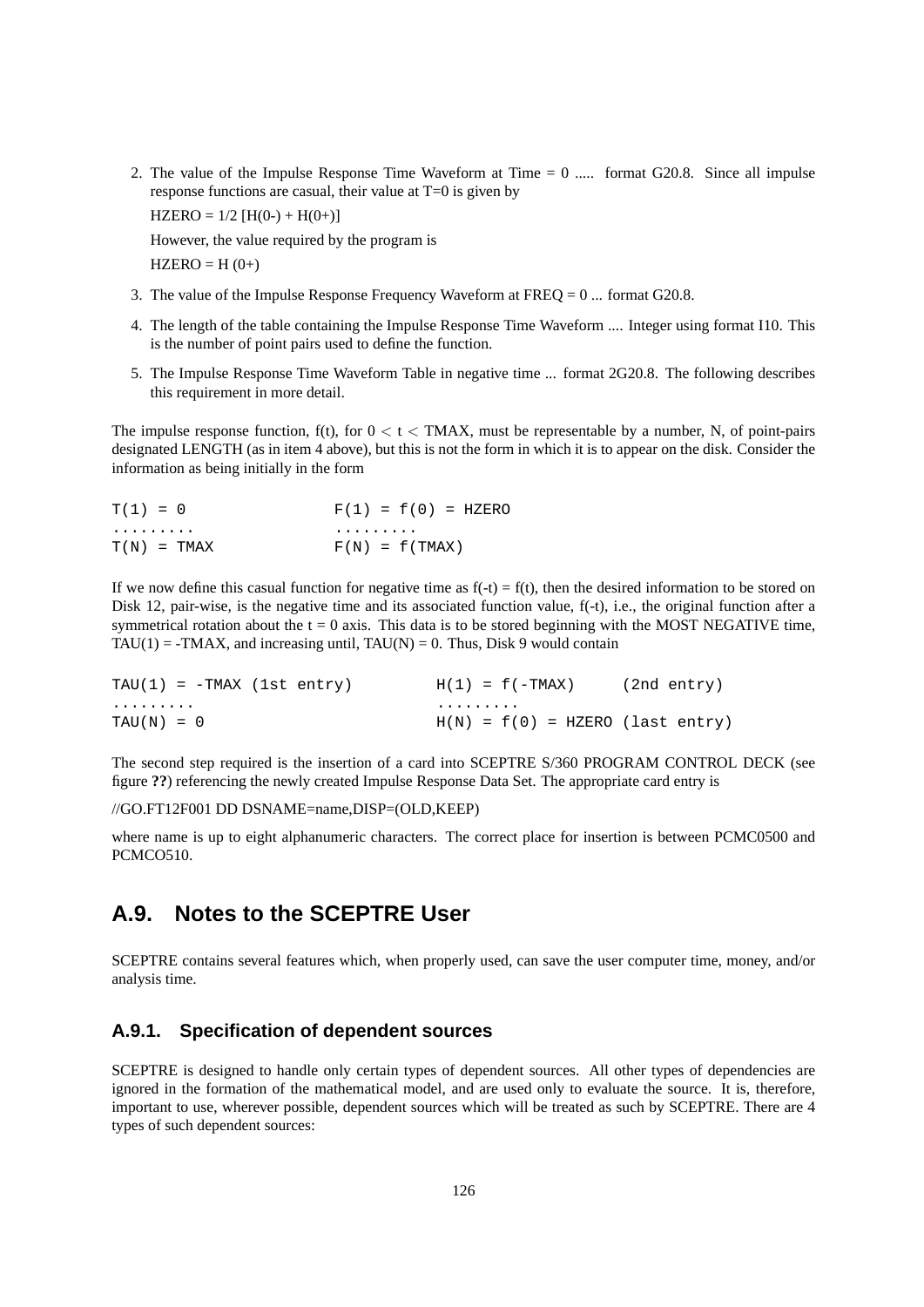1. Resistor-dependent voltage sources:

Exx, node  $1$  - node  $2$  = constant \*VRyy

2. Resistor-dependent current sources:

Jxx, node  $1$  - node  $2$  = constant \*IRyy

3. Diodes:

 $Jxx$ , node  $1$  - node  $2$  = • DIODE Q (a,b) • or DIODE EQUATION (a,b) • or DIODE T xy • or

- DIODE TABLE xy
- 4. Diode dependent current sources:

```
Jxx, node 1 - node 2 = variable *Jyy
where Jyy is a diode current source
```
Such sources must be specified exactly as shown. Variations in forms such as  $Exx = X1$  (3.\*VRyy), will not be identified as type 1 sources by SCEPTRE, and may lead to a computational delay.

Correct specification of dependent sources will, in general, produce a larger step size in transient runs, and faster, more reliable convergence in initial condition runs, leading to a decrease in running time in both cases.

This is particularly important in AC calculations. Only sources 1 recognizable as AC sources or one of the four dependent sources described here are used in AC calculations. All others are considered DC sources and set to zero.

### **A.9.2. Proper use of dependent sources**

in many cases, it is to the user's advantage to force his dependent sources into one of the four types recognized by SCEPTRE (see A.9.1). Thus, a circuit containing a source dependent on capacitor voltage, specified in a straightforward manner as

E1,  $N1-N2 = X1$  (3.\*VC1)  $C1$ , NA-NB =....

could be rewritten with a large resistor in parallel with C1, allowing the source to become a resistor-dependent source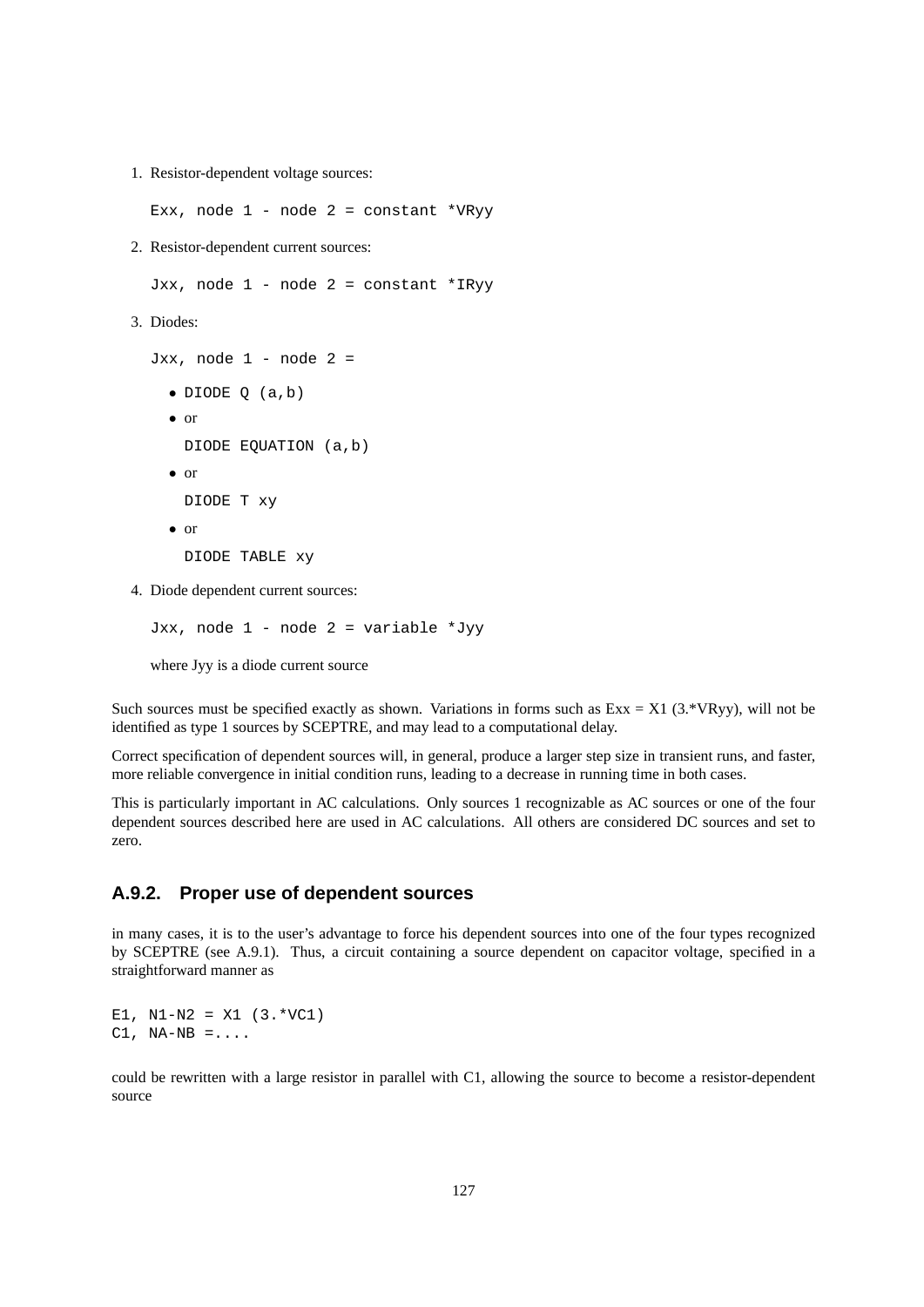E1, N1-N2 = 3.\*VR1  $CL$ ,  $NA-NB = \ldots$ . R1, NA-NB = large number

This technique may not be helpful if it requires a significant increase in the number of circuit elements.

Similarly, a voltage source depending on the current through a fixed resistor

E1,  $N1-N2 = X1$  (3.\*IR1)  $R1$ ,  $NA-NB = 2$ .

should be specified in the following electrically equivalent form which will be recognized by SCEPTRE as a type 1 source

 $E1. N1-N2 = 1.5*VR1$  $R1$ ,  $NA-NB = 2$ .

### **A.9.3. Avoiding computational delay**

A computational delay occurs when the specification of an element depends on a circuit variable which SCEPTRE has not yet computed at this time step. The value at the previous step is used. This may force a smaller step size than would otherwise be required. There are two techniques for avoiding this in certain circumstances. One is to specify the element as one of SCEPTRE's special dependent sources (see A.9.1 and A.9.2). When this cannot be done, the user should rerun Phase I only, specifying WRITE SIMUL8 DATA under RUN CONTROLS. An examination of the SIMUL8 program generated may indicate a possible change of variables to avoid the computational delay. For example, if the specification

L2, node  $1$  - node  $2 = X1$  ( $PI*IR2$ )

produces a computational delay, and examination of the SIMUL8 program shows that P1 and VR2 have been calculated while IR2 has not, L2 should be respecified as

L2, node  $1 - node 2 = X1 (P1*VR2/R2)$ 

#### **A.9.4. Overcoming restrictions in initial conditions runs**

The restrictions on initial conditions circuits described in the SCEPTRE manual [2, p. 40] apply only to the Newton-Raphson method of initial conditions solution. They do not apply to the alternate initial conditions solution using implicit integration of the transient equations. It is therefore advised that initial conditions for a circuit be found using SCEPTRE's transient model, instead. This is done by inserting in the RUN CONTROLS section the card RUN IC VIA IMPLICIT.

### **A.9.5. Error checking in IC VIA IMPLICIT**

Theoretically, a circuit containing capacitor-current source cut-sets and/or inductor-voltage source tie-sets (i.e., loops) has no DC solution. This condition is detected by the default (Newton-Raphson) SCEPTRE initial condition routines, an error message is printed, and execution stops. This is not the case if the user has specified RUN IC VIA IMPLICIT. SCEPTRE will attempt to solve the problem, resulting in a long, and useless run. It is, therefore, advisable to check the circuit before using IC VIA IMPLICIT.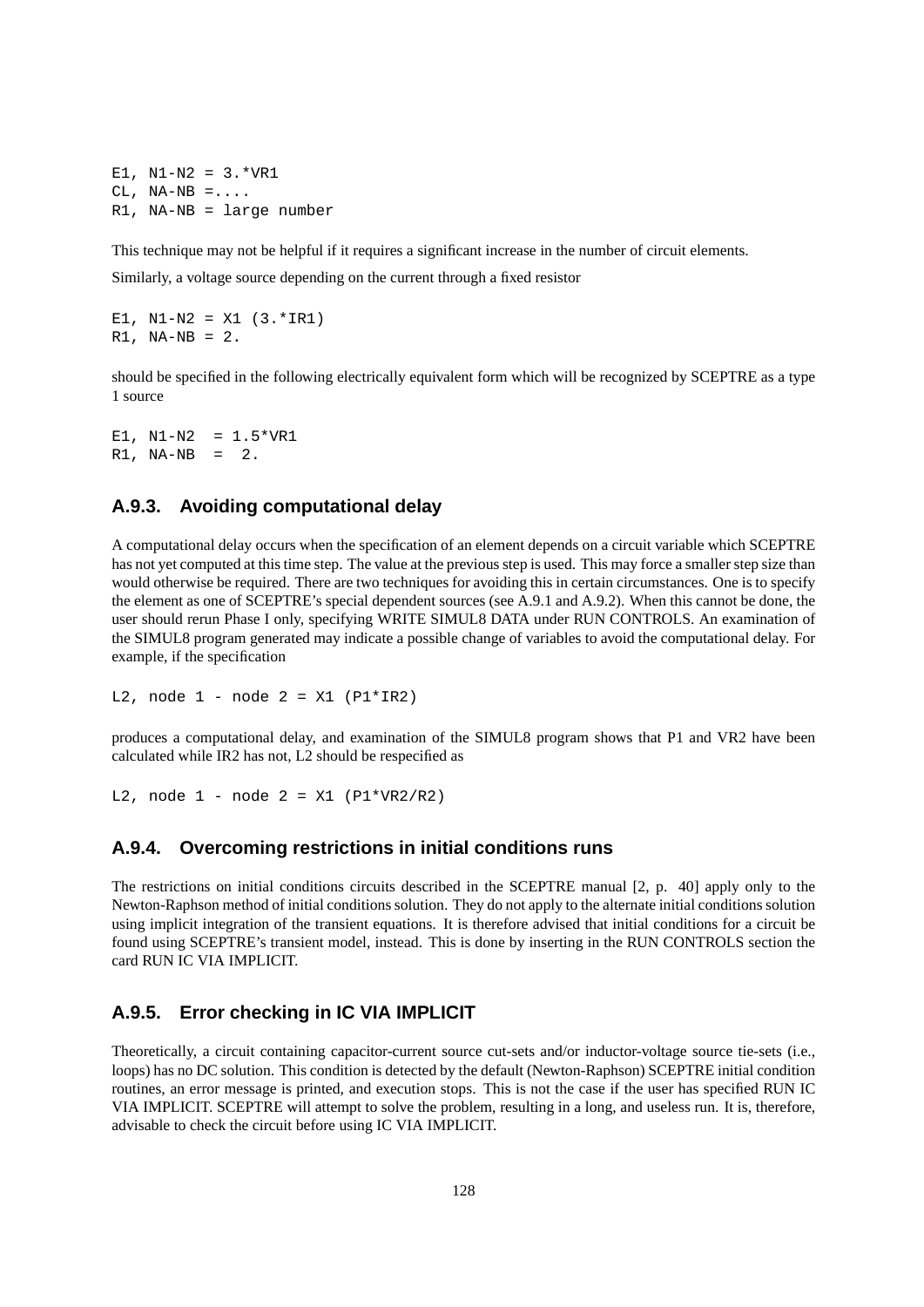#### **A.9.6. Element sort**

The state variables chosen by SCEPTRE are partially dependent on the ordering of the input under ELEMENTS. It is sometimes helpful in cases where SCEPTRE chooses an inconveniently small step size for a transient run to resubmit the run with a different ordering of elements. This will result in a new choice of state variables, which may have larger time constants. To get the effect of this reordering, the card

NO ELEMENT SORT

should be included under RUN CONTROLS.

Since this technique requires some experimentation, it is wise to limit the duration of the run (COMPUTER TIME LIMIT = ...) and try several different element orderings. The best one can then be used for the complete run.

### **A.9.7. Output reduction**

SCEPTRE produces printed output of each variable which it plots. This often results in unnecessarily large volumes of output and high charges for printing. If the user requires only plotted output, he should specify MAXIMUM PRINT POINTS = 1 in the RUN CONTROLS section. To allow a subsequent list of the out variables, the run should be set up to permit a RE-OUTPUT run.

#### **A.9.8. Some frequent errors**

The user should note that output controls must be under the RUN CONTROLS heading, rather than the OUTPUTS heading.

Thus, PLOT INTERVAL = .... and PRINT INTERVAL = ..... are both considered RUN CONTROLS and should appear in that section of input.

### **A.9.9. DC coupling capacitor in certain AC runs**

The user is encouraged to insert a DC coupling capacitor in series with all AC voltage sources for AC problems which require initial condition solution. During the IC solution, the AC source is set to zero, forming a short and allowing current through the source. The capacitor prevents any current from flowing through that branch, resulting in the correct IC solution.

Analogously, an inductor should be connected in parallel with an AC current source. This forces a short across the current source, which has been set to zero (open circuit), for the IC run. This prevents any voltage from appearing across the source.

In both cases, the value of the element should be large enough so it does not load the source driving the AC run. That is, the capacitor should appear as a short circuit and the inductor should appear as an open circuit at the lowest analysis frequency.

### **A.9.10. Convolution input**

The input function h for convolution must specify h(0). (See section A.8.7 page 125). In cases where there is no energy in the total circuit at  $t = 0$ , any value may be given for h(0) since it has no effect on circuit behavior.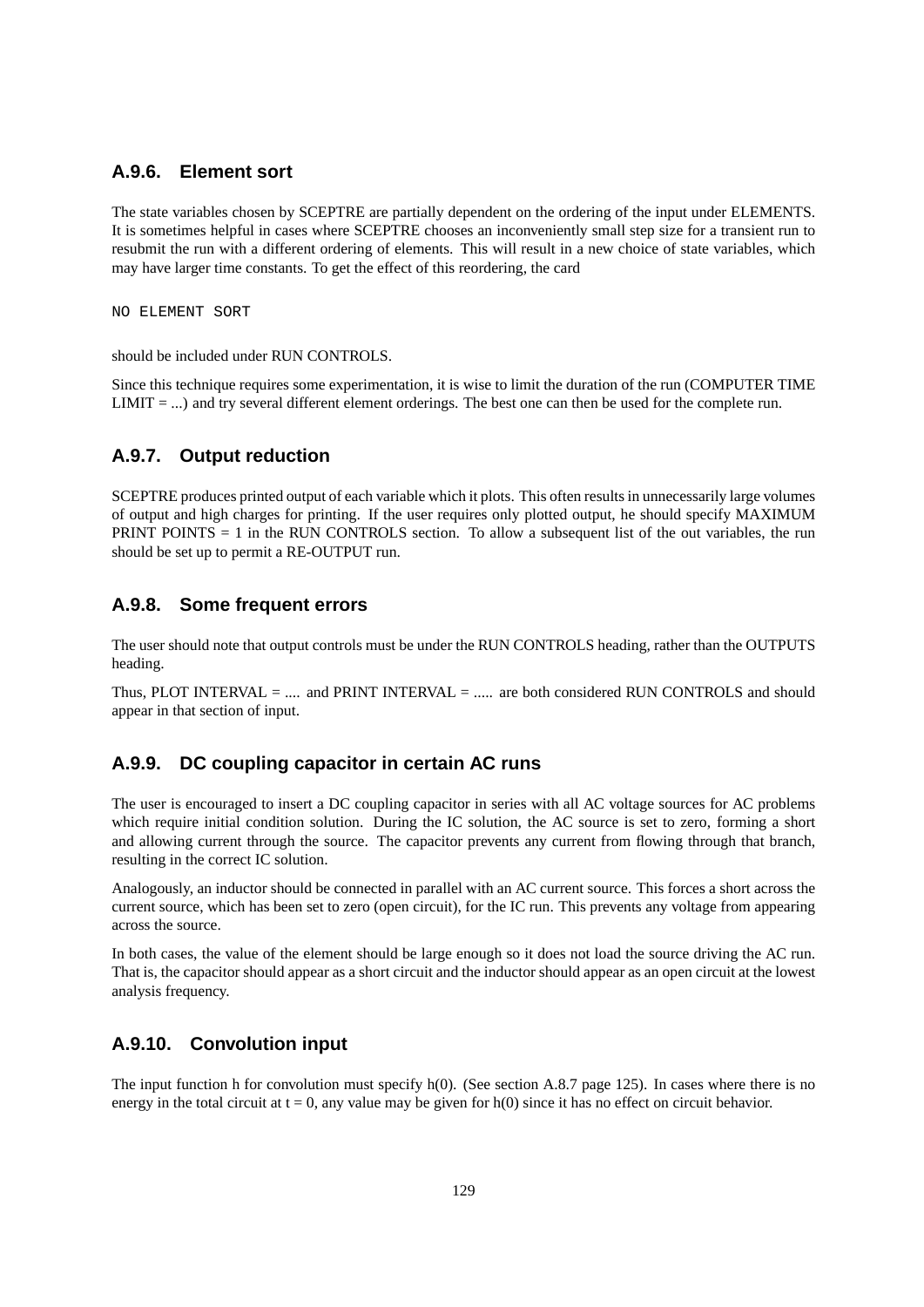

 $H_{H-1,fig}$  (a) Ammeter

(b) Voltmeter

Figure A.12.: Ammeter - voltmeter elements



H-13

Figure A.13.: Ideal Transformer

### **A.9.11. Voltmeters and Ammeters**

A zero-valued series voltage source, which allows reference to a branch current (i.e., acts as an ammeter) may be used without disturbing conditions in the circuit (Figure A.12a ).

Similarly, a zero-valued parallel current source provides the voltmeter function without affecting circuit conditions (Figure A.12b).

### **A.9.12. Avoiding redundant sensitivity runs**

It is not necessary to make a sensitivity calculation for variables listed in worst case or optimization. Both worst case and optimization calculate partial derivatives for the listed variables at the nominal values.

#### **A.9.13. Ideal transformers**

Ideal Transformers (i.e., where K, the coefficient of coupling, is one), will not be accepted by SCEPTRE. However, since SCEPTRE allows negative element values, a T equivalent of the ideal transformer will be accepted by SCEPTRE (see figure A.13).

#### **A.9.14. Semiconductor capacitance**

Semiconductor junction capacitance as given in the SCEPTRE manual often creates a problem. The equation given for capacitance is:

$$
C = \underbrace{\frac{C_o}{(\Theta - V_c)^n}}_{\text{depletion or junction C}} + \underbrace{K(I_d + I_S)}_{\text{diffusion C}}
$$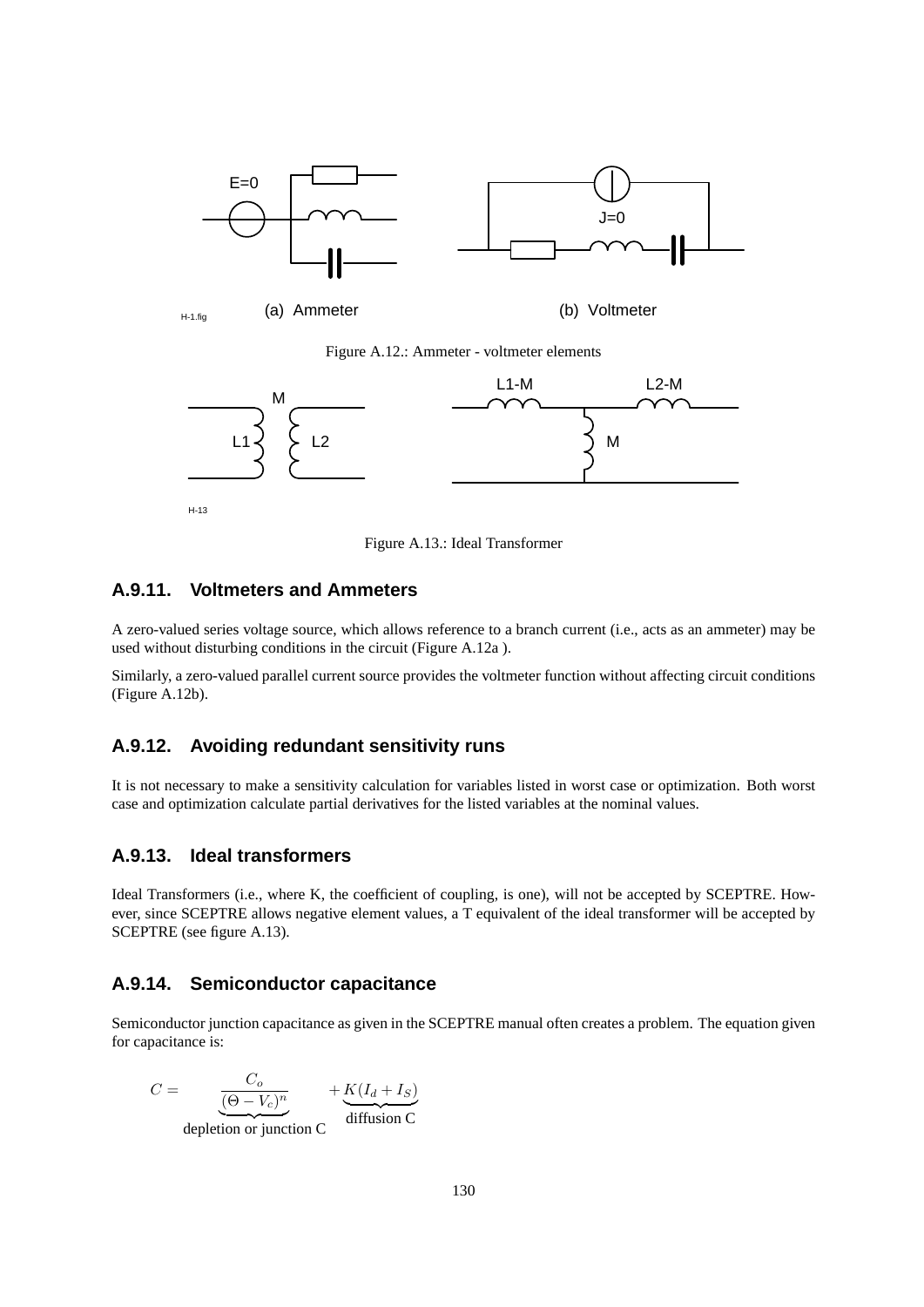When the junction is forward biased the denominator of the first term in the equation becomes negative. Since the value of n lies between 1/2 and 1/3, the first term becomes complex. However, according to the basic physics of semiconductors, the first term of the equation is valid only if the junction is reverse biased. To avoid this problem, use instead two capacitors in parallel.

 $C_j$ , which models the first term in the equation can be given either as a constant or as a table, which will be a better representation of the semiconductor physics. The second capacitor,  $C_D = K(I_D + I_S)$ , should be given by an equivalent equation to avoid unnecessary computation:

$$
C_D = K \left[ I_S (e^{\Theta V_c} - 1) + I_S \right] = K I_S e^{\Theta V_c}
$$

## **A.9.15. Rerun**

Under RERUN DESCRIPTION, it is not possible to change a constant to a table or equation. This can be done, however, by specifying the constant as a table or equation in the master run, which can be changed to a different table or equation in reruns.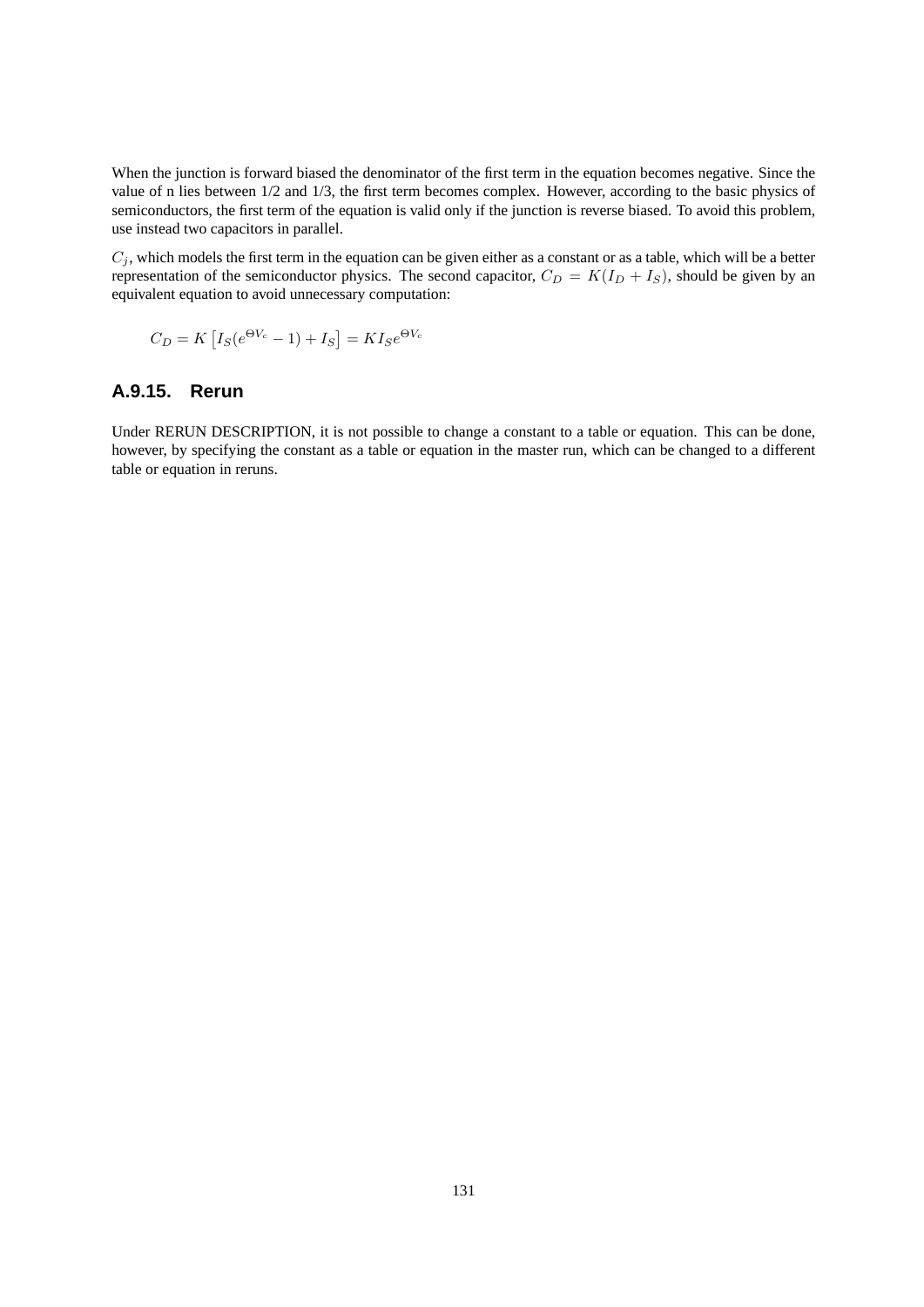# **Bibliography**

- [1] D. Becker. *Extended SCEPTRE Vol. 1, User's Manual.* AFWL-TR-73-75<sup>2</sup> (NTIS<sup>3</sup>: ADA 009594)
- [2] D. Becker. *Extended SCEPTRE Vol. 2, Mathematical Formulation.* AFWL-TR-73-75 (NTIS: ADA 009595)
- [3] J.C. Bowers, S.R. Sedore. *SCEPTRE: A Computer Program for Circuit and System Analysis.* Englewood Cliffs, N.J., Prentice-Hall, Inc., 1971
- [4] R. W. Jensen, M. D. Lieberman. *IBM Electronic Circuit Analysis Program Techniques and Applications.* Englewood Cliffs, N.J., Prentice-Hall, Inc., 1968
- [5] *Advanced Statistical Analysis Program (ASTAP) General Information Manual.* IBM GH20-1271-0
- [6] R. W. Jensen, L. P. McNamee. *Handbook of Circuit Analysis Languages and Techniques.* Englewood Cliffs, N.J., Prentice-Hall, Inc., 1976
- [7] James C. Bowers, et al. *A survey of Computer-Aided-Design & Analysis Programs* AFAPL-TR-76-33 (NTIS: AD-A 026567)
- [8] Soo Young Shin. *A Survey of Computer-Aided Electronic Circuit Analysis Programs* NTIS: AD-A 009185
- [9] H. Spiro. *Simulation integrierter Schaltungen durch universelle Rechnerprogramme: Verfahren und Praxis der rechnergestützten Simulation nichtlinearer Schaltungen.* Verlag Oldenbourg, München , 1985
- [10] J. I. Lubell. *Transmission Line Modeling for Use with Circuit/System Analysis Programs.* AFWL-TR-73-128 (NTIS: AD 913-800)
- [11] P. Krehl, W.-R. Novender. *A Graphical and Analytical Method to Determine the Transient Response for an Ideal Transmission Line, Loaded by a Time-Varying Impedance.* IEEE Transactions on Plasma Science, Vol. PS-13, No. 2, April 1985
- [12] C. B. Frye, Jr., M. J. Apfelbaum. *Mixed Domain Transient Analysis of Large Non-Linear Networks.* Tenth Annual Allerton Conference on Circuit and System Theory, October 1972
- [13] W. Kaplan. *Ordinary Differential Equations.* Addison Wesley, Reading, Mass., 1958, Section 10-2, pp. 400–401.
- [14] eb.da, Section 10-4,"Heun's Method", pp. 402–403
- [15] K. G. Ashar, H. N. Ghosh, A. W. Aldridge, L. J. Patterson. *Transient Analysis and Device Characterization of ACP Circuits.* IBM Journal of Research and Development, Vol. 7, p. 218, 1963

<sup>2</sup>Air Force Weapons Laboratory, Kirtland, AFB, NM 87117, USA

<sup>3</sup>National Technical Information Service, Springfield, VA 22151, USA